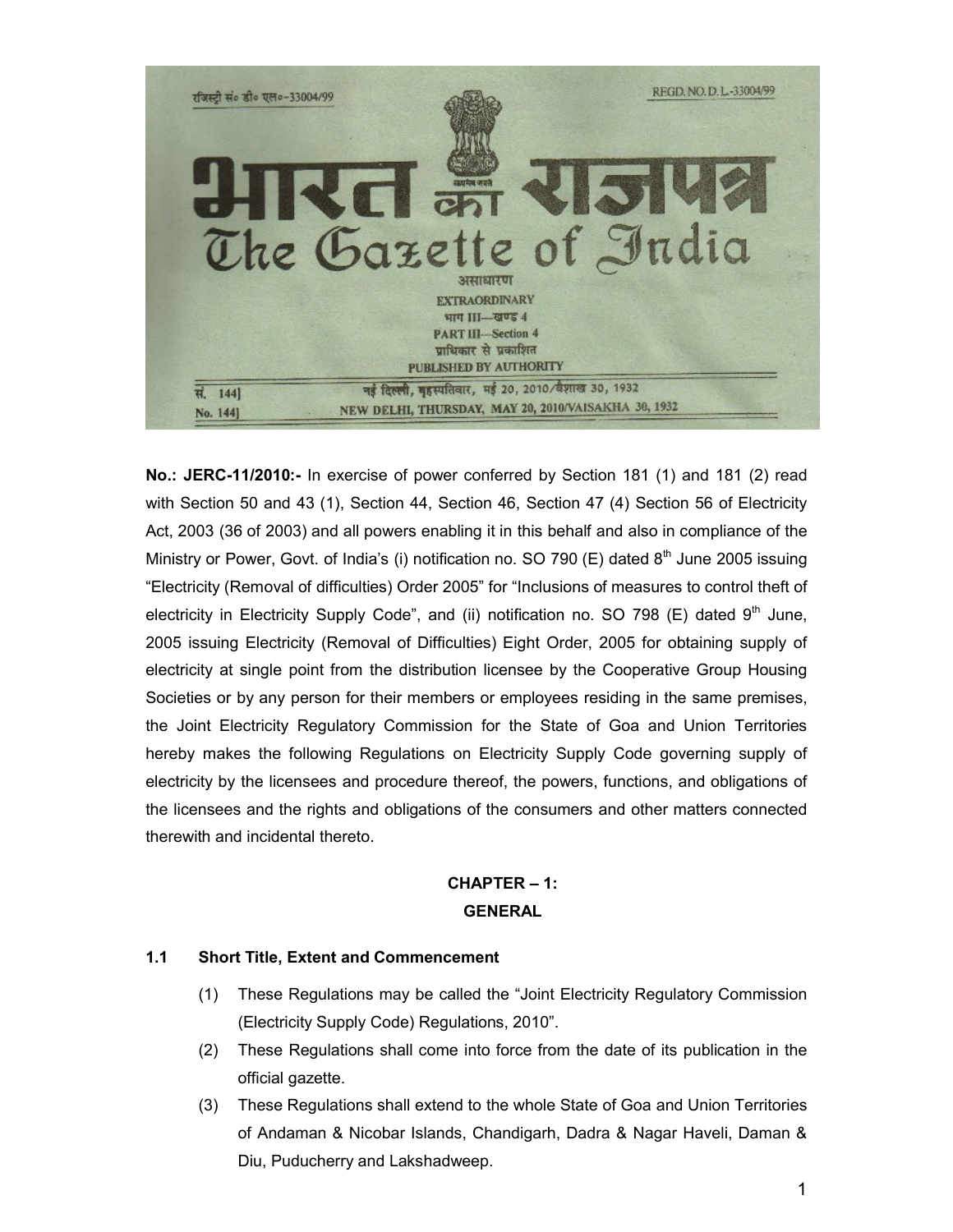(4) These Regulations shall apply to all distribution licensees and the consumers of electricity.

### **1.2 Definitions**

In these Regulations, unless the context otherwise requires:

- (a) **'Act'** means The Electricity Act, 2003 (No. 36 of 2003) as amended from time to time.
- (b) **'Agreement'** with its grammatical and cognate expressions means an agreement entered between the licensee and the consumer under these Regulations.
- (c) **'Apparatus'** means, electrical apparatus and includes all machines, fittings, accessories and appliances.
- (d) **'Area of Supply'** means, the area within which a distribution licensee is authorized by his license to supply electricity.
- (e) **'Authorized officer'** means, the officer of the licensee authorized in this behalf by the Appropriate Government or any other Administrative Authority under section 135 (2) of the Act.
- (f) **'Breakdown'** means, an occurrence relating to the equipment for supply of the electric energy including electrical line that prevents its normal functioning.
- (g) **'Electricity Supply Code'** means, the Electricity Supply Code specified under section 50 of the Act.
- (h) **'Commission'** means, the Joint Electricity Regulatory Commission for the State of Goa and Union Territories.
- (i) **'Conductor'** means, any wire, cable, bar, tube, rail or plate used for conducting electrical energy and so arranged as to be electrically connected to a system.
- (j) **'Connected Load'** means, aggregate of the manufacturer's rating of all energy consuming devices, in the consumer's premises, which can be simultaneously used. This shall be expressed in kW, kVA or HP units and shall be determined as per the procedure laid down in these Regulations.
- (k) **'Consumer'** means, any person who is supplied with electricity for his own use by a licensee engaged in the business of supplying electricity to the public under the Act or any other law for the time being in force and includes any person whose premises are for the time being connected for the purpose of receiving electricity with the works of a licensee, and covers such other person, as the case may be;
	- **(i) 'Low Tension Consumer (LT Consumer)'** if he obtains supply from the licensee at low voltage.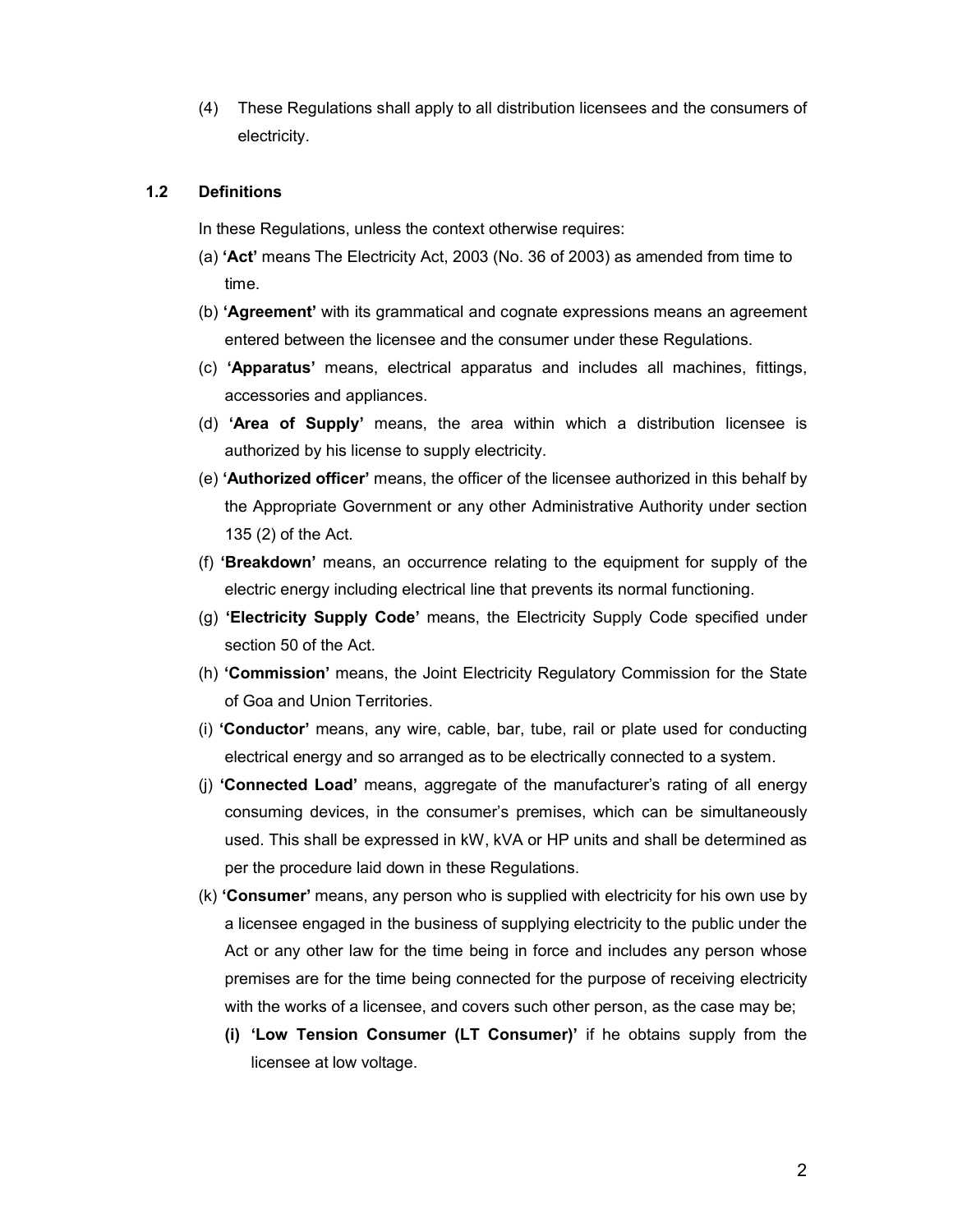- **(ii) 'High Tension Consumer (HT Consumer)'** if he obtains supply from the licensee at High Voltage.
- **(iii) 'Extra High Tension Consumer (EHT Consumer)'** if he obtains supply from the licensee at Extra High Voltage.
- (l) **'Consumer's installation'** means, any composite electrical unit including electric wires, fittings, motors and apparatus, portable and stationary, erected and wired by or on behalf of the consumer at the consumer's premises.
- (m) **'Contract demand'** means, the Load in kW, kVA or HP, as the case may be, agreed to be supplied by the licensee and contracted by the consumer and specified in the agreement (where 1HP = 0.746 KWh).
- (n) '**Contracted Load'** means, the connected load which the consumer requires and as specified in the agreement or in the sanction accorded for the service.
- (o) **'Cut-out'** means any appliance for automatically interrupting the supply or flow of electrical energy through any conductor when the current rises above a predetermined quantum, and shall also include fusible cut-out.
- (p) **'Date of commencement of supply'** means the date immediately following the date of expiry of a period of three months from the date of intimation to an intending consumer of the availability of power or the date of actual availing of supply by such consumer, whichever is earlier.
- (q) **'Demand Charge'** for a billing period means a charge levied on the consumer based on the contract demand or maximum demand calculated as per the procedure provided in the Tariff Order of the Commission.
- (r) **'Distribution main'** means the portion of any main with which a service line is, or is intended to be connected.
- (s) **'Distribution System'** means the system of wires and associated facilities between the delivery points on the transmission lines or the generating station connection and the point of connection to the installation of the consumers;
- (t) **'Earthed' or 'connected with earth'** means connected with the general mass of earth in such manner as to ensure at all times an immediate discharge of energy without danger.
- (u) **'Electric line'** means any line which is used for carrying electricity for any purpose and includes –
	- (i) any support for any such line, that is to say, any structure, tower, pole or other thing in, on, by or from which any such line is, or may be, supported, carried or suspended; and
	- (ii) any apparatus connected to any such line for the purpose of carrying electricity;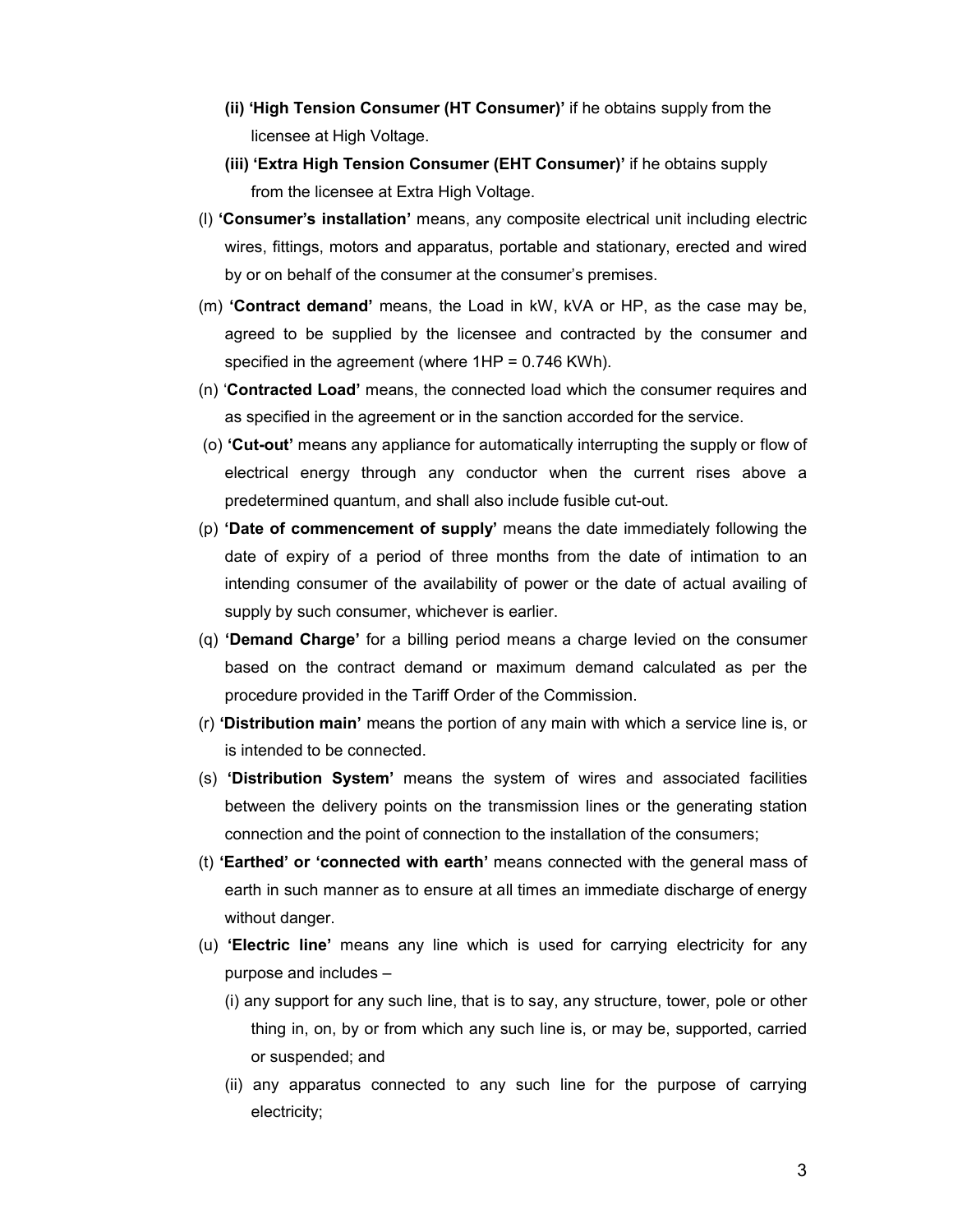- (v) **'Electrical Inspector'** or **'Inspector'** means an Electrical Inspector appointed under sub-section 1 of section 162 of the Electricity Act, 2003 (36 of 2003), by the Appropriate Government or any other Administrative Authority.
- (w) **'Electricity'** means, Electrical Energy
	- (i) Generated, transmitted or supplied for any purpose, or
	- (ii) Used for any purpose except the transmission of a message.
- (x) **'Energy charge'** means a charge levied on the consumer based on the quantity of electricity (units in kWh or kVAh as per tariff) supplied.
- (y) **'Extra High Voltage (EHV)**' or **'Extra High Tension (EHT)'** means the voltage, which exceeds 33,000 volts, alternating current, 50 HZ frequency, conditions subject, however, to the percentage variation allowed under the Indian Electricity Rules, 1956.
- (z) **'Group User'** means and include Cooperative Group Housing Society, registered under Cooperative Societies Act or a person representing his employees.
- (aa) **'High Voltage (HV)'** or **'High Tension (HT)'** means the voltage higher than 400 volts, AC, 50 HZ, but which does not exceed 33,000 volts, Alternating current 50 HZ under normal conditions subject, however, to the percentage variation allowed under the Indian Electricity Rules, 1956.
- (bb) **"Indian Electricity Rules" or "I.E. Rules"** means the Indian Electricity Rules, 1956, to the extent saved by the Act or the rules made under the Act there after.
- (cc) **'Initial period of agreement'** means the period of one year in case of LT supply and two years in case of HT supply starting from the date of commencement of supply as per agreement. The initial period of agreement shall continue till the end of the month, in which the end date of the one/two year's period expires.
- (dd) **'Installation'** means any composite electrical unit used for the purpose of generating, transforming, transmitting, converting, distributing or utilizing electrical energy.
- (ee) **"Licensee"** means a person who has been granted a license under section 14 of the Act.
- (ff) **'Licensed Electrical Contractor'** means a contractor licensed under rule 45 of the Indian Electricity Rules 1956.
- (gg)**'Low Voltage (LV)'** or **'Low Tension (LT)'** means the voltage, which does not exceed 230 volts at single phase and 400 Volts at three phase, Alternating Current 50 HZ under normal conditions subject, however, to the percentage variation allowed under the Indian Electricity Rules, 1956.
- (hh)**'Maximum demand'** in each month shall be the highest load measured in KVA or KW by maximum demand indicater of the meter that may be required to be installed as per CEA's regulations on metering.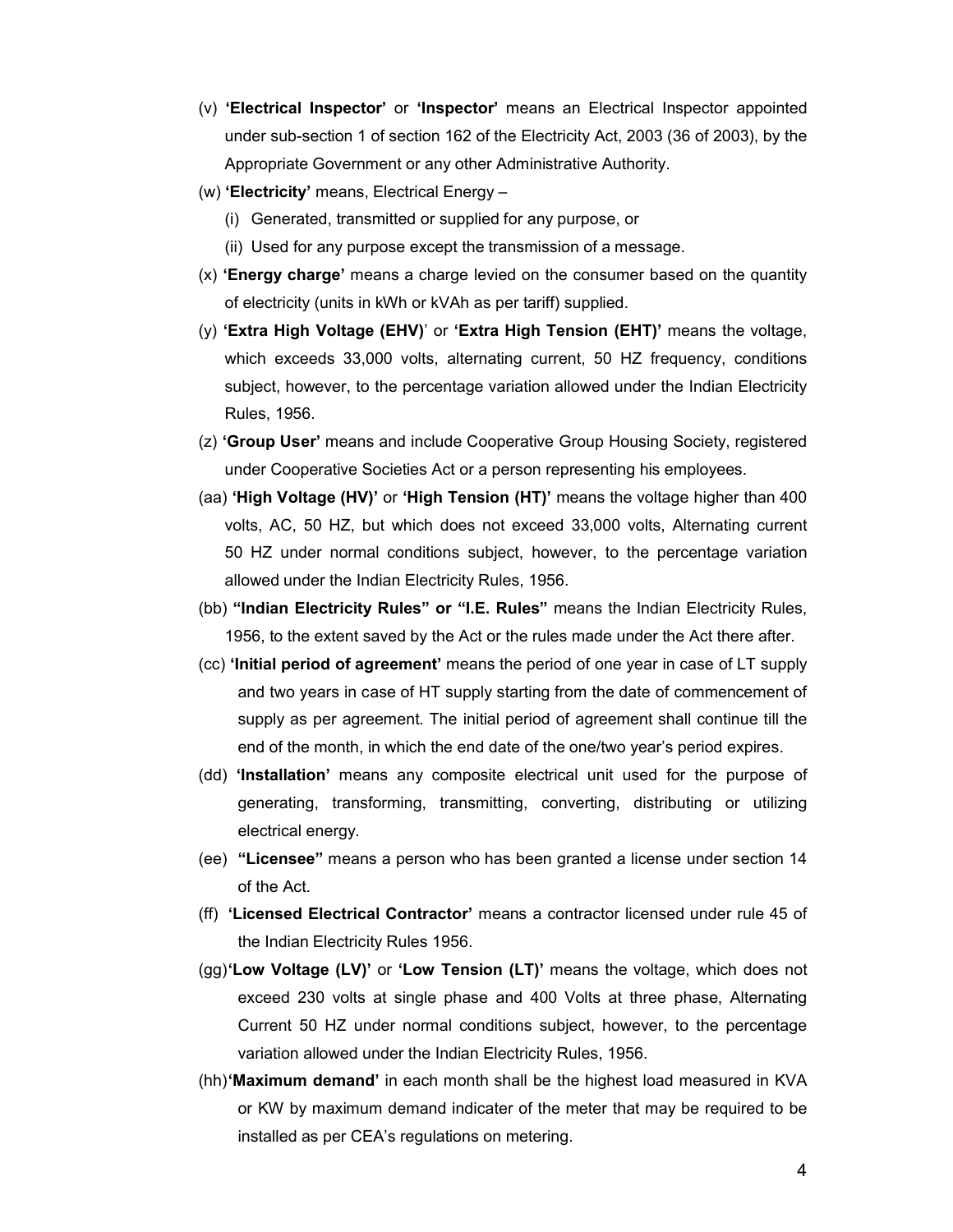- (ii) **'Meter'** means an equipment used for measuring electrical quantities like energy in kWh or kVAh, maximum demand in kW or kVA, reactive energy in kVARh etc. including accessories like Current Transformers (CT) and Potential Transformers (PT), including cables, where used in conjunction with such meter and any enclosure used for housing or fixing such meter or its accessories and any devices like switches or MCB/ load limiter or fuses used for protection and testing purposes.
- (jj) **'Month'** means, the calendar month or the period between meter reading date in a particular month and the corresponding meter reading date of the immediately succeeding month.
- (kk) **'Occupier'** means the owner or person in occupation of the premises where electrical energy is used or proposed to be used.
- (ll) **'Overhead line'** means, any electric supply-line, which is placed above ground and in the open air but excluding live rails of traction system.
- (mm)**'Power Factor'** means, the average monthly power factor and shall be the ratio expressed as a percentage of the total kilowatt hours to the total kilovolt ampere hours supplied during the month; the ratio being rounded off to two decimal figures.
- (nn)**'Premises'** includes any land, building or structure.
- (oo)**'Service-line'** means, any electric supply-line through which electrical energy is, or is intended to be, supplied
	- (a) to a single consumer either from a distribution main or immediately from the supplier's premises, or
	- (b) from a distribution main to a group of consumers in the same premises or in adjoining premises supplied from the same point of the distribution main. The distribution main shall ordinarily mean the Low Tension distribution unless otherwise specified.
- (pp) **'System'** means an electrical system in which all the conductors and apparatus are electrically connected to a common source of electric supply.
- (qq) **"Standards of Performance of Distribution Licensee Regulations"** means the Joint Electricity Regulatory Commission (Standards of Performance) Regulations, 2009.
- (rr) **'Tariff Order'** means the Tariff Order (s) of the Commission as may be applicable in a particular case.
- (ss) **'Theft of Electricity'** has the meaning assigned to it under section 135 of the Electricity Act, 2003.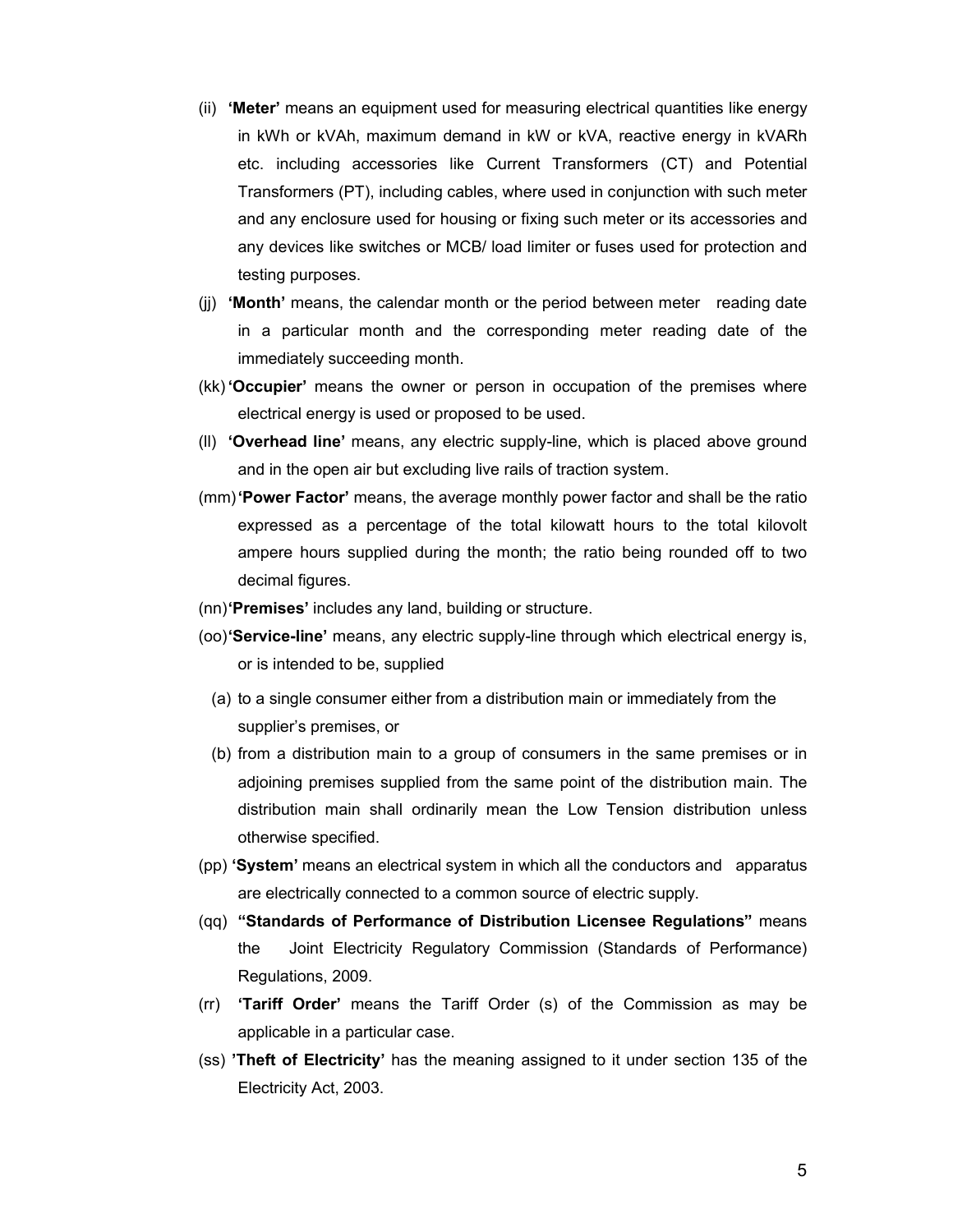All other expressions used herein although not specifically defined herein, but defined in the Act, shall have the meaning assigned to them in the Act. The other expressions used herein but not specifically defined in these Regulations or in the Act but defined under any law passed by the Parliament applicable to electricity industry shall have the meaning assigned to them in such law.

Subject to the above, the expressions used herein but not specifically defined in these Regulations or in the Act or any law passed by the Parliament shall have the meaning as is generally assigned in the electricity industry.

In case of any inconsistency between these Regulations and the Terms & Conditions existing on the notified date, the provisions and meanings contained in these regulations shall prevail.

# **1.3 Review of the Electricity Supply Code**

- (1) The Commission shall constitute an Electricity Supply Code Review Committee (hereinafter called review committee) to review this Code on a periodic basis. The review committee shall consist of such number of members from the State of Goa and Union Territories, as the Commission may consider necessary including persons representing the following interests;
	- (a) Each Distribution Licensee of the State of Goa and Union Territories;
	- (b) LT consumers, HT consumers, EHT consumers, their associations and interested groups;
	- (c) Generating company (by rotation if more than one);
	- (d) Any other person or interested group or organization as the Commission may think fit.
- (2) The Commission shall appoint one of members as Chairman of the review committee. The Commission shall also nominate an officer from the Commission to act as Member-Secretary to the review committee. The Commission shall provide all the required assistance to the review Committee.
- (3) All members of the review committee shall be appointed for a period of two years.
- (4) The review committee shall meet at least once every six (6) months. The Member Secretary of review committee shall convene meetings with the approval of the Chairman. He shall send meeting notice along with agenda to all members ten days in advance.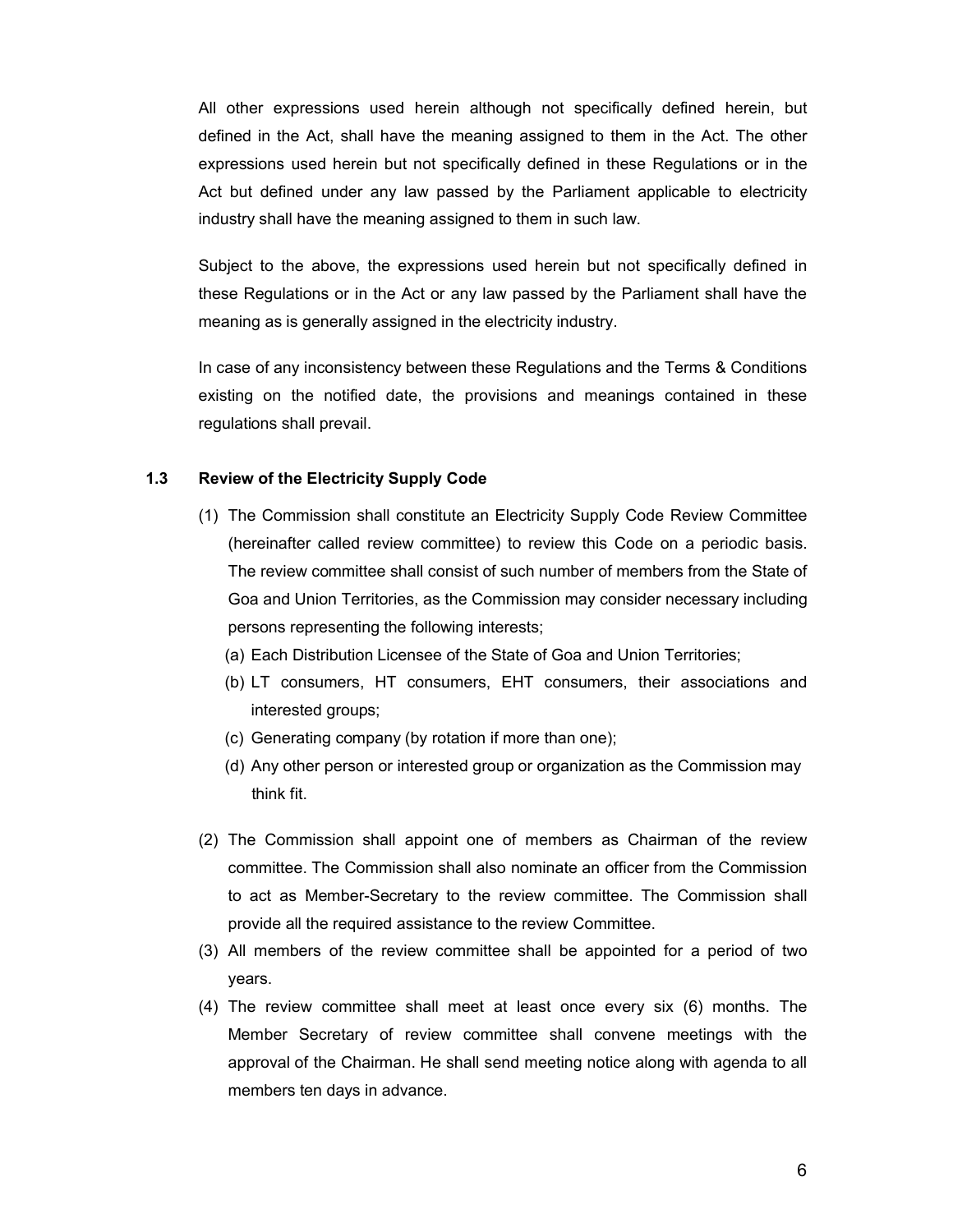- (5) The Chairman, Member-Secretary and all Members shall be part-time members of the review committee. They shall draw their salaries, allowances and perquisites from their respective parent organizations.
- (6) The Member Secretary of the review committee shall send the proceedings of the meetings to all the members of the review committee and to the Commission within 15 days from the date of the meetings.
- (7) Any Licensee, generating company, consumer, industry or any interested parties or business organization may send their suggestions in writing for revision of these regulations to the Member–Secretary of the review committee, explaining the difficulties experienced in implementation of these regulations may also be communicated to the review committee. All these representations shall be recorded and discussed in the review committee meetings. The Member-Secretary shall maintain the entire correspondence relating to the review committee.
- (8) The Commission may amend these regulations suo-motu or on the recommendations of the review committee. However, before any amendment is issued to these regulations, procedure as specified in the Joint Electricity Regulatory Commission (Conduct of Business) Regulations, 2009 of the Commission shall be followed.
- (9) A notice of the gist of amendments made in these regulations shall be published by the Licensees in at least two newspapers having wide circulation in the areas / regions of supply stating that copies of the amended Electricity Supply Code are available for purchase in the offices mentioned in sub-regulation -10) below.
- (10)Copies of these regulations as duly amended from time to time shall be kept at area offices, regional offices, circle offices, division and subdivision offices, distribution centres of the licensees and such other offices as may be specified by the Commission. The licensee shall also place it on their website.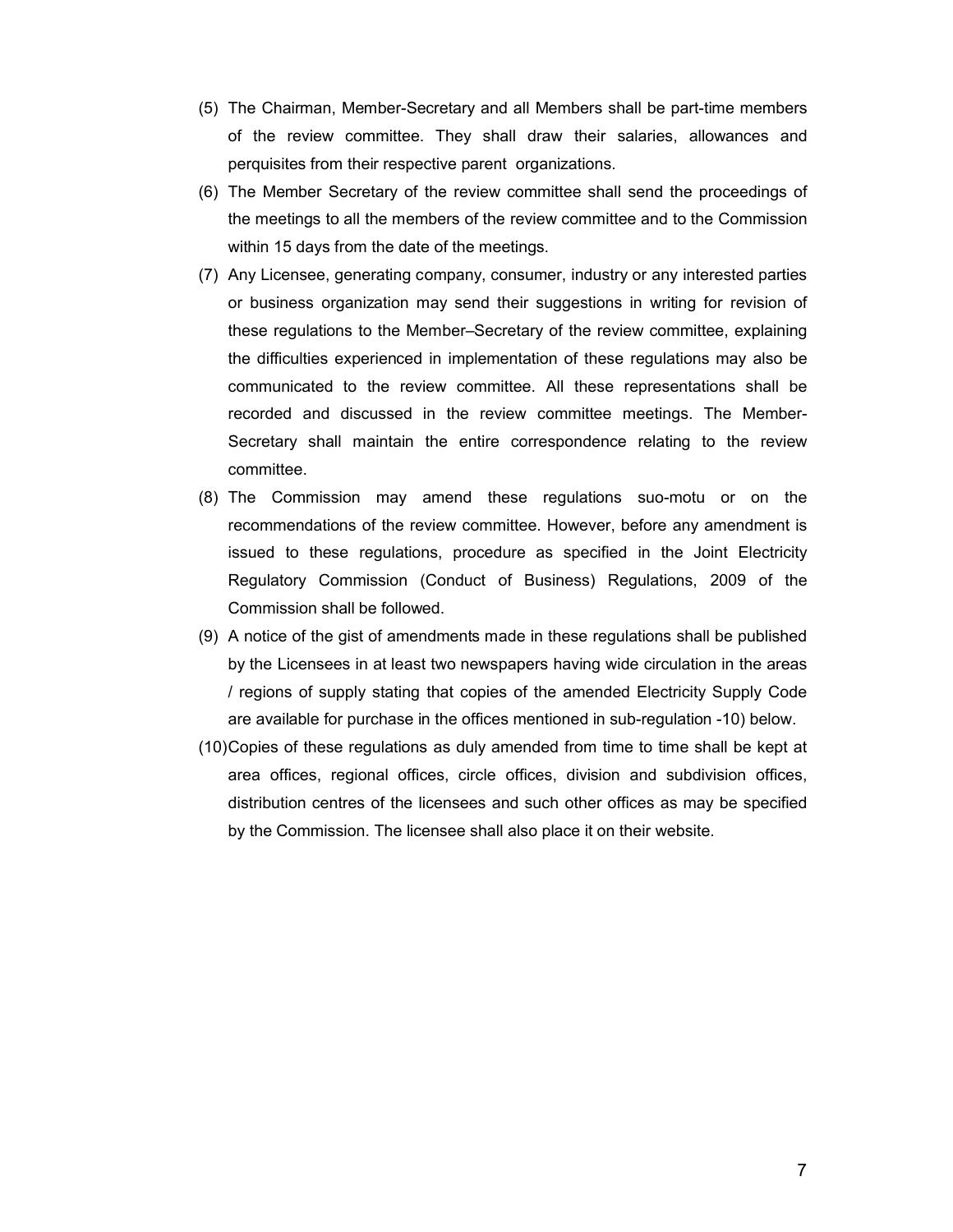# **CHAPTER-2:**

### **SYSTEM OF SUPPLY AND CLASSIFICATION OF CONSUMERS**

### **2.1 System of Supply**

- (1) The declared frequency of the alternating current (AC) shall be 50 HZ. The Licensee shall as far as possible supply and maintain uninterrupted power supply in a frequency band between 49.00 Hz to 50.5 Hz.
- (2) The declared voltage of AC supply shall be as follows:
	- (a) Low Tension (LT)
	- (i) Single Phase: 230 volts between, a phase and neutral.
	- (ii) Three Phase: 400 volts between any two phases.
	- (b) High Tension (HT) Three Phase: 11 kV, 22 kV, 33 kV between phases.
	- (c) Extra High Tension (EHT) Three Phase: 66 KV,110 kV, 132 kV, 220 kV between phases.
- (3) The licensee shall design and operate the distribution system in conjunction with the transmission systems. The licensee shall maintain voltage at the point of commencement of supply to the consumer within the limits with reference to the declared voltage as stipulated hereunder;
	- (a) Low voltage:  $(+)$  6%; and  $(-)$  6%;
	- (b) High voltage:  $(+)$  6% and  $(-)$  9%
	- (c) Extra high voltage:  $(+)$  10% and  $(-)$  10%

These are subject to change as and when deemed necessary by the Competent Authority

### **2.2 Voltage of Supply to Consumers**

The supply voltage for different contract demand or contract load shall be as specified in the Tariff order.

Provided that, depending on system availability or condition, the licensee, at its discretion, may supply a consumer at a voltage other than one specified above recording justification for such deviation with prior intimation to the consumer and to the Commission.

# **2.3 Classification of Consumers**

- (1) The classification of consumers, tariff and conditions of supply shall be as fixed by the Commission from time to time in the tariff order or otherwise.
- (2) Where a consumer has been classified under a particular category and is billed accordingly and if it is subsequently found that the classification is not correct, the consumer shall be informed through a notice, of the proposed reclassification,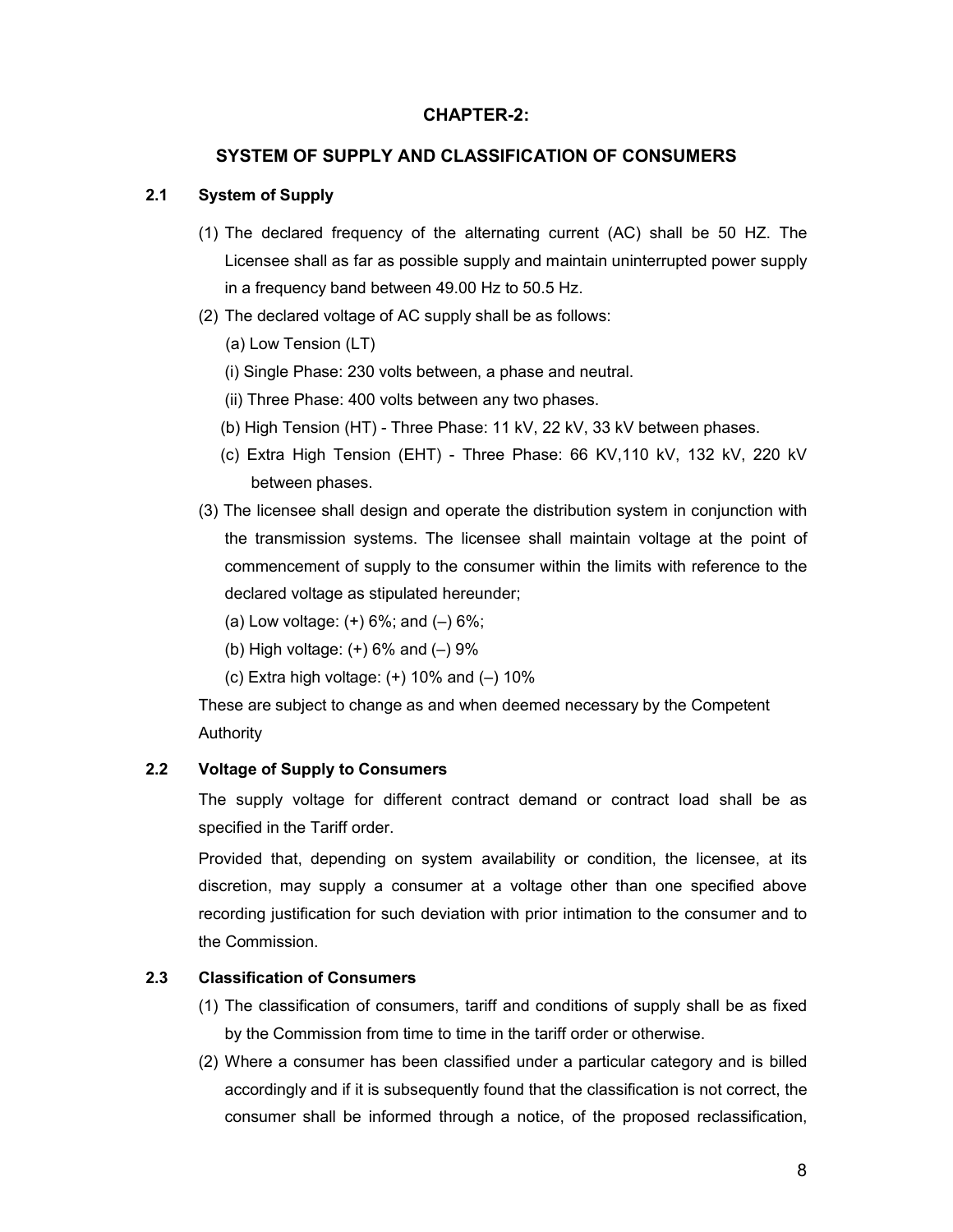duly giving him an opportunity to file any objection within a period of fifteen days. The licensee shall finalize the classification with the approval of the Commission, after due consideration of the consumer's submissions.

(3) No additional category other than that approved by the Commission shall be created by the Licensee.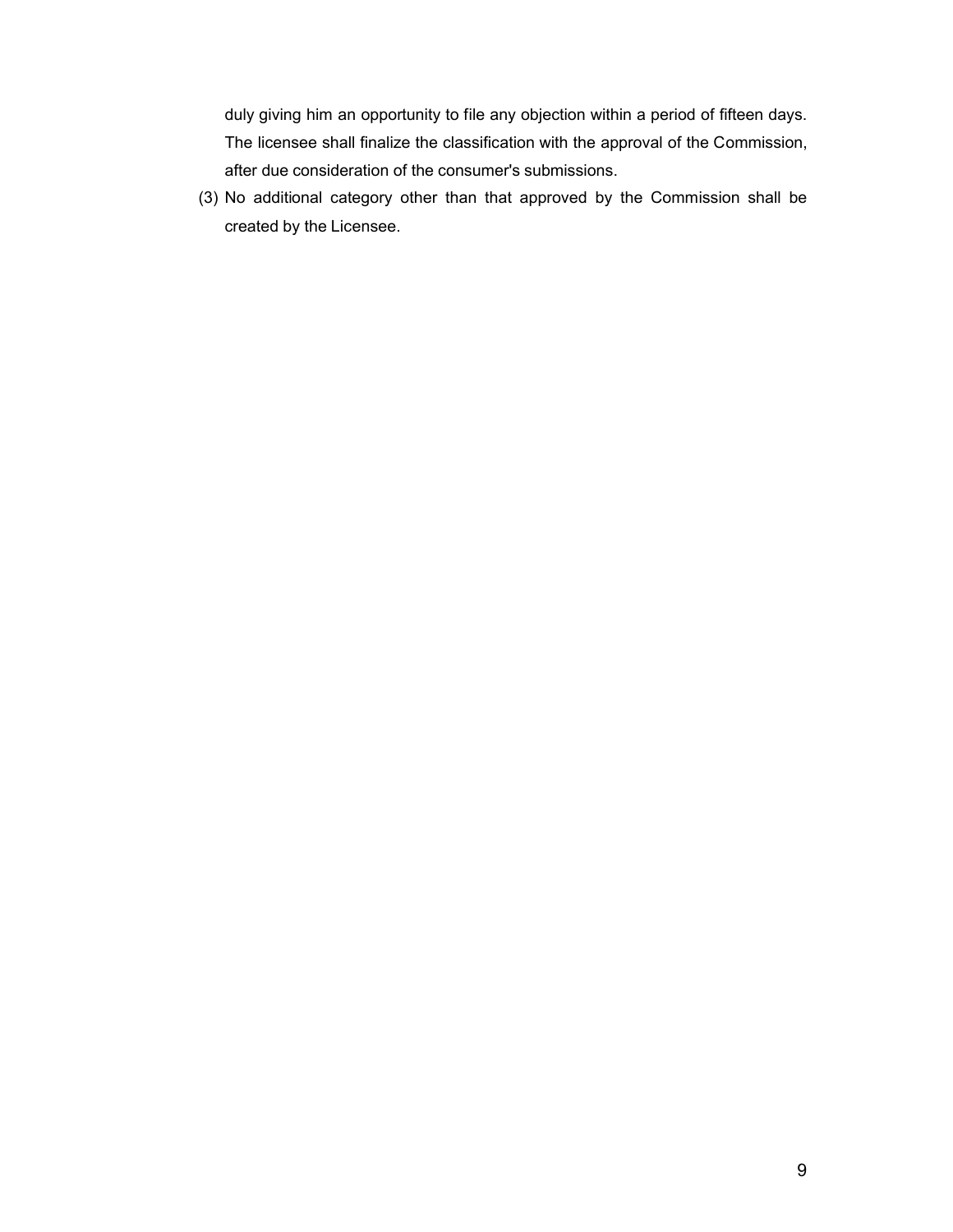# **CHAPTER 3: NEW SERVICE CONNECTION**

### **3.1 Licensee's obligation to supply of electricity on request**

(1) The Licensee shall on an application by the owner or occupier of any premises, located in its area of supply, give supply of electricity to such premises within one month after receipt of application and on payment of requisite charges.

Provided where such supply requires extension of distribution mains, or commissioning of new sub-station, the distribution Licensee shall supply the electricity (including enhancement of load) to such premises immediately after completion of such extension or commissioning of sub-station or within such period as specified in Regulation 3.7 below.

Provided also in case of application for supply from a village or hamlet or area wherein no provision for supply of electricity exists, the Commission shall extend the period as specified under Regulation 3.7 on a case-to-case basis:

# **3.2 Exceptions from duty to supply of electricity**

- (a) Where a distribution licensee has to provide electric plant or electric line for giving supply to the premises specified above under section 43 of the Act, no person shall be entitled to demand or receive from licensee supply of electricity for any premises having separate supply unless he has agreed with the licensee to pay him such price and charges as specified by the Commission.
- (b) Nothing contained under Regulation 3.1 above shall be taken as requiring a distribution licensee to supply electricity to any premises, if it is prevented from doing so by cyclone, floods, storm and other occurrences beyond its control.

# **3.3 Licensee's obligation to extend the Distribution System**

- (1) The Licensee shall have obligation for ensuring that its distribution system is upgraded, extended and strengthened to meet the demand for electricity in its area of supply. Wherever the existing transformation capacity is loaded upto 80% of its capacity, the licensee shall prepare a scheme for augmentation of such transformation capacity.
- (2) The Licensee shall meet the cost for strengthening / upgradation of the distribution system to meet the demand of the existing consumers as well as future growth in demand through its annual revenues or funds arranged by the licensee and this cost shall be allowed to be recovered from the consumers through tariff by the Commission subject to prudence check.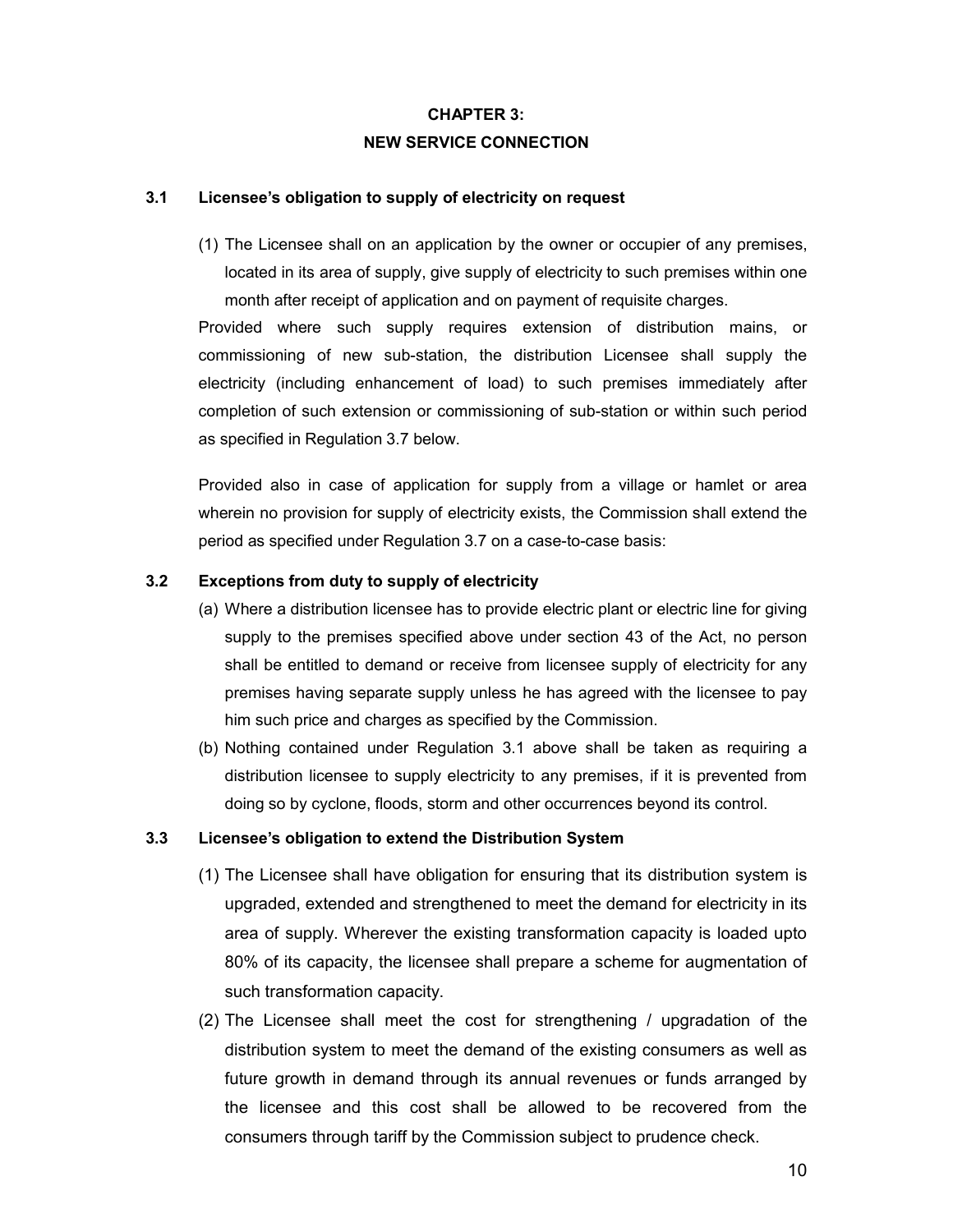- (3) In all cases of new connections, the consumer shall bear the Service Connection Charges that is the cost of service connection from the Distribution Mains to the point of supply as approved by the Commission from time to time.
- (4) For uniformity and simplification in calculating the actual cost of extension, the licensee shall prepare a ready reckoner to show the per-unit material cost of LT line, HT line, substation of different capacities etc. The licensee shall update the ready reckoner every year, under intimation to the Commission.
- (5) In case the connected / contracted load of any new connection is projected to be 60 kW or more, a separate transformer of adequate capacity shall be installed at consumer's cost. The space /room with required for housing the transformer, sub station, switch gears, meters and panels shall be provided by the consumer, free of cost, which is easily accessible to the licensee.
- (6) The service connection/ extension of distribution mains, notwithstanding that it has been paid for by the consumer, shall be the property of the licensee. The licensee shall maintain it at its cost and shall also have the right to use the same service connection/ extension for supply of energy to any other person but such extension or service connection should not adversely affect the supply to the consumer who paid for the extension of the distribution supply network.
- (7) When the licensee completes the work of extension of distribution mains and is ready to give supply, the licensee shall serve a notice on the consumer to take power supply within one month in case of LT and three months in case of HT or EHT. If the consumer fails to avail supply within the notice period, the agreement shall come into force from the day following the end of the notice period, and thereafter the consumer shall be liable to pay charges as applicable, as per the agreement.

# **3.4 Service connection / extension work got done by consumers**

(1) The consumer shall have an option to get the work of drawing of service line from the licensee's distribution mains upto his premises as per the estimates and layout approved by the licensee through an appropriate class of licensed electrical contractor, and the work of extension of EHT and HT line, distribution or HT substation and LT line through an appropriate class of licensed electrical contractor as per the estimates and layout approved by the licensee. In such case the consumer himself shall procure the materials. The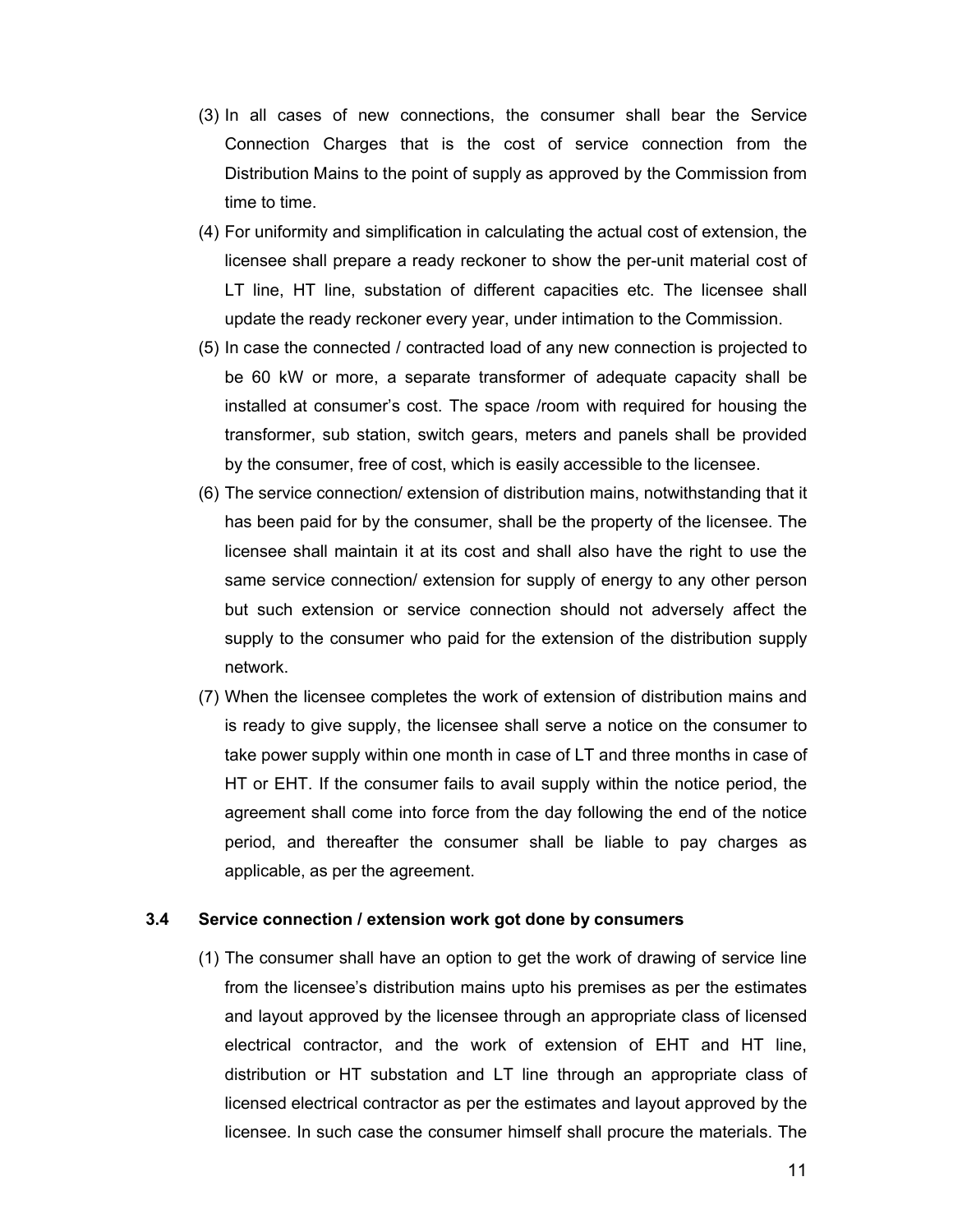material should, conform to relevant BIS specification or its equivalent and should bear ISI mark wherever applicable. The licensee may ask for documentary evidence to verify the quality of materials used. The consumer shall be required to pay the supervision charges as per the rates approved by the Commission.

(2) The consumer shall get the work done within the timeframe as provided in Regulation 3.7 and if he needs more time he shall represent to the licensee with reasonable ground for extension of time and the licensee shall communicate his approval for the same to the Consumer.

# **3.5 New Connection**

- (1) Application for a new connection of electricity supply or for enhancement/reduction of load shall be made in duplicate in the prescribed form, copies of which shall be available free of cost from the local office of the licensee. The licensee shall also post the application forms on its website. Photocopies of a blank application form or the form downloaded from the website of the licensee may also be used by the applicant and shall be accepted by the Licensee. Any assistance or information required in filling up the form should be given to the consumer by the licensee. The Licensee may modify the formats if so required to meet any requirement that may arise in accordance with the provisions of Regulations so that the formats are consistent with the Act, prevailing Rules, Regulations.
- (2) All information relating to procedure, fees, designated officers for releasing new connection shall be displayed on the notice boards of all the sub offices and offices of licensee.
- (3) The consumer shall furnish, along with the application form, attested true copies of following documents. The licensee may ask for the following original documents, from the consumer, if required, for verification.
	- (a) Proof of ownership of the premises, such as registered sale deed or partition deed or succession or heir certificate or will of the owner, OR

Proof of occupancy such as power of attorney or latest rent receipt or lease deed or rent agreement or copy of allotment order issued by the owner of the property. In case of supply to agriculture/ irrigation pump set, the copy of Land Revenue receipt giving the Revenue Plot No. of the field for which the supply is required.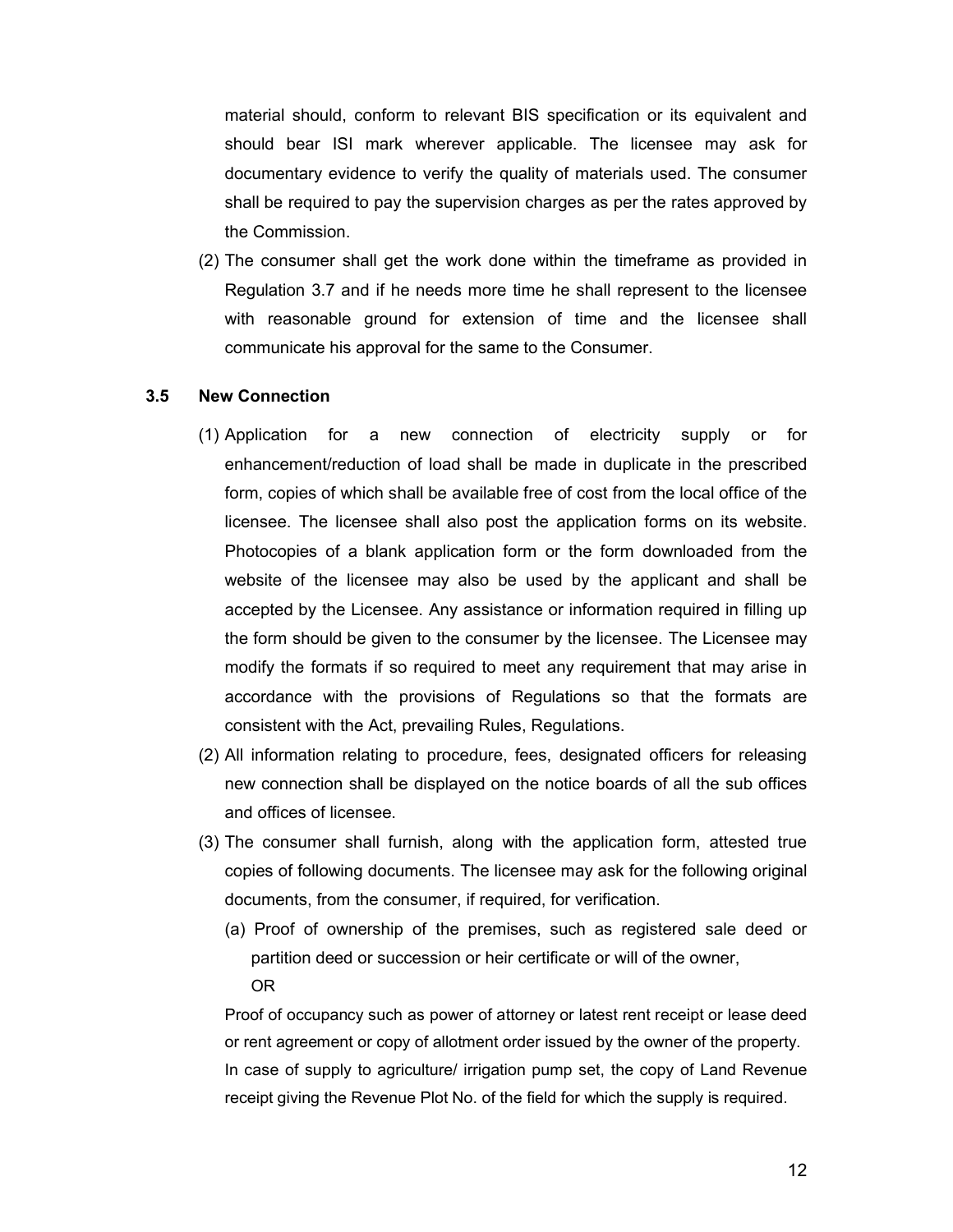In case of tenancy permission of landlord along with proof of ownership of the premises.

- (b) In case of a partnership firm, partnership deed, authorization in the name of the applicant for signing the requisition form and agreement.
- (c) In case of a Public or Private Limited Company, Memorandum and Articles of Association and Certificate of incorporation together with an authorization in the name of the applicant for signing the requisition form and agreement along with permanent address.
- (4) The consumer shall also intimate whether the cost of service line and extensions, if any, will be borne by him or not.
- (5) The Licensee shall verify the application and the attached documents at the time of receipt of application. Written acknowledgement shall be issued on the spot. If the application is complete, otherwise it should mention the shortcomings, if the application is incomplete.
- (6) No application for the new connection in an electrified area shall be refused under any circumstances if it complies with statutory requirements and is in conformity with Act. In case consumer has not been intimated within stipulated period about any further requirements for release of connection in his application, the application shall be deemed to have been accepted and necessary action shall be taken to release the connection.
- (7) If any information furnished in application form is found wrong or the installation is defective or the energisation would be in violation of provision of Act / Electricity Rules / Tariff Order, the licensee shall reject the application with due notice to the consumer.
- (8) Licensee shall not be responsible if the reasons for delay are on account of right of way, acquisition of land, technical feasibility and lack of transmission capacity etc, over which the licensee has no reasonable control, provided the reasons for the expected delay are communicated to the applicant within the period specified for energisation.

# **3.6 Supply to Different Categories of Consumers**

### **(A) LT Supply**

(1) The Licensee shall verify the application and documents at the time of receipt of application. If the application is incomplete, the shortcomings shall be intimated to the applicant for compliance in writing within 3 working days. After a complete application is received from the consumer, the licensee shall issue a written acknowledgement to the consumer immediately within 2 working days of receipt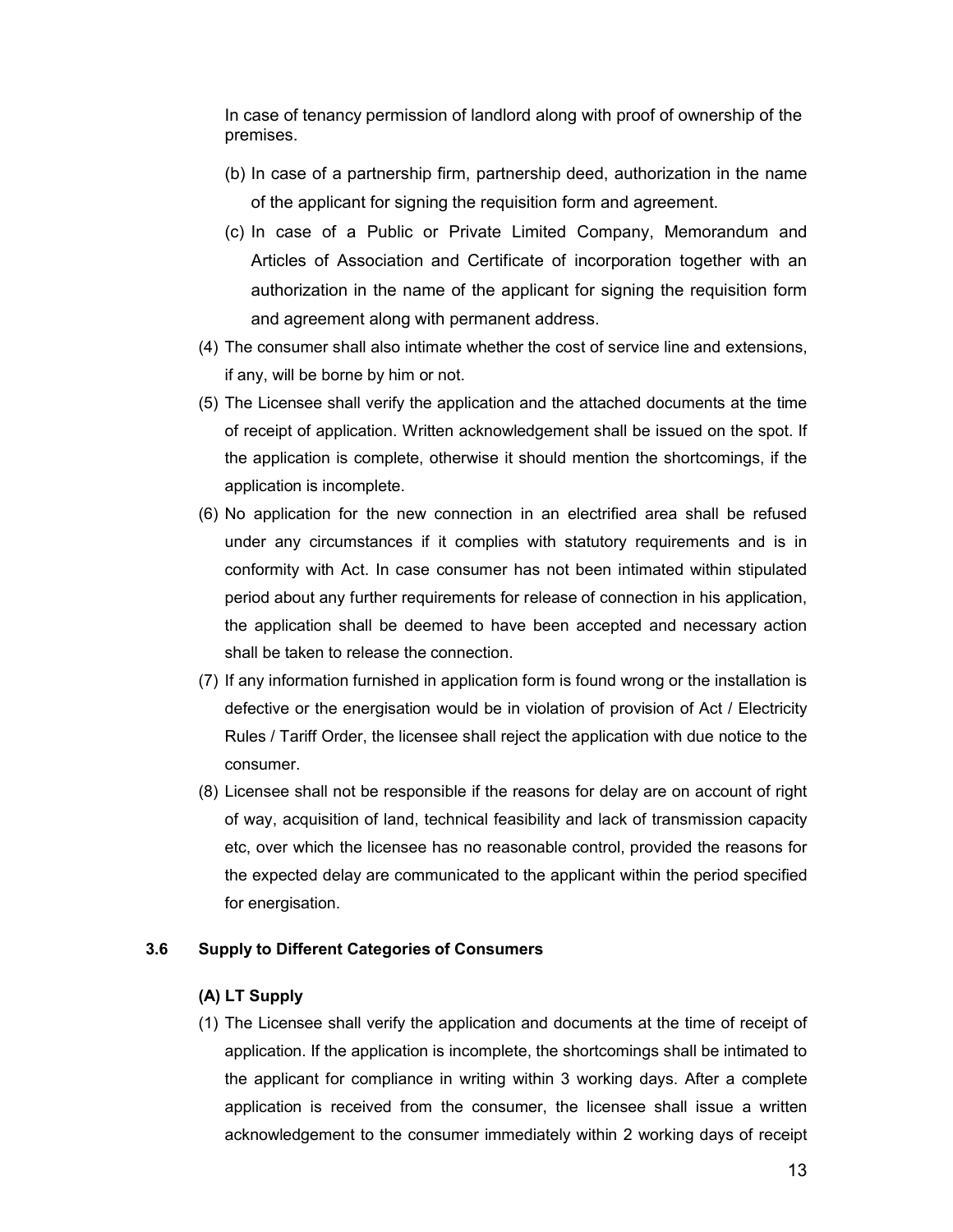of the completed application form. The licensee shall intimate the consumer the proposed date of inspection, which should be within the next 5 working days in urban areas and 10 working days in rural areas.

- (2) On receipt of application, the Licensee shall inspect the premises of the applicant and the applicant along with the licensed contractor or his representative shall be present during the inspection. During the inspection, the Licensee shall:
	- (i) Specify the point of supply and the place where meter and the cut-out/ MCB shall be fixed.
	- (ii) Specify the layout of the proposed lines and substation and estimate the distance between the point of supply and the nearest Distribution mains from where supply could be given.
	- (iii) Verify other particulars mentioned in the application form, as required.
	- (iv) The licensee shall inspect the work completed by the consumer and release supply only after work is found satisfactory.
	- (v) If the Licensee is not satisfied, he shall intimate to the applicant shortcomings on the spot. The applicant shall get the defects rectified.
- (3) (a) The licensee shall prepare an estimate for release of connection.
	- (b) The estimate shall include security deposit, charges for laying the service line, distribution mains (if required) & material, and service connection charges etc, as approved by the Commission from time to time.
	- (c) The Licensee shall publish a cost data book, and make it available to any interested person at a reasonable charge, and shall also place it on their website. The estimate as at (b) above shall be in accordance with the data published in the cost data book.
	- (d) If the work is to be done by the developer/ applicant / development authority, the Licensee may charge supervision charges as a percentage, of the estimated cost as specified in cost data book, which shall be deposited with the licensee before work begins.

In other cases, Licensee shall commence the work after the applicant has deposited the cost of the estimate.

- (e) A final bill shall be prepared after completion of the work by the Licensee.
	- If the final bill exceeds the cost of the estimate, the difference shall be deposited by the applicant before connection is energized.
	- If the bill is less, the difference shall be adjusted in subsequent electricity bills issued towards current consumption of the applicant.
- (4) In case it is possible to extend supply from the existing mains, the licensee shall intimate the consumer, within 20 days, the amount of security deposit and any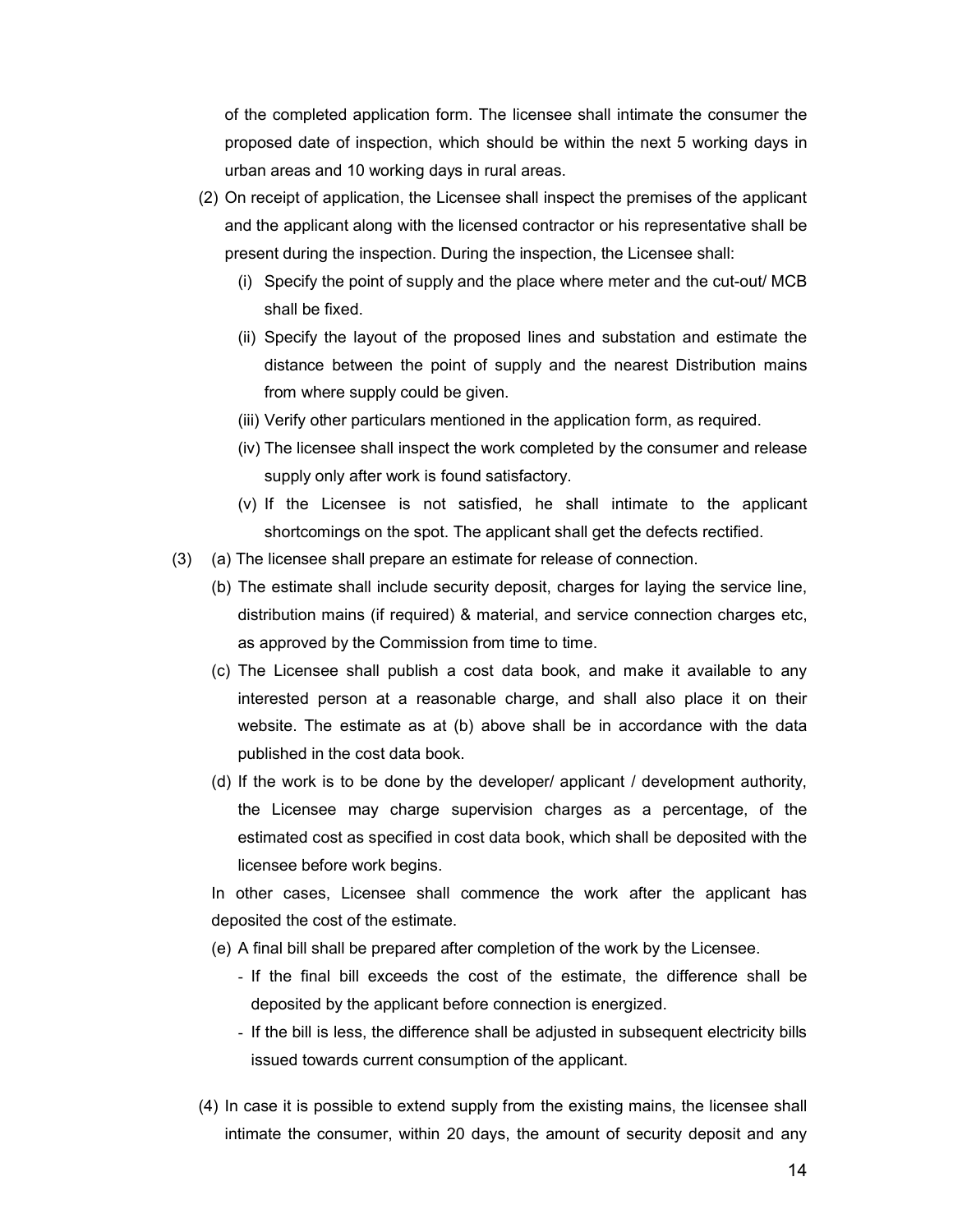other charges as applicable. The amount shall be payable in full within 7 working days, after which only any work for laying the service line will be taken up. The licensee will also intimate to consumer to execute the agreement for the service connections.

- (5) In case it is necessary to extend distribution mains for giving supply to the consumer, the licensee shall intimate the consumer, within 15 days in urban areas and within 20 days in rural areas, an advice containing the charges for extension of the distribution main, laying the service line, the amount of security deposit, any other charges as applicable and will also intimate if any additional formalities are required to be carried out by the consumer. In case where the consumer has to lay the service line and extension of mains, the consumer shall pay the supervision charges on cost of extension of the distribution mains and laying the service line in addition to payment of other charges as may be applicable. The amount shall be payable in full within 7 working days along with completion of formalities, after which only any work for laying the distribution mains and service line can be taken up.
- (6) Licensee on request of consumer may extend the date of payment beyond 7 days, upto 15 days but this extended time shall not be counted for delay in giving connection, and no compensation shall be paid during the said period. In case the consumer fails to complete the formalities within 15 days, the licensee shall give him notice to complete the formalities within the next 15 days failing which, his requisition for supply shall be cancelled. Thereafter the consumer shall have to apply afresh for supply or additional supply as the case may be.
- (7) On deposit of charges as indicated above by the consumer, execution of the agreement and intimation that the service line and extension work have been completed, the licensee shall intimate the consumer, within 3 working days, the date of testing of the consumer's installation. The consumer shall ensure that the licensed electrical contractor, who has carried out the wiring, is present during the testing.
- (8) On testing the consumer's installation, if the licensee/competent authority is satisfied with the test results, the licensee shall arrange to install the meter with the cut-out or MCB, seal the meter in presence of the consumer and provide supply.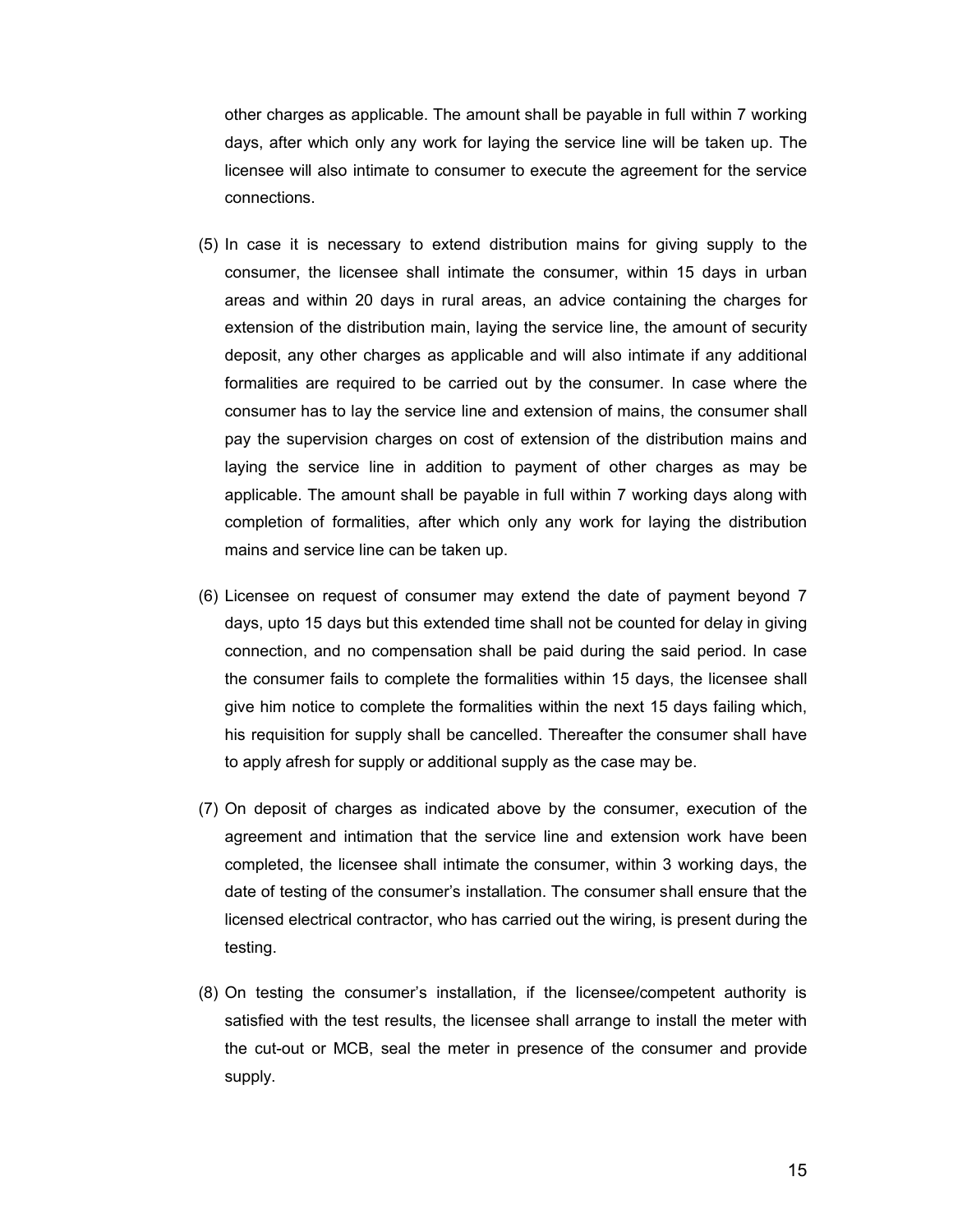### **(B) LT Supply to Multi-Consumer Complex Including Commercial Complexes:**

(9) For the purpose of providing new power supply to a building or a group of buildings having more than one connection with a total load exceeding 30 kW, the premises shall be considered as a multi-consumer complex. Such new connection shall be provided with single meter. However this shall not restrict the individual owner for applying for individual connection and the licensee shall sanction such connection on LT. The applicant  $/$  developer  $/$  development authority shall be responsible to develop, construct the entire infrastructure required for distribution network from the licensee's sub station 33/11KV or 11/0.4 KV, upto the connection outlets in individual owner's premises, at his own cost.

The cost of construction/augmentation of 33/11 kV power sub station if required shall be borne by the licensee.

**Note:** The developer/ builder/ society/ consumer includes any agency whether Government, local body or private that constructs the Multi-Consumer Complex.

- (10) Meters shall normally be provided at the ground floor in accordance with the procedure stated in Chapter 7 of these regulations.
- (11) The land/room required for housing the transformer substation and meters shall be provided by the developer /builder/ society/ consumer free of cost for which rent or premium shall not be paid by the licensee. Transformers should preferably be placed in open areas. In case of installation of transformer in a room or closed area is unavoidable, all safety measures as per prevailing rules and regulations shall be taken.
- (12) Connections for common facilities like lift, water pumps etc. shall be given in the name of the builder/developer/society.
- (13) In case the original approved plan is for a multi-consumer complex, but the builder/developer/ society/ consumer desires to avail connection for a portion of it, the connection shall be provided treating it as multi-consumer complex.
- (14) If a building comes under the category of multi-consumer complex and if a separate distribution transformer of sufficient capacity is necessary, for giving supply to such building which was not provided earlier, it will be provided at the cost of the builder/developer/ society/ consumer. Alternatively, the builder/ developer/ society/ consumer shall bear the additional cost to augment the capacity of the existing 11/0.4kV substation, if found necessary by the licensee.
- (15) On receipt of requisition from the builder/developer/ society/ consumer for supply of electricity to multi-consumer or commercial complexes, the licensee shall take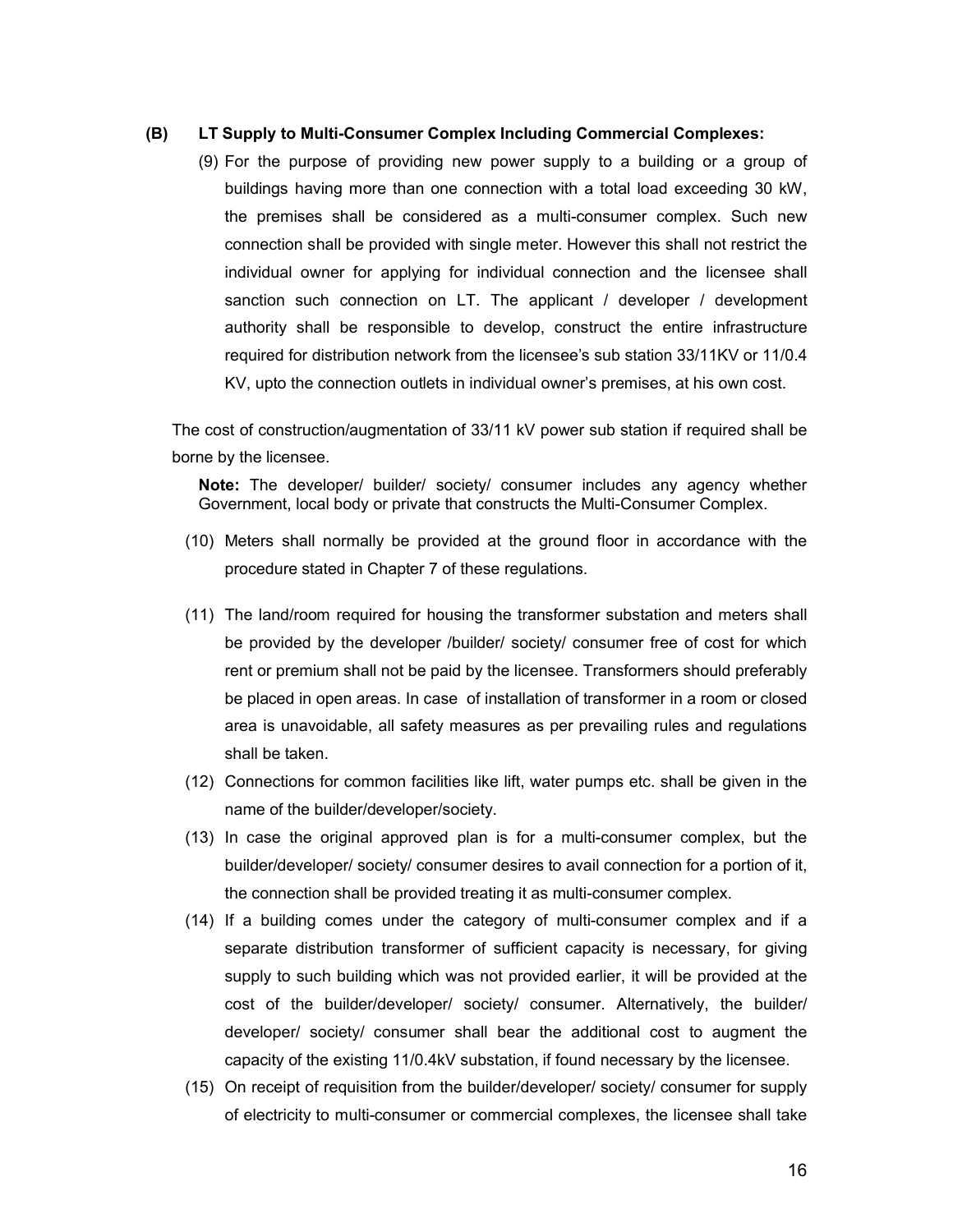action for extending the supply as per procedure given in Regulation 3.6 (1) to 3.6 (8) above, as applicable.

# **(C) LT Supply to Housing Colonies and Multi storied Buildings:**

- (16) The developer/ builder/ society/ consumers of a housing colony shall bear the cost of extension including the cost of 11 kV line, distribution transformer and LT lines/ LT cables. The cost of construction / augmentation of capacity of power sub station of 33/11 kV if required, shall be borne by the Licensee.
- **[Note:** The developer/ builder/ society/ consumer includes any agency whether Government, local body or private that constructs the building/ colony.]
	- (17) On receipt of requisition from the builder/developer/ society/ consumer for supply to housing colony, the licensee shall take action for extending the supply as given in Regulation 3.6 (1) to 3.6 (8) above, as applicable.

# **Supply to Group Users**

- (18) The Group user shall be eligible to opt supply by a distribution licensee at a single point provided that the supply shall be primarily used for residential purpose including the loads of common amenities for the group user like pumps for pumping water supply and lighting of common area. The consumption of energy for common services shall be separately metered with meters installed by the consumer and tested and sealed by licensee. The consumption of energy over and above 10% of the total consumption of energy shall be billed at LT commercial tariff. The Group user shall inform the details of every non-domestic activity along with the connected load to the licensee at the time of seeking connection or at the time of enhancement in contract demand.
- (19) On receipt of requisition in manner specified under regulation 3.5 from the group user, the licensee shall verify the application and the attached documents at the time of receipt of application. In case of a Cooperative Group Housing Society, a certified copy of the registration of the Cooperative Group Housing Society shall also be annexed along with the application requiring supply at single point.
- (20) The provisions of these regulations shall not in any way affect the right of a person residing in the housing unit sold or leased by Cooperative Group Housing Society to demand supply of electricity directly from the distribution licensee of the area on the following terms and conditions: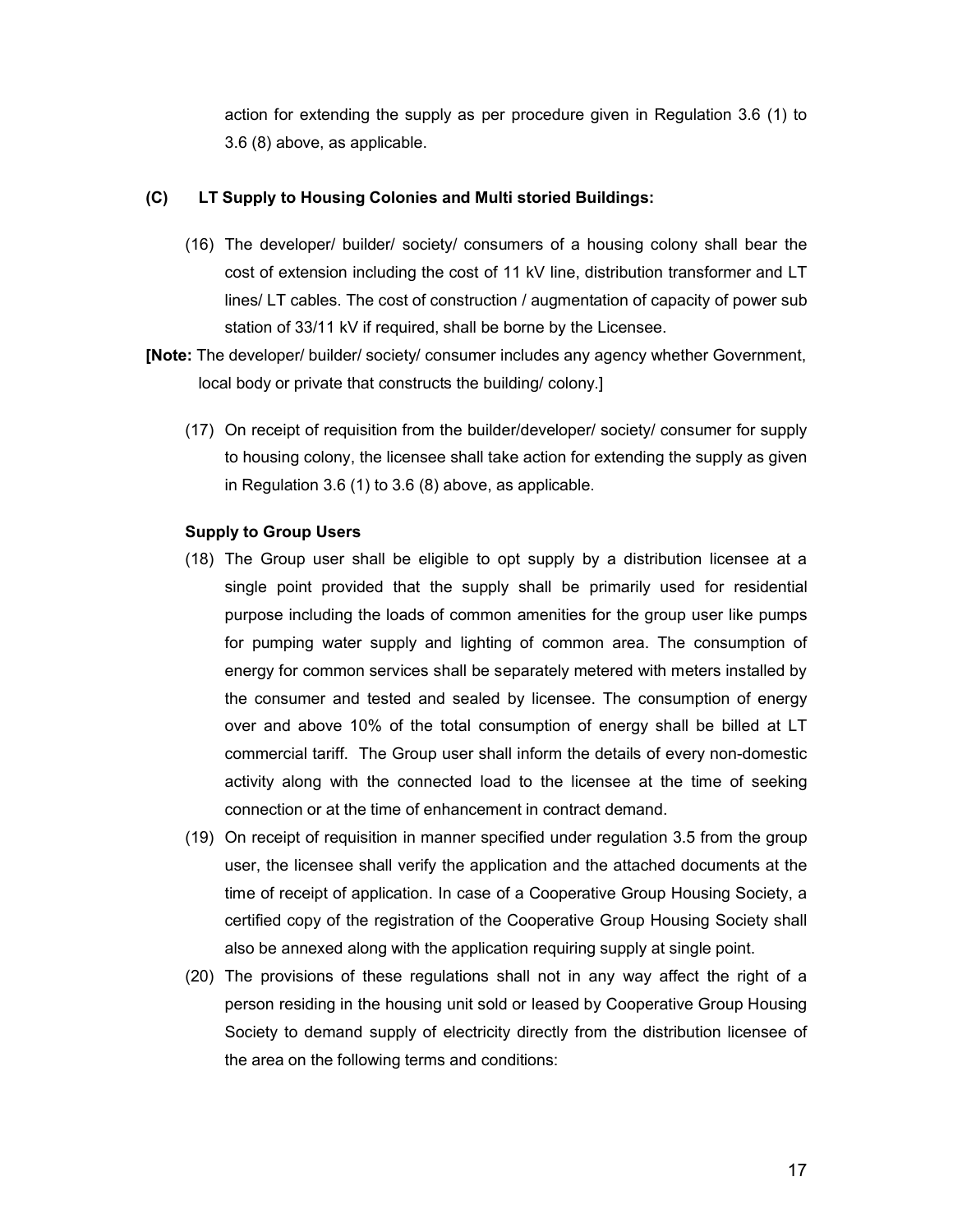- (i) The Cooperative Group Housing society must permit any person of the society to avail supply of electricity from the Distribution licensee directly.
- (ii) The Cooperative Group Housing Society shall have no objection in respect of the following:
- (a) The electricity supply by the licensee to such person shall be served from the licensee's distribution network.
- (b) Extension of adequate distribution network by the licensee to release the supply to such person.
- (c) Providing access for the licensee's representative to approach at any point of time to network of licensee in the premises of the group user including the point of supply to such consumer to discharge service obligations without any resistance.
- (d) The meter shall be installed by the licensee at the appropriate place in the premises of such consumer and the reading and billing of electricity for consumption by such consumers shall be done by the licensee.
- (e) The licensee shall recover the charges for the electricity consumed by such person at the approved rate applicable to the domestic category.

# **(D) LT Supply for Agriculture/Irrigation Pump sets:**

- (21) The procedure laid down in Regulation 3.6 (1) to 3.6 (8) above, as applicable, shall be followed for giving supply to agriculture/irrigation pump sets where extension of distribution mains and /or augmentation of distribution transformer is not required.
- (22) Supply for agriculture/irrigation pump set, at one point, may also be given to a registered co-operative society or to a group of farmers recognized by the licensee.
- (23) If, On inspection of the premises, if it is found that extension of distribution mains augmentation of distribution transformer capacity providing of additional distribution transformer etc are required, necessary estimate as per the cost-data shall be prepared and got approved by competent authority. If any amount towards cost of the works, after considering subsidy from the Government or any appropriate authority shall be intimated to the consumer along with other charges such as security deposit etc to be paid. The work of electrification of such pump set(s), will be taken up and completed within the period as laid down in Regulation 3.7 after the amount as intimated is deposited by the consumer(s). New connection shall be given on the broad principle of first-come first serve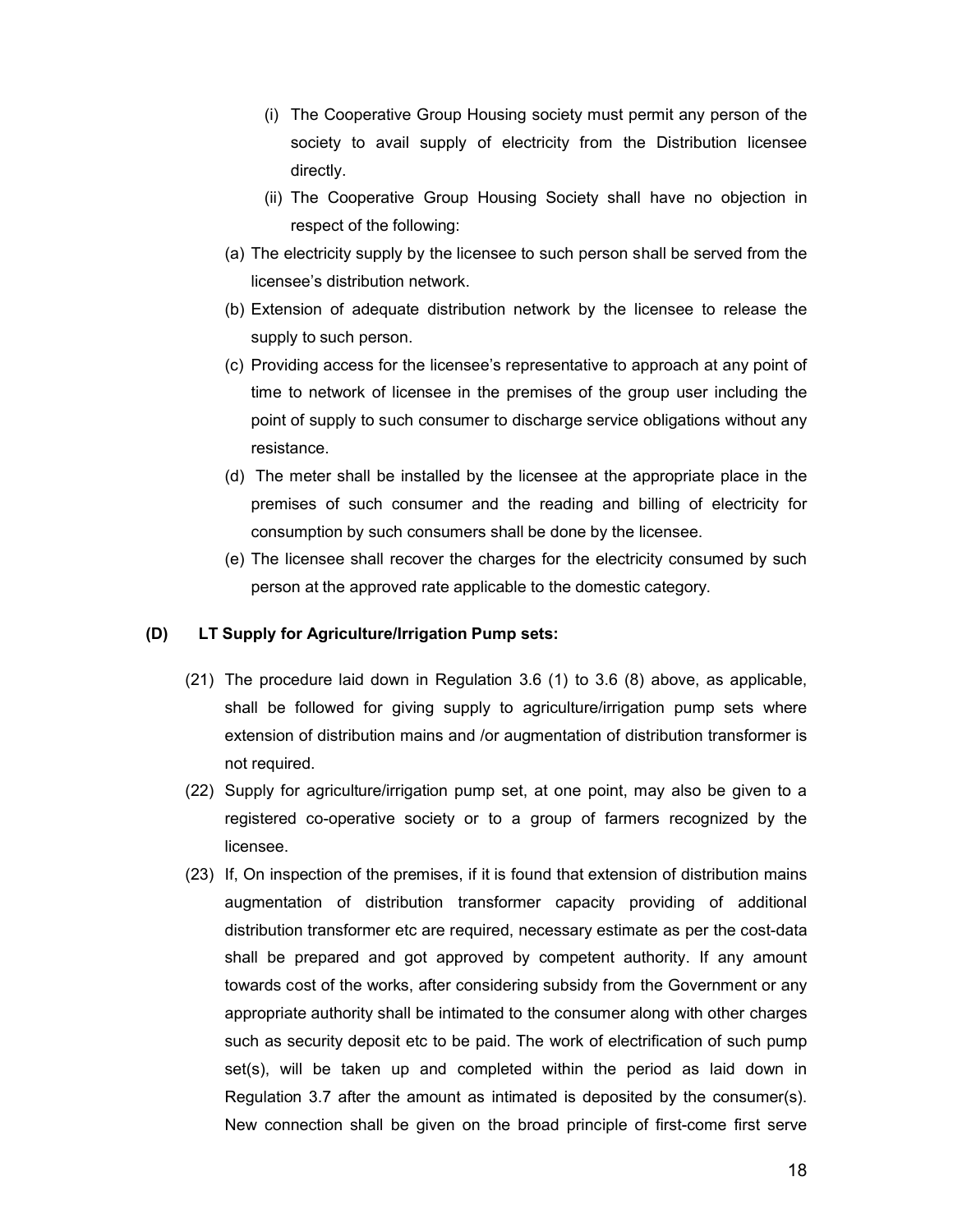basis. Within 7 working days of completion of work, the licensee shall intimate the date of testing of the installation of the consumer and inspect the wiring in the premises of the consumer. In case the licensee is satisfied the connection shall be served within 3 working days of the inspection.

(24) An agricultural consumer, if he so desires, may shift the location within his premises of his connection, with the approval of the licensee, after payment of charges if any.

### **(E) LT Supply to Public Street Lightings:**

- (25) Requisition for power supply to new or additional public street lights shall be submitted in the prescribed format to the local office of the licensee by the Municipal Corporation or Municipality or Municipal Board or Gram Panchayat or Local Body or the Government Department or any other organization responsible to maintain public street lights (in context of public street lights herein after called 'local body').
- (26) The requisition for public lights shall be accompanied by resolution of the local body and the sketch indicating the number of poles, existing or new, where streetlights are required.
- (27) The fittings, brackets or any special fittings shall be in accordance with the relevant BIS specifications or its equivalent, and shall maintain required clearances as per prevailing rules and regulations. The local body shall bear the full cost of arranging of power supply to public streetlights including complete fittings and brackets. In case, any special fittings are to be provided, the local body shall arrange for it.
- (28) The licensee shall intimate the cost of extension in writing within 20 days from the date of application. The work shall be taken up only after deposit of the amount and execution of agreement by the local body.
- (29) A suitable double compartment weatherproof metal box to house the energy meter and streetlight switch/ M.C.B./ timers shall be provided by the licensee.
- (30) It shall be responsibility of the municipal body/local body to maintain and replace streetlight fittings and also switch on and switch off the streetlight. However the licensee may carry out the maintenance of streetlight fixtures on payment basis and shall arrange to switch on fifteen minutes before sunset and switch off the streetlights fifteen minutes before sunrise as per local sunset/ sunrise timings or any other timings agreed upon between the Licensee and the local body. The licensee shall also carry out replacement of fixtures/ bulbs (of same wattage) etc on the poles on request by the streetlight consumers. The fixtures, bulbs etc.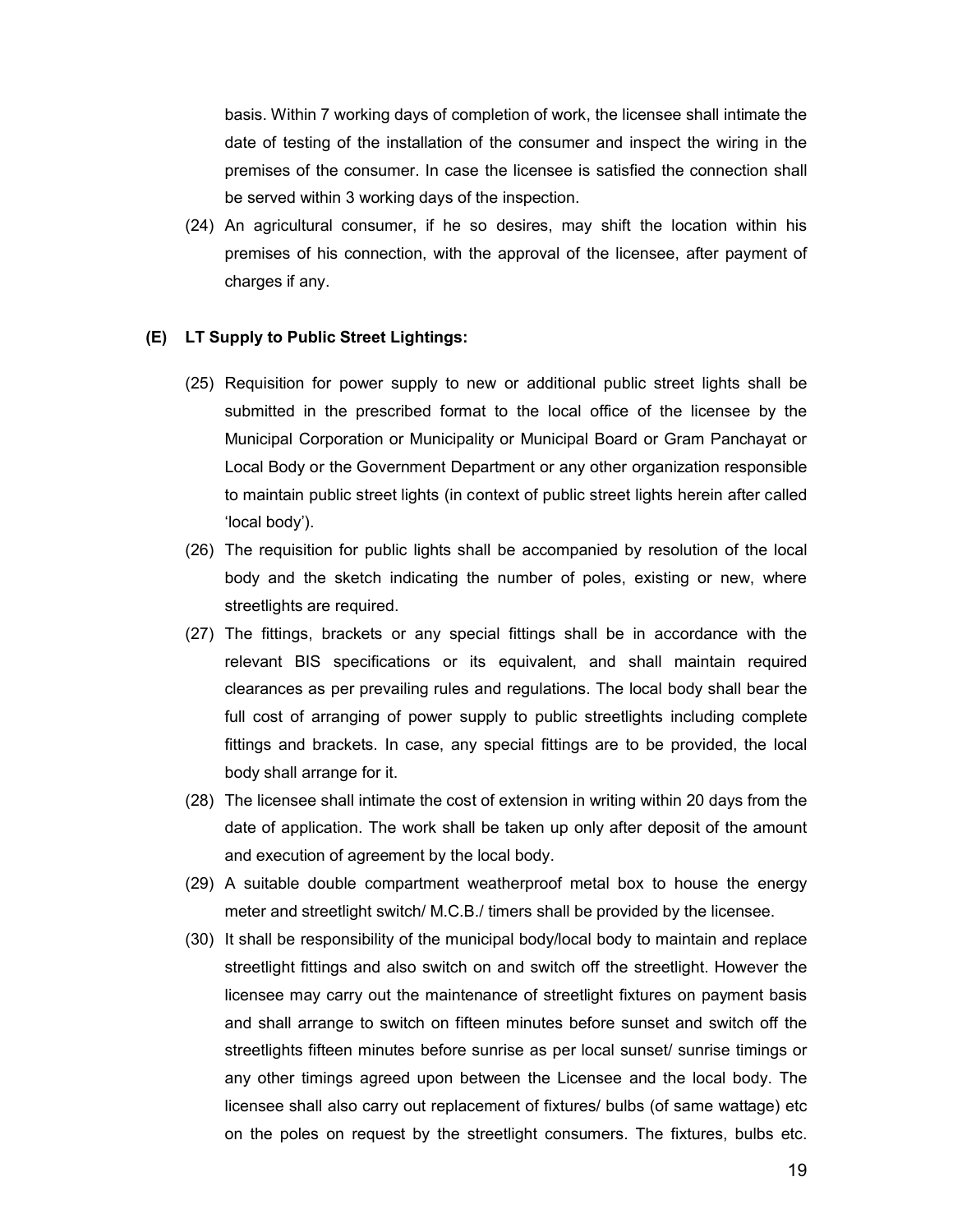shall be supplied by the consumers and replaced by the licensee within 7 days of receipt. All such services shall be chargeable. Such maintenance charges shall be included in the schedule of miscellaneous charges.

### **(F) Temporary Power Supply**

- (31) Any person requiring power supply for a purpose temporary in nature, for a period of less than 90 days or as provided in the tariff order of the Commission may apply for temporary power supply in the prescribed form. The period of connection can be extended upto two years for building construction activities and for purpose of installation of equipments by industrial consumers for setting up their units. Application for temporary supply shall normally be given in advance. In certain exceptional case like marriage, political meeting etc the application can be given on the day on which supply is required. The proof of ownership / occupation or permission from the local authority or from the owner of the premises, as the case may be, where temporary connection is required has also to be attached with the application.
- (32) In case temporary supply is required in premises/ place where 100 or more persons are likely to assemble, the consumer shall comply with the provisions of section 54 of the Act.
- (33) If supply is technically feasible, the licensee shall intimate the charges to be paid by the consumer for the cost of service line, meter, cut-out/ MCB and other charges etc, together with charges for the estimated electricity consumption for the period of supply applied as per tariff order of the Commission in force. All the charges shall be payable in advance.

The consumer shall have the option either to take the material used for temporary connection or receive credit, in the final bill, for materials dismantled and returned to stores of the licensee after disconnection of supply.

- (34) In case temporary supply is required for a period more than 90 days, the licensee may permit the consumer to pay charges for estimated consumption for 90 days in advance and serve the bills for monthly consumption. In case the consumer fails to pay the bills in time and the advance with the licensee does not cover the charges for the balance period, the supply shall be liable for disconnection.
- (35) The licensee shall release the supply within 3 days after payment of charges and compliance of other requirements by the consumer for loads up to 10 KW and within 15 days for load exceeding 10KW where extension of distribution mains is not required. Where extension of distribution mains is required, the supply shall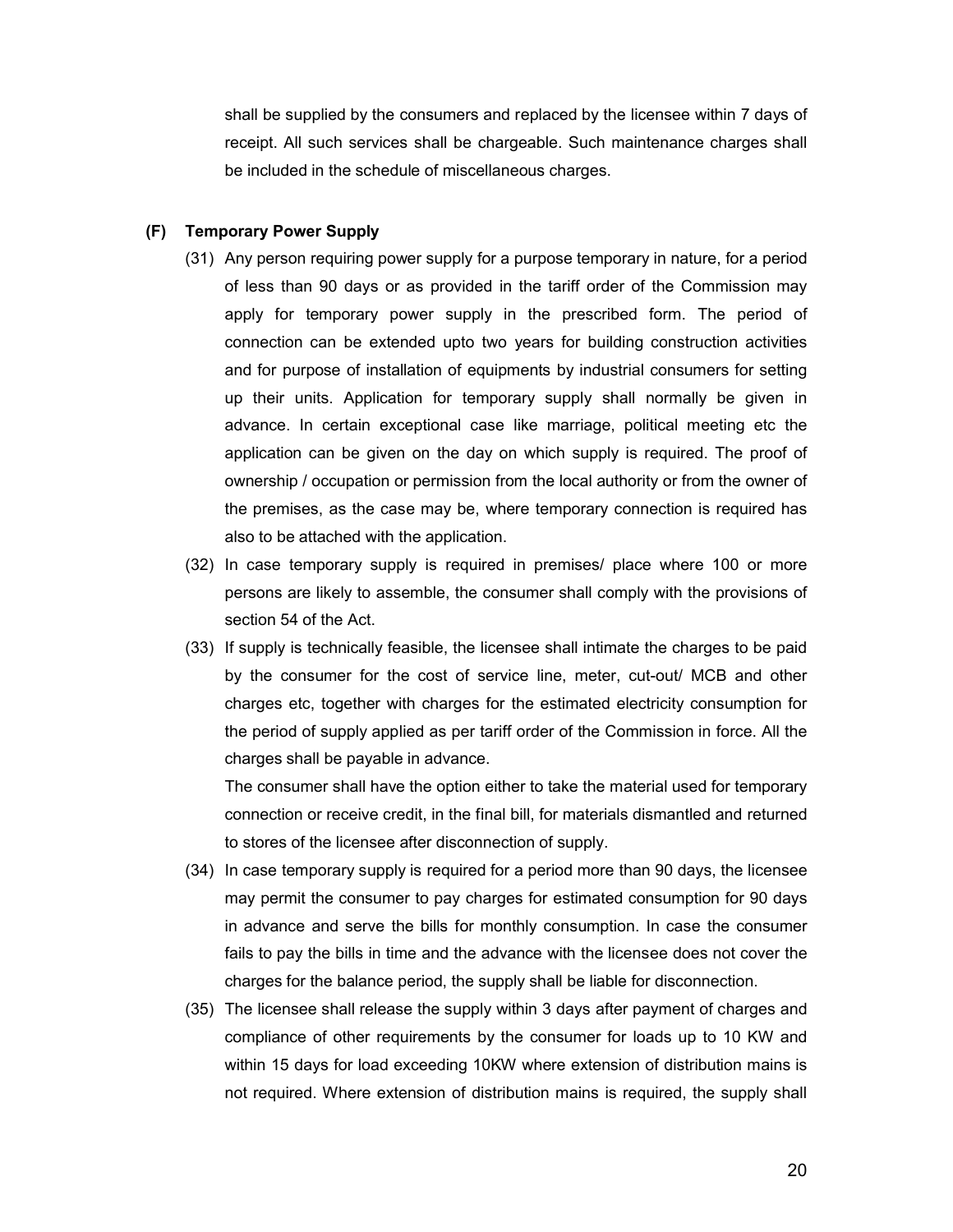be released within 60 days in case of LT consumers, 90 days for HT consumers and 180 days for EHT consumers.

- (36) The readings of the meter may be taken during the period of the temporary connection to ensure that the charges for actual consumption does not exceed the advance payment received.
- (37) After the period of temporary supply is over and supply has been disconnected, the licensee shall send the final bill to the consumer within 10 days from the date of disconnection of supply and refund the balance amount, if any, within 20 days of surrender of original money receipt or submission of indemnity bond by the consumer. On any delay beyond the said time limit, the licensee will be liable to pay an interest @ 1.5% per month on the amount to be refunded or outstanding for the number of days beyond the last date of payment, as specified above.

### **(G) H.T. Supply**

- (38) After receipt of application for supply of electrical energy at H.T. in the prescribed form, the licensee shall intimate the consumer in writing the date of inspection of the site to examine the feasibility. The licensee shall intimate the feasibility or otherwise of supply within 10 days of such inspection. The consumer or his authorized representative shall remain present at the time of inspection. In case supply is found feasible, the licensee shall fix the point of entry of the supplier's line, the position of meter, metering equipment and other equipments of the supplier. The consumer may with the written permission of the licensee house his own HT switchgear and other apparatus connected with the supply of electrical energy to him under the agreement signed between the consumer and the licensee but such enclosure shall not be used for any other purpose. The licensee may insist on use of 'Underground Cable' or 'Ariel Bunched Cable', wherever considered appropriate, for the last span. The difference of cost of the last span on account of laying of 'Underground Cable' or 'Ariel Bunched Cable' with respect to overhead bare conductor shall be borne by the licensee.
- (39) Supply to HT industrial consumers shall normally be given through HT feeder exclusively meant for industries. It may be preferable to extend supply through a separate feeder from the nearest 33/11 kV or EHT substation in case of consumers with continuous process industry or load of 3 MVA or more.
- (40) Supply to new HT consumer shall normally not be extended from the rural feeder. If due to the prohibitive cost of extension of separate feeder from the nearest 33/11 kV or EHT sub station, or for any other reason, the supply is given from a rural feeder, the consumer shall be informed that the supply shall be restricted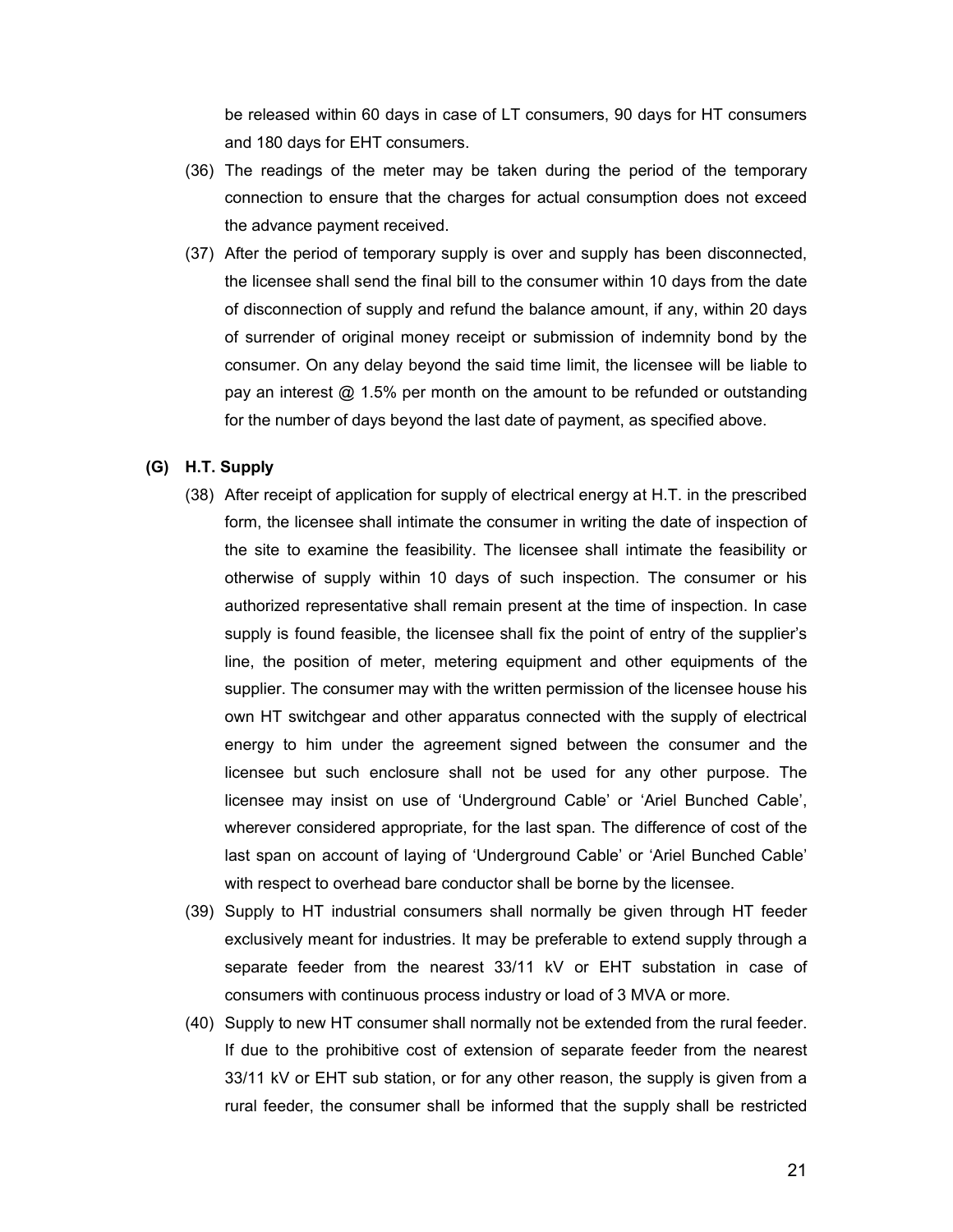and regulated in accordance with the restrictions imposed on the rural feeders as per grid conditions, which shall be compiled with.

- (41) The licensee shall intimate the consumer, the charges required to be paid for the cost of extension, if any, and the amount of security deposit and other charges if any. Copies of the draft agreement and the form of the required test report shall also be forwarded simultaneously.
- (42) After payment of charges including security deposit, and execution of the agreement, the licensee shall take up the work of extension of mains. If the consumer wishes, he may execute the job on his own after payment of due supervision charges to the licensee. After completion of the installation, the consumer shall furnish to the licensee the test report and the permission from the Electrical Inspector to energize the installation. On receipt of the report(s), the licensee shall intimate the consumer in writing the date (not later than 7 days) of inspection and testing of the consumer's installation. In case the consumer's installation is found in order, the licensee shall seal the meter in the presence of the consumer and serve the connection.

### **(H) Supply at Extra High Tension (EHT):**

- (43) After receipt of application in the prescribed form for supply of electrical energy at E.H.T., the licensee shall intimate the consumer in writing the date of inspection to check his installations. The consumer or his authorized representative shall remain present at the time of inspection. In case supply is found feasible, the licensee shall fix the point of entry of the supplier's line, the position of meter, metering equipment and other equipments of the supplier. The Licensee shall intimate the feasibility of supply within 10 days of receipt of the application.
- (44) The licensee shall intimate the consumer the charges required to be paid for the cost of extension, if any, and the amount of security deposit and other charges, if any. Copies of the draft agreement and the form of the required test report shall also be forwarded simultaneously.
- (45) After the payment of charges including security deposit and execution of the agreement, the licensee shall take up the work of extension required to give supply. If the consumer wishes he may execute the job on his own after payment of due supervision charges to the licensee. The work shall be completed within 180 days.
- (46) After the consumer executes his internal electrical works, he shall furnish to the licensee the test report and the permission from the Electrical Inspector to energize the installation in accordance with clause 47 of IE Rules. On receipt of the report(s), the licensee shall intimate the consumer in writing the date of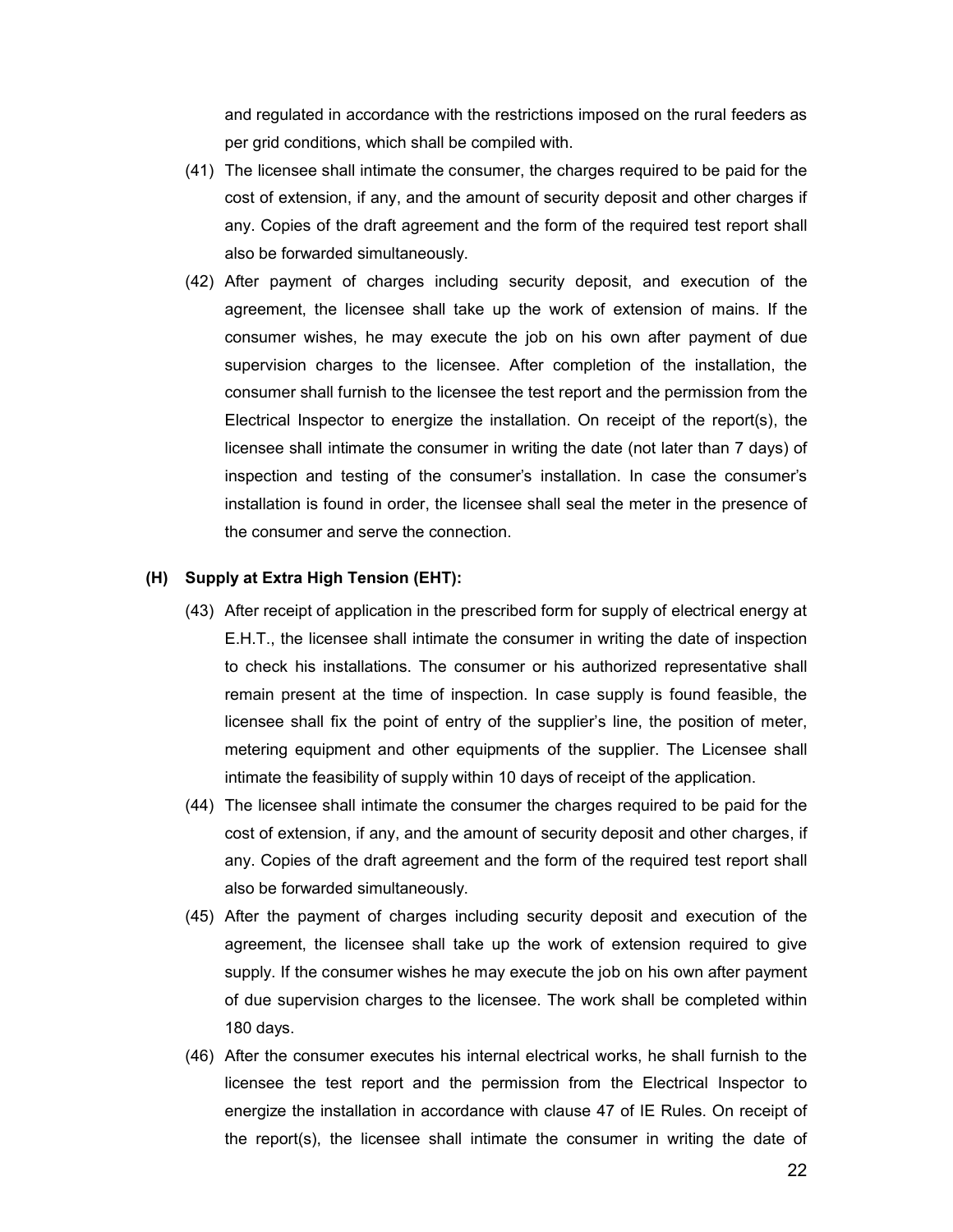inspection and testing of the consumer's installation. If the consumer's installation is found in order, the licensee shall seal the meter in the presence of the consumer and provide the connection.

# **3.7 Target Period of Completion of Various Activities**

The following table provides the target period of completion of various activities:

| S.No           | Type of Service                                                        | Time Limit<br>Rendering<br>Service | for<br>the |
|----------------|------------------------------------------------------------------------|------------------------------------|------------|
| $\mathbf{1}$   | <b>LT Connection</b>                                                   |                                    |            |
|                | Acceptance and Notice of inspection on receipt of complete<br>l1.      | 5 days                             |            |
|                | application.                                                           |                                    |            |
|                | Inspection after sending the notice<br>2.                              |                                    |            |
|                | a. Urban areas                                                         | 3 days                             |            |
|                | b. Rural areas                                                         | 7 days                             |            |
|                | (i) if the extension work is not required and the connection is to     |                                    |            |
|                | be given from the existing network                                     |                                    |            |
|                | 3. Issue of demand note to the applicant for payment of estimated      |                                    |            |
|                | charges.                                                               |                                    |            |
|                | a. Urban areas                                                         |                                    |            |
|                | b. Rural areas                                                         | 3 days                             |            |
|                | Serving of power availability notice for commencement of supply<br>4.  | 5 days                             |            |
|                | after payment of necessary charges                                     |                                    |            |
|                | a. Urban areas                                                         |                                    |            |
|                | b. Rural areas                                                         |                                    |            |
|                | (ii) If the extension work or enhancement of transformer               | 5 days                             |            |
|                | capacity is required.                                                  | 7 days                             |            |
|                | Issue of demand note to the applicant for payment of estimated<br>5.   |                                    |            |
|                | charges                                                                |                                    |            |
|                | a. Urban areas                                                         | ∤20 days                           |            |
|                | b. Rural areas                                                         |                                    |            |
|                | After payment of necessary charges serving of power availability<br>6. |                                    |            |
|                | notice for commencement of supply - All connections                    | 30 days                            |            |
| $\overline{2}$ | <b>High Tension Connection</b>                                         |                                    |            |
|                | Information feasibility after receipt of the application<br>a)         | 10 days                            |            |
|                | Issue of demand note of estimated charges (after issue of<br>b)        |                                    |            |
|                | notice of feasibility)                                                 |                                    |            |
|                | (i) If no extension of work is involved                                |                                    |            |
|                | If extension work is involved<br>(ii)                                  | 7 days                             |            |
|                | Serving of power availability notice for commencement of<br>C)         | 45 days                            |            |
|                | supply / release of connection after receipt of estimated              |                                    |            |
|                | charges subject to receipt of clearance from Electrical                |                                    |            |
|                | Inspector                                                              |                                    |            |
|                | (i) If no extension of work is involved                                | 7 days                             |            |
|                | (ii) If extension work is involved                                     |                                    |            |
|                | Construction of 11 kV line                                             | 30 days                            |            |
|                | Construction of 22 kV or 33 kV line                                    | 45 days                            |            |
| 3              | <b>Extra High Tension Connection</b>                                   |                                    |            |
|                | a) Informing feasibility after receipt of the application              | 10 days                            |            |
|                | b) Issue of demand note of estimate charges after issue of notice      | 60 days                            |            |
|                | feasibility                                                            |                                    |            |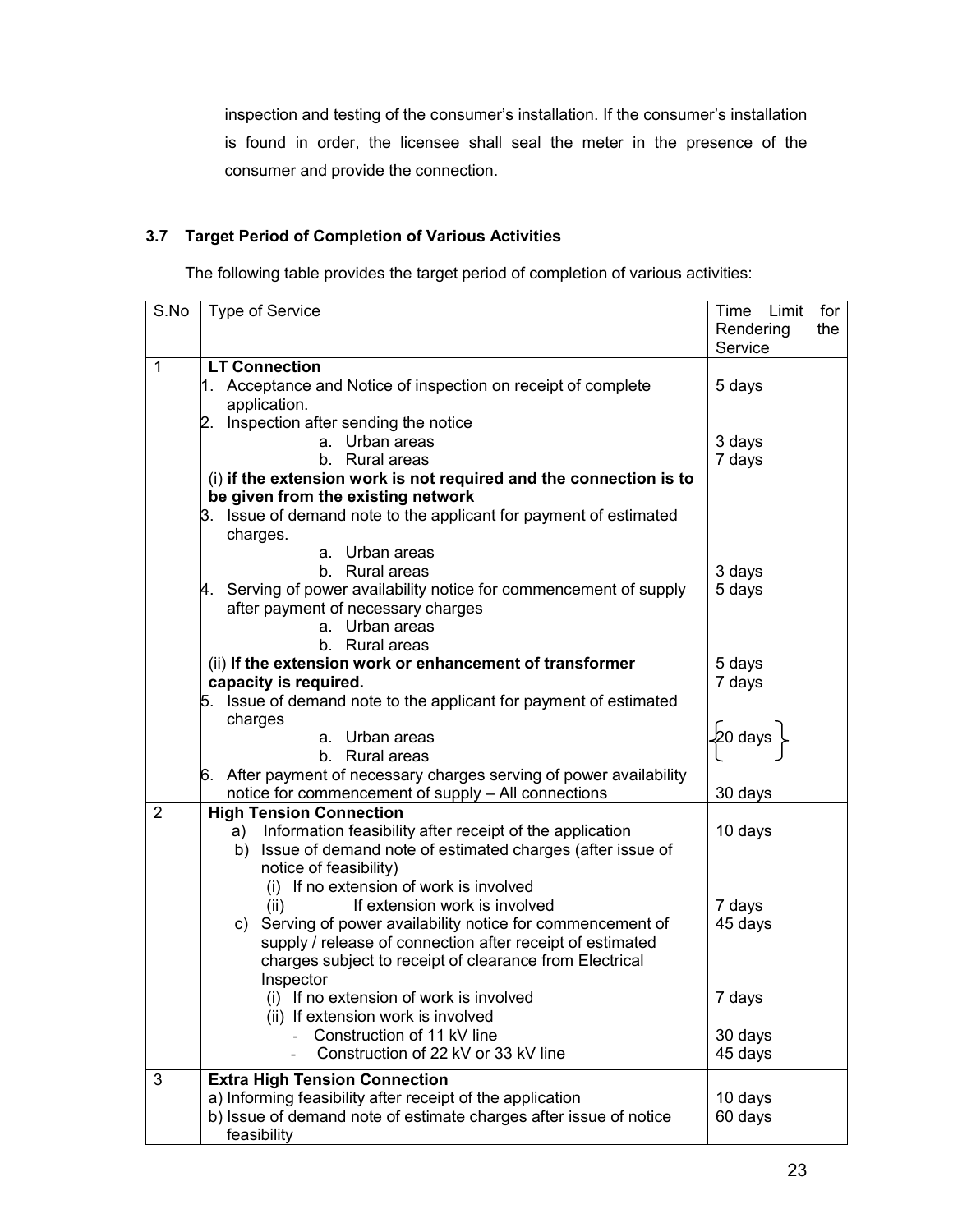| c) Serving of power availability notice for commencement of supply /<br>release of connection after receipt of estimated charges<br>(i) involving construction / extension of EHT line |                                                                                    |
|----------------------------------------------------------------------------------------------------------------------------------------------------------------------------------------|------------------------------------------------------------------------------------|
| (ii) involving construction / extension of EHT line and additional<br>transformer                                                                                                      | 45 days (Subject<br>to receipt of<br>from<br>clearance<br>Electrical<br>Inspector) |
|                                                                                                                                                                                        | 180 davs                                                                           |

- **3.8** The licensee shall maintain a priority register in respect of the following categories
	- (a) Where no extension of distribution mains is required
	- (b) Where extension of distribution mains upto two poles is required
	- (c) Where extension of distribution mains of more than two poles is required
- **3.9** The Commission may for reasons to be recorded, direct / permit deviations from the above Regulation 3.1 to 3.8 if in the opinion of the Commission the circumstance warrants such deviation. The Commission may issue such direction / permission by an order to the licensee.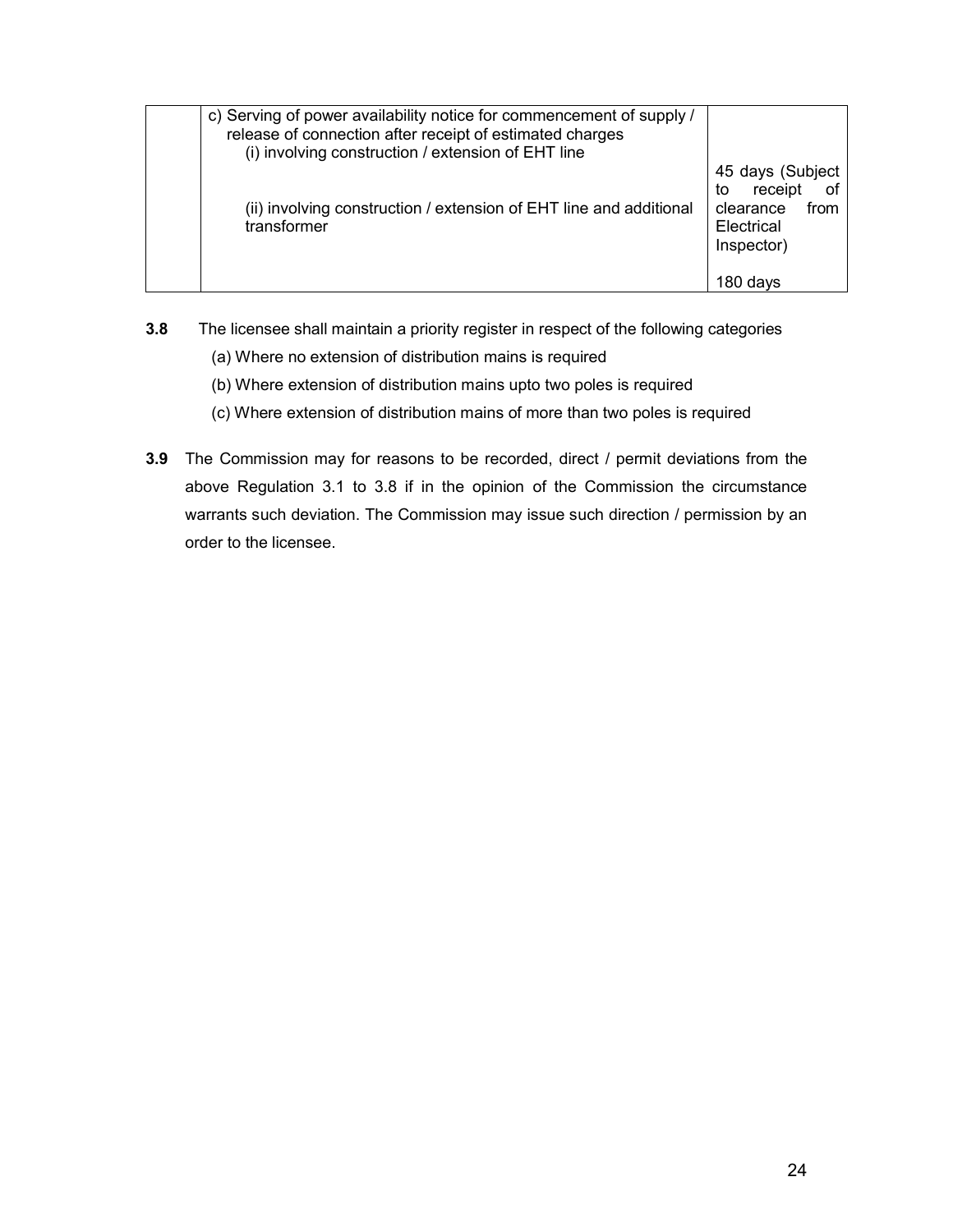### **CHAPTER – 4:**

### **WIRING AND APPARATUS IN CONSUMER PREMISES**

### **4.1 Wiring at Consumer's Premises**

- (1) For the safety of the consumer and the public in general, it is necessary that the wiring on the consumer's premises should conform to the Indian Electricity Rules, 1956. The materials used for wiring shall conform to the relevant specification of the Bureau of Indian Standards or its equivalent. Wherever applicable, the materials used shall bear ISI mark.
- (2) All electric lines, equipment and apparatus should be of sufficient rating for power, insulation and estimated fault current and sufficient mechanical strength for the duty which they are required to perform and shall be constructed, installed ,protected worked and maintained in such a manner as to ensure safety of human beings, animal and property.
- (3) The relevant code of practice of BIS (Bureau of Indian Standard), including National Electric Code may be followed in all installations. However, in case of any inconsistency, the relevant provisions of the IE Rules 1956 shall prevail. The material and apparatus used shall conform to relevant BIS specification where such specifications are available.
- (4) All electrical installation works should be carried out by a licensed electrical contractor as required under Rule 45 of the Indian Electricity Rules, 1956.

### **4.2 General Wiring Conditions**

### **(1) Mains**

The consumer's mains shall, in all cases, be brought back to the licensee's point of supply and sufficient cable shall be provided for connecting up with the licensee's apparatus.

### **(2) Switches and Fuses**

The consumer shall provide MCB or quick break linked main switches of requisite capacity to carry and break current in each conductor near the point of commencement of supply. The switches in the consumer's premises shall be on the live wire and the neutral conductor shall be marked for identification where it leaves the consumer's main switch for connecting up to the meter. No single pole switch or cut-out should remain inserted in any neutral conductor.

#### **(3) Balancing of Load**

The consumer taking three-phase supply shall balance his load between the phases as per IE Rules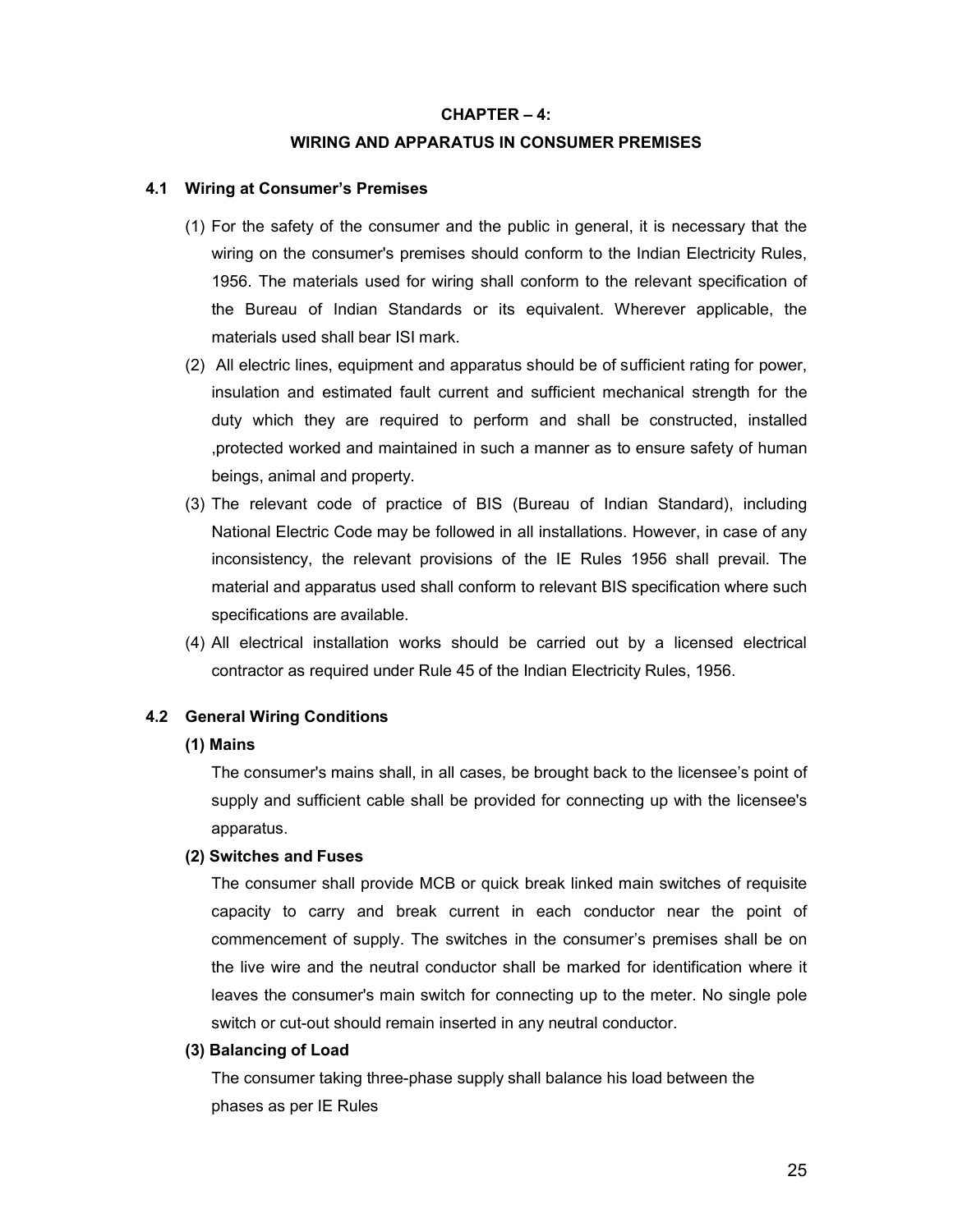# **(4) Earthing**

Proper earthing with earthing pipe should be done and gas and water pipes shall on no account be used for earthing purposes. All wiring shall be kept as far as possible away from gas and water pipes.

# **(5) Domestic Appliances:**

For the safety of the wiring at the consumer's premises, separate circuit for heaters, geysers, air-conditioners and for cooking apparatus like oven, microwave oven shall be run with adequate size of wire from the main distribution board of the consumer. Wall plugs used on the circuits for domestic appliances shall be of the three-pin type, the third pin being connected to "earth".

### **(6) Plugs**

All plugs shall be provided with switches on the live wire and not on the neutral. Preferably plugs shall be of three – pin type, the third pin connected to earth.

# **4.3 Apparatus Interfering with Licensee's System**

The licensee may discontinue the supply giving reasons if the consumer installs any instrument, apparatus that are likely to affect adversely, the supply to other consumers. Supply shall be restored on taking appropriate remedial action to the satisfaction of the licensee.

# **4.4 A.C. Motor Installations**

The motor shall be provided with control gear with necessary protective devices so that the starting current of consumer's installation does not in any case exceed the limits given in the following schedule:

| Nature of Supply | Size of Installation                                                 | Limit of Maximum current<br>demand |
|------------------|----------------------------------------------------------------------|------------------------------------|
| Single Phase     | Upto and including<br>1.5<br>Horse Power                             | 6 X full load current              |
| Three Phase      | Upto and including 3<br><b>Horse Power</b>                           | 6 X full load current              |
|                  | Above 3 Horse Power and<br>upto including 15 Horse<br>Power          | 2 X full load current              |
|                  | Above 15 Horse Power<br>and upto including 100<br><b>Horse Power</b> | 1.5 X full load current            |
|                  | Above 100 Horse Power                                                | 1.25 X full load current           |

Failure to comply with these regulations will render the consumer liable for disconnection forthwith.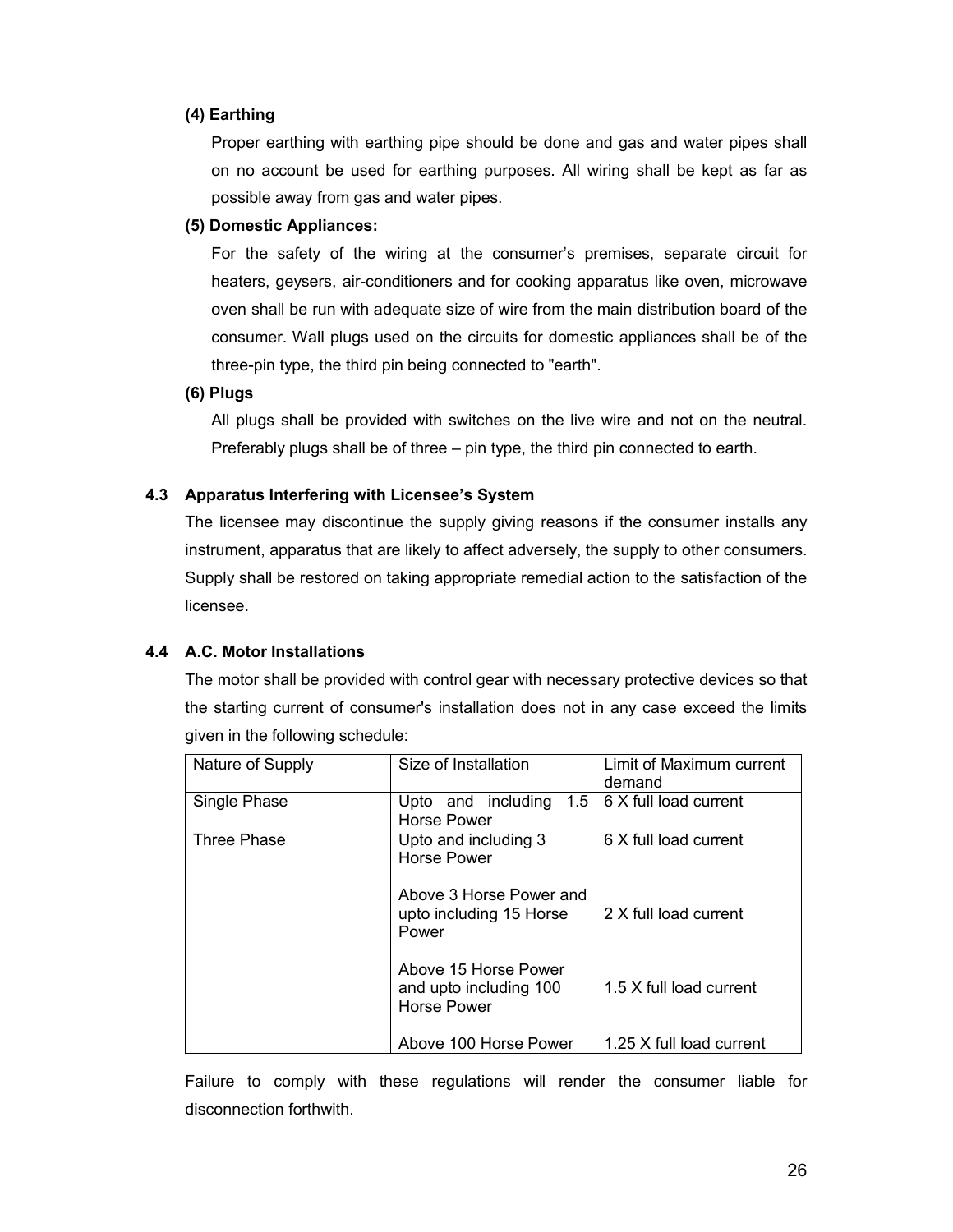### **4.5 Consumer's Apparatus**

The apparatus/ appliances/ gadgets used by consumers should conform to the standards and specifications prescribed by the Bureau of Indian Standards or equivalent

### **4.6 Power Factor of Plant and Apparatus**

### **(1) Welding Transformers**

LT installations with welding transformers will be required to have suitable shunt capacitor(s) installed so as to ensure power factor of not less than 90%. .

### **(2) Induction Motor**

- 2. (a) Every L.T. consumer, including irrigation pump set consumer, whose connected load includes induction motor(s) of 3 HP and above and other low power factor consuming appliances shall arrange to install Low Tension Shunt Capacitors of appropriate capacity so as to ensure power factor of not less than 90% at his cost across the terminals of his motor(s).
	- (b) Supply to LT installation with induction motor(s) of capacity of 3 HP and above will not be given unless suitable capacitor to improve power factor is installed.
	- (c) Such consumers with poor power factor below the percentage specified by the Commission shall be liable to pay surcharge at the rate (s) as specified by the Commission in the Tariff Order from time to time.
- **(3)** The licensee may discontinue supply, after due notice of 15 days, to any installation where the average power factor in a month is less than 70% where meter installed is having P.F. measuring feature. In case LT capacitors are not installed or installed but not in working condition, in such cases also the supply shall be disconnected after due notice of 15 days without prejudice to the right of the licensee to levy / minimum charges as applicable during the period of disconnection.

# **4.7 High Tension Consumers**

The following controls shall be installed (refer section 50 of IE Rules, 1956)

(1) A linked switch with fuse(s) or a circuit breaker for consumers having aggregate installed transformer/ apparatus capacity up to 1000 kVA if supplied at voltage of 11 kV and 2500 kVA if supplied at a voltage of 33 kV.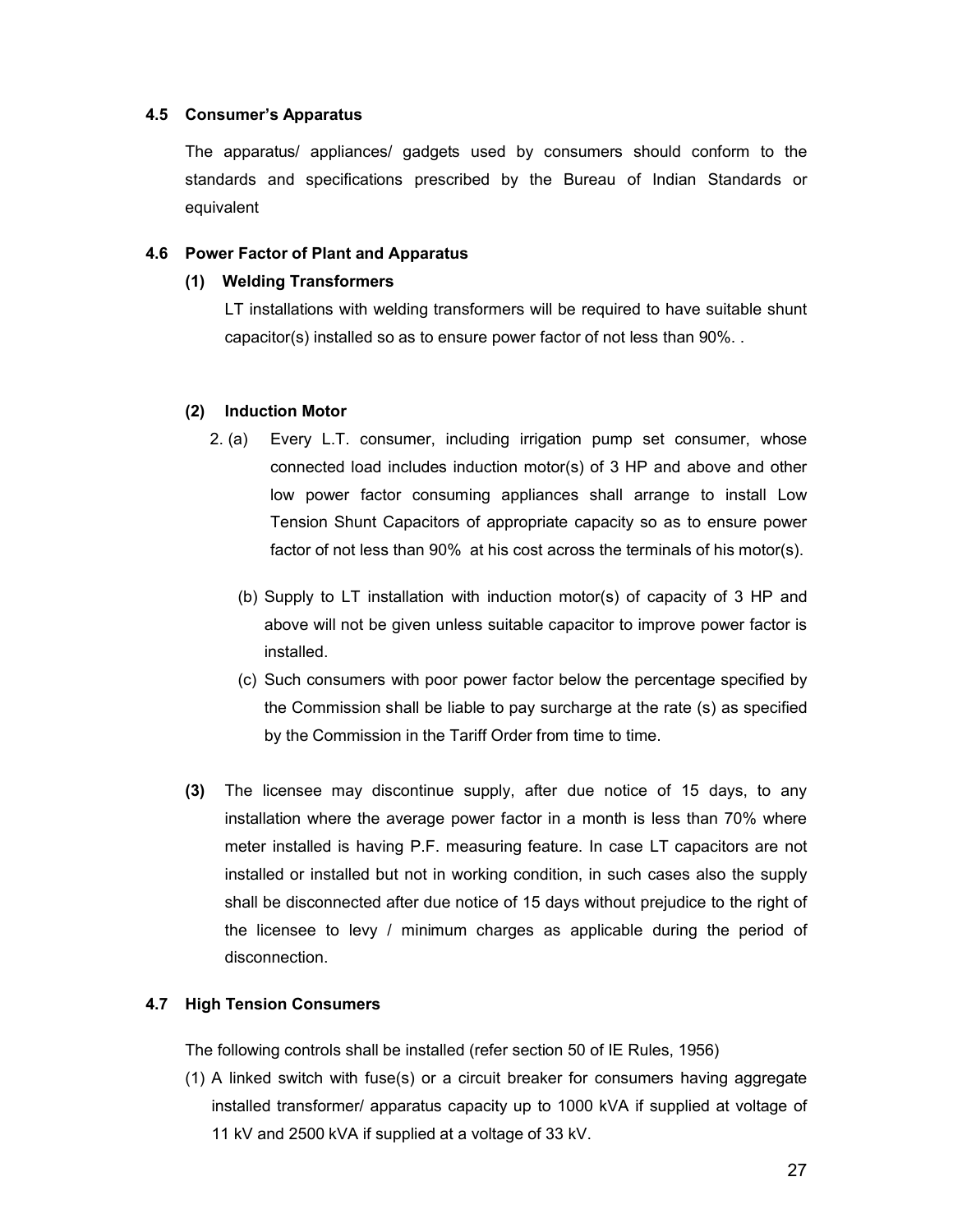- (2) A circuit breaker along with linked switch for consumers having an aggregate installed transformer/ apparatus capacity above 1000 kVA if supplied at 11 kV and above 2500 kVA if supplied at 33 kV.
- (3) In either case, suitable automatic circuit breakers shall be installed on the low tension side of each transformer or on each LT feeder emanating from the transformer.

# **4.8 Extra-High Tension Consumer**

Extra-High Tension consumer shall install a circuit breaker on HV side of the transformer (refer section 50 of IE Rules 1956).

# **4.9 HT/ EHT Consumers**

- (1) All transformers, switch-gears and other electrical equipments in the installation of the consumer and also those directly connected to the feeders or lines of the licensee shall be of suitable design and be maintained by the consumer to the reasonable satisfaction of the licensee. The setting of fuses and relays on the consumer's control gear, as well as the rupturing capacity of any of his circuit breakers, shall be subject to the approval of the licensee.
- (2) Notwithstanding the provisions under Regulation 4.4 it is necessary that the consumer should obtain prior approval of the Electrical Inspector about the suitability of protective devices or circuit breakers in accordance with the provisions of the prevailing laws, rules and regulations.
- (3) The consumer shall maintain a power factor of 90% and above. Consumers shall be liable to pay surcharge or receive incentive specified by the Commission, from time to time, on account of variation from specified power factor. The licensee may discontinue supply, after due notice of 15 days, to any installation where the average power factor is less than 70% without prejudice to the right of the licensee to levy demand / minimum charges as applicable during the period of disconnection.

# **4.10 Inspection and Testing of Consumer's Installation**

(1) Before any wiring or apparatus in the case of low-tension consumer, and any transformer, switchgear or other electrical equipment in the case of high-tension consumer is connected to the system, it shall be subject to inspection and approval of the licensee/competent authority and no connection shall be made without the licensee's/competent authorities' approval. In addition, all high-tension installations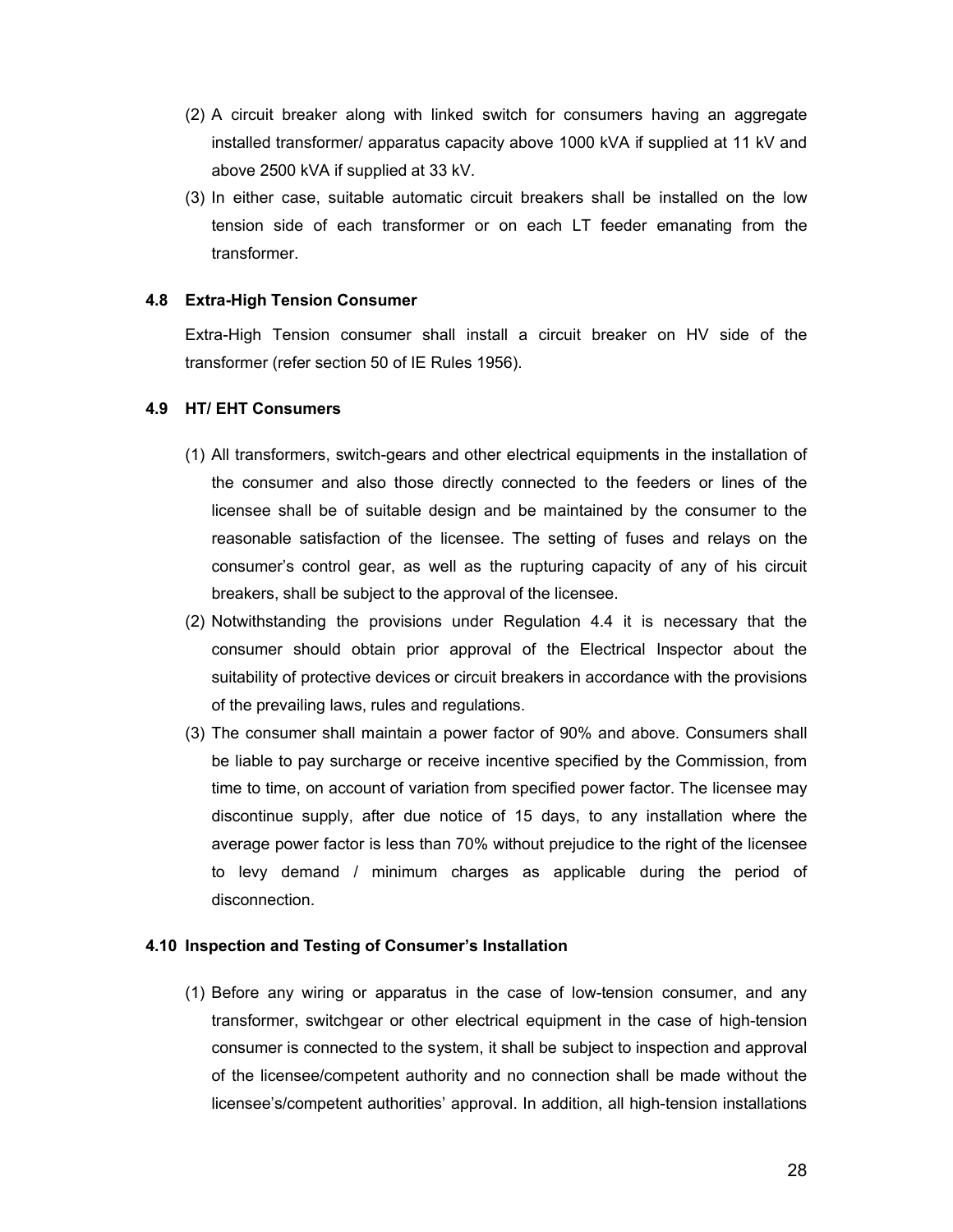will have to be approved by the Electrical Inspector and all electrical installations in mines will have to be approved by the Inspector of Mines.

- (2) Upon receipt of the test report, the licensee will notify to the consumer the time and day when the licensee proposes to inspect and test the installation. The consumer shall ensure that the Licensed Electrical Contractor or his representative, technically qualified, employed by him is present at the time of inspection to furnish to the licensee any information concerning the installation required by him. The licensee shall provide a copy of the inspection report to the consumer and obtain the acknowledgement of the consumer.
- (3) Manufacturer's test certificate in respect of all H.T. apparatus shall be produced, if required, by the Licensee.
- (4) The licensee shall not connect the conductors and fittings at the consumer's premises with its works unless it is reasonably satisfied that the connection will not at the time of making connection cause a leakage from the installation or apparatus of a magnitude detrimental to safety. The value of the insulation resistance should be as provided in Rule 48 of I.E. Rules 1956.
- (5) If the consumer's installation is found to be not safe for connection, the licensee shall advise the consumer in writing specifying the defects to be rectified. On receipt of intimation of rectification of defects, the licensee shall retest the installation.
- (6) The licensee shall levy no charge for the first test. Subsequent tests, necessitated due to faults found at the initial test shall be charged for in accordance with the rates approved by the Commission. The licensee will not accept any responsibility with regard to the maintenance or testing of wiring on the consumer's premises.

### **4.11 Extensions and Alterations:**

(1) No electrical installation work, including additions, alterations, repairs and adjustments to existing installations, except such replacement of lamps, fans, fuses, switches, low voltage domestic appliances and fittings as in no way alters its capacity or character, shall be carried out upon the premises of or on behalf of any consumer, for the purpose of supply to such consumer except by an electrical contractor licensed in this behalf and under the direct supervision of a person holding a certificate of competency. Extension or alteration of load to all high tension installations will have to be approved by the Electrical Inspector and similarly for all extensions and alterations of electrical installation in mines will have to be approved by Inspector of Mines.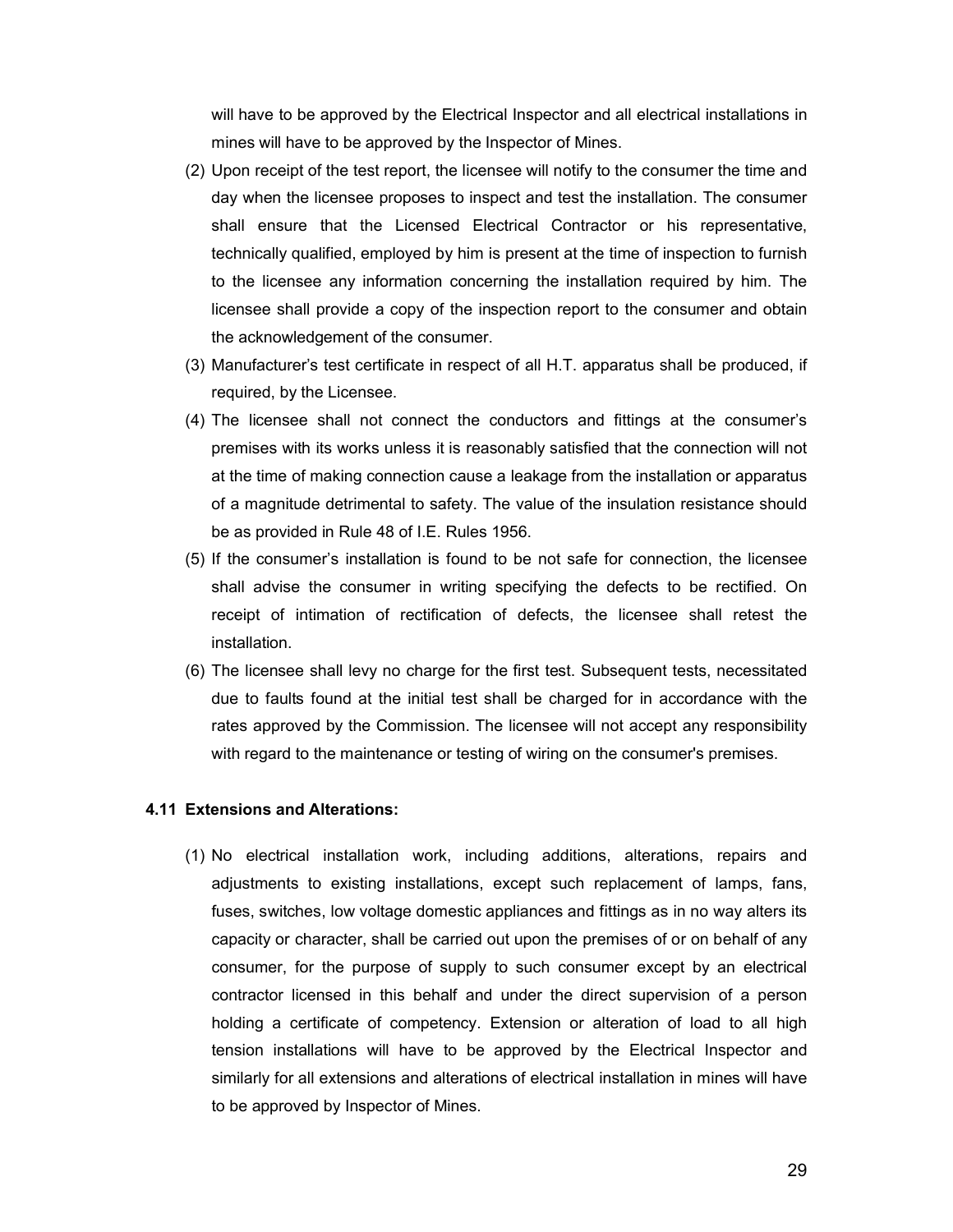(2) If, as a result of such proposed extensions and alterations, there is possibility of an increase in connected load or contract demand over sanctioned connected load or contract demand, the consumer shall take steps to submit a requisition for additional supply. Failure to regularize the increase in connected load or contract demand may not only result in billing at the penal rates, as provided in chapter – 10 under unauthorized use of electricity but may also result in disconnection of supply after due notice.

### **4.12 Access to Consumer's Premises**

- (1) An authorized person, at any reasonable time, and on informing the occupier of their intention, enter any premises to which electricity is supplied or has been supplied by the licensee to any premises upon which the electric supply lines or other works have been lawfully placed by the licensee, for the purpose of (i) inspecting and reading meters (ii) for disconnecting supply, (iii) for removing the licensee's apparatus, (iv) for inspecting, testing, repairs, replacing, altering and maintenance of its property or for doing all things necessary or incidental to proper continuance and maintenance of supply to the consumer. All such persons visiting consumer's premises must carry photo identity cards issued by the licensee and shall produce the same to the consumer or the occupier before entering the premises. The consumer should immediately check with the licensee if the credentials of representatives are doubtful.
- (2) An authorized person shall be entitled to enter the premises immediately after informing the consumer, for checking unauthorized use of energy, unauthorized additions and alterations to equipment, theft and misappropriation of energy, diversion of power, by-passing or tampering of the meter or for inspection and testing.. On detection of unauthorized use of energy, unauthorized addition and alteration to equipment, theft and misappropriation of energy, diversion of power or bypassing or tampering of the meter the licensee may take action as per prevailing laws.
- (3) Provided that no inspection, testing or checking of any domestic premises shall be carried out between sunset and sunrise except in the presence of an adult male member occupying such premises.
- (4) If the consumer does not provide access to the licensee or its authorized representatives to enter the premises for the reasons stated in Regulation 4.12(2) and Regulation 4.12(3), the licensee may give a 24 hours notice in writing to the consumer, of its intention to discontinue the supply. If the consumer still does not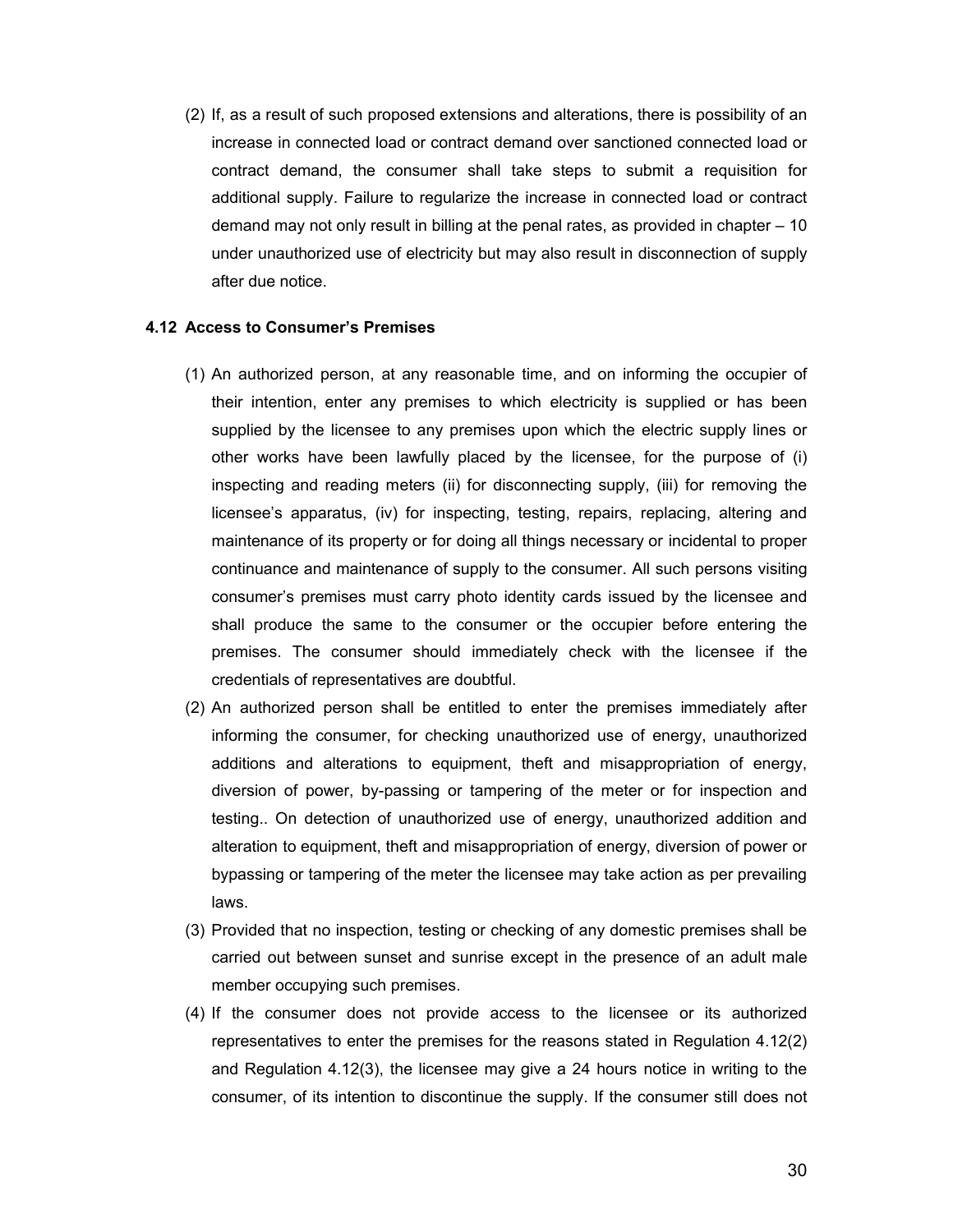provide access, the licensee shall be entitled to discontinue supply to the consumer.

### **4.13 Rating of Installations**

- (1) The connected load of Domestic category of consumers shall be determined as per the procedure given in Annexure–1. Survey of load shall be carried out normally once in two years. The licensee may also carryout verification of load in selected areas periodically. However, if the licensee has reasons to believe that a particular domestic connection or a group of domestic connections might be involved in unauthorized abstraction of power, an authorized person for the purpose may conduct a survey of such consumer's premises.
- (2) The licensee shall send formats of 'self declaration of connected load' along with electricity bills to all consumers once in six months. The consumers may fill-up the form, if his actual current connected load is at a variance from the recorded connected load and submit to the licensee while making payment of the bill. The domestic consumers may also declare enhanced connected load of his premises, any time during the year, by completing the format given in Annexure– 2 and submitting the same to the licensee along with an application for change in connected load.

On receipt of application / declaration the licensee may arrange to conduct a survey of the premises of the consumer to determine the load of the premises. In case such a survey is not carried out within thirty days from the date of submission and the load applied for is higher than the recorded load of the consumer, the load declared by the consumer shall be deemed to have been accepted. The licensee shall issue the demand note for additional charges, if any, immediately.

(3) The connected load of all categories, other than Domestic category of consumers, shall be the aggregate of the manufacturer's rating plates of all energy consuming devices, in the consumer's premises, which can be used simultaneously. This shall be expressed in kW, kVA or HP. During the process of determination of connected load, if the manufacturer's rating plate is not available, the licensee may use suitable apparatus to determine the load of such device. If, both air-conditioner and room heater are found in the same premises, the load of the item with higher rating shall be taken into account. Items stocked for the purpose of sale/ repair or genuinely as spare shall not be considered for the purpose of determination of connected load. The licensee shall carryout periodical survey of streetlights and record the type of lamps being used along with their load.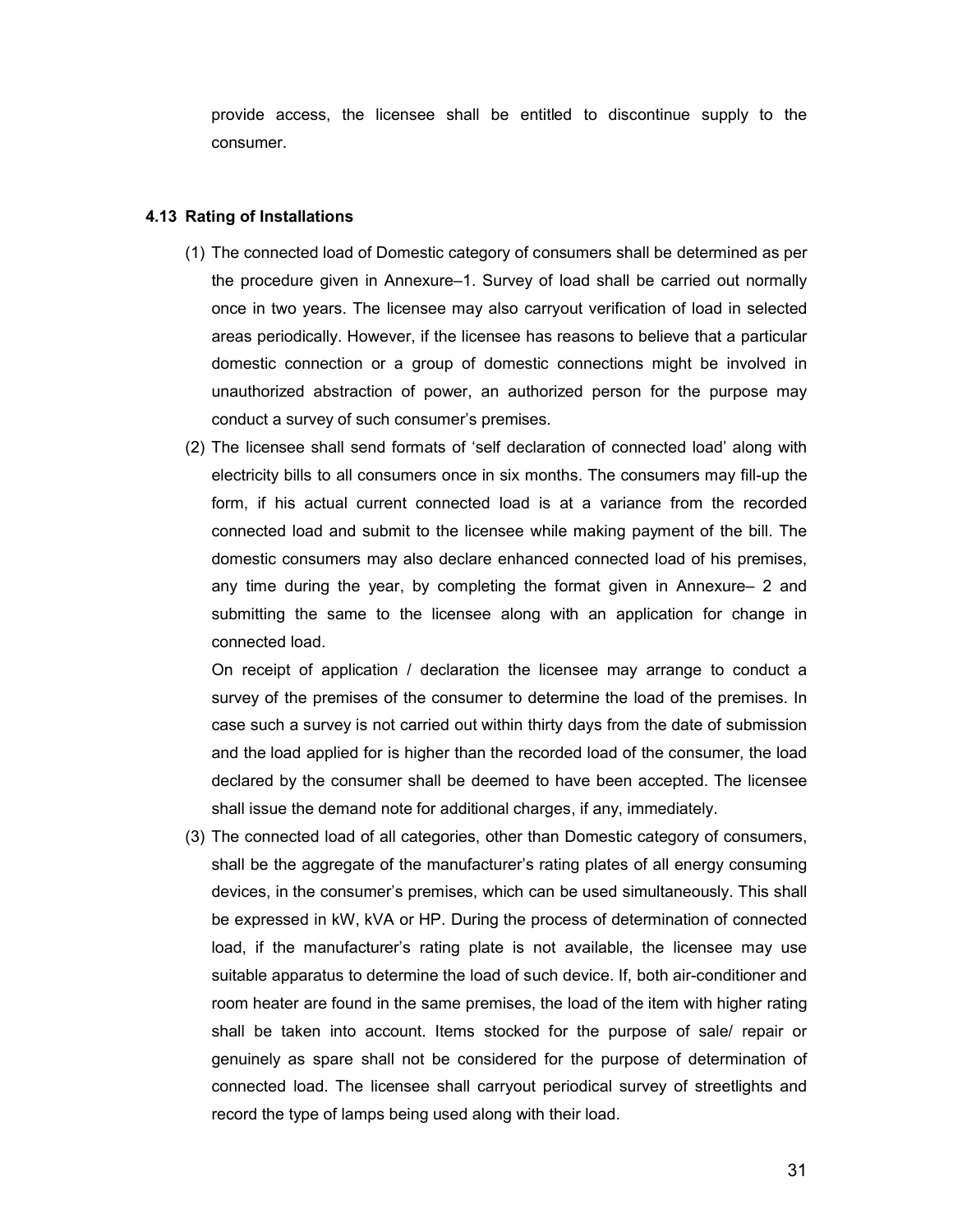- (4) All installations other than those of Domestic category are subject to rating/re-rating by the licensee at its discretion. If the consumer is not satisfied with the rating determined by the licensee, he may get his apparatus rated by one of the recognized engineering institutes approved by the Commission for determination of load of apparatus. Both the consumer and the licensee may appoint their respective representatives to be present during the process of determination of load at the institute. The final report issued by the institute shall be accompanied with the details of test(s) conducted. The rating determined by the said institute shall be final and accepted by both the consumer and the licensee.
- (5) Where for any reason, it is not possible to determine the maximum demand, power factor or any other electrical quantity in respect of an installation, the licensee shall determine such quantities periodically by rating/re-rating, and the procedure for the same shall be got approved by the Commission.
- (6) If a consumer applies to the licensee for re-rating his installation due to additions or alternations in the installation, the procedure as stated in Regulation 4.13 (1) to 4.13 (5) shall apply.

# **4.14 Generators in the consumer's installation and parallel operation with the supply system of the licensee**

- (1) Operation of generator in consumer's installation in parallel with the licensee's system is permissible only with the written consent of the Licensee. However, the consumer may install generator, inverter to use only in the case of failure of power supply, and the consumer shall install double link switch changer so that the current of generator/inverter may not be injected in the licensee's distribution system. The capacity of the generator/inverter shall not be taken into account for calculation of connected load.
- (2) Where no such consent has been given, the consumer shall arrange the plant, machinery and apparatus of his generating units, including an extension of or addition to the same, to operate in an isolated mode and the generator, in no case, should get connected to the licensee's system. The licensee, on intimating the consumer, can enter the premises and inspect the arrangement to ensure that at no time the generator gets connected to his system.
- (3) Where consent has been given for parallel operation, the consumer shall arrange his installation to protect it from disturbances in the licensee's system. The consumer should also ensure that his supply does not get incorrectly connected to the licensee's system. The licensee shall not be liable for any damage caused to the consumer's plant, machinery and apparatus on account of such parallel operation, or any adverse consequence arising thereof. For parallel operation with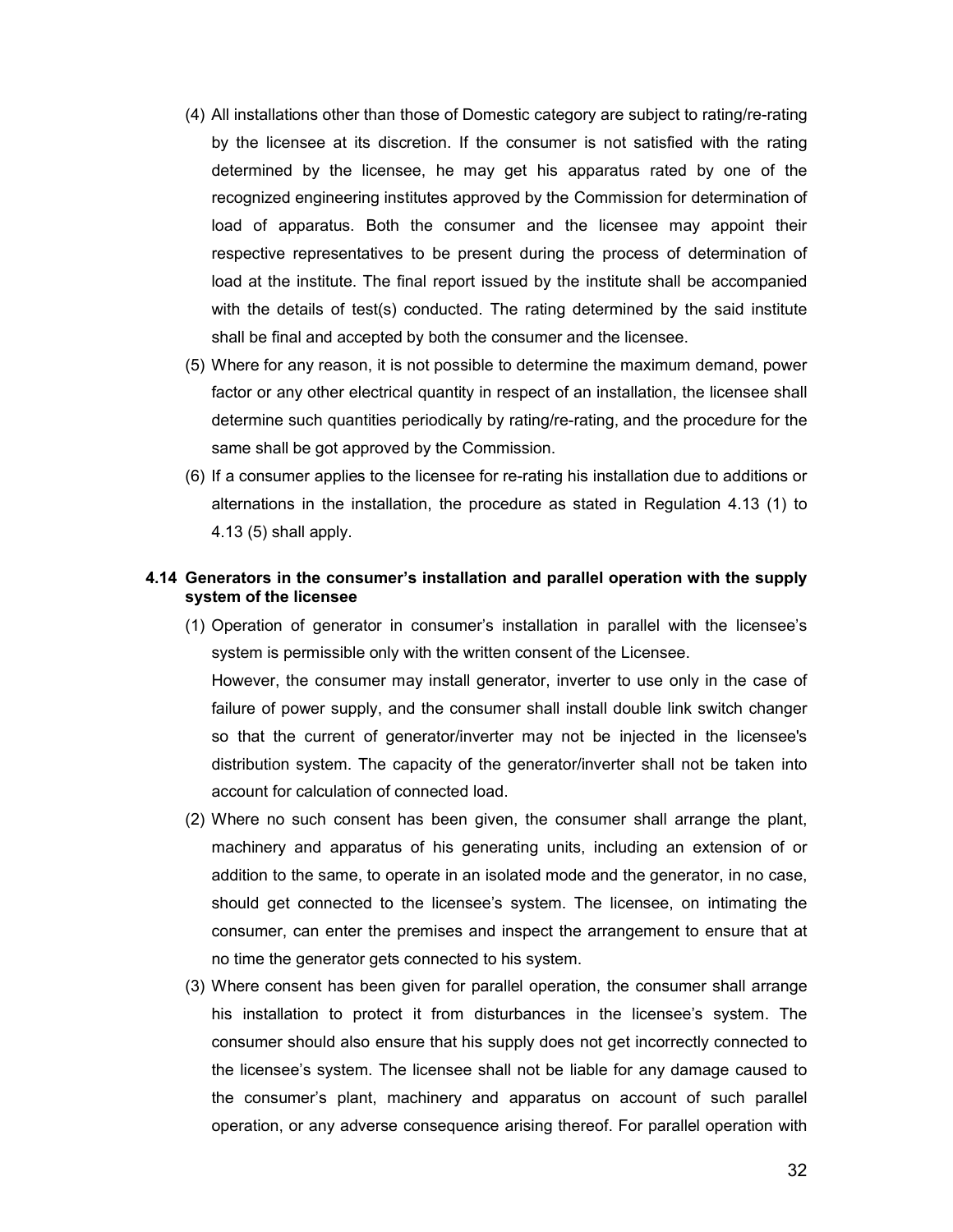the grid, the consumer shall have to follow the provisions of the Electricity Grid Code as specified by Joint Electricity Regulatory Commission for state of Goa and UTs and other relevant regulations. The actual operations shall be carried out in coordination with both the State Transmission Utility and the licensee.

(4) In case the consumer's supply gets extended to the licensee's system from a generator or inverter or from any other source, without appropriate approval from the licensee, causing damage to the licensee's apparatus or to human life, the consumer shall be made responsible for the same and shall be liable to fully compensate the licensee for all losses caused to the licensee or to the licensee's other consumers.

### **4.15 Harmonics**

- (1) The licensee shall publicize the need for installation of Harmonic filters. All HT consumers, and LT commercial consumers (above 15 KW) to begin with, shall be given a time period of one year from the date of implementation of these Regulations, after which, Harmonic filters shall become mandatory on such consumers.
- (2) If the licensee detects and proves to the consumer that the consumer's system is generating harmonics above acceptable limits, the licensee shall request the consumer to install appropriate harmonic filter and the consumer shall install such filters within a period of six months from the date of request by the Licensee.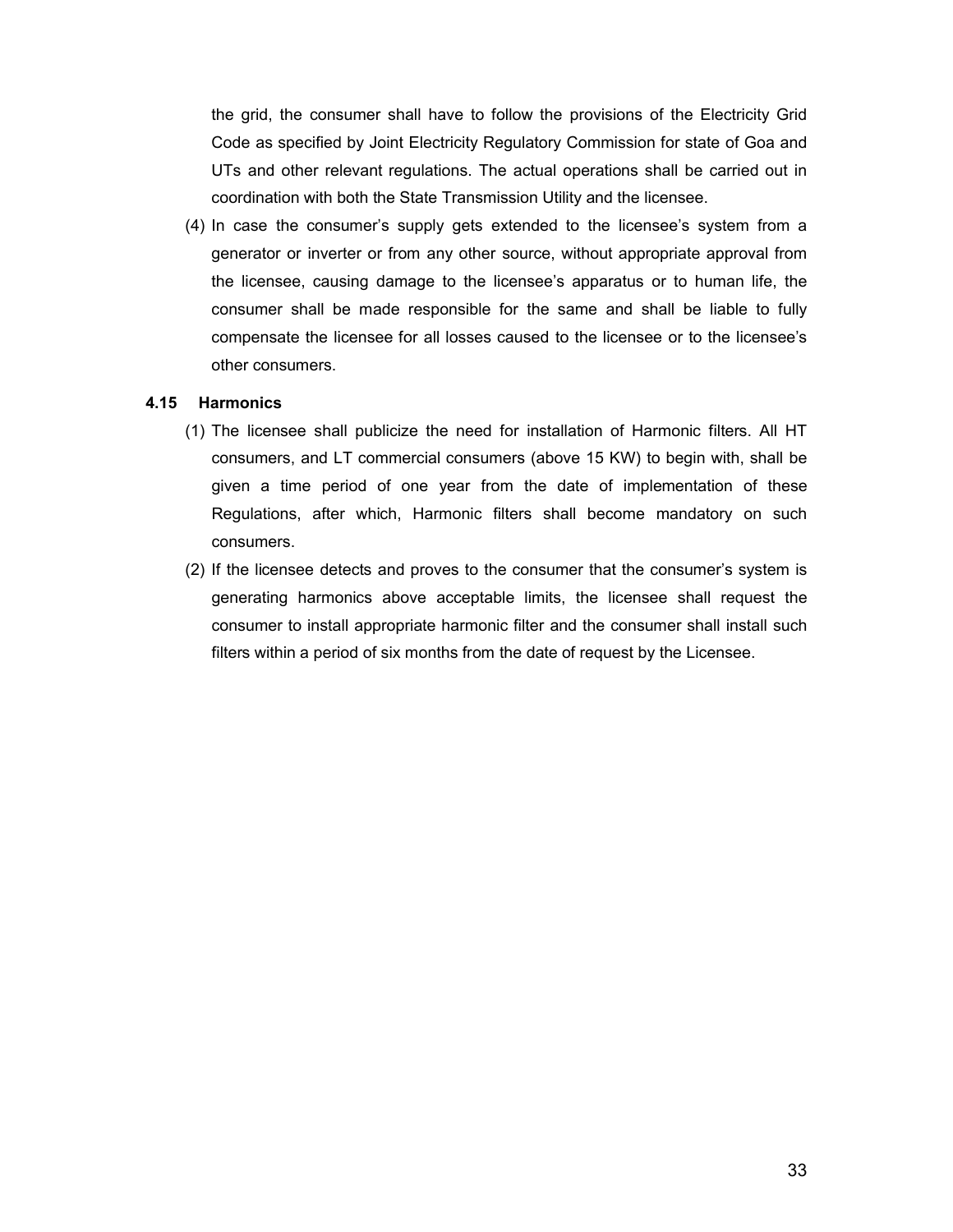### **CHAPTER – 5:**

#### **POINT OF SUPPLY AND LICENSEE'S EQUIPMENT IN PREMISES**

### **5.1 Point of Supply**

- (1) Supply shall be given at a single point, in premises, at the outgoing terminal of the Licensee's cut-outs fixed after,
	- (a) Meters in case of Low Tension consumers.
	- (b) Control switchgear that may be installed in Licensee's or consumer's premises as agreed mutually in case of High Tension consumers.

The Licensee shall determine the point of supply such that the meters and other equipment are always accessible to the Licensee without obstruction for inspection.

- (2) All EHT & HT consumers / applicants shall provide access to the licensee to the meter or metering cubicle.
- (3) However, in special cases, the licensee may agree to give supply at more than one point in the installation of the consumer / applicant having regard to the physical layout of the installation and the requirements of the consumer / applicant. The arrangement will be subject to the condition that separate metering will be done and summation of demand and energy recorded at all points will be taken as parameters for billing under the relevant tariff schedule.

#### **5.2 Installation of Equipment at Point of Supply**

- (1) At the point of commencement of supply, the consumer / applicant shall provide a main switch / circuit breaker from the outgoing terminal of the meter.
- (2) In addition, HT / EHT consumers / applicants shall also provide suitable protective devices as per the provisions of Rule 56 and 64 of the Indian Electricity Rules, 1956. The system of protection shall be got approved by the Licensee before commencement of supply.
- (3) In case of HT / EHT consumer / applicant, Meter, circuit breakers and its associated equipment shall be installed by the Licensee at the point (s) of supply.
- (4) HT / EHT consumer / applicant shall install step down transformers with a vector group of delta winding on the high voltage side and star winding on the low voltage side, with the neutral terminal brought out and solidly earthed.

### **5.3 Dedicated Feeder**

Consumers desirous of getting power supply from dedicated feeders may make a request for such facility to the licensee. The dedicated feeder shall be extended from the power substation to the consumer's point of supply. In such cases the consumers shall be liable to pay the cost of Bay and all protection switchgears and its accessories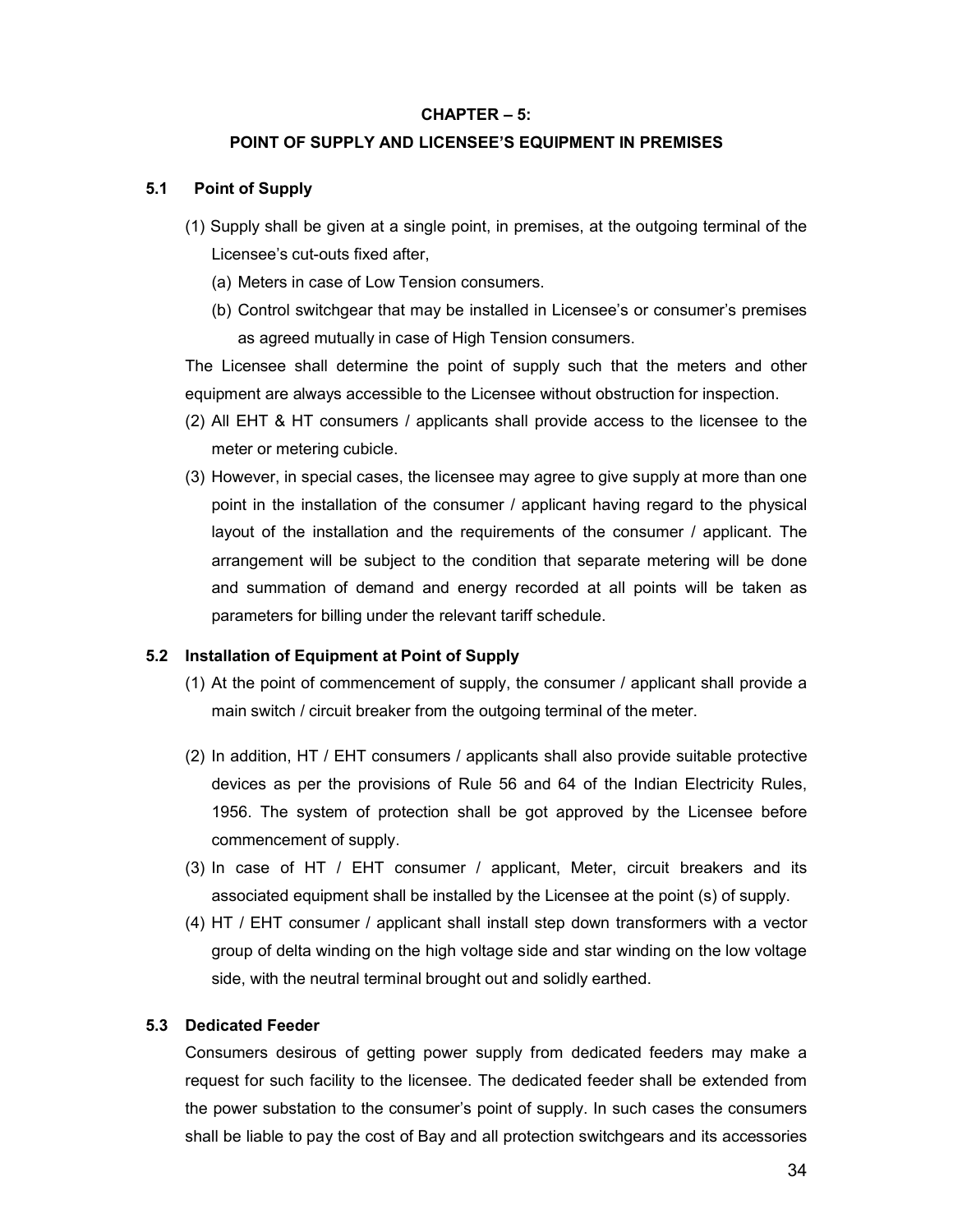provided at the power substation for this feeder in addition to the cost of the feeder. On receipt of such request, the licensee will check the feasibility, based on merit, of providing a dedicated feeder to the consumer's premises. If found feasible, the consumer will be provided with a dedicated feeder and the consumer will be liable to pay additional charges such as supervision charges, etc. as approved by the Commission from time to time. The Licensee shall not extend electric supply to any other consumer from the dedicated feeder.

#### **5.4 Licensee's Equipment at Consumer's Premises**

The consumer shall provide free of cost to the licensee necessary land belonging to the consumer and afford all reasonable facilities for bringing in not only the direct cables or overhead lines from the licensee's system for servicing the consumer, but also cables or overhead lines connecting licensee's other consumers and shall permit the licensee to install all requisite switchgears and connections thereto on the above premises and to extend supply to such other consumers in the same housing complex through the cables and terminals situated on the consumer's premises, provided supply to the consumer in the opinion of the licensee is not thereby affected.

### **5.5 Damage to Equipment at Consumer's Premises**

- (1) The meter, cut-out/ MCB, service mains and other equipment belonging to the licensee, must on no account be handled or removed by any one who is not an authorized employee/representative of the licensee. The seals, which are fixed on the meters /metering equipments, load limiters and the licensee's apparatus, must on no account be tampered, damaged and broken. The responsibility for the safe custody of licensee's equipments and seals on the meters/metering equipments within the consumer's premises shall be on the consumer.
- (2) In the event of any damage caused to the licensee's equipment's in the consumer's premises by reason of any act, neglect or default of the consumer or his authorized / representatives, the cost thereof as claimed by the licensee shall be payable by the consumer. If the consumer fails to do so on demand, it shall be treated as a contravention of the terms and conditions of supply agreement and the supply shall be liable to be disconnected after due notice. The consumer shall however be liable to pay the charges, as applicable.
- (3) The licensee is responsible for maintaining the meters and equipments, installed at consumer's premises from where electricity is supplied to the consumer.
- (4) If the insulation resistance of the consumer's installation is found to be so low as to prevent safe use of energy, the licensee or his authorized representative after giving 48 hours notice shall, without prejudice to other actions as per law,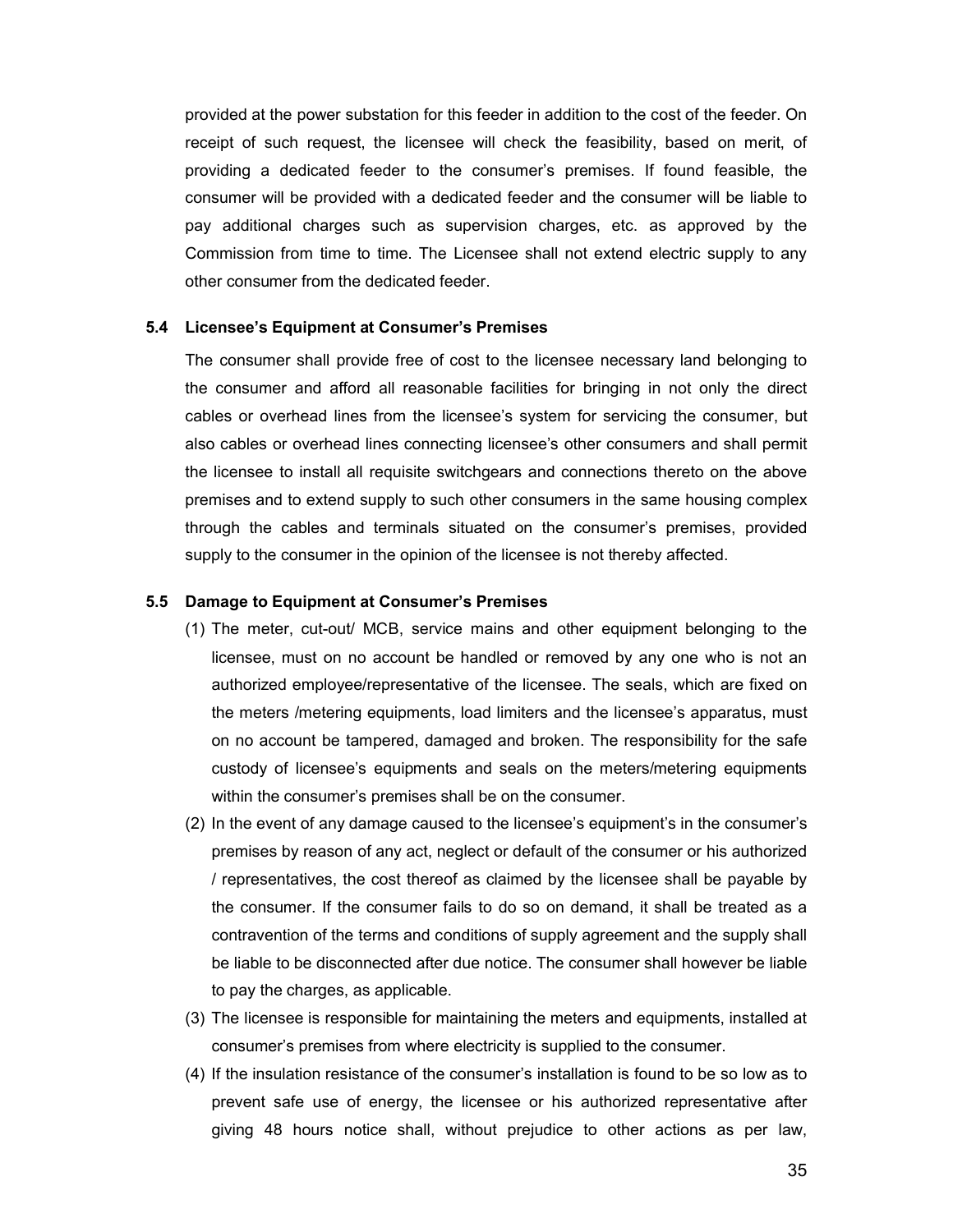disconnect the supply of power to premises till the defects are removed, in accordance with Rule 49 of India Electricity Rules 1956.

# **5.6 Ownership of the equipment and apparatus:**

All meters and other equipments belonging to the licensee and installed in the premises of the consumer, shall be and continue to be at all times the property of the licensee, not withstanding that such meters and other equipments or any part there of, may be fixed or fastened to or embedded, in any part of the consumer's premises, including land belonging to the consumer. Such equipment shall not be disturbed or dealt with in any manner except by the employee of the licensee duly authorized for the purpose.

# **5.7 Failure of Fuse / Supply:**

In the event of failure of the licensee's service fuse, at any time, complaint thereof should be lodged by the consumer to the licensee's local office/call center and the Licensee shall ensure registration of complaints on round the clock basis. Only authorized employees possessing the photo-identity card of the licensee shall be permitted to replace these fuses in the licensee's cut-outs. Consumers are not allowed to replace these fuses. The licensee should not allow its employees to carry out any repairs in the consumer's installations.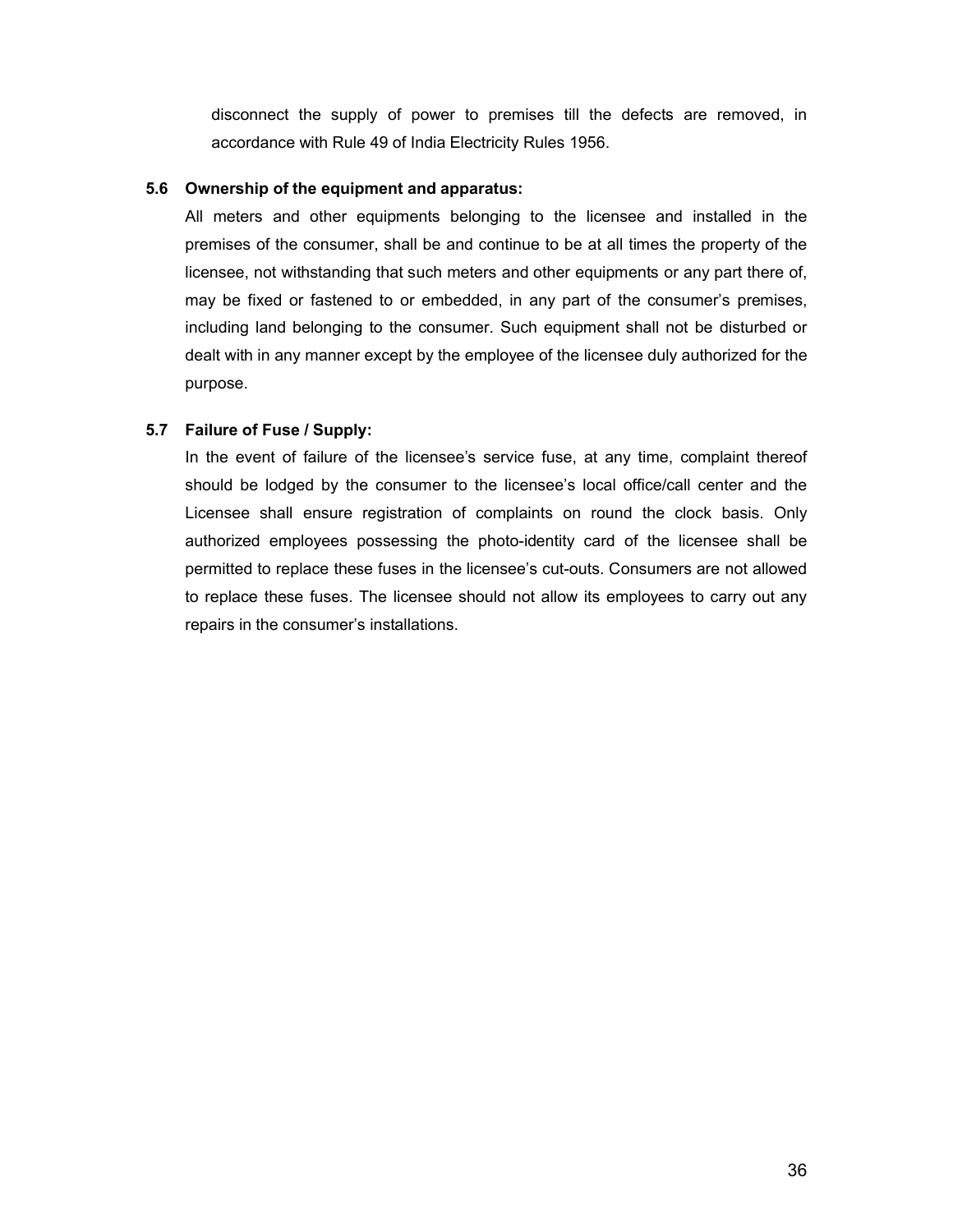#### **Chapter –6:**

### **SERVICE CONNECTION RELATED MATTERS**

### **6.1 Change of category**

- (1) "Category of Consumer" means the Tariff Schedule under which a consumer is billed as per latest applicable Tariff Order of the Commission. The applicant shall apply for change of category from one tariff rate schedule to another to the concerned officer of the licensee. Tariff change from any L.T. category to Agriculture category shall not be permissible. Tariff change from higher rate to lower rate shall be done only after completion of compulsory period of availing supply as per the agreement.
- (2) In case sanction of new category is not permitted under any law in force, the Licensee shall inform the consumer within 15 days from the date of receipt of application.
- (3) The Licensee shall inspect the premises and shall change the category within the time limit specified in the Standards of Performance of Distribution Licensee Regulations from the date of receipt of application.
- (4) Change of category shall be effective from next billing cycle.
- (5) No case of unauthorized use of energy shall be booked by the Licensee if detected after the consumer had applied for change of category and change is legally permissible.
- (6) An application of the consumer for change of category shall be treated as a fresh application and he shall deposit processing fees, new additional security, if any, and execute supplementary agreement if necessary.
- (7) Where a consumer has been classified and billed under a particular category and subsequently, it is observed that the previous classification is not correct, the Licensee may alter the classification and suitably revise the bills accordingly.

## **6.2 Transfer of Connection and Mutation of Names**

- (1) A connection shall be transferred in the name of another person upon the death of the consumer or in case of transfer of ownership or occupancy of the premises, upon an application of the consumer.
- (2) Application for mutation shall be filed, along with prescribed fee by the transferee or the legal heir or successor of the deceased consumer with the local office of the Licensee.
- (3) The application shall be accompanied by documentary evidence of transfer or legal hire ship or succession and proof of no arrears on account of electricity charges on that connection.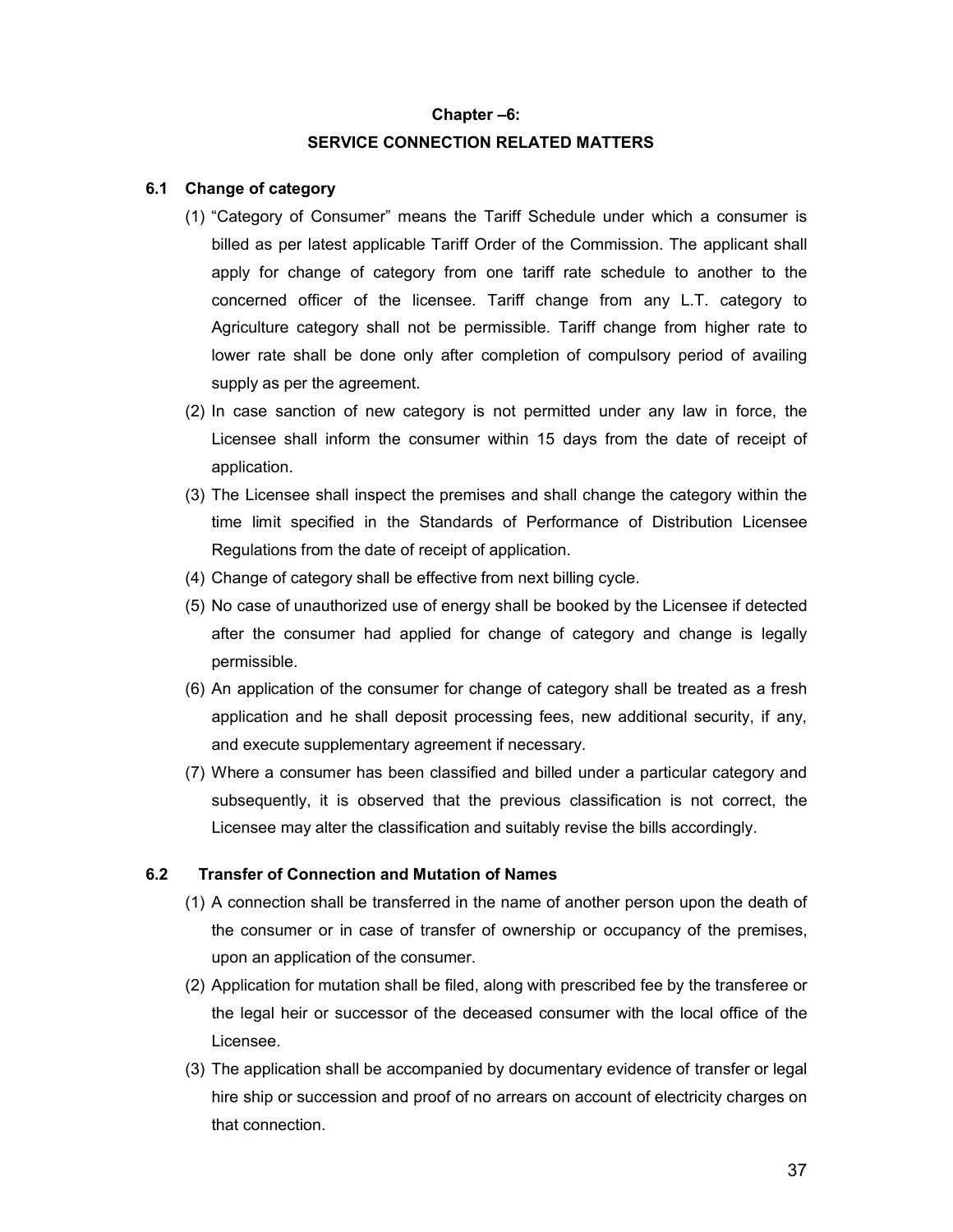- (4) The Licensee shall decide the mutation case within the time limit specified in the Standards of Performance of Distribution Licensee Regulations.
- (5) If the mutation application is to be disallowed and is refused the orders shall be passed only by a speaking order after the applicant has been given an opportunity to represent himself, Provided further, that in case where mutation is not allowed, the transferee seeking the transfer, may agree to continue the connection in the old name (but not in case of consumer's death), or may have choice to seek permanent disconnection and apply for new connection.
- (6) The transferee or the legal heir shall submit a fresh agreement, in the prescribed format, along with outstanding dues, if any, within 14 days of receipt of intimation. The transfer shall be affected and a copy of the agreement shall be sent to the consumer within 7 days after receipt of fresh agreement.
- (7) In case of Private Tubewell (PTW) consumers, suo-motu mutation may be under taken after taking the report from the Government revenue department. However the legal heir shall be responsible for clearing the electricity dues, and shall submit an affidavit to this effect.
- (8) In case of Govt. residential quarter mutation in favor of any new occupant shall be allowed after the new occupant furnishes the letter of allotment and proof of date of occupancy in such cases mutation shall be allowed from date of occupancy provided there are no arrears outstanding.

# **6.3 Procedure in Case of Change in Wiring and / or Apparatus or Shifting of Service Line in the Premises of the Consumer:**

The consumer may apply to the licensee for any changes in their premises related to wiring / apparatus / service line, after clearing all dues pending, if any, provided the same are not stayed by any court, subject to the following:

- a) The consumer shall get all work relating to wiring on his premises only by or under the supervision of a Licensed Electrical Contractor and obtain a Work Completion certificate and Test report., as prescribed by Indian Electricity Rules, 1956 until Regulations are issued under the Electricity Act, 2003.
- b) No reference shall be made to the Licensee if the change in wiring of LT loads does not result in dislocation of the meter or other related apparatus and there is no change in the load. However, the consumer shall produce the test report if required by the Licensee at any time.
- c) In other cases, if the consumer desires to alter the wiring on his premises, or change the location of meter or other related apparatus or shift the service line on his premises notice thereof shall be sent in writing with the modified wiring diagram and other necessary details to the Licensee. The Licensee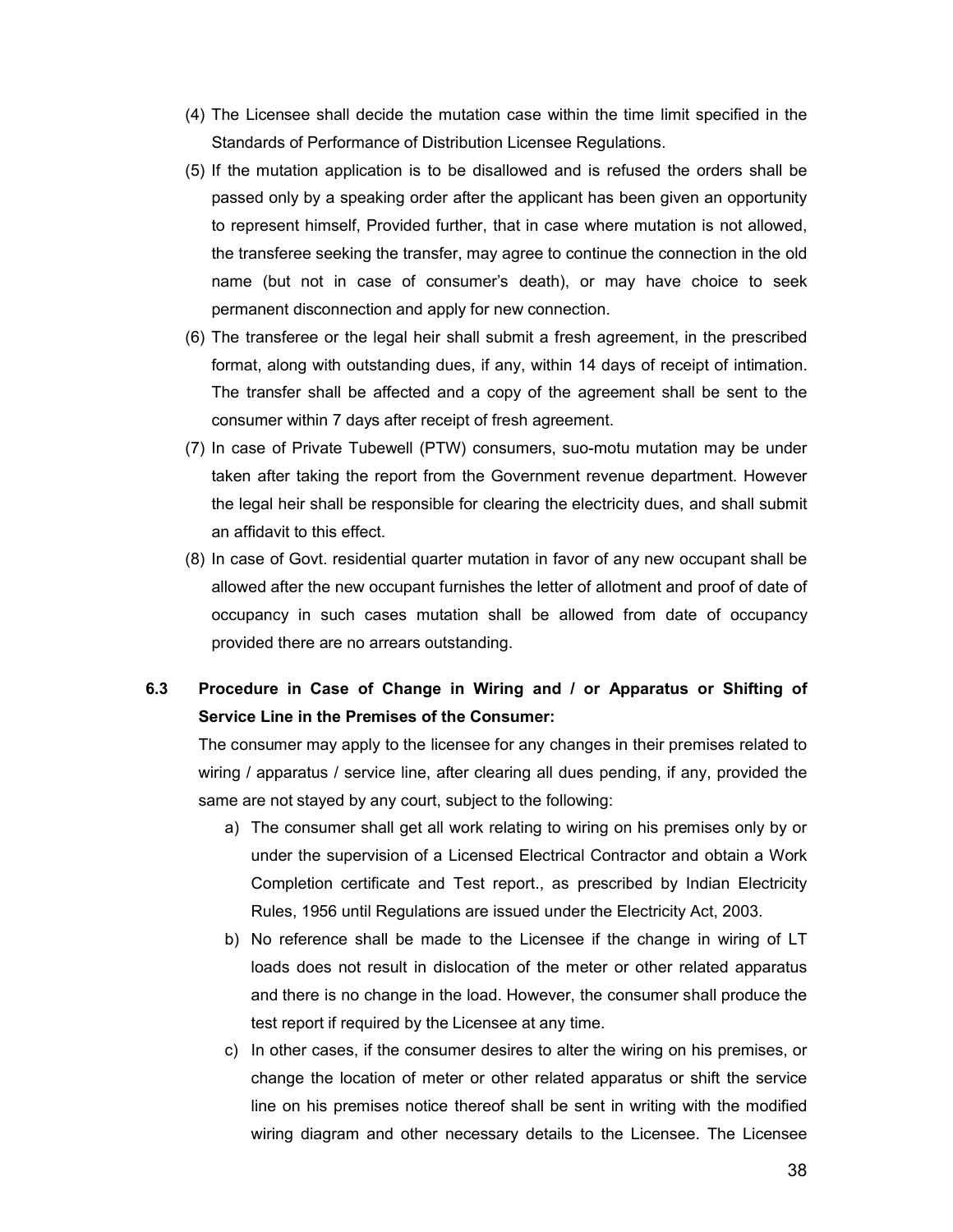shall after due enquiry grant approval, intimating the estimated charges to be deposited by the consumer with or without modification to the proposal, or reject the request stating reasons thereto, in writing, within the time limit specified in the Standards of Performance of Distribution Licensee Regulations.

- d) The work relating to change in wiring shall be done by the consumer through a licensed electrical contractor and the work completion certificate along with test results shall be provided to the Licensee. The Licensee shall inspect the premises to confirm that the alteration(s) is in accordance with the approval given by him and the Indian Electricity Rules, 1956 until these Regulations are issued under the Electricity Act, 2003.
- e) The work of change in position of point of supply, meter or related apparatus and shifting of service line shall be done by the Licensee at the cost of the consumer. The estimate for this work shall be sent to the consumer along with the approval and work shall be completed within the time specified in the Standards of Performance of Distribution Licensee Regulations from the date of deposit of the estimated cost.

#### **6.4 Procedure for Enhancement of Contract Demand / Connected Load**

- (1) Applications for enhancement of load shall be submitted to the concerned officer of licensee in the prescribed form.
- (2) The licensee shall inspect the premises within seven days of receipt of application or otherwise as provided in the Standards of Performance of Distribution Licensee Regulations to examine the feasibility of supply of the enhanced load and intimate the consumer covering the following aspects:
	- (a) Whether the additional power can be supplied at the existing voltage or at a higher voltage.
	- (b) Whether any addition or alterations are required to be made to the system and the cost to be borne by the consumer.
	- (c) Amount of additional security deposit, cost of additional infrastructure and the system strengthening charges if any, to be deposited.
	- (d) Change in the classification of consumer, if required.
- (3) The application for enhancement of the contract demand will not be accepted if the consumer has any arrears to the licensee. However, the application may be accepted if the payment of arrear due from the consumer has been stayed by a Court of law, or by the Commission or an authority appointed by the Commission.
- (4) If supply of enhanced load is found feasible, the consumer shall be asked to: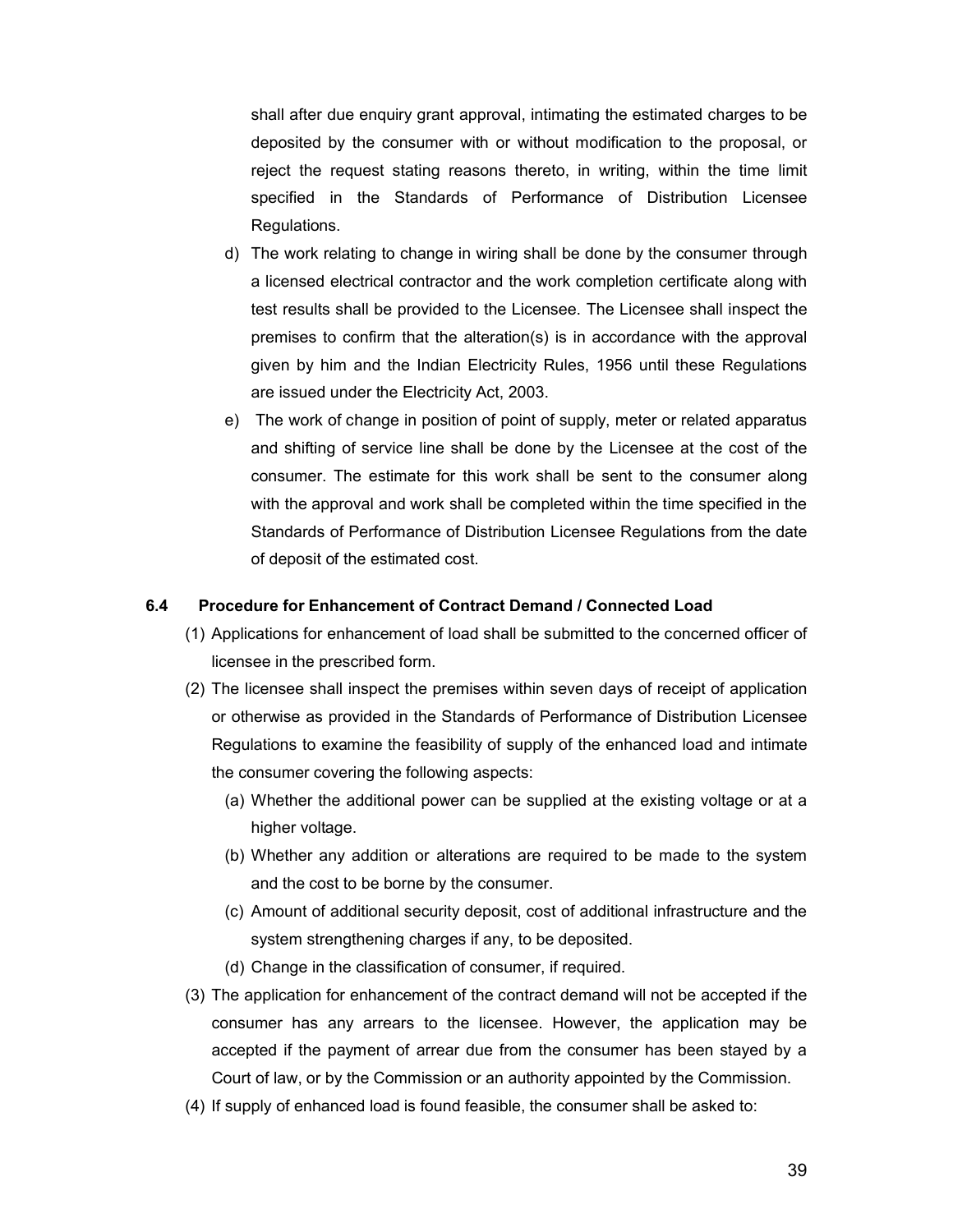- (a) Furnish work completion certificate of consumer's installation and Test report from a licensed electrical contractor where alteration of installation is involved.
- (b) Furnish Letter of approval for the electrical installation of the consumer from the Electrical Inspector, if required.
- (c) Deposit additional security deposit, cost of addition or alteration required to be made to the system, if any, and the system strengthening charges as applicable.
- (d) Execute a fresh agreement as per enhanced load which shall be enforceable during agreement period and the old agreement shall stand terminated.
- (5) If no addition or alteration to the system including new/ alternate metering arrangement is required, the enhanced load will be released as specified in the Standards of Performance of Distribution Licensee Regulations subject to completion of the requisite formalities. If the system needs any alteration or addition, the procedure as given for a new connection shall be followed.

### **6.5 Procedure for Reduction of Contract Demand / Connected Load**

- (1) Application for reduction of load, after the expiry of initial period of agreement, shall be made to the concerned officer of Licensee in the prescribed form along with the following data / documents:
	- (a) Details of alteration/ modification/ removal of the electrical installation along with work completion certificate and Test report from a licensed electrical contractor where alteration of the installation is involved.
	- (b) Maximum demand recorded in the last two billing cycles if the meter has facility to record maximum demand along with the electricity bills for the same.
	- (c) Details of generators, if any, installed by the consumer along with copies of the safety clearance certificate issued by the competent authority for installation of the generators.
- (2) On receipt of the application for reduction of load, the licensee after verification shall sanction the reduction of load within thirty days or notice period for termination of agreement as specified in the agreement whichever is later from the date of receipt of application.
- (3) If the sanction is not granted by the licensee within the period specified in above Regulation 6.5 (2) above, the applicant may, by a written notice to the licensee, draw its attention to the matter and if the decision is still not communicated to the applicant within the period of further thirty days, the permission of reduction of contract demand shall be deemed to have been granted.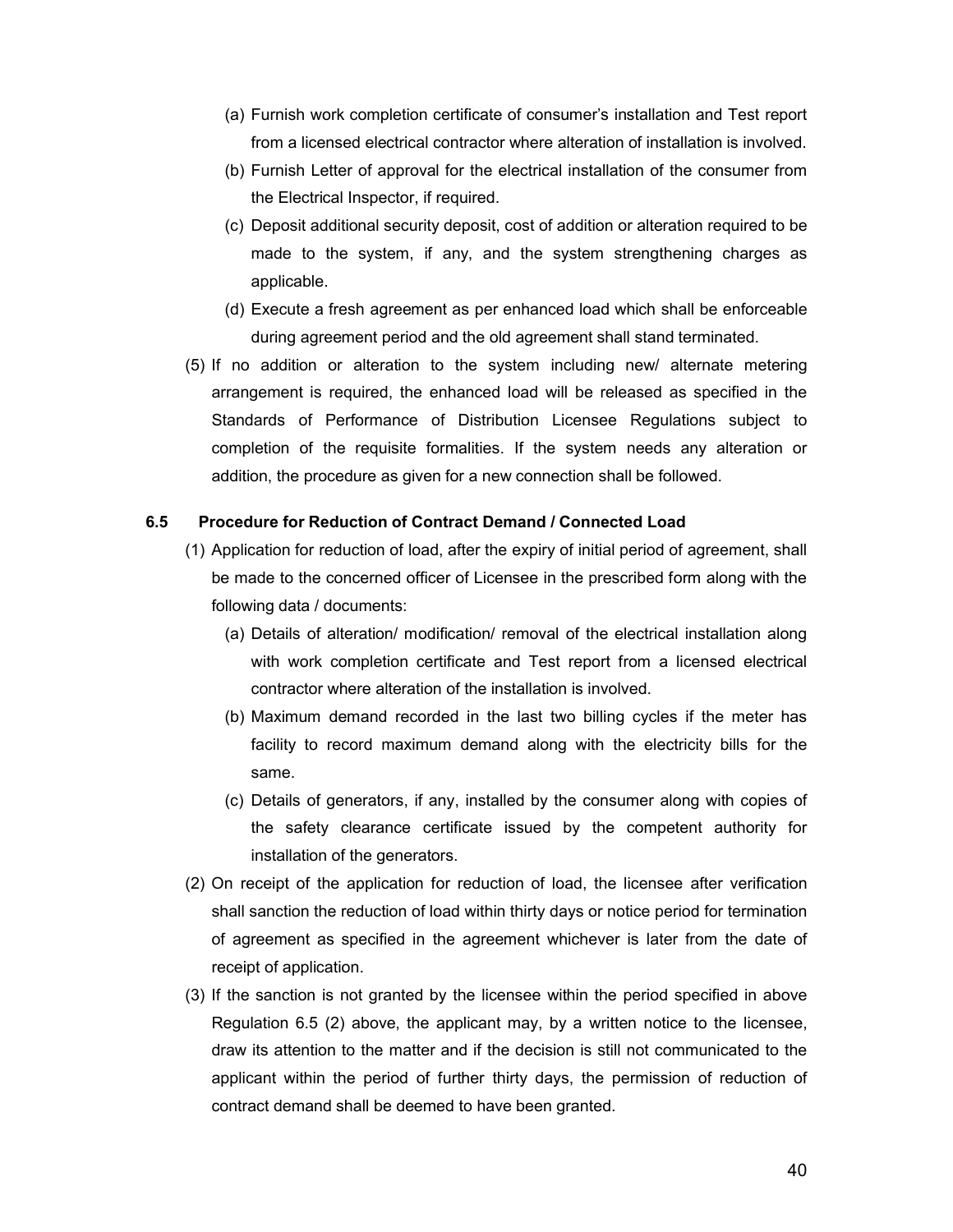- (4) The reduced Contract Demand shall take effect from the first day of the month following the month in which the sanction is communicated or 'deemed permission is granted'.
- (5) The above reductions are subject to permissible minimum contract demand specified in Tariff Order. Request of the consumer for reduction in contract demand of his connection shall not be refused by the licensee on the ground that there are dues payable to the licensee against the connection.
- (6) In all existing agreements executed prior to the commencement of these Regulations, if there is any provision regarding restriction on reduction of Contract Demand, the same shall be deemed to have been modified to the extent of the provision made in this Code.
- (7) When reduction of contract demand is agreed to, the consumer shall execute a fresh agreement for reduced load. The licensee shall recalculate the security deposit and any excess security deposit shall be adjusted in future bills not exceeding six succeeding bills.
- (8) The reduction of Contract Demand load shall not be permitted in following cases
	- (i) Arc / Induction furnaces, rolling and re-rolling mills and mini steel plants shall not be allowed to reduce the load below the total rating of machines and furnaces installed in the premises, except in case of removal of any equipment or replacement of any old equipment by new equipment and also to the extent of captive generation capacity that may be installed and is operating in parallel. Auxiliary load shall be excluded.
	- (ii) Contracted load shall not be reduced below the total rating of installed machines in case of Small & Medium industrial and private tube wells of consumers, having no MDI meter.
	- (iii) Load shall normally not be reduced within initial period of the agreement from the date of commencement of supply. However, if the consumer is willing to pay the fixed/minimum charge applicable for the quantum of contracted load surrendered / reduced for the balance period of initial period of agreement or period of notice specified in the agreement for that category of consumer, whichever is later, reduction may be allowed.
	- (iv) No application for reduction of load shall be rejected without recording reasons and the decision shall be communicated to the applicant.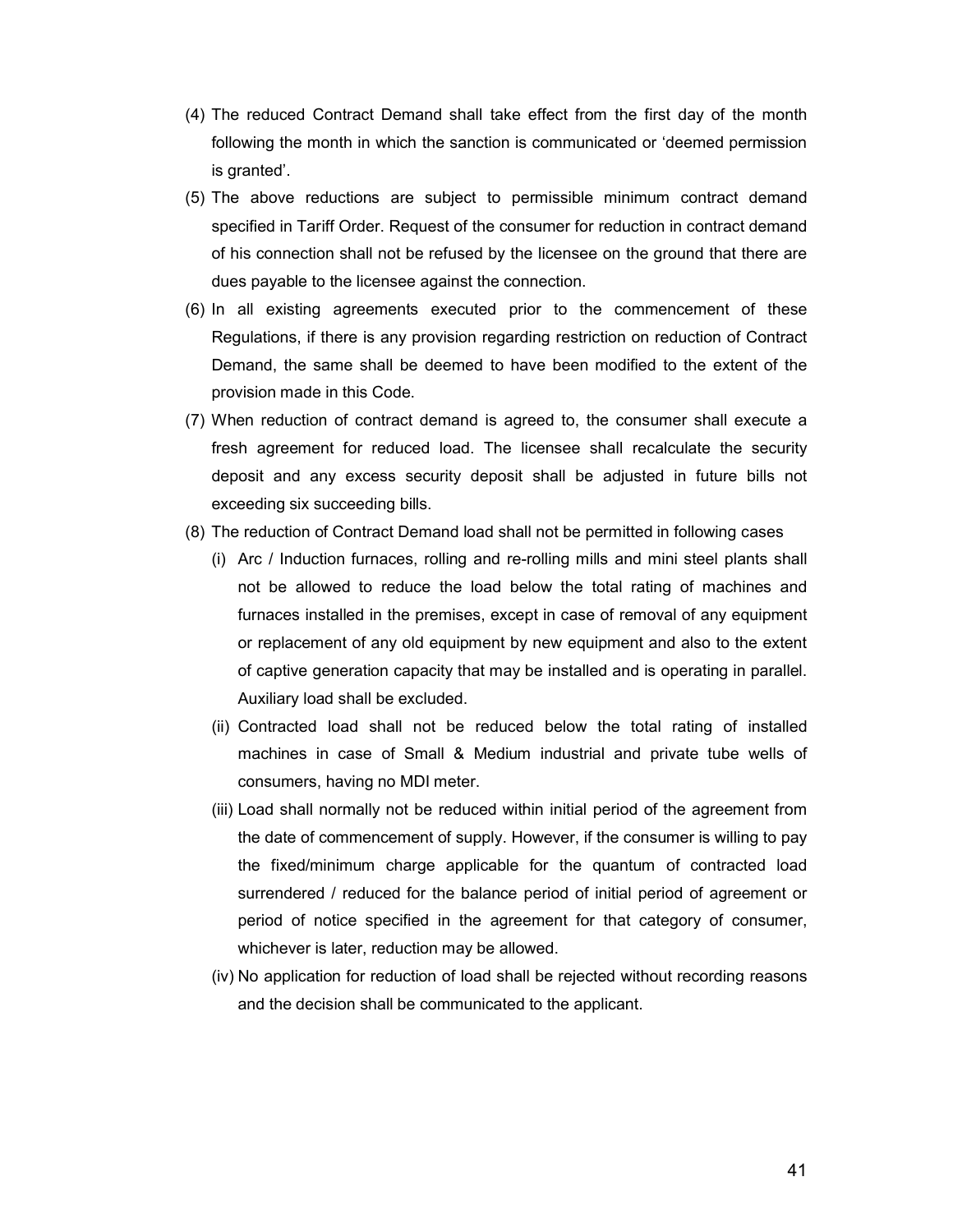## **6.6 Permanent Disconnection**

The supply shall be disconnected permanently in following cases:

- (a) With the termination of the agreement.
- (b) If the cause for which the supply was temporarily disconnected is not removed within the notice period specified in the agreement for termination of agreement or initial period of agreement whichever is later.
- (c) On request of consumer.
- (d) On non payment of bills as provided in regulation 9.1 below.

#### **6.7 Notice of Vacation or Transfer of Premises:**

- (1) A domestic consumer about to vacate or sublet his premises shall give to the Licensee a notice not less than 7 clear days in writing to that effect and arrange to settle his account. He may either ask for disconnection of supply or may transfer the connection in the name of the new owner / occupier. The licensee cannot guarantee that the meter reading will be taken on the required date unless due notice and facility to record the meter reading is given. Failing such notice, the consumer will be responsible for all energy consumed on the premises and for the safety of Licensee's apparatus installed for him on the premises.
- (2) In case of consumers, other than the domestic consumers, the provision in subregulation (1) above will apply only in so far they are inconsistent with the provision of agreement and where they are not inconsistent, the provision of their respective power supply agreement will always prevail.

#### **6.8 Agreement**

(1) An agreement, in the prescribed format, shall be executed by the applicant on a stamp paper of a prescribed value, for getting a new connection and for change in the agreed parameters like contract demand, etc. In case of single phase domestic and non domestic consumers, the application form itself shall be treated as agreement and the main ingredient of agreement shall be incorporated in the application form. In any special circumstances, special clauses may be added to the agreement, if agreed to between the licensee and the consumer, provided such clauses do not contravene the provisions of the Electricity Act 2003 (36 of 2003), the Electricity Supply Code, and other rules and regulations in force. These special clauses shall form a part of the agreement. The maps submitted, agreed upon and signed by both the consumer and the licensee shall form a part of the agreement.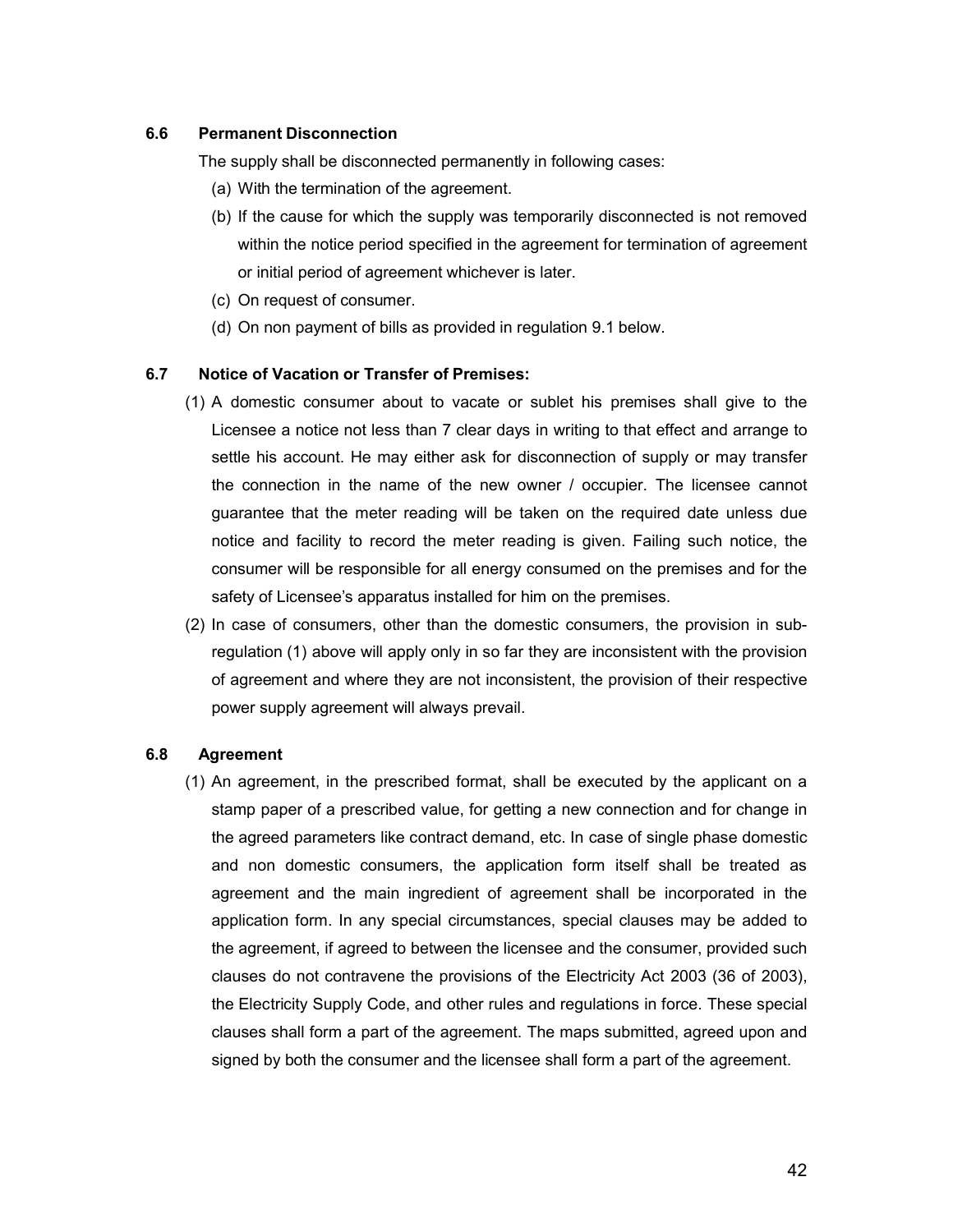- (2) The Electricity supplied to the consumer shall not be utilized by the consumer in any manner prejudicial to the licensee and all usage must be in accordance with provisions of the agreement and the Act as applicable.
- (3) The compulsory period of availing supply from the date of commencement of supply or initial period of agreement shall be one year for LT consumers and two years for HT consumers. The licensee may modify the structure of the agreement formats presently in use with the approval of the Commission in order to meet any requirement that may arise as a consequence of the provisions of these Regulations, so that the format is consistent with the Act and prevailing Rules, Regulations and the provisions of these regulations.
- (4) If there is a need to modify / amend the agreement signed between the licensee and consumer, it can be done by a supplementary agreement by mutual consent.
- (5) Any amendment for the purpose of change of name, shifting of premises within the same billing area, change in connected load/contracted load, change of tariff category, etc. shall be done and the same shall be incorporated in the agreement by execution of a supplementary or a fresh agreement.
- (6) A register of agreements executed by all LT and HT consumers shall be maintained by the Licensee at its designated office.

## **6.9 Termination of Agreement**

(1) The agreement shall remain in force even after completion of the initial period of agreement until it is terminated. Domestic and single-phase Non domestic category of consumers may terminate the agreement after giving one month's notice. Consumers other than domestic and single phase non domestic LT category can terminate the agreement on giving three month's notice. In case of HT and EHT category six month's notice is required.

Provided that the agreement shall normally be terminated after expiry of the initial period of agreement. However, if the agreement is to be terminated for any reasons whatsoever, before expiry of the initial period of agreement, the consumer shall be liable to pay charges as per tariff order for the balance period of the said one-year in case of LT and two years in case of HT and EHT or notice period specified in the agreement whichever is later.

The licensee shall arrange for special meter reading, at a mutually acceptable date, to facilitate preparation of the final bill of the consumer.

The agreement shall be terminated on the last day of the billing month and the licensee shall raise the final bill accordingly.

(2) If power supply to a consumer remains disconnected for a period more than notice period for non-payment of charges or dues or non-compliance of any direction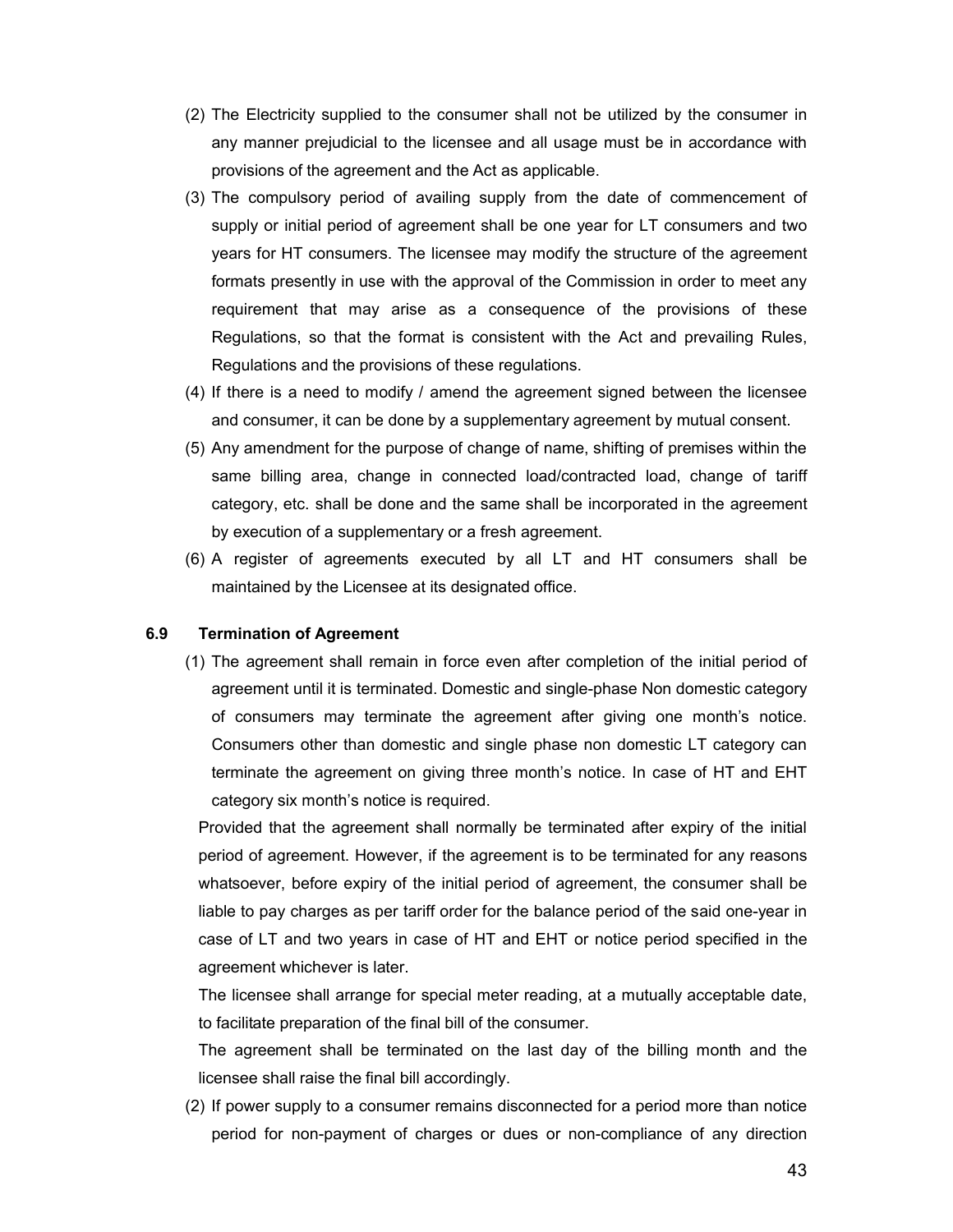issued under these regulations, the licensee shall issue a show cause notice, to be replied within seven days, to the consumer for termination of the agreement. In case no effective steps are taken by the consumer for removing the cause of disconnection and for restoration of power supply, the agreement of the licensee with the consumer for power supply shall be terminated on expiry of the period of seven days, provided the initial period of the agreement is over. If initial period is not over, the provision given under Regulation 6.9 (1) above shall apply. During the period of temporary disconnection the consumer shall be liable to pay the demand charges or minimum charges as applicable. The Licensee shall record and keep the total outstanding amount due to the Consumer on termination of the agreement and shall have the right to recover the same under RR Act, Court of Law, if necessary.

(3) On termination of the agreement, the licensee shall be entitled to remove the service line and other equipment of the licensee for supply of power from the premises of the consumer. After permanent disconnection, if the consumer wishes to revive the connection, then it would be treated as an application for new connection and would be entertained only after all outstanding dues have been cleared.

## **6.10 Security Deposit**

(1) The licensee may take a security deposit from the consumers for consumption equivalent to the estimated consumption for a specific period as indicated in the table below or as otherwise provided in Terms and Conditions of Supply in force.

| S.No | Nature of<br>Consumer | No. of months | Remarks                                                                     |
|------|-----------------------|---------------|-----------------------------------------------------------------------------|
|      | Agricultural          | Three         | Annual average to be estimated /<br>considered                              |
| 2    | Seasonal              | Two           | Consumption during the season of<br>operation to be estimated<br>considered |
| 3    | Other<br>consumers    | Two           | Annual average to be estimated /<br>considered                              |

(2) Consumer shall have the option to make advance payment and in such an event security amount shall be proportionately fixed. The procedure for determination of security deposit, for different categories of consumers, shall be determined by the licensee and approved by the Commission. The deposit shall be accepted in the form of cash, Cheque or draft in case of LT consumers and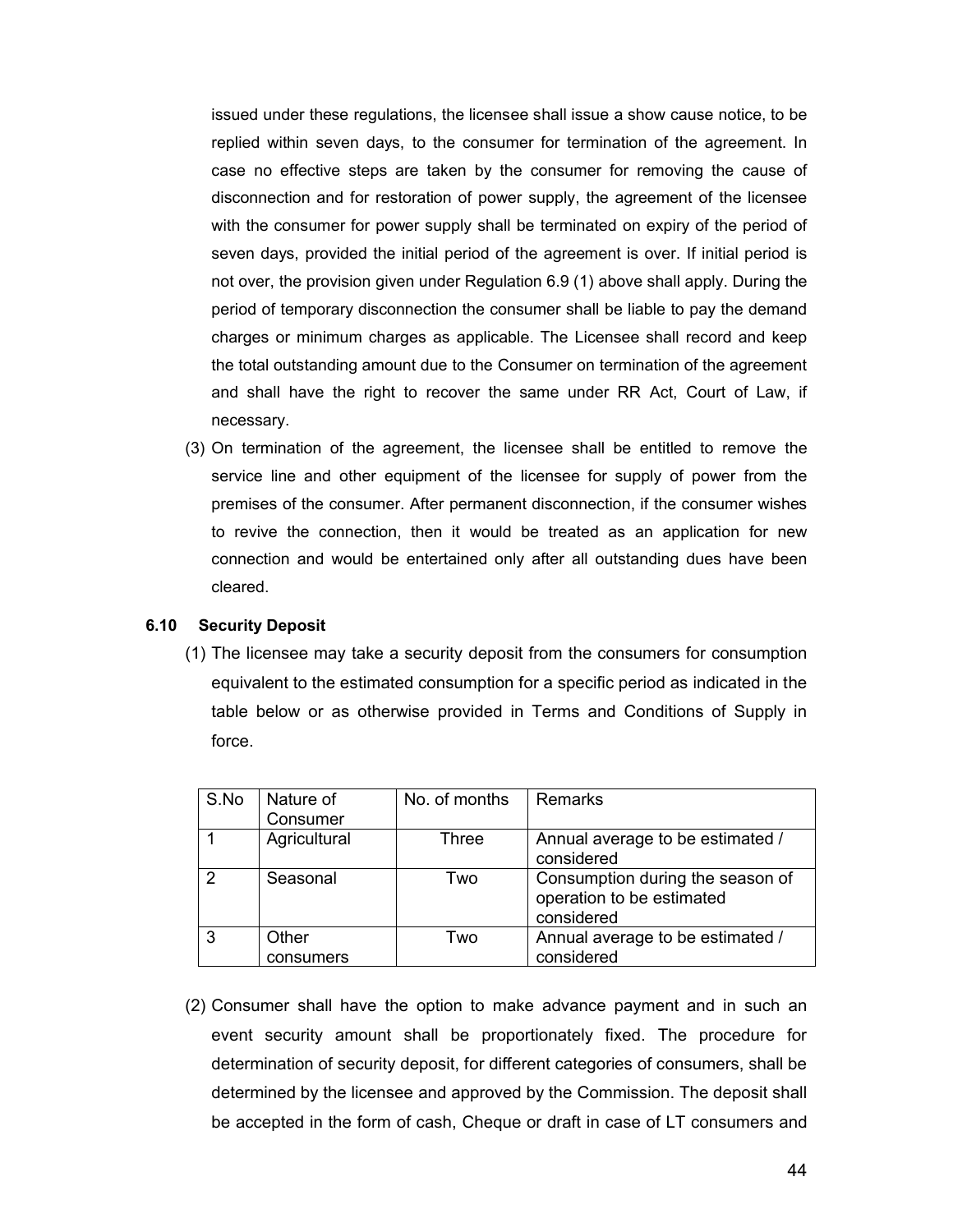in the form of draft or banker's Cheque in case of HT/EHT consumers. The Licensee shall maintain separate head of account of such security deposits. On termination of the agreement, the security deposit will be refunded to the consumer after adjustment of the amount, if any, remaining payable by him.

- (3) The amount of the security deposit obtained from the consumer will be reviewed by the licensee, annually on the basis of consumption during the previous 12 months for LT consumers, and half-yearly on the basis of consumption during the previous six months for HT/EHT consumers. The consumer shall be required to pay an additional security deposit / shall be refunded based on his average consumption during the period concerned and the tariff applicable etc. if it exceeds / is lower than the amount of the security deposit held by the licensee, by 20%.
- (4) In the case of consumers who were sanctioned additional load, the additional security deposit shall be calculated for the additional load treating it as a new service.
- (5) On the consumer's request, the licensee may allow the consumer to pay additional security deposit in maximum three installments.
- (7) The licensee shall serve a notice of at least one month to deposit the additional security deposit. If the consumer fails to pay the additional security deposit as per the notice, the licensee is entitled to refuse or discontinue the supply of electricity so long as such failure continue. The consumer will be liable to pay delayed payment surcharge on reducing balance in case of installment system if he delays payment of security deposit.
- (8) The distribution licensee shall pay interest, at the bank rate notified by the Reserve Bank of India from time to time on such security deposits taken from the consumer. In this regard it shall be the responsibility of the licensee to keep a watch on the bank rate from time to time. The interest amount of previous financial year shall be adjusted in the energy bill issued in May / June of each financial year depending on billing cycle.
- (9) The security deposit along with interest thereon, if any, shall be returned to the consumer, upon termination of the agreement and after adjustment of all dues, within 60 days of completion of formalities by the consumer. In case of delay beyond 60 days period, additional interest at the rate mentioned in regulation 6.10(7) above shall be payable to the consumer as approved by the Commission.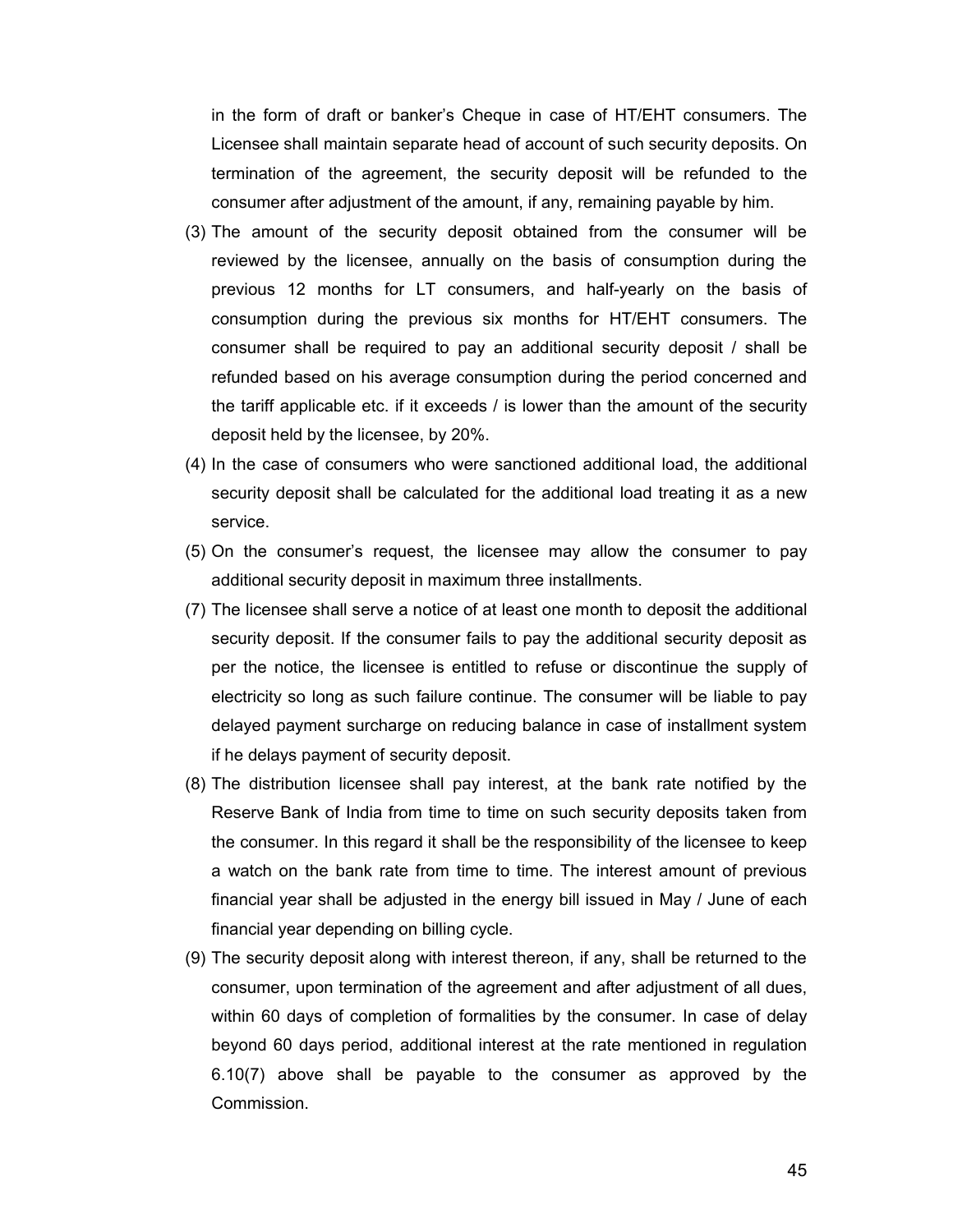(10)The distribution licensee shall not take security deposit if the person requiring the supply is prepared to take the supply through a pre-paid meter.

# **6.11 Recovery of Electricity Charges**

- (1) The Licensee is authorized to recover charges for electricity supplied in accordance with such tariffs as may be fixed from time to time by the commission
- (2) Licensee shall charge a consumer the tariff for the electricity supplied as approved by the Commission from time to time.
- (3) The Charges shall be recovered through Billing as provided in Chapter 8 of these regulations.
- (4) The Licensee shall be entitled to charge a consumer wherever applicable the following:-
	- (a) Charges for the supply of energy as determined by the Commission and other tax or duty as notified by the Government.
	- (b) Wheeling charges and / or surcharges and additional surcharges applicable if any, as determined by the Commission.
	- (c) Rental, if any, towards meters and other electric plant and equipment of the Licensee as approved by the Commission.
	- (d) Miscellaneous charges such as penal charges for exceeding contract demand, delayed payment surcharges and any other charges applicable if any, as approved by the Commission from time to time.
- (5) Any clarification sought by a consumer on a tariff applicable to him shall be provided by the Licensee to his satisfaction.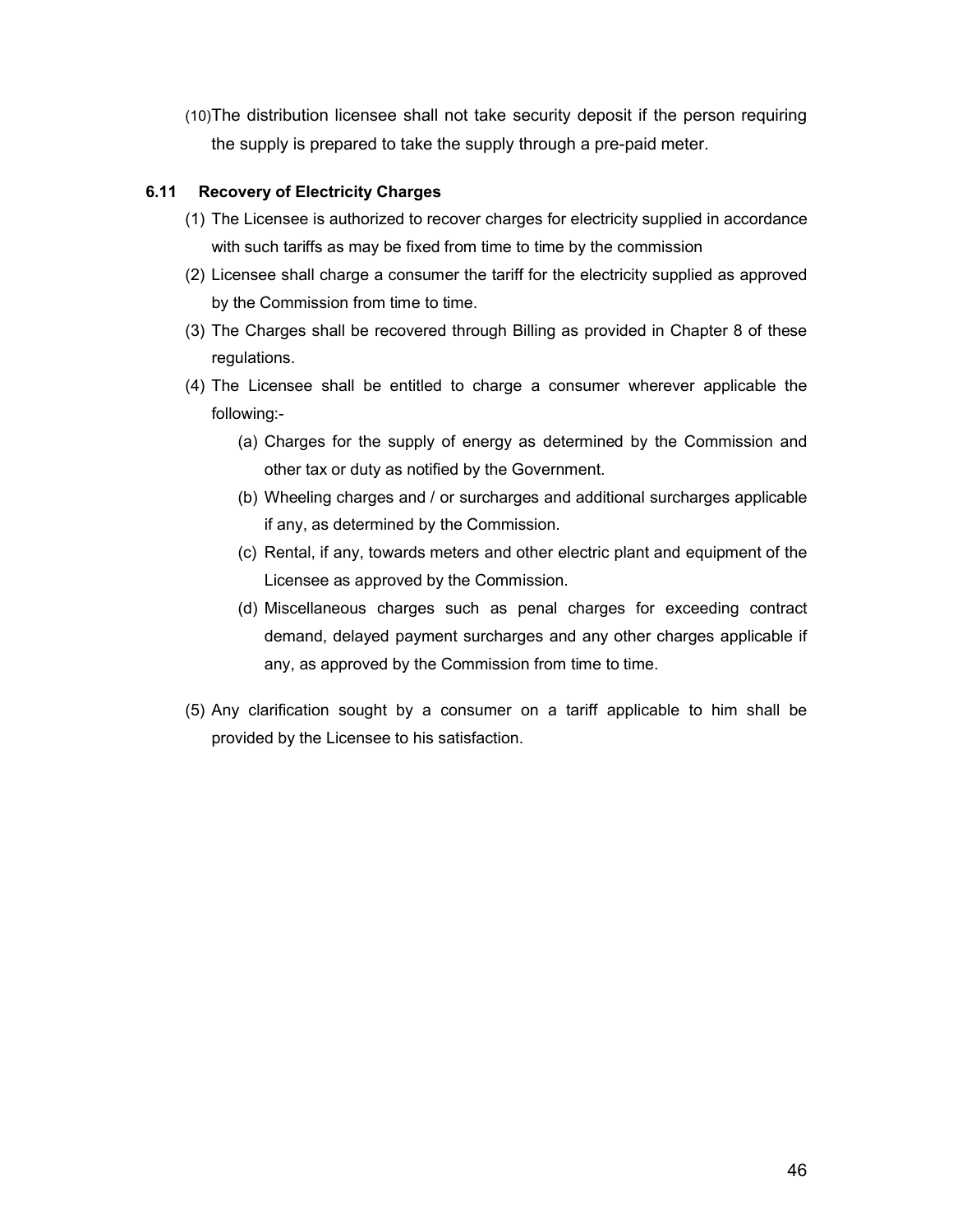## **CHAPTER 7: METERS**

# **7.1 Installation of Meters**

- (1) (a) No new connection shall be given without a Meter and Miniature Circuit Breaker (MCB) or Circuit Breaker (CB) of appropriate specification from the date of notification of these Regulations.
	- (b) All unmetered connections including Agricultural, streetlights shall be metered by the licensee.
	- (c) The Licensee shall not supply electricity to any person, except through installation of a correct meter in accordance with the operation and installation of meters regulations issued by the Central Electricity Authority under Electricity Act, 2003.

Provided that the Commission may, by notification, extend the said period for a class or classes of persons or for such area as may be specified in that notification for installation of meters.

Provided also that if a person makes default in complying with the provisions contained in the above Regulation 7.1 the Commission may make such order as it thinks fit for requiring the default to be made good by the licensee or other association or any person who is responsible for the default.

- (2) All consumers shall have to accept the installation of an appropriate metering device, load-limiter, tamper proof boxes or other apparatus when the licensee approaches them to install one, and the consumer shall be required to provide appropriate and suitable site for placement of meter and related equipments to the satisfaction of the licensee.
- (3) In case of HT/EHT supply, if HT/EHT metering cannot be readily provided, LT metering may be provided on the LT side of the consumer's transformer. In such cases, electrical quantities for billing purposes shall be computed by adding three percent to the reading recorded on the LT meter towards transformation loss. This arrangement shall in no case continue for more than three months and the licensee shall arrange to install a meter on the HT side of the transformer within the said period including such existing connections. The licensee shall inform such cases to the Commission.
- (4) If supply to an HT or EHT consumer is given on an independent feeder for his exclusive use, the metering arrangement may be installed both at the consumer's premises and at the Licensee's Sub station.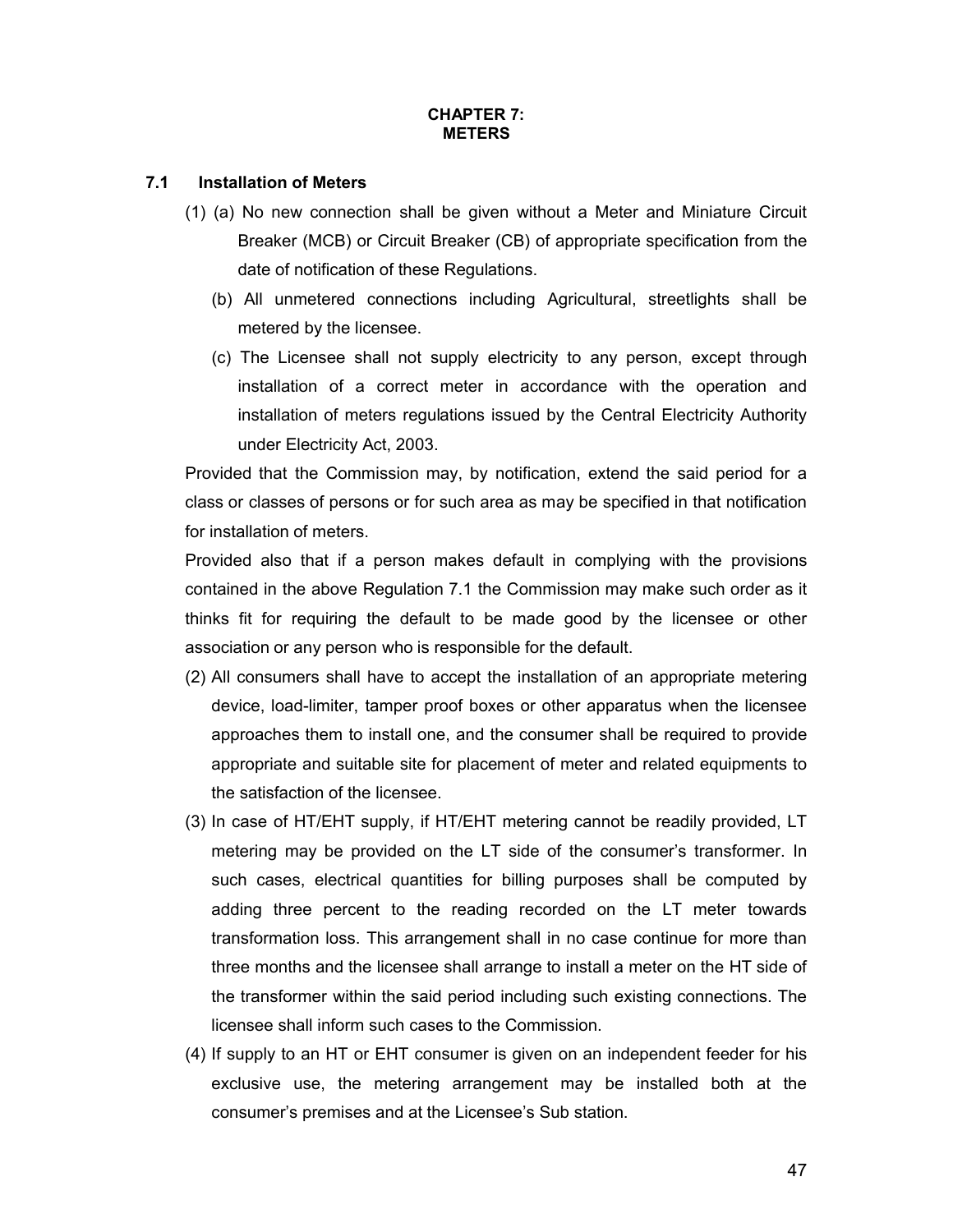(5) The licensee is authorized to review the status of the meters already installed in the context of upgraded technology becoming available and suitability of the site where meter is placed in the consumer's premises. The licensee may install remote metering device in the consumer premises as per the technical requirements of the specific device. The licensee is also authorized to install 'check meter' at one consumer's location or for a group of consumers.

# **7.2 Classification of Meters, etc:**

The Meters for new connections shall be of standard make that is certified by BIS / IEC/CBIP or any other superior specification as specified in Central Electricity Authority Regulations on Installation and operation of meters, and shall be of following type(s):

- (a) For all domestic and other LT loads less than 50 kW loads in Urban and Rural areas - Static single phase / three phase meters
- (b) For LT (contracted load > 50 KW) / HT / EHT consumers
	- Static, 3 Phase Tri-vector meters with MDI.
	- The meters shall have a facility for "Time of the Day Metering" with sufficient memory for accommodating data for 12 months.
	- Three phase meters for HT / EHT segment should be capable of recording with date and time, the connection anomalies like phase wise missing potential, phase wise CT reversal, Current unbalance & voltage unbalance.
	- The meters shall have anti-tamper features as per CEA regulations mentioned above.
	- The meters shall have facility of remote communication for data retrieval through GSM / Microwave / SCADA / VSAT, using standard protocol. The licensee shall ensure the above within a definite time frame under intimation to the Commission.
- (c) The Licensee on the consumer requesting for supply of electricity through pre-payment meter, may install prepayment meters for single phase metering and three phase whole current supply which should display the amount left, units consumed, and the tariff applicable, with a disconnection / tripping switch inside the meter.
- (d) Meter Seal should be made from high grade engineering plastic / polycarbonate material having permanent laser engraved unique serial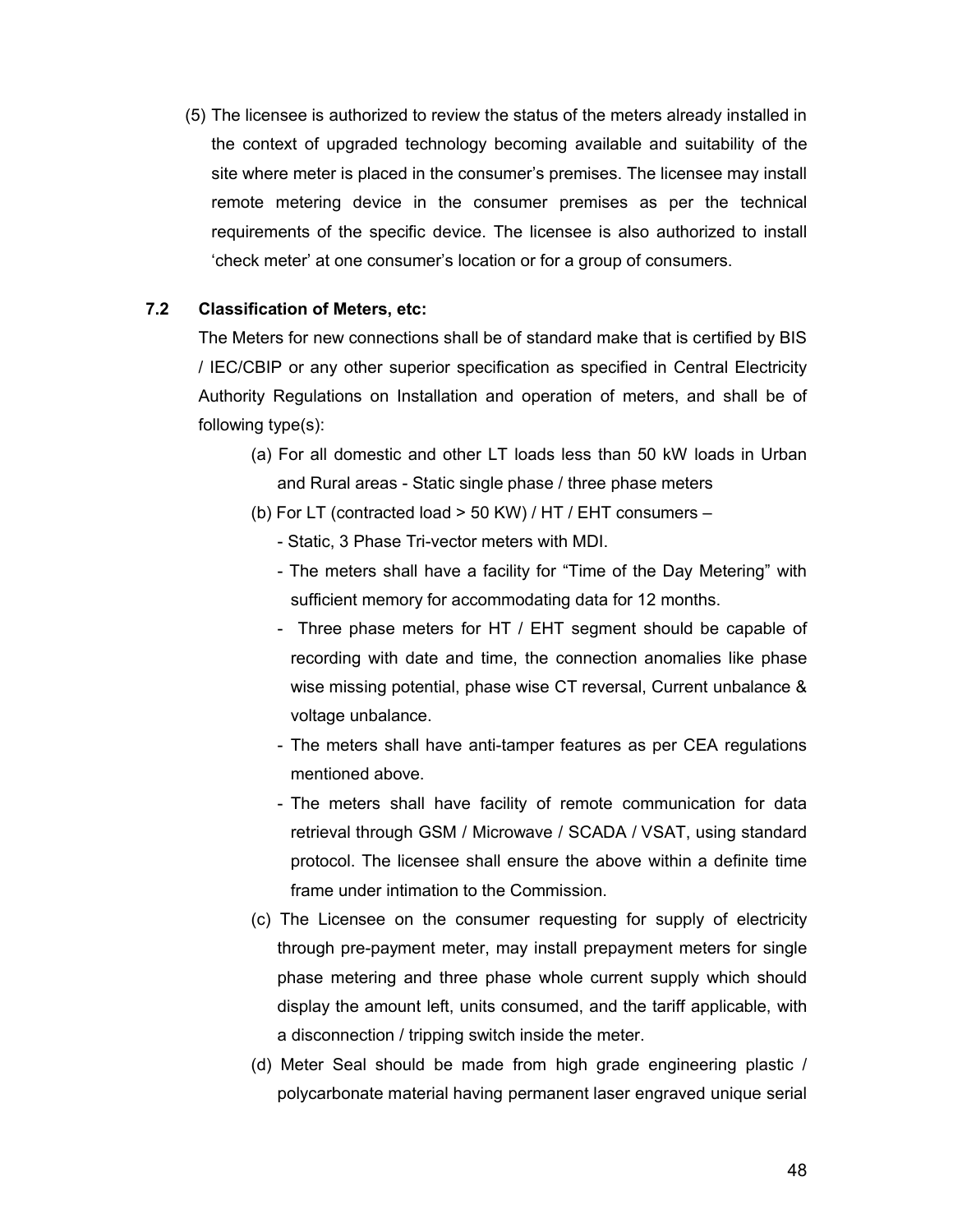number on seal, capable to withstand the prescribed environmental tests. Sealing shall be done at the following points (as applicable):

- CT Secondary Boxes (in addition to locking arrangement)
- PT Secondary Box (in addition to the locking arrangement)
- Meter Cabinet
- **Note:** Seal of the consumer meter shall be removed only by the licensee. No consumer shall tamper with, break or remove the seal under any circumstances. Any tampering, breaking or removing the seal from the meter shall be dealt with as per relevant provisions of the Act.
	- (e) For all the 11 KV, 22 KV & 33 KV consumers, the licensee shall introduce facility for taking remote meter reading (GSM technique), to extract data from meter centrally, in order to have access on data as and when required.
	- (f) The accuracy class of meters for EHT / HT / LT (whole current meters) / LT (CT operated) consumers, shall be as laid down in CEA regulations.

## **7.3 Supply, Installation and Ownership of Meters and Cut-outs/ MCBs / CBs**

- (1) The licensee shall supply the meter and metering equipments, cut-out/ MCB/ CB/ load to consumers at the time of serving new service connection or at any other time as may be required. The licensee shall keep the meter in proper working condition and the consumer shall pay the monthly rent, if any, for the meter and metering equipments at the rate approved by the Commission. If the licensee fails to keep the meter or metering equipment in proper working condition, the consumer shall not be liable to pay the meter rent for the period the meter remains defective.
- (2) At the time of seeking a new connection, the consumer shall indicate option in the application form to either purchase the meter, MCB / CB and associated equipment himself from the authorized vendor(s) / makes or manufacturers of meter approved by the licensee, or such approved meter, MCB / CB and associated equipment has to be supplied by the Licensee.

Provided that it shall be the responsibility of the licensee to ensure that meters of standard make only are used as specified in Regulation 7.2 above and the CEA Regulations for installation and operation of meter The licensee shall not restrict the consumer choice to 2-3 make(s) / manufacturer(s) only, but shall offer a wide ranging choice from amongst the list of approved make(s) / manufacturers. The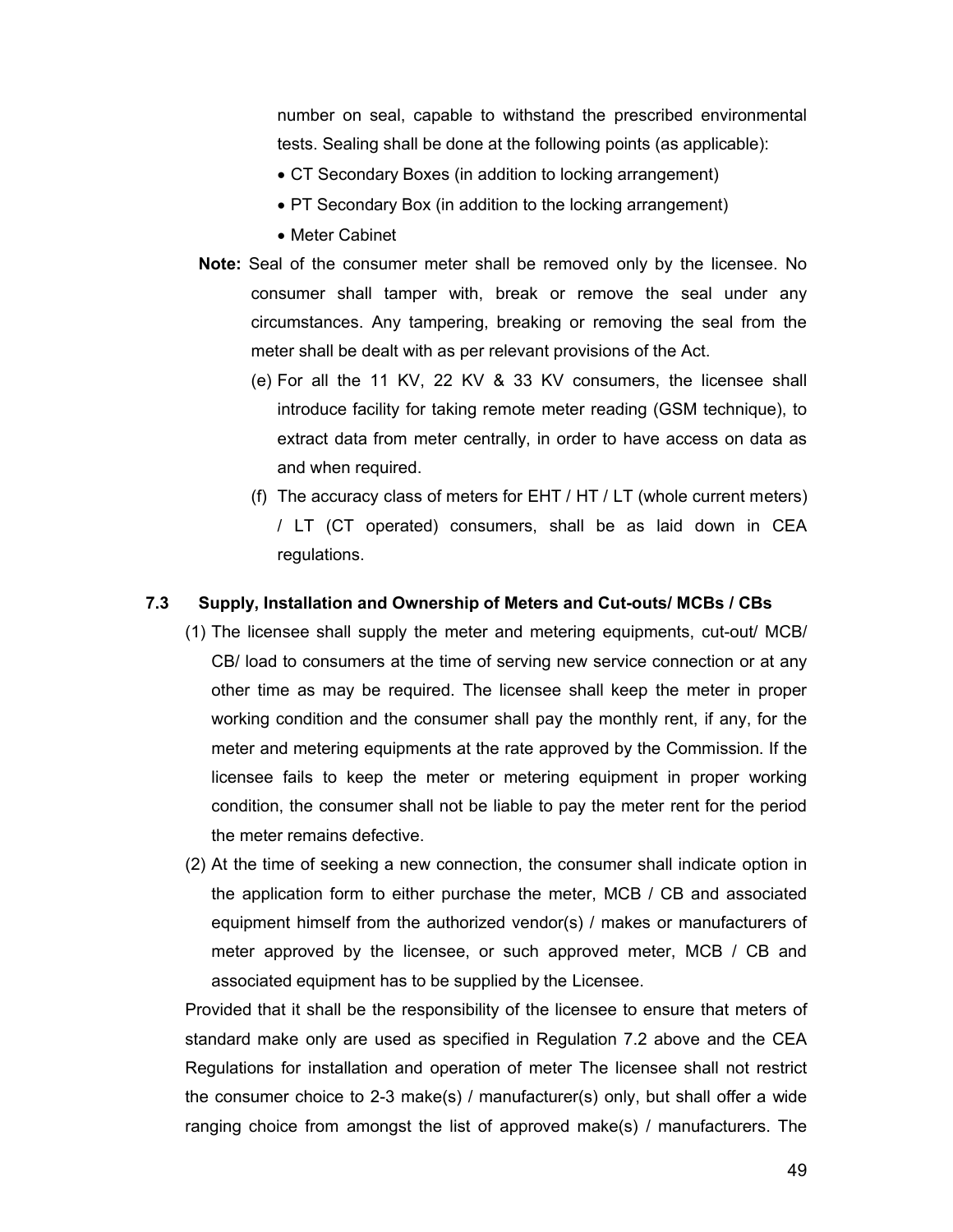Licensee shall put the list of approved vendor(s) / make(s) or manufacturers of meter, on their website / display on the notice board/and if requested, supply the consumer with the list of approved vendor(s) / make(s) or manufacturer(s).

- (3) HT and LT consumers, if they opt for procurement of meter and related apparatus, shall provide a locked and weatherproof enclosure of a design approved by the Licensee to house the metering equipment including CTs and PTs. In other cases, these shall be included in the estimate and provided by the Licensee.
- (4) In case of connections where cost of the meter is borne by the consumer, neither meter rent nor any security for the price of meter, shall be charged from the consumer.
- (5) In case of a consumer, who has borne the cost of the meter or purchased the meter himself, the Licensee shall have the option to either give to the consumer the depreciated value of the cost of the meter borne by the consumer or the meter itself after claiming the dismantling charges at the time of termination of the agreement. Depreciation shall be calculated by straight-line method taking a life span of ten years.
- (6) Meter shall be installed by the Licensee at the point of supply either at the consumer premises or outside the consumer premises in such a manner that it is always accessible to the Licensee for meter reading and other purposes.
- (7) Whenever a new meter is installed (as a replacement or for a new connection) it shall be sealed in the presence of the consumer and a Meter History card shall be prepared in two copies. The Licensee shall retain a copy and the second copy shall be tagged to the meter. Subsequently, details of any faults in the meter, repairs etc. shall be entered in this card by the Licensee. The seal, nameplates and distinguishing numbers or marks affixed on the said equipment or apparatus shall not in any way be broken, erased or altered by the consumer.
- (8) A consumer may get a check meter installed conforming to the technical specifications as laid down in Central Electricity Authority (Installation and operation of Meters) Regulations 2006. These check meters may be calibrated by the Licensee upon payment of prescribed fee. However, check meter readings shall not be used for billing purpose by the Licensee.
- (9) Meter should be ordinarily fixed outside the building and inside the boundary wall of the premises in such a manner that it is protected from the elements like weather etc. and can be read from outside. The meter box shall normally be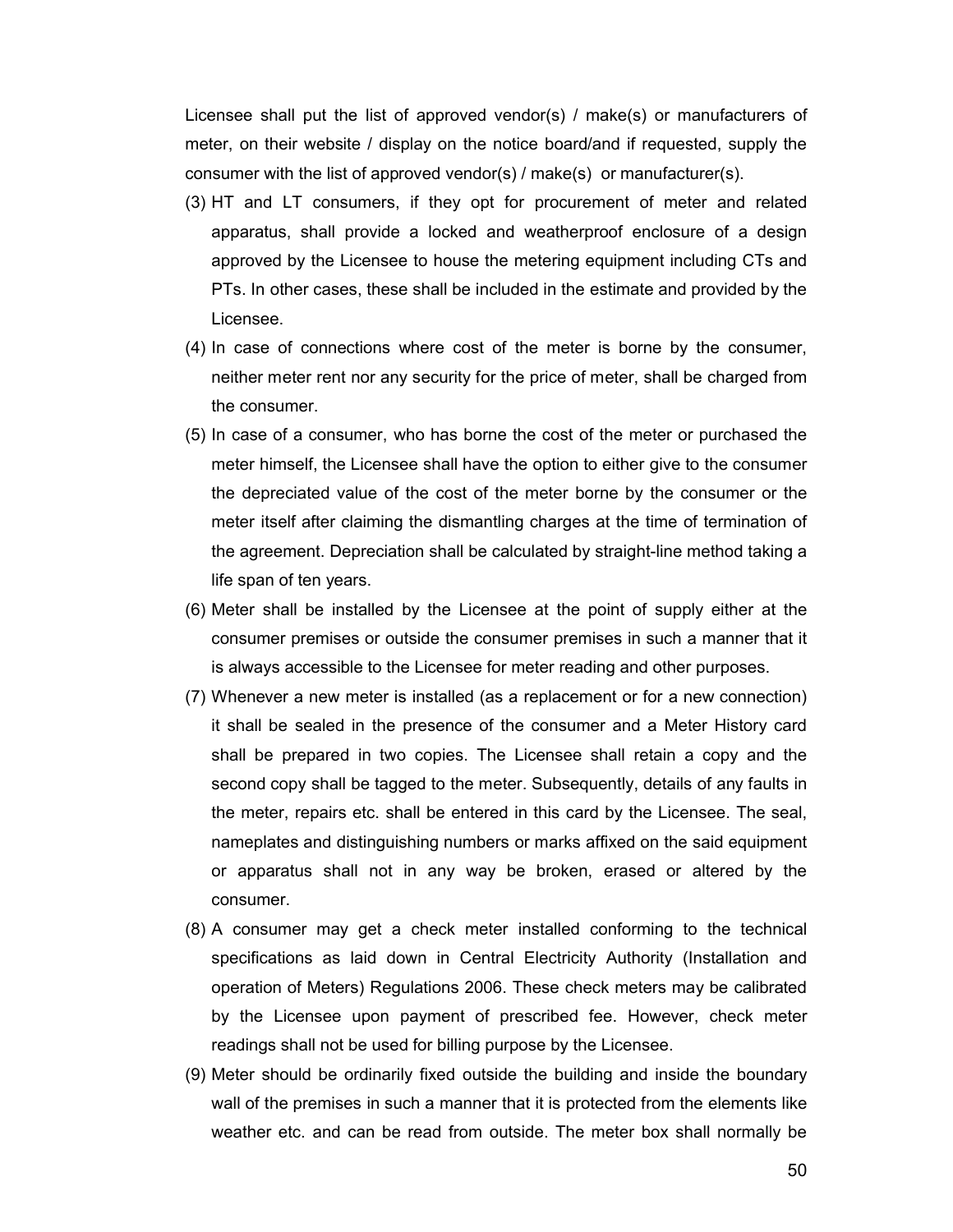mounted at such a height that meter reading counter/ display window is at eye level. In case of LT consumers meter and the cut-out/ MCB or, in case of HT /EHT consumers, meter, circuit breakers and its associated equipment including cables shall be installed by the Licensee at the point(s) of supply.

- (10) All new meters should be installed in a tamper-proof meter box. The licensee shall prepare and implement a phased plan to install tamper-proof metering boxes for all the meters, which are installed without meter boxes.
- (11) In case of semi-permanent houses the licensee shall ensure that the meter is properly fixed on a wall and is accessible to the meter reader. In case the consumer does not provide good quality wall for fixing the meter, the licensee shall be free to fix the meter on the electricity pole or in a pillar-box to be provided by the licensee. The licensee shall also ensure that the earthing of the installation is proper.

# **7.4 Testing of Meters**

(1) The Licensee shall ensure tested meters are installed at the consumer premises. Meters purchased by the consumer shall be tested, installed and sealed by the licensee.

The licensee shall also conduct periodical inspection/testing of the meters as per the following schedule:

- (a) LT Single-phase meters: –at least once every five years
- (b) LT 3 phase meters: –at least once every 3 years
- (c) Other LT metering systems –at least once every 2 years
- (d) HT meters including MDI:
	- For EHT consumers once in six months
	- For HT consumer at least once a year.

CT and PT shall also be tested along with meters.

Records of these test results shall be maintained in accordance with Central Electricity Authority (Installation and operation of Meters) Regulations 2006.

(2) If required, the licensee may remove the existing meter for the purpose of testing. The representatives of the licensee must, however, produce an authenticated notice to this effect and sign the document, mentioning his full name and designation, as a receipt, before removing the meter. The consumer shall not object to such removal.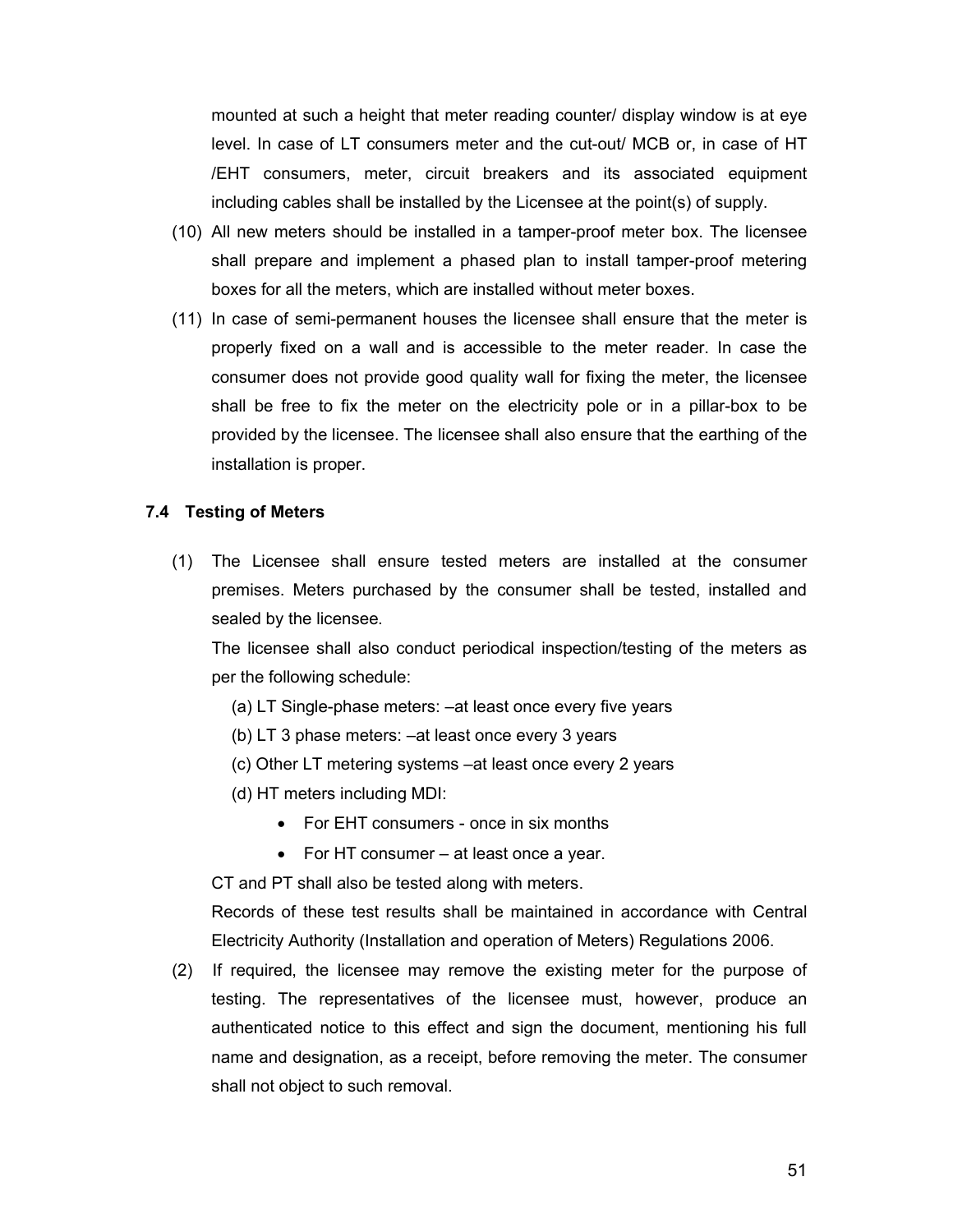(3) The licensee may arrange for third party testing at NABL accredited test labs and recalibrated if required at manufacturer's cost, if the testing facility is not available with them for periodical testing, or in case of consumer's request when meter is defective.

# **7.5 Defective Meters**

- (1) The Licensee shall have the right to test any meter and related apparatus if there is a reasonable doubt about the accuracy of the meter, and the consumer shall provide the licensee necessary assistance in conducting of the test. The consumer shall also be present during the testing.
- (2) A consumer may request the licensee to test the meter, if he doubts its accuracy, or meter reading not commensurate with his consumption, stoppage of meter, damage of seal by applying to the licensee along with the requisite testing fee. The licensee shall test the meter within 30 days of receipt of complaint as provided in Standards of Performance of Distribution Licensee Regulations. Preliminary testing of meters can be carried out at the premises of the consumers through electronic testing equipment.
	- (i) In case the meter is found O.K., no further action shall be taken.
	- (ii) In case the meter is found fast  $\ell$  slow by the licensee, and the consumer agrees to the report, the meter shall be replaced by a new meter within 15 days, and bills of previous three months prior to the month in which the dispute has arisen shall be revised in the subsequent bill as per the test results. In case meter is found to be slow, the additional charges may be recovered in installments not exceeding three, if the consumer shows his inability to pay at a time.
	- (iii) If the consumer disputes the results of testing, or testing at consumer's premises is difficult, the defective meter shall be replaced by a new tested meter by the Licensee, and, the defective meter after sealing in presence of consumer, shall be tested at licensee's lab / Independent lab / Electrical Inspector, as agreed by consumer in presence of the representative of both Licensee and the consumer. The option once exercised by consumer shall not be changed. The decision on the basis of reports of the test lab shall be final on the Licensee as well as the consumer.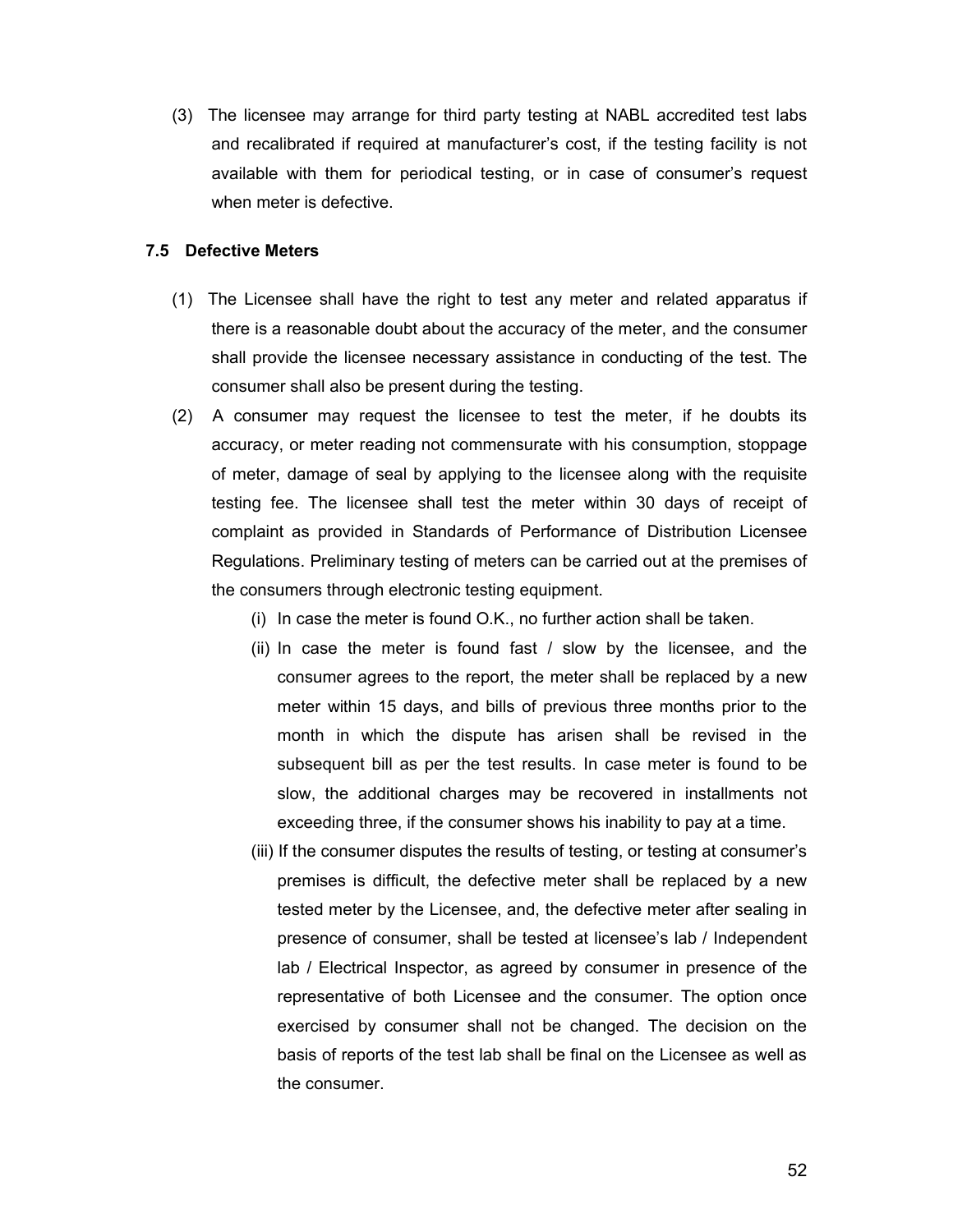- (iv) In case of testing of a meter in the licensee's / Independent test laboratory,
	- (a) Consumer shall be informed of the proposed date of testing at least 7 days in advance so that he may be present at the time of testing, personally or through an authorized representative. The signature of the consumer or his authorized representative shall be obtained on the Test Result Sheet.
	- (b) In all cases of testing of a meter in the laboratory, the consumer shall be informed of the proposed date of testing atleast 7 days in advance so that he may be present at the time of testing, personally or through an authorized representative. The signature of the consumer or his authorized representative, present shall be obtained on the Test Result Sheet.

# **7.6 Meter (Including Maximum Demand Indicator) Not Recording**

- (1) The consumer is expected to intimate the licensee in writing, as soon as he notices that meter has stopped/ is not recording. The licensee shall acknowledge the intimation given by the consumer.
- (2) If during periodic or other inspection by the licensee, any meter is found to be not recording, or a consumer makes a complaint in this regard, the licensee shall arrange to test the meter within the time specified in the Standards of Performance of Distribution Licensee Regulations. The meter should be repaired/ replaced within the time specified in the Standards of Performance of Distribution Licensee Regulations.

## **7.7 Burnt Meters**

- (1) In case a meter is found burnt either on consumer's complaint or upon the inspection of the Licensee:
	- (i) Necessary preventive action at site shall be taken as early as possible to avoid future damage.
	- (ii) The Licensee shall restore the supply within 6 hours after bypassing the burnt meter, as specified in Standards of Performance of Distribution Licensee Regulations, if the wiring on consumer's premises is found o.k.
	- (iii) Excess loads found, shall be removed or regularized by asking consumer to pay the additional security deposit and any other charges as applicable.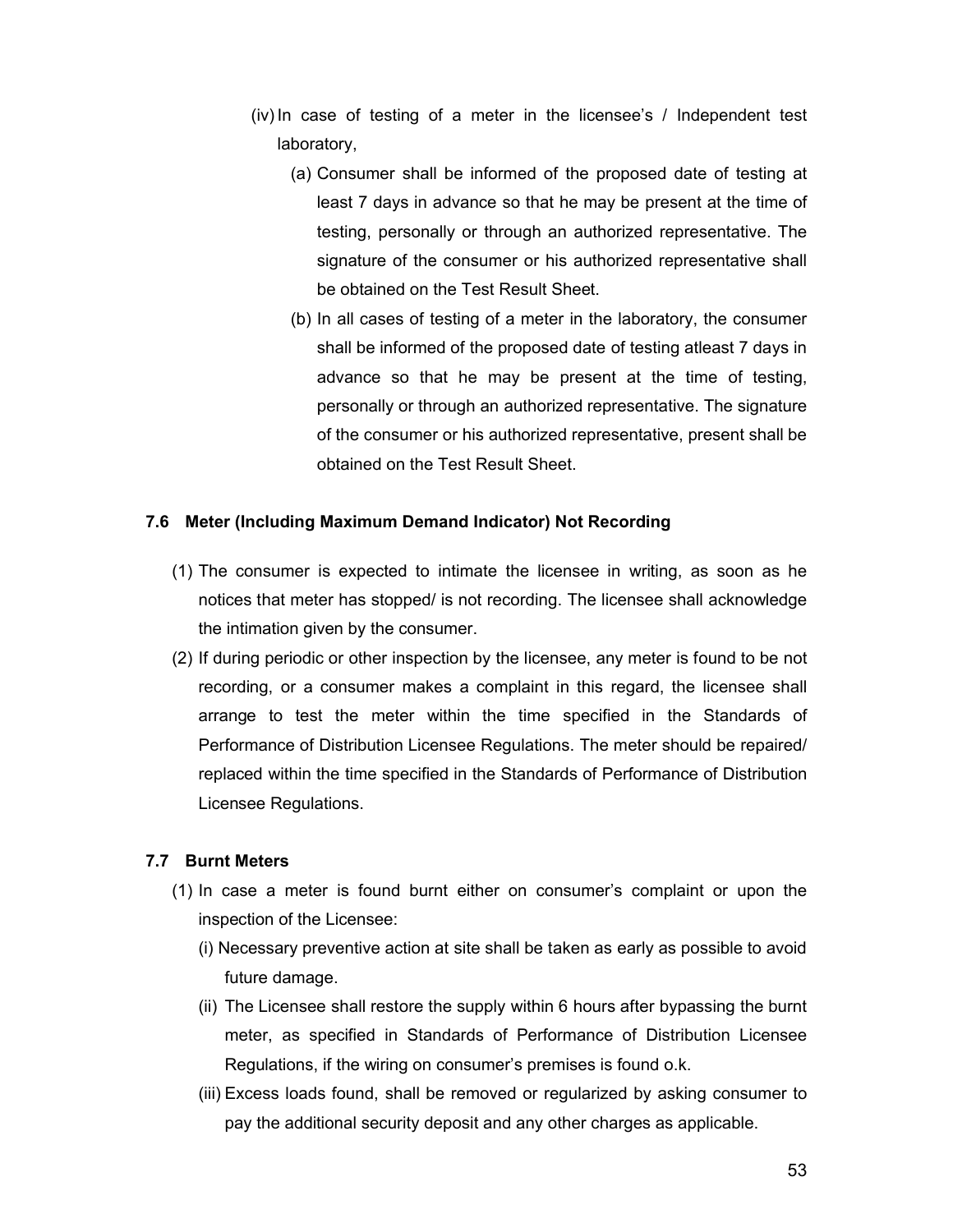- (iv) A new meter shall be installed by the Licensee within 3 days or as specified in the Standards of Performance of Distribution Licensee Regulations.
- (2) If possible, the Licensee shall test the burnt meter removed from the consumer premises duly following the procedure detailed in Regulation 7.5 incase of defective meters. The consumer shall be billed as per the procedure specified in Regulation 8.1(16) below during the period meter remains non functional.

#### **7.8 Cost of Replacement of Defective / Burnt Meters**

- (1) The cost of replacement of meter shall be borne by the consumer or by the Licensee subject to following conditions:
	- (i) If, as a result of testing, it is established that the meter was burnt due to technical reasons viz. voltage fluctuation, transients etc. attributable to the Licensee the cost of the meter shall be borne by the Licensee. However, if it is established that the meter was burnt due to reasons attributable to the consumer viz. defect in consumer's installation, connection of unauthorized load by the consumer etc. the cost shall be borne by the consumer.
	- (ii) If it is established, as a result of testing, that the meter was rendered defective due to tampering or any other deliberate act by the consumer to interfere with the meter, the cost of the meter shall be borne by the consumer as above. The consumer shall be assessed under Section 126 of the Electricity Act 2003, and shall be punishable as per Section 138 of the Electricity Act 2003. In addition, action as permissible under law shall be taken against the consumer for pilferage and tampering.
- (2) In case the meter is found burnt and there is reason to believe that an official of the Licensee gave a direct connection, pending replacement of meter, a case of direct theft shall not be booked. Consumer's complaint for replacement of burnt meter or the complaint regarding disruption in supply of energy shall be considered sufficient for this purpose**.**
- (3) In all cases of replacement of a meter, where cost is to be borne by the consumer, he shall have the option to procure the meter and associated equipment himself in accordance with Regulation 7.3.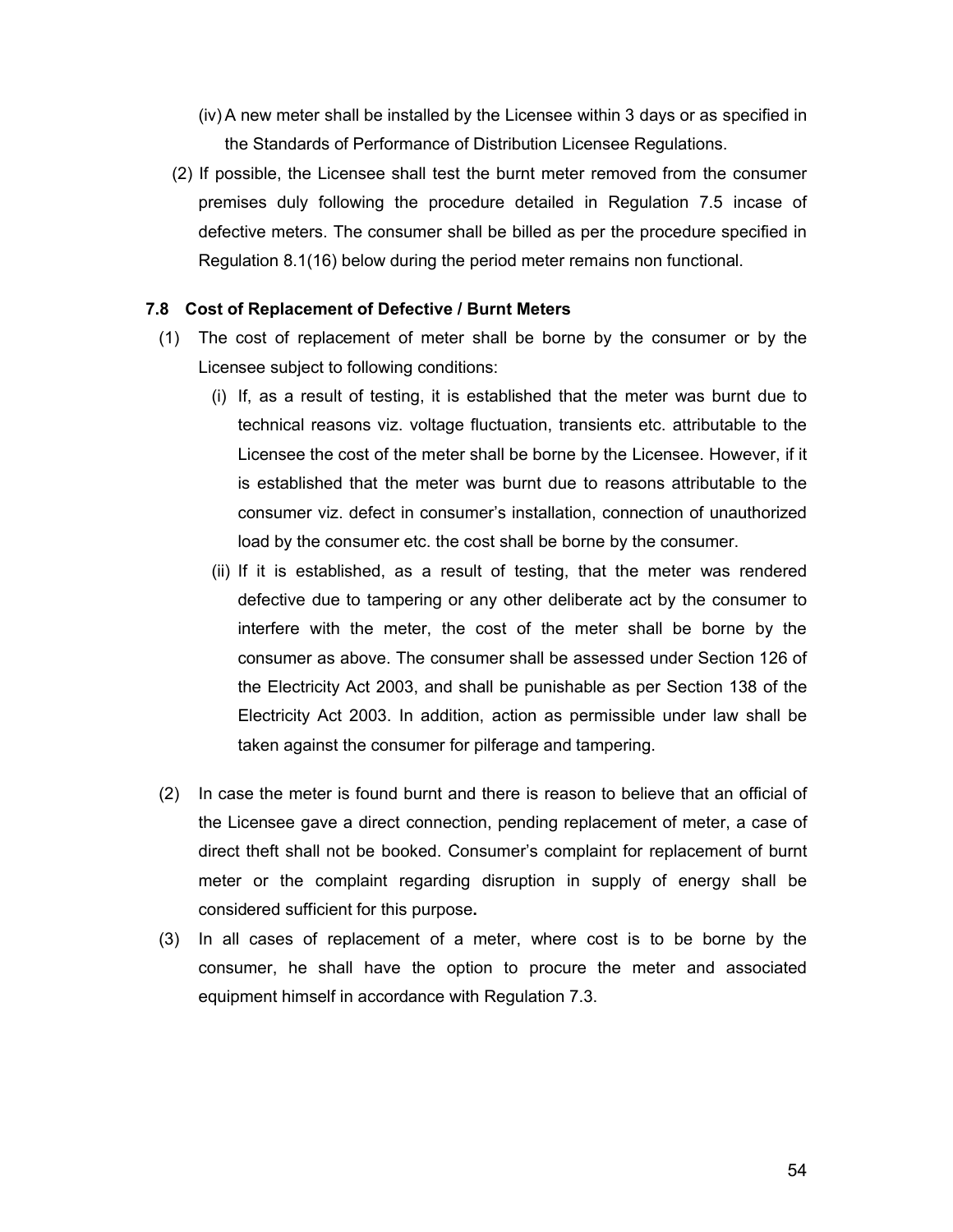# **CHAPTER 8 BILLING**

# **8.1 Meter Reading and Billing**

(1) In respect of domestic consumers meter should be read only during daylight hours. The periodicity of the meter reading and billing for various categories of consumers shall be given below, unless specified otherwise in the relevant tariff Order of the Commission. The licensee may, however, improve upon the schedule if it finds necessary or useful.

| <b>Consumer Category</b>                 | <b>Meter Reading and billing</b>  |
|------------------------------------------|-----------------------------------|
| Domestic - Rural & BPL                   | Once in two months                |
| Domestic - Urban                         | Monthly                           |
| Non-Domestic < 5 kW - Rural              | Once in two months                |
| Non-Domestic - Others (Urban & Rural)    | Monthly                           |
| <b>LT</b> Industrial                     | Monthly                           |
| Agriculture - Rural                      | Once in two months                |
| Agriculture - Urban                      | Once in two months                |
| Street light, Water works, X-Ray plants, | Monthly                           |
| <b>Electric Crematorium</b>              |                                   |
| HT, EHT                                  | Monthly (as far as practicable on |
|                                          | the same day of the month)        |

- (2) The Licensee shall notify for each category of consumer, in the following
	- (a) date on which bill will be issued by the licensee every month to the consumer
	- (b) date by which bill will be delivered to the consumer and
	- (c) due date for payment of bills.

These will normally be the due dates with variations not exceeding 2-3 working days, for all billing cycles for that consumer during that financial year.

- (3) Meter shall be read by an authorized representative of the Licensee once every billing cycle. The Licensee shall provide proper photo identity cards which shall be displayed on his dress so that it is visible. The meter reader shall record the meter reading with date in the meter card to be kept at consumer's premises.
- (4) Arrangements shall be made by the licensee to display the meter reading and payment status of consumers on Internet.
- (5) The licensee may use hand held computer devices with GSM connectivity, meter reading instrument (MRI) or wireless equipment for recording meter readings and for generation of bills on the spot. If bills are prepared on the basis of MRI downloads or if meter reading is taken on the basis of remote meter-reading and the consumer wishes to have a record of the reading taken, he shall be allowed so by the licensee's official taking the meter reading.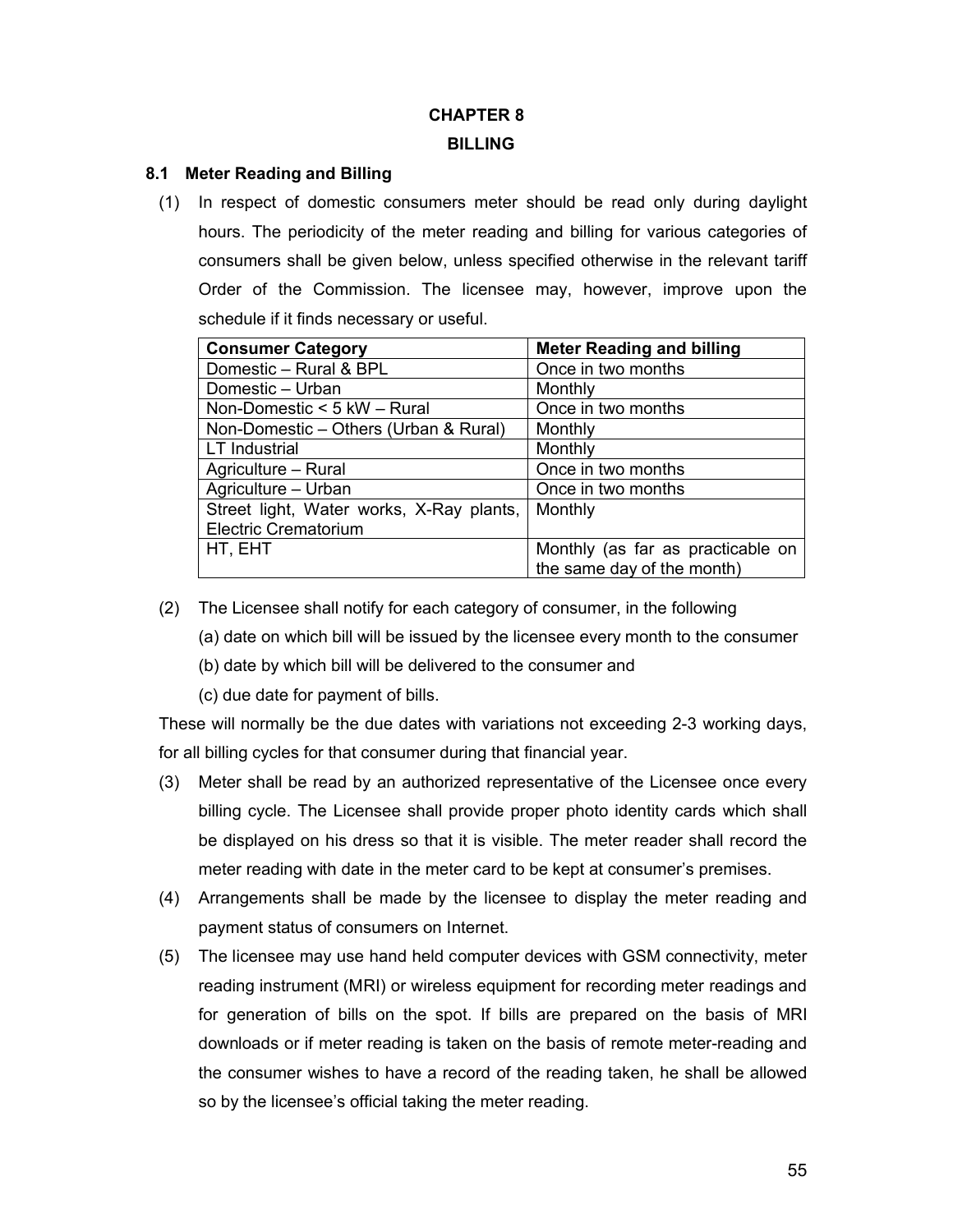- (6) In case, during spot billing procedure, the licensee's representative could not take meter reading due to the absence of the consumer, the representative may leave a note and request the consumer to inform the meter reading over telephone. The consumer may thereafter take the delivery of the bill on any convenient date. However this procedure of receiving meter reading over telephone shall not extend beyond one meter reading cycle at a stretch.
- (7) The licensee shall assign a unique consumer number for each consumer and communicate the same to the consumer. The unique consumer number may include pole number, transformer number, 11kV feeder number, distribution center number and division number.
- (8) It shall be open to the licensee to adopt a scheme for pre-payment of electricity charges till meters are provided as required under the Act for such consumers who are getting unmetered supply and the details of such pre-payment scheme shall be got approved from the Commission.
- (9) Bills shall be prepared for each category of consumers in accordance with prevailing tariff order.
- (10) When supply to a new consumer is commenced in the middle of a month the Demand Charges, Minimum charges and/or any other similar fixed charges shall be levied on pro-rata basis for the number of days for which supply is given. The units to be charged under various blocks or slabs shall also be accordingly prorated. For the purpose of this sub-regulations, the month shall be computed as 30 days.
- (11) Separate bills shall be issued for dues which may arise because of audit paras or settlement of various disputes except demand for additional security deposit. Such bills should be accompanied with written details of basis of billing, period of billing etc.
- (12) The licensee shall endeavor to take monthly Meter Reading Instrument (MRI) downloaded for all connections where meters with MRI download facility are installed.
- (13) If for any reason, meter is not accessible for reading, the licensee shall issue a provisional bill on the basis of average consumption of the previous three billing cycles and also send a notice to the consumer to keep the meter accessible at the time of reading and date given in the notice.
- (14) The amount thus billed shall be adjusted against the bill raised on the basis of actual meter reading during subsequent billing cycle. Such provisional billing shall not continue for more than two consecutive billing cycles at a stretch. If the meter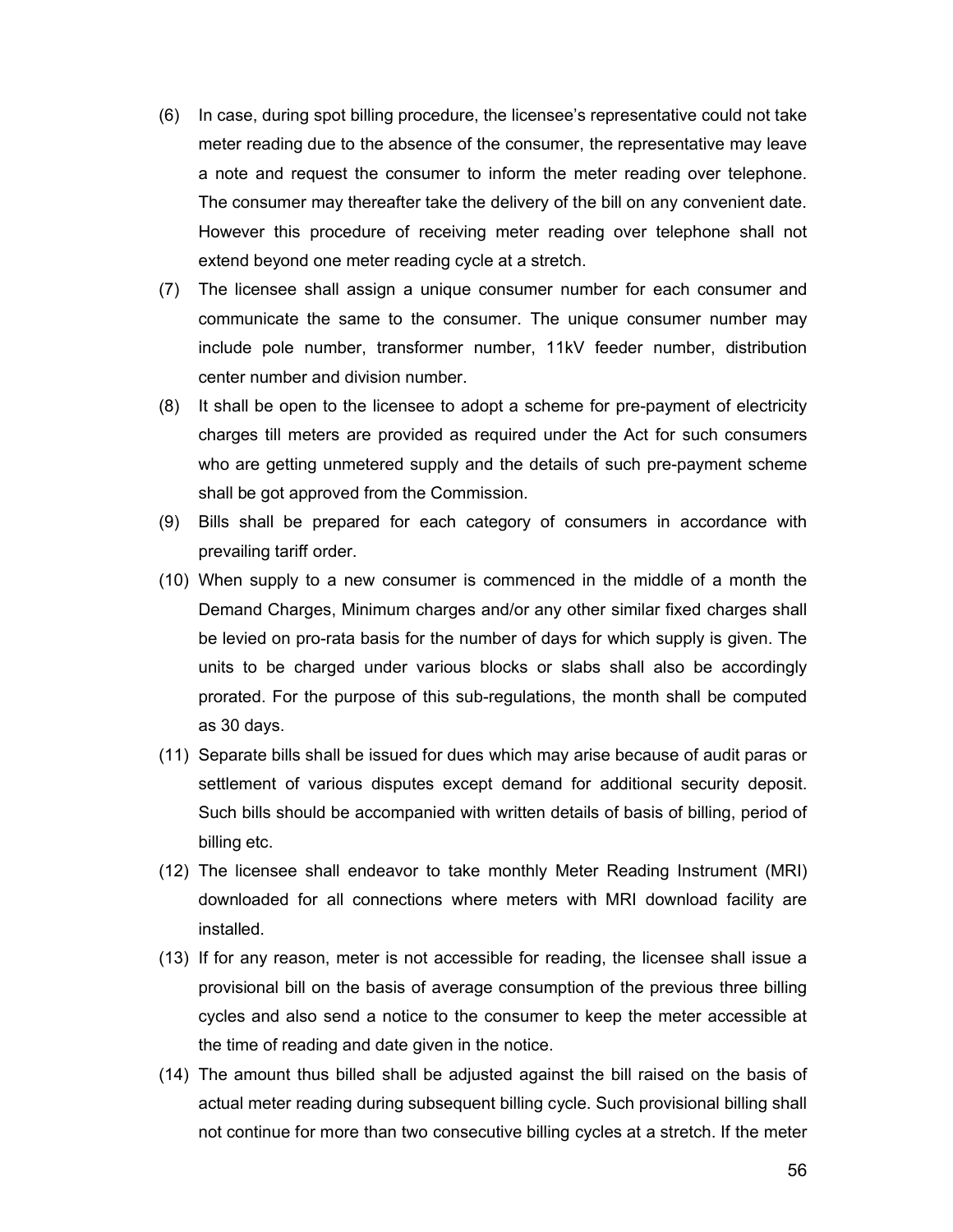remains inaccessible even during the next cycle, the consumer will be served with a notice, if available, or, affixed near any entrance of the premises, to either get the meter read by the Licensee within 7 days for reading of the meter at a fixed time and date failing which the supply will be disconnected after serving a 24-hour notice under section 163 (3) of the Act [Electricity Act, 2003 (36 of 2003)]. The provision shall not apply in case of a domestic consumer who has given an advance intimation to the Licensee of the inaccessibility of the meter for reading due to the consumer being out of station and if he has deposited an amount that covers the minimum / fixed charges for the duration of the proposed absence. Such provisional payment shall be adjusted when subsequent bill is issued on the basis of actual meter reading.

- (15) It shall be the responsibility of the meter reader to note down the details of every stopped/ defective meter, conditions of meter/seal and condition of LCD/LED of electronic meter and in case of any abnormality shall file a report to the concerned officer who shall be responsible to take immediate steps to replace or repair the stopped/ defective meter or action taken, if required, in accordance with provisions of the Act.
- (16) In order to recover the energy charges for the duration when the meter remains nonfunctional, average monthly consumption of previous three meter reading cycles subject to minimum monthly charges or as otherwise provided in the tariff order of the Commission in force shall be the basis of billing. In case a checkmeter is available, the readings of the check meter may also be used for assessment of consumption. In case of HT consumers if during the period when the main meter is defective, the check meter is not installed or is also found defective, the quantity of electricity supplied shall be determined as stated above;
- (17) The meter reader shall furnish a list of connections where the meter reading could not be recorded or the meter has not recorded any consumption of electricity, to the officer in charge of the Distribution Centre who shall prepare a list of such consumers where meter reading could not be taken and list of the defective meters to be replaced and report the same to the concerned designated officers of licensee for taking action as specified in the Standards of Performance of Distribution Licensee Regulations.
- (18) The senior officers shall carry out the sample checking of meter readings as per the schedule drawn out by the licensee. It should be the endeavor of the licensee that meter readings in case of at least 20% of LT meters are checked in a year by a team of officers, not below executive cadre.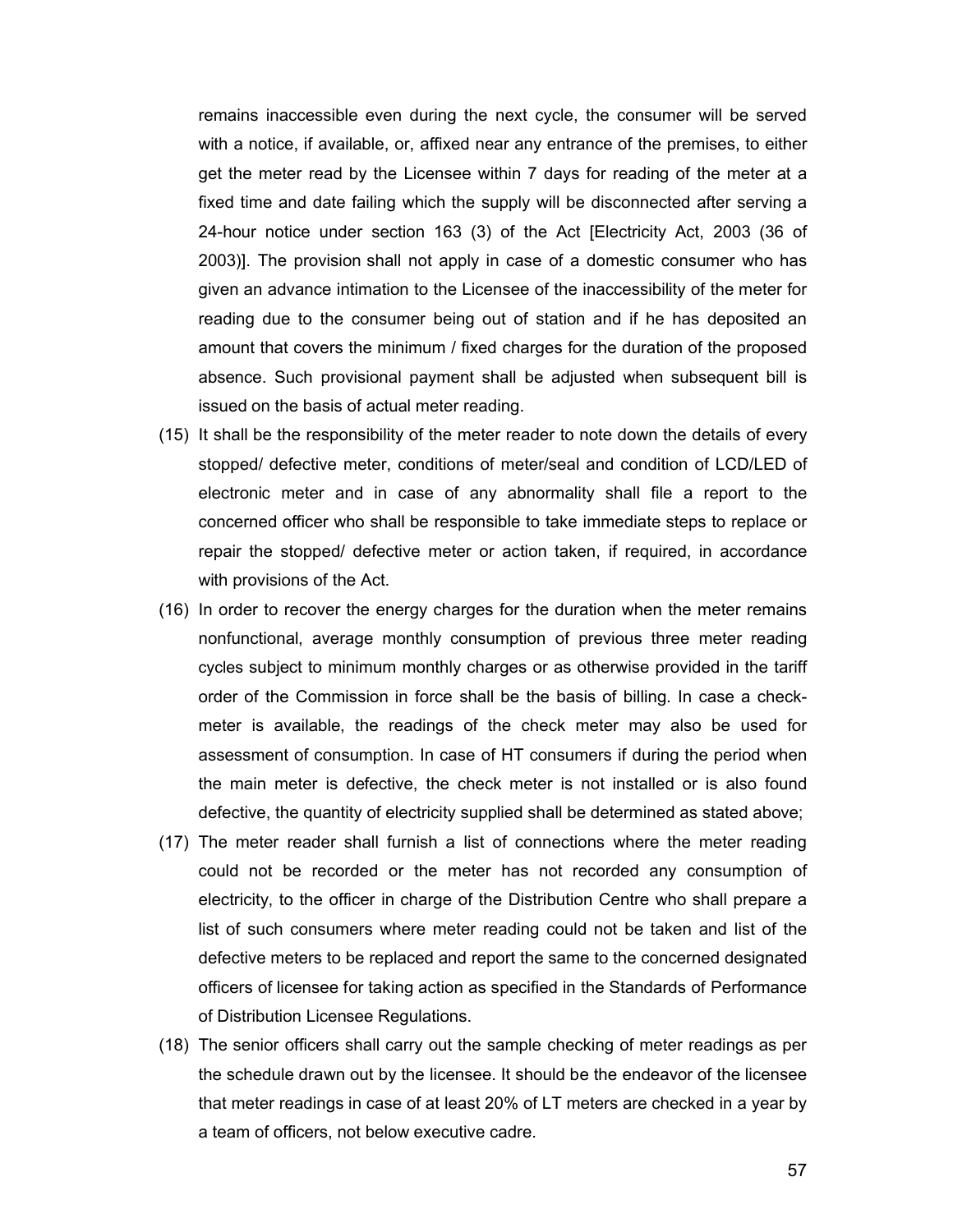- (19) The Licensee may send bills to consumers by hand or by post. In case of hand delivery of bills, proof of service of bill shall be maintained at the concerned office of the licensee. On a written request from a consumer, the licensee shall send the bill by registered post and the expenses of such delivery of bill shall be recoverable from the consumer.
- (20) The licensee shall ensure distribution of bills to the consumers not less than 14 days before the due date for payment. The bill shall invariably contain the following minimum details.

#### **Low Tension Connection Bill**

- (a) Name and address of the consumer
- (b) Service Connection Number
- (c) Name, address and telephone number of the distribution center
- (d) Date of issue of bill
- (e) Period of Bill
- (f) Tariff category
- (g) Contracted load
- (h) Single phase or three phase connection
- (i) Meter number and make
- (j) Previous meter reading
- (k) Present meter reading
- (l) Power Factor
- (m)Units consumed
- (n) Current month's charges Energy Charges, fixed charge, Minimum Charges, Fuel Price and Power Cost Adjustment (FPPCA) Charges, Electricity Duty, Cess, meter rent, Capacitor surcharge, Rebate allowed, others, if any
- (o) Arrear Electricity Charges.
- (p) Delayed Payment Surcharge
- (q) Due date of payment
- (r) Authority in whose favor cheque/Bank draft is to be issued. (To be printed on reverse of the bill)

#### **High Tension Connection Bill**

- (a) Name and address of the consumer
- (b) Service Connection Number
- (c) Name, address and telephone number of the distribution center
- (d) Date of issue of bill
- (e) Period of Bill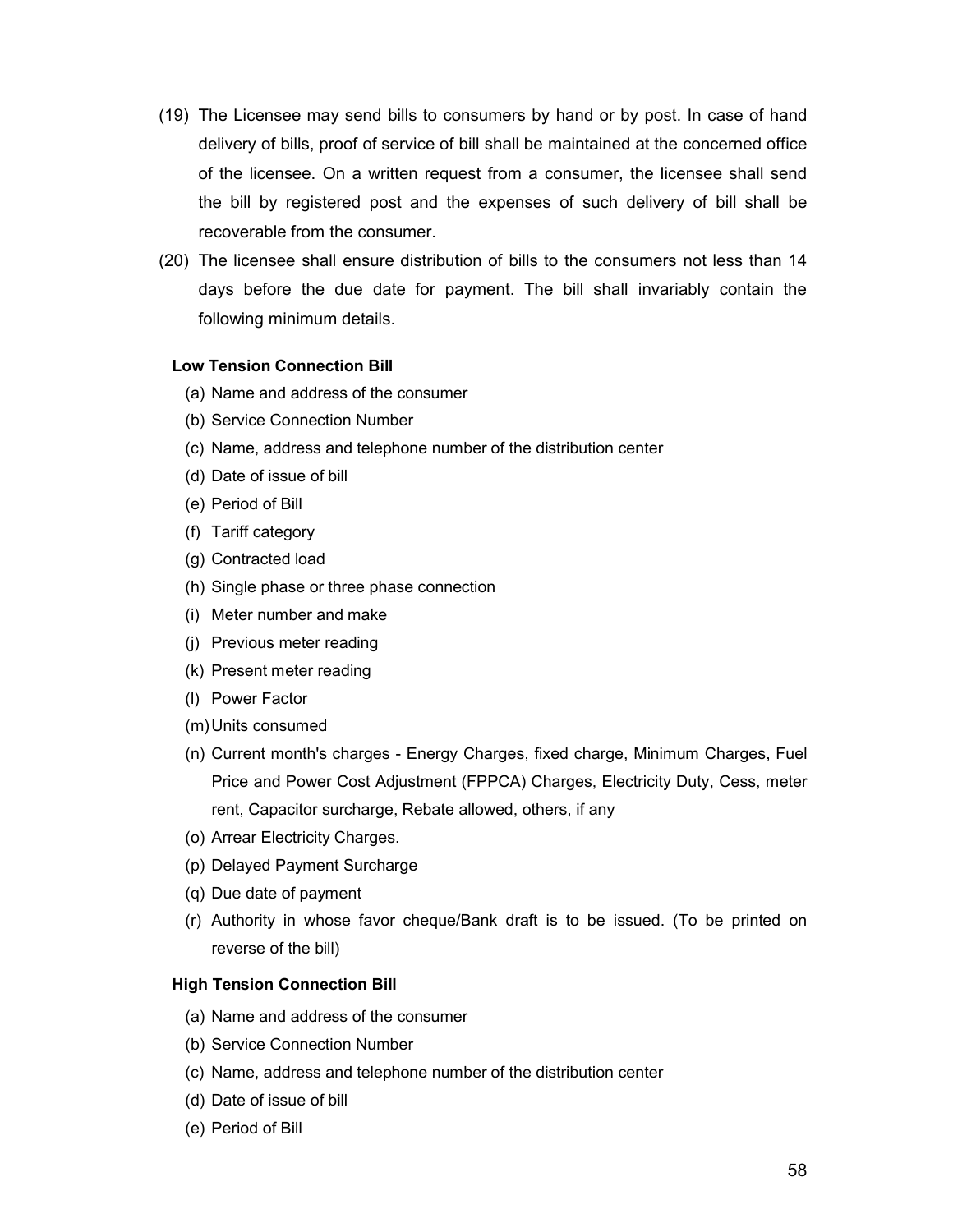- (f) Tariff category
- (g) Meter number and make
- (h) Multiplying factor
- (i) Contracted maximum demand
- (j) Previous month readings
- (k) Present month readings
- (l) Power factor
- (m)Units consumed
- (n) Current month's charges Energy Charges, demand charges, Minimum Charges, Fuel Price and Power Cost Adjustment (FPPCA) Charges, Electricity Duty, Cess, meter rent, Power factor surcharge, Rebate allowed, others, if any
- (o) Arrear electricity charges
- (p) Delay payment charges
- (q) Due date of payment
- (r) Authority in whose favor cheque/Bank draft is to be issued. (To be printed on reverse of the bill)
- (21) The following details would also need to be provided to the consumer as an attachment to the bills or printed on the reverse of the bill:-
	- (a) Names(s)/address (es) and telephone no.(s) of collection centres
	- (b) Working hours for collection of bills.
	- (c) Designation(s), address (es) and telephone no.(s) of the authority with whom complaints pertaining to bills, meter, meter reading etc. can be lodged
	- (d) Address (es) and telephone no.(s) of Consumer Grievance Redressal Forum.
	- (e) Names of the concerned fuse call centre.
	- (f) Any other message that the Licensee may like to give.
- (22) In case the licensee is unable to supply power for a period of 10 days (each day shall consist of power cut from 00 hours to 24 hours) or more in a calendar month to a consumer who is not otherwise disconnected the licensee shall charge the consumer in the following manner:
	- (a) Energy charges shall be on the basis of actual meter reading recorded in the energy meter.
	- (b) Other charges shall be prorated on the basis of the number of days, power was provided to the consumer.
- (23) The licensee shall make arrangements to provide guidance and information to any consumer on telephone and for this purpose shall set-up call center(s). All urban areas may be brought under this facility in the first phase and rural areas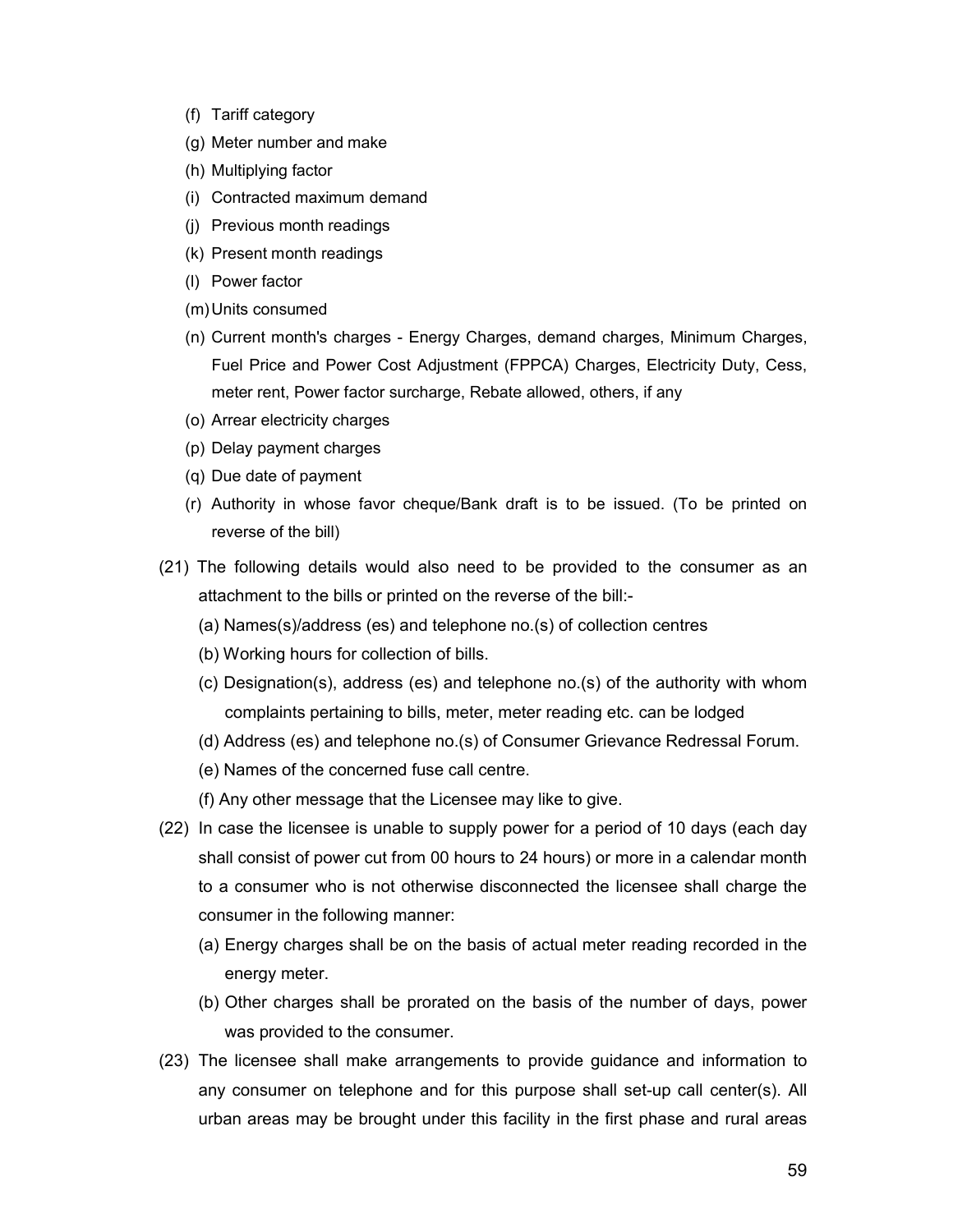thereafter. Details of payment status, arrear status, authorized load, contract demand etc may be provided to the consumer if he discloses his connection number and address.

- **8.2 Special Reading of Meters in cases of Change of Occupancy / Vacation of Premises for Domestic Consumers**
	- (1) It shall be the responsibility of the owner / consumer to get his connection disconnected and get a special reading done by the licensee at the time of change of occupancy or on the premises falling vacant.
	- (2) The owner/user of the connection shall make a request in writing to the licensee for disconnection and special reading of meter at least 15 days in advance of the proposed date of vacation of the premises or change of the occupancy, as the case may be. The Licensee may however, accept a notice of shorter period. The Licensee shall dispose of the same as specified in Standards of Performance of Distribution Licensee Regulation from the date of receipt of such application.
	- (3) The Licensee shall get the special reading of meter done and deliver the final bill, including all arrears till the date of billing, at least 7 days before the vacation of the premises. The final bill shall also include payment for the period between the date of special reading and date of vacancy of premises on pro-rata basis.
	- (4) Once the final bill is raised, the licensee shall not have any right to recover any charge(s), other than those in the final bill, for any period prior to the date of such bill. It will be responsibility of the consumer/owner to make the payment and on receipt of payment Licensee shall issue no dues certificate.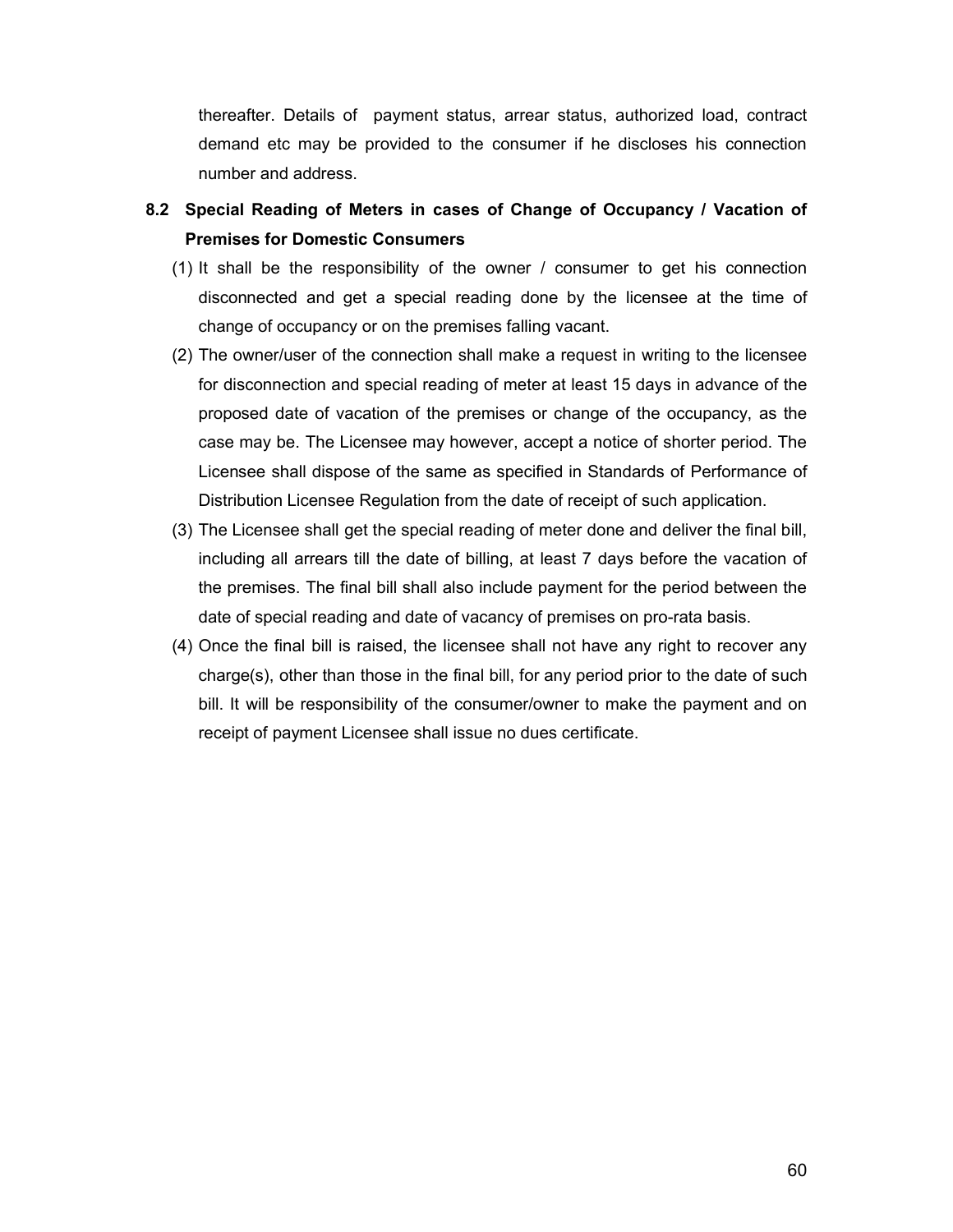#### **CHAPTER – 9:**

### **DISCONNECTION DUE TO NON PAYMENT OF BILL AND RESTORATION OF SERVICE**

#### **9.1 Disconnection due to non-payment of bill amount**

Where a person neglects to pay any charge for electricity or any other sum due from him to a Licensee, by the due date mentioned in the bill, in respect of supply, transmission or distribution or wheeling of electricity to him, the licensee may, after giving not less than fifteen (15) clear days notice in writing to such person, without prejudice to his rights to recover such charge or other sum due by suit, cut off supply of electricity, until such charge or other sum, together with any expenses incurred by him in cutting off and reconnecting the supply, are paid.

#### **9.2 Disconnection on other reasons**:

The licensee may also disconnect power supply to a consumer on any of the following grounds after serving proper notice as per Annexure - 3

- (1) At the request of consumer
- (2) Mandated the Licensee to do so by a person with legal authority to issue such notice.
- (3) Entitled the Licensee to do so under an agreement with the consumer.
- (4) The Licensee reasonably believes that the consumer has contravened any of the provisions of this code, which entitle the Licensee to disconnect the supply.
- (5) If the Licensee reasonably believes that failure to disconnect may or likely to cause a health hazard or safety risk or damage to property or to the consumer or to any other person; such as excessive leakage current as provided under 49 of the I.E. Rules, 1956.
- (6) If the Licensee reasonably believes that the consumers installation does not satisfy the applicable rules or any other reasonable requirements prescribed by the Licensee.
- (7) If the security deposit provided by the consumer has become insufficient or the consumer has to provide additional security deposit, which the consumer has failed to deposit within time limit prescribed.
- (8) If default in payment or detection of theft of electricity under Regulation 10.3 (e)(i) and Regulation 10.5 (a) (vii) respectively supply will be disconnected immediately without giving notice.
- (9) For not providing access to the Licensee or its authorized representative under Regulation 4.12 (4).
- (10) Where any consumer having more than one connection defaults in payment of dues relating to one of the connections.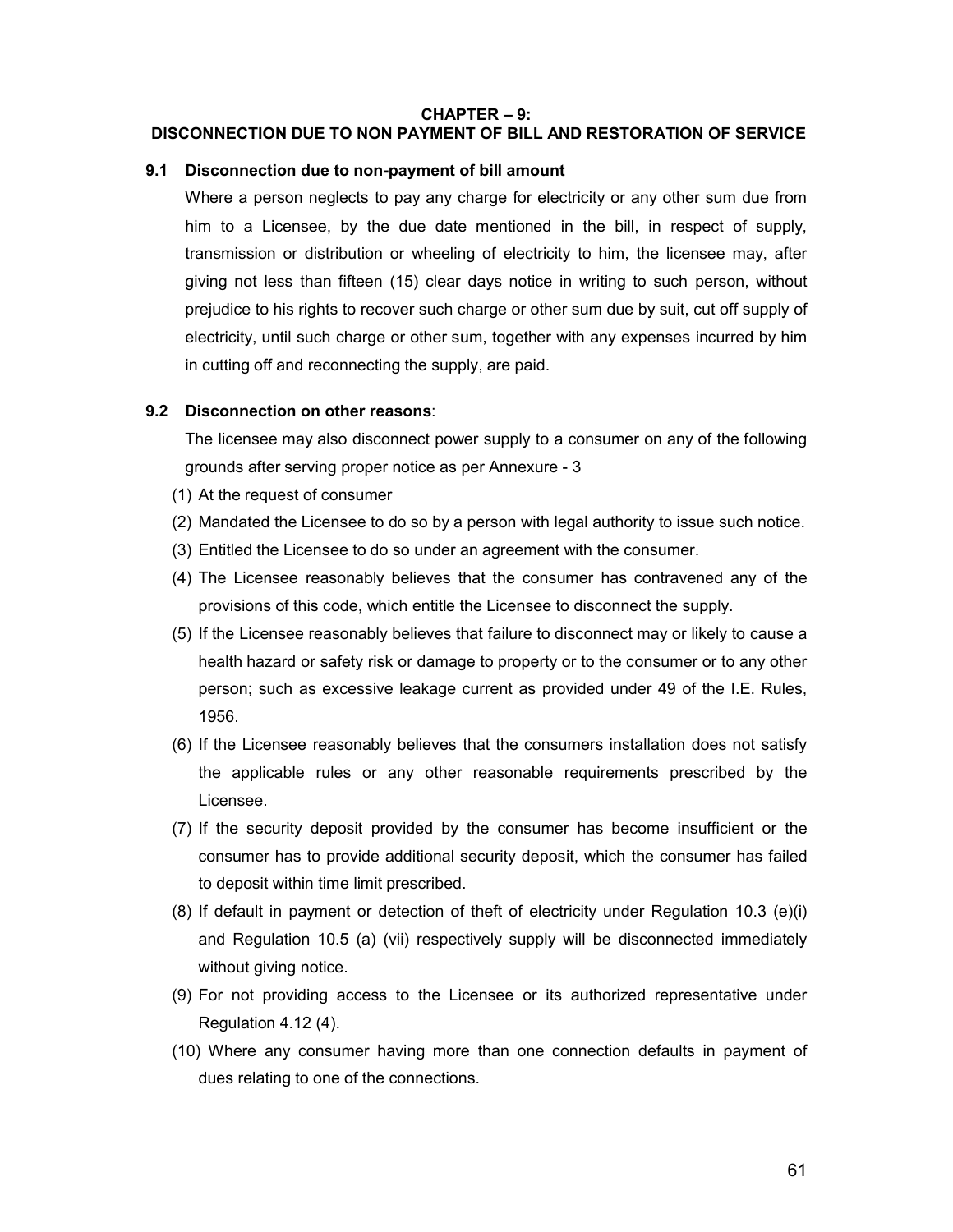## **9.3 Restoration of Power Supply:**

- (a) A connection, which is disconnected permanently, shall not be reconnected and the consumer shall have to apply for a new connection.
- (b) In case of temporary disconnection, supply shall be restored after the cause of disconnection has been removed.
- (c) If the disconnection was on account of non-payment of bill, and in case the consumer requests for reconnection within a period of six months after disconnection, the connection shall be reconnected within 5 days as specified in the Standards of Performance of Distribution Licensee regulations on an application by the consumer accompanied with a copy of the receipt for payment of dues and reconnection charges.
- (d) If payment is made by Cheque (other than Banker's Cheque) supply may be reconnected after realization of the cheque.
- (e) In other cases, the applicant shall apply for reconnection after removal of the causes along with
	- (i) Receipt of payment of disconnection / reconnection fee.
	- (ii) Test report by a Licensed Electrical Contractor.
	- (iii) Documentary evidence of removal of cause for disconnection under Regulation 9.2 above.

The Licensee shall inspect the premises on intimation of removal of cause of disconnection by the consumer and if he is satisfied that the cause of disconnection has been removed, the supply shall be reconnected as specified in Standards of Performance of Distribution Licensee Regulations.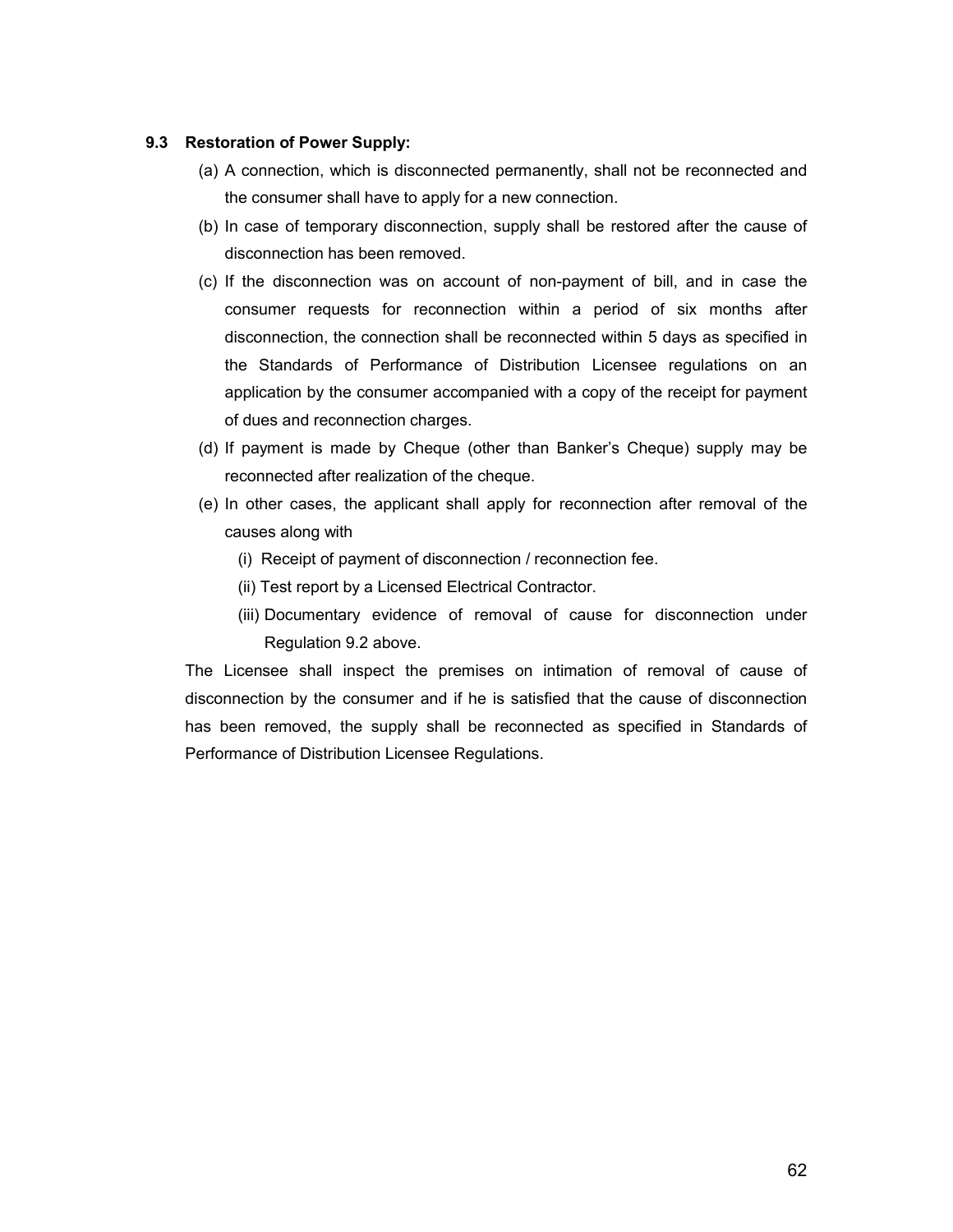#### **CHAPTER –10:**

#### **UNAUTHORISED USE OF ELECTRICITY AND THEFT OF ELECTRICITY**

#### **10.1 Unauthorized Use of Electricity**

- (1) The following acts on the part of consumer are to be considered as unauthorized use of electricity for the purpose of assessment under the provisions of Section 126 of the Act;
	- (i) Use of electricity by any artificial means: or
	- (ii) Unauthorized use of electricity by means without the permission of the concerned person or authority or licensee; or
	- (iii) Use of electricity through a tampered meter; or
	- (iv) Use of electricity for the purpose other than for which the supply of electricity was given; or
	- (v) Use of electricity for the premises or areas other than those for which the supply of electricity was authorized
	- (vi) Use of Electricity in the premises where supply is disconnected by the licensee.
- (2) The following acts on the part of the consumer shall also be considered as unauthorized use of electricity and shall also be dealt with for assessment under the provisions of Section 126 of the Act;
	- (i) Increase in connected or contracted load in excess of the sanctioned load as per the agreement;
	- (ii) Extension of power supply beyond the permitted area of use as in the agreement;
	- (iii) Shifting of location of meter or unauthorized alterations in the installation;
	- (iv) Disconnection of neutral; or
	- (v) Tampering with meter or equipments associated with metering provided by the licensee and not reported to the licensee.

#### **10.2 Authorized officer of Licensee**

The licensee shall publish the list of authorized officers for various areas / divisions / districts to conduct inspections and issue identification cards to such authorised officers to enable easy identification by the consumers.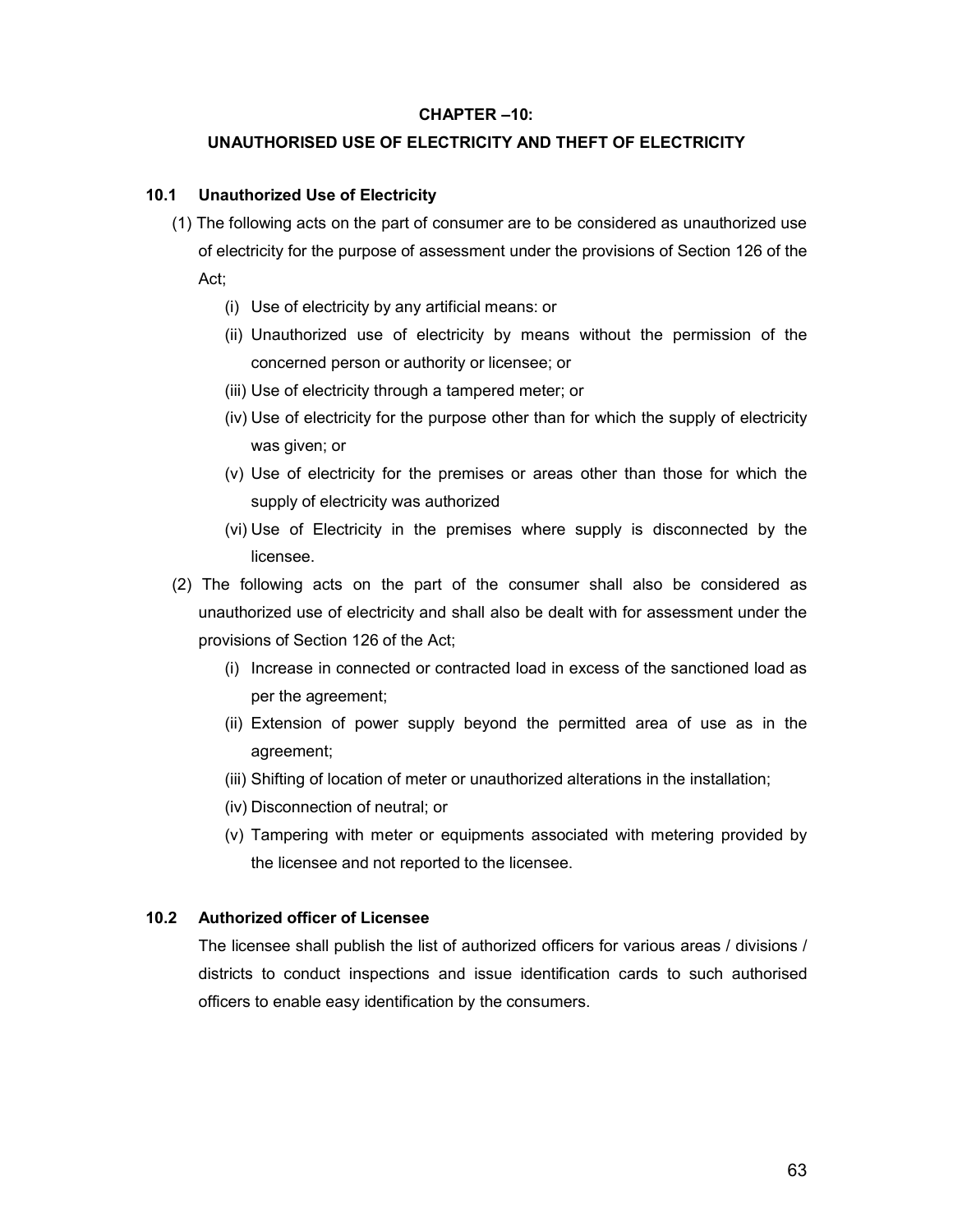# **10.3 Procedure for Inspection, Provisional Assessment, Hearing and Final Assessment in case of unauthorized use of electricity**

#### **(a) Inspection**

- (i) Assessing Officer as appointed by the appropriate Government under Section 126 of the Act on receipt of reliable information of unauthorized use of electricity, promptly conduct inspection and search of place or premises where unauthorized use occurred with due diligence.
- (ii) The Assessing Officer, if required to do so, shall produce his Photo identity card to the Consumer / person in occupation or possession or in charge of the place or premises before entering the premises. Persons accompanying the Assessing officer shall also carry their photo Identity Cards.
- (iii) The access to premises shall be in accordance to Regulation 4.12 of these regulations and the occupant of the place or premises of inspection or any person on his behalf shall remain present during the inspection.
- (iv) An inspection report shall be prepared at site giving details of connected load, condition and details of old seals and resealing done, working of meter, details of new seals, etc. The report shall mention specific irregularity noticed which has lead to indulgence of unauthorized use of electricity in the format given in Annexure-4.
- (v) The report shall clearly indicate whether or not conclusive evidence substantiating the fact that Unauthorized Use of Electricity was found. The details of such evidence should be recorded in the report. The report shall be signed by the Assessing officer and a copy of the report shall be served on the person in occupation or possession or in charge of the place or premises as per regulation 11.3 below.
- (vi) Within 3 working days of the date of inspection, the Assessing Officer shall analyze the case after carefully considering all the evidence including the consumption pattern wherever available. If it is concluded that no unauthorized use of electricity has taken place, no further action shall be taken.

#### **(b) Provisional Assessment and Notice to the Consumer**

(i) If the Assessing Officer comes to the conclusion that Unauthorized Use of Electricity has been taken place in the premises, he will serve a provisional assessment order upon the consumer / person in occupation or in-charge of the premises under proper receipt, giving 7 days time for filing objections, if any, against the Provisional Assessment Order and fixing a date of hearing. The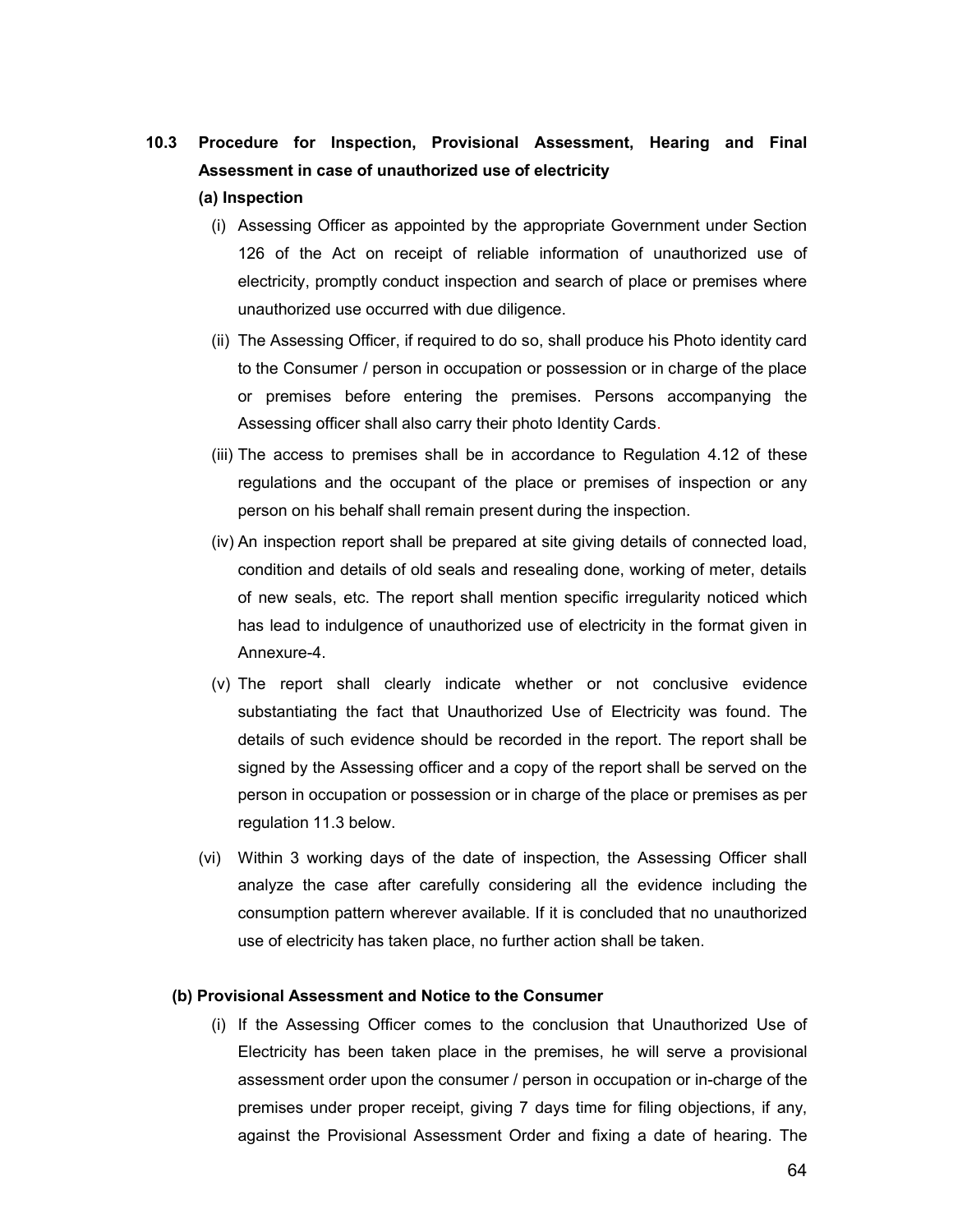assessment shall be done as per guidelines provided in Annexure-7 appended to these regulations.

(ii) Any person served with the order of provisional assessment may accept such assessment and deposit the assessed amount with the Licensee within seven days of service of such provisional assessment order served upon him. Such payment made shall be subject to the final order to be passed by the competent authority.

#### **(c) Hearing & Final Assessment**

- (i) On the date of hearing, the Assessing Officer shall hear the consumer / person in occupation or possession or in-charge of the place or premises. The Assessing Officer shall give due consideration to the facts submitted by such person and pass, within 7 working days, a speaking order as to whether the case of Unauthorised Use of Electricity is established or not. The order shall contain the brief of inspection report, submissions made by such person in his written reply and also during hearing.
- (ii) A copy of the order shall be served to such person under proper acknowledgment and in accordance with regulation 11.3 below.
- (iii) If the assessing officer reaches to the conclusion that unauthorized use of electricity has taken place, the assessment shall be made for the entire period during which such unauthorized use of electricity has taken place and if, however, the period during which such unauthorized use of electricity has taken place cannot be ascertained, such period shall be limited to a period of twelve months immediately preceding the date of inspection.
- (iv) The assessment under (iii) above shall be made at a rate equal to twice the tariff applicable for the relevant category of service.

#### **(d) Appeal to Appellate Authority Against the Final Assessment**

- (i) Any person aggrieved by a final order made under Regulation 10.3(c) above, may, within thirty (30) days of the said order, prefer an appeal to the Appellate Authority designated by the Commission.
- (ii) No appeal against the order of assessment under Regulation (i) above shall be entertained unless the Consumer / person deposits one half of the amount assessed by the Assessing Officer in cash or by way of bank draft with the licensee and encloses documentary proof of such deposit.
- (iii) The licensee shall not take any action for recovery of assessed amount within the period of thirty (30) days, mentioned in Regulation (d)(i) above, where the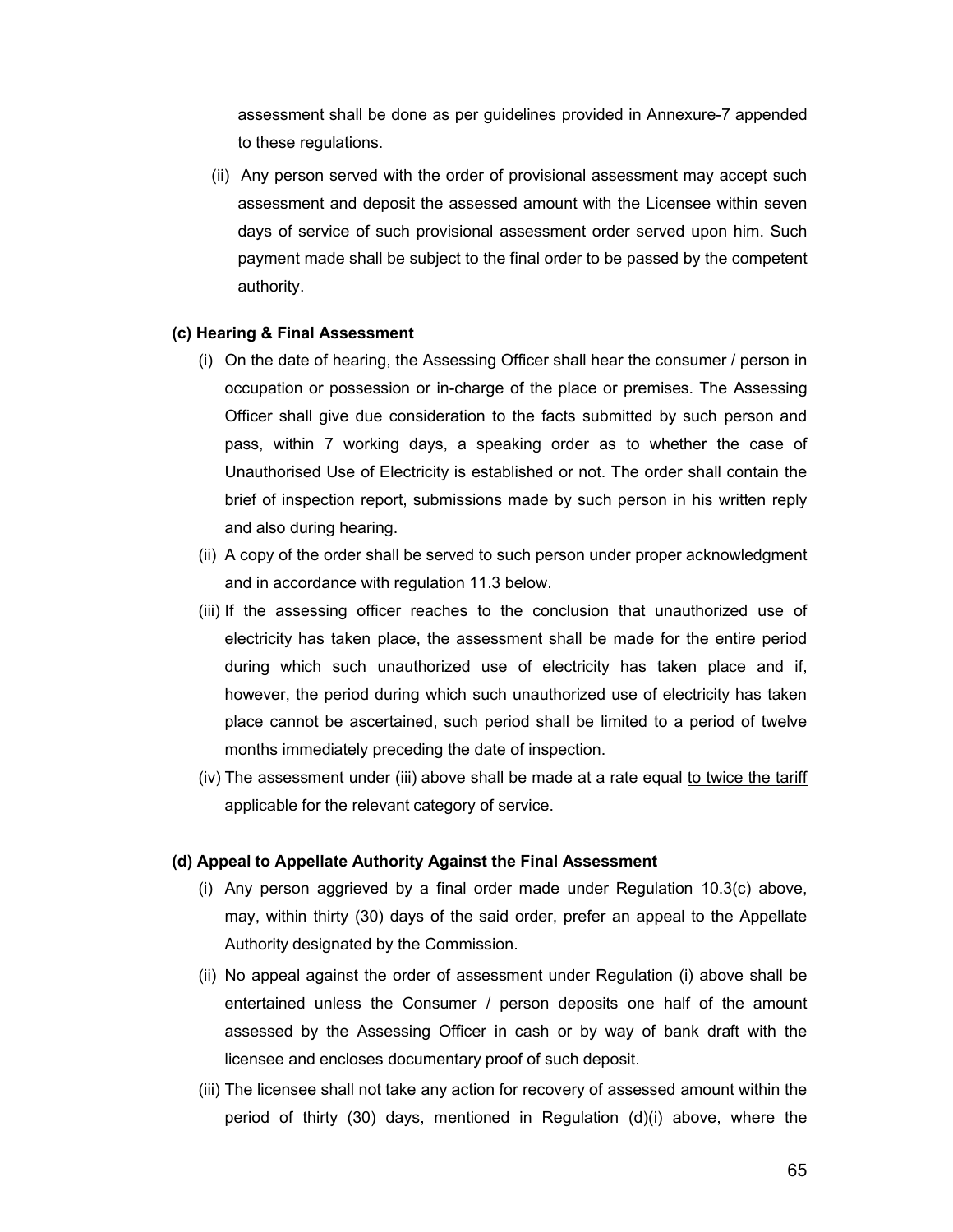assessed consumer / person intimates the Assessing Officer, of his intention of filing an appeal to the appellate authority.

# **(e) Default in Payment of Assessed Amount or Instalments thereof**

- (i) In case of default in payment of the assessed amount or any installment granted or agreed by the competent authority, the Licensee shall, after, giving a 15 days notice in writing, disconnect the supply of electricity, by any suitable means such as disconnection from pole/ transformer, removing meter, electric line, electric plant and other apparatus, as the case may require. The reconnection shall be carried out as per the provisions of reconnection laid down in Regulation 9.3 of these regulations.
- (ii) When a consumer / person defaults in making payment of assessed amount, he shall be liable to pay an amount of interest at the rate of 16% (sixteen percent) per annum with effect from the date of expiry of 30 days from the date of order of assessment, in addition to the assessed amount, compounded every six months.

# **10.4 Theft of Electricity**

Theft of electricity has been defined in Section 135 of the Act.

# **10.5 Procedure to be adopted by licensee for Inspection, Provisional Assessment, Hearing and Final assessment in case of theft of electricity.**

## **(a) Inspection**

- (i) The officer as authorized by the appropriate Government *suo-motu* or on receipt of reliable information regarding theft of electricity, shall promptly conduct inspection and search such premises.
- (ii) The Authorized Officer shall, if required, produce photo ID card to the consumer / person in occupation or possession or in charge of the premises or place. Photo ID card shall be carried by all those persons who accompany the authorized officer.
- (iii) The provisions of the Code of Criminal Procedure, 1973, relating to search and seizure shall also apply, to searches and seizure under these regulations.
- (iv) A list of all items seized in course of search shall be prepared and signed by all consumers / persons present during the search and seizure. The occupant of the place or premises or any person on his behalf shall remain present during the inspection.
- (v) In all cases of inspection, a report shall be prepared at site giving details of connected load, condition and details of old seals, working of meter, details of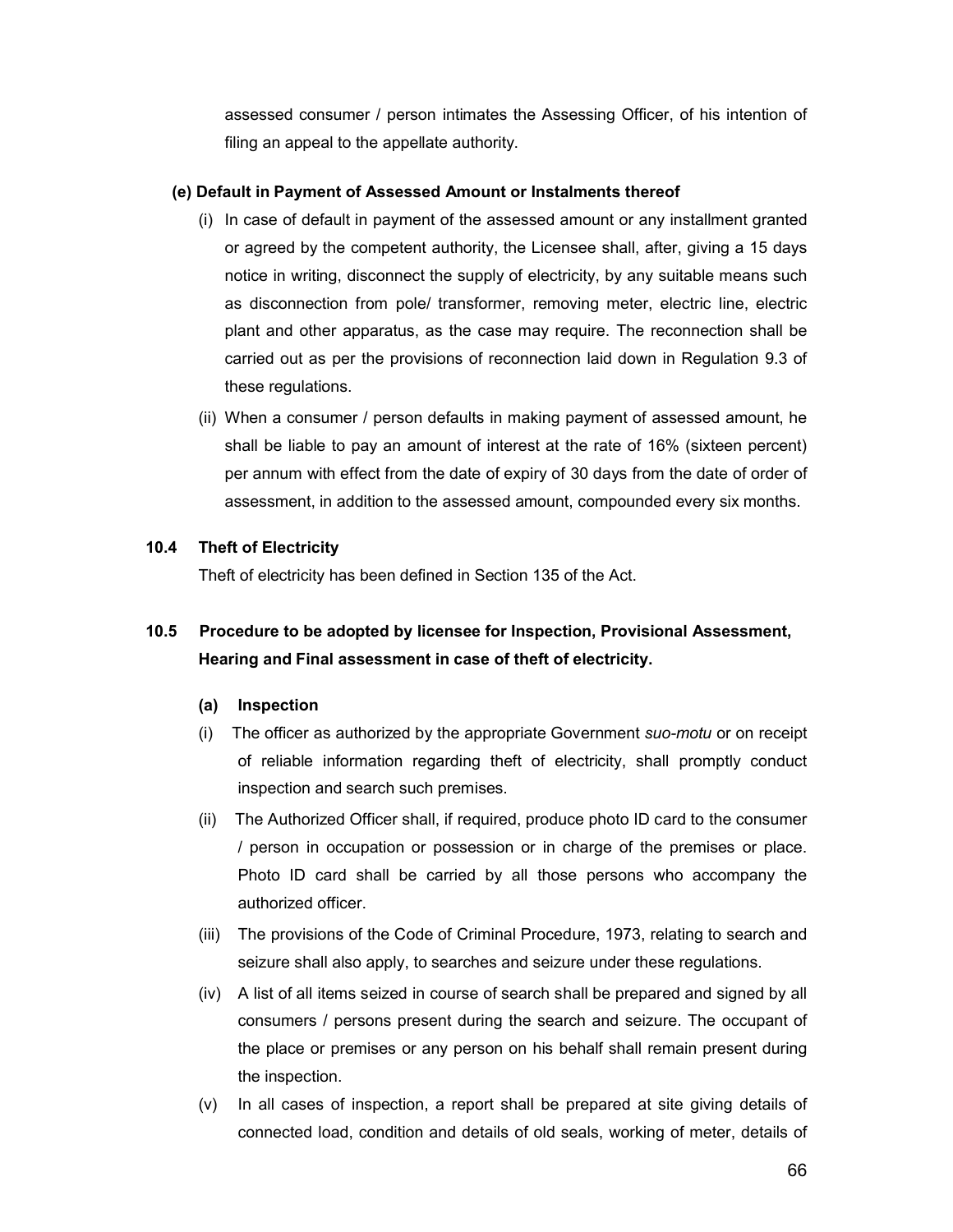new seals and clearly mention any irregularity noticed which may lead to theft of electricity in the format given in Annexure–5. The Authorized Officer shall carry seals for this purpose. Any damage/ destruction to the electric meter, metering equipments, apparatus, line, cable or electrical plant of the licensee caused or allowed to be caused by the consumer / person so as to interfere with the proper or accurate metering of electricity or for theft of electricity shall also be duly recorded in the report. The Authorized officer shall also prepare a diagram illustrating the arrangements found during inspection for theft of electricity, wherever feasible and such diagram shall form a part of inspection report.

- (vi) The report shall clearly indicate whether a prima-facie case for theft of electricity has been established. The report shall be signed by the authorized officer and a copy of report served to the occupant of the premises or his / her representative at site immediately as per regulation 11.3 below.
- (vii) The authorized officer upon detection of such theft of electricity disconnects the supply of electricity immediately.
- (viii) As per the provisions of the Act, the authorized officer shall lodge a complaint in writing relating to committing of offence in police station having jurisdiction within twenty-four hours from the time of detection of theft of energy and disconnection of supply of electricity to the premises.

#### **(b) Provisional Assessment and Notice to the Consumer**

(i) After the Authorized Officer comes to the conclusion that theft of Electricity has taken place in the premises (as defined under Section 135 of the Act), he shall serve a provisional assessment order upon the person in occupation or in-charge of the premises, giving 7 days time under proper receipt, for filing objections, if any, against the Provisional Assessment Order and fixing a date of hearing. The assessment shall be done as per guidelines provided in Annexure-7 and a notice shall be issued in the format at Annexure - 6, appended to these regulations.

(ii) Any consumer / person served with the order of provisional assessment shall accept such assessment and deposit the assessed amount with the Licensee within seven days of service of such provisional assessment order upon him.

#### **(c) Hearing & Final Assessment**

(i) On the date of hearing, the Assessing Officer shall hear to the consumer / person in occupation or possession or in-charge of the place or premises. The Assessing Officer shall give due consideration to the facts submitted by such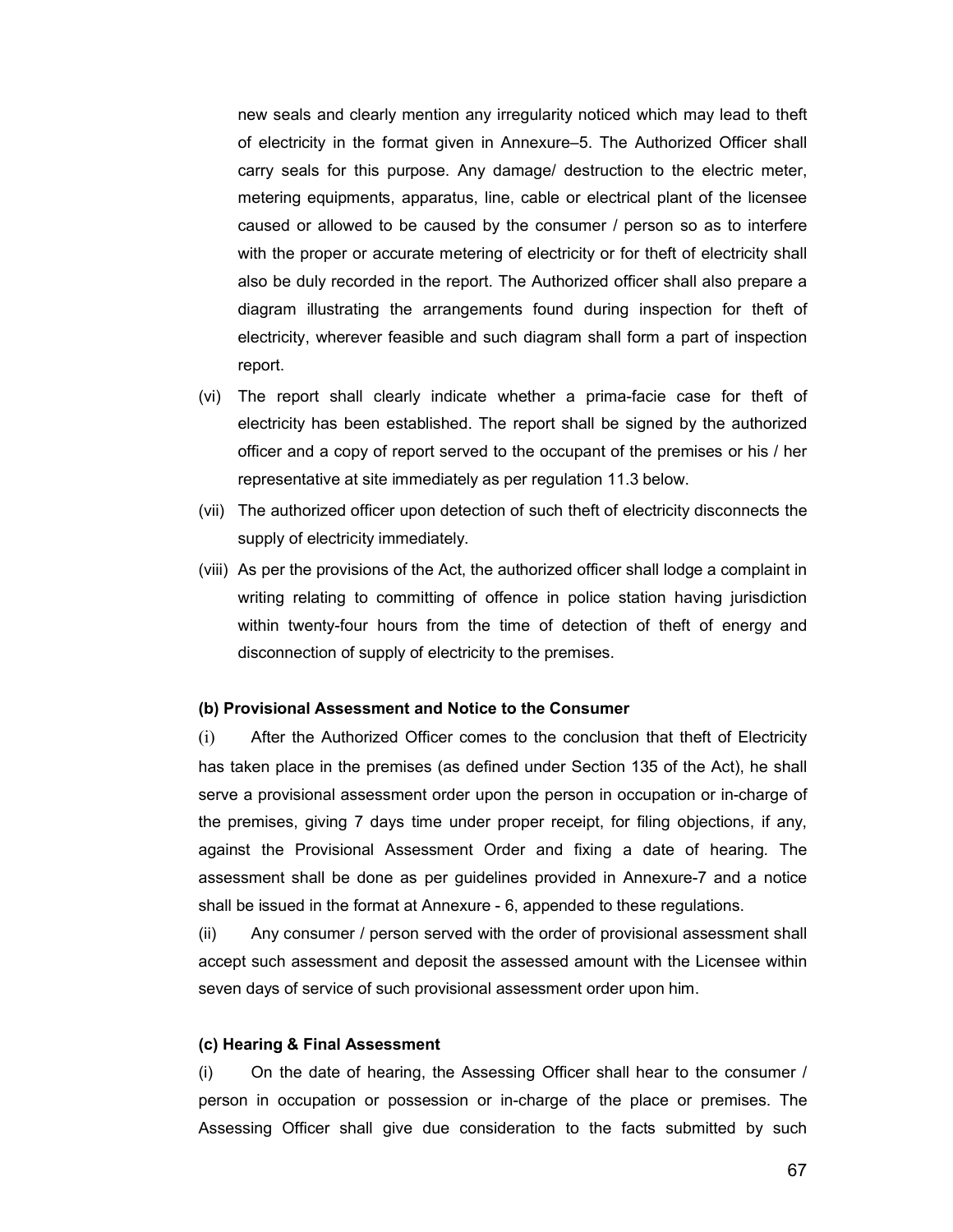consumer / person and pass, within 7 working days, a speaking order. The order shall contain the brief of inspection report, submissions made by such consumer / person in his written reply, and during hearing.

A copy of the order shall be served to such consumer / person under proper receipt, and in case of refusal to accept the order or in absence of such person, shall be served on him under Registered Post / Speed Post / Courier post. The consumer / person in occupation or possession or in charge of the place or premises shall be required to make the payment within 15 days of receipt of final assessment order.

If the assessing officer reaches to the conclusion that the theft of electricity has taken place, the assessment shall be made for the entire period during which such theft of electricity has taken place and if, however, the period during which such theft of electricity has taken place cannot be ascertained, such period shall be limited to a period of twelve months immediately preceding the date of inspection.

The assessment under (iii) above shall be made at a rate equal to three times the tariff applicable for the relevant category of service.

The licensee on deposit or payment of the assessed amount or electricity charges in accordance with complaint as referred to in the sub Regulation 10.5 (b), restore the supply of electricity as per the provision of reconnection laid down in Regulation 9.3 above.

#### **10.6****Tampering or damage to electrical plant lines or meter**

If the electrical plant, lines or meter or any other equipment of the licensee placed in the consumer premises is found tampered or damaged, the licensee shall be entitled to recover the expenses incurred, for restoration of such plant, line, meter or equipment, without prejudice to his right to take action under appropriate provisions of the Act, including disconnection of supply for non-payment of the cost for replacement / rectification, and action for theft or unauthorized use, as the case may be.

**10.7 Measures to prevent diversion of electricity, theft or unauthorized use of electricity or tampering or damage to electrical plant, electric lines or meter.** The licensee shall take all necessary measures to prevent diversion of electricity, theft or unauthorized use of electricity or tampering or damage to electrical plants, electrical lines, equipments or meter.

The licensees shall take the following steps:

- (1) To provide pilfer proof meter boxes on meters.
- (2) Review the status of service lines, ensure replacement of defective lines to prevent theft/ by passing of meter.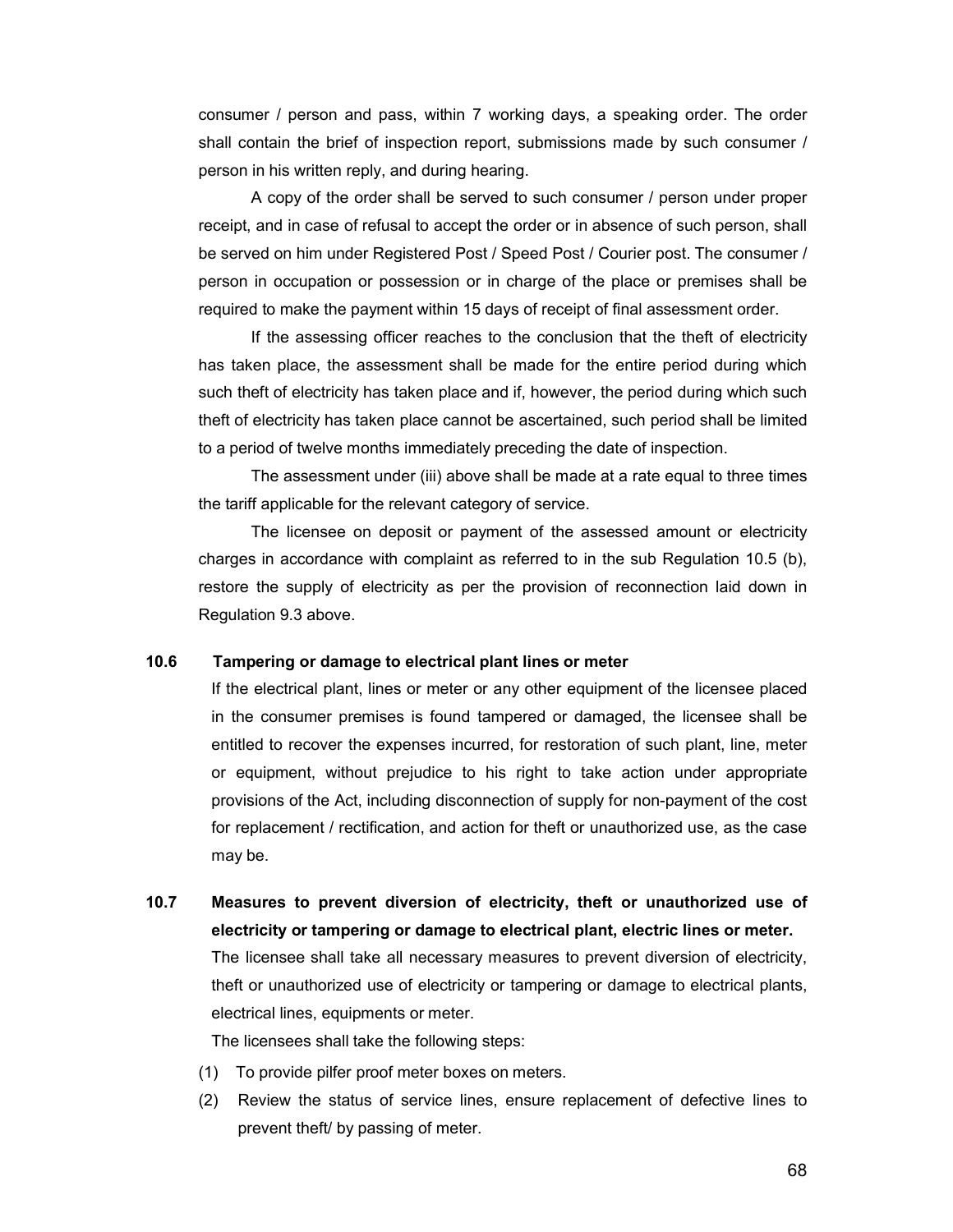- (3) Regular inspection of premises of consumer / persons At least 5% of total connections category wise should be inspected monthly to enable implementation of provisions of the section 126 & 135, of the Act. Priority shall be given to inspections in theft prone areas.
- (4) Regular monthly monitoring of consumption of high value consumer, which shall include all the HT connections and LT connections having contract demand of 25HP & above and arrange prompt inpection of doubtful cases. A system shall be evolved and put in place within 3 months and furnish the detail of such system to the Commission for its approval / commission.
- (5) Work out all 33KV, 22 KV & 11 KV feeder wise losses in next six months. Losses for all 33KV, 22 KV & 11 KV feeders of the whole state shall be worked out within next one year.
- (6) Install remote metering devices on all HT and high value LT connections on priority for the purpose of monitoring of consumption and prevention of theft of electricity.
- (7) Wide publicity through the media, TV and newspaper to bring awareness amongst consumers about the level of commercial losses, and their effect on the honest consumers.
- (8) Seek the cooperation of social and consumer groups, NGO's for prevention of theft or unauthorized use of electricity or tampering or damage to electrical plant, electric lines or meter through independent agencies, and creation of such groups feeder-wise.
- (9) Display boards containing the provisions of penalties, fines and other information about the above at its consumer service related offices, and other important places.
- (10) Display feeder-wise, area-wise, circle-wise, division-wise losses, efforts made for prevention of diversion of electricity, theft or unauthorized use of electricity or tampering or damage to electrical plant, electric lines or meter and results obtained during the year, on its website.
- (11) Install meters on distribution transformers in the suspected area (s) where the possibilities of theft of electricity exist and monitor the consumption of such meters with the consumption of individual consumer meters connected to the distribution transformer, and inspect the abnormalities.
- (12) Replace overhead bare conductors with cables in theft prone areas, wherever necessary, to prevent theft by direct hooking with the licensee's lines and expenditure on this account shall be a pass through in the ARR of the licensee.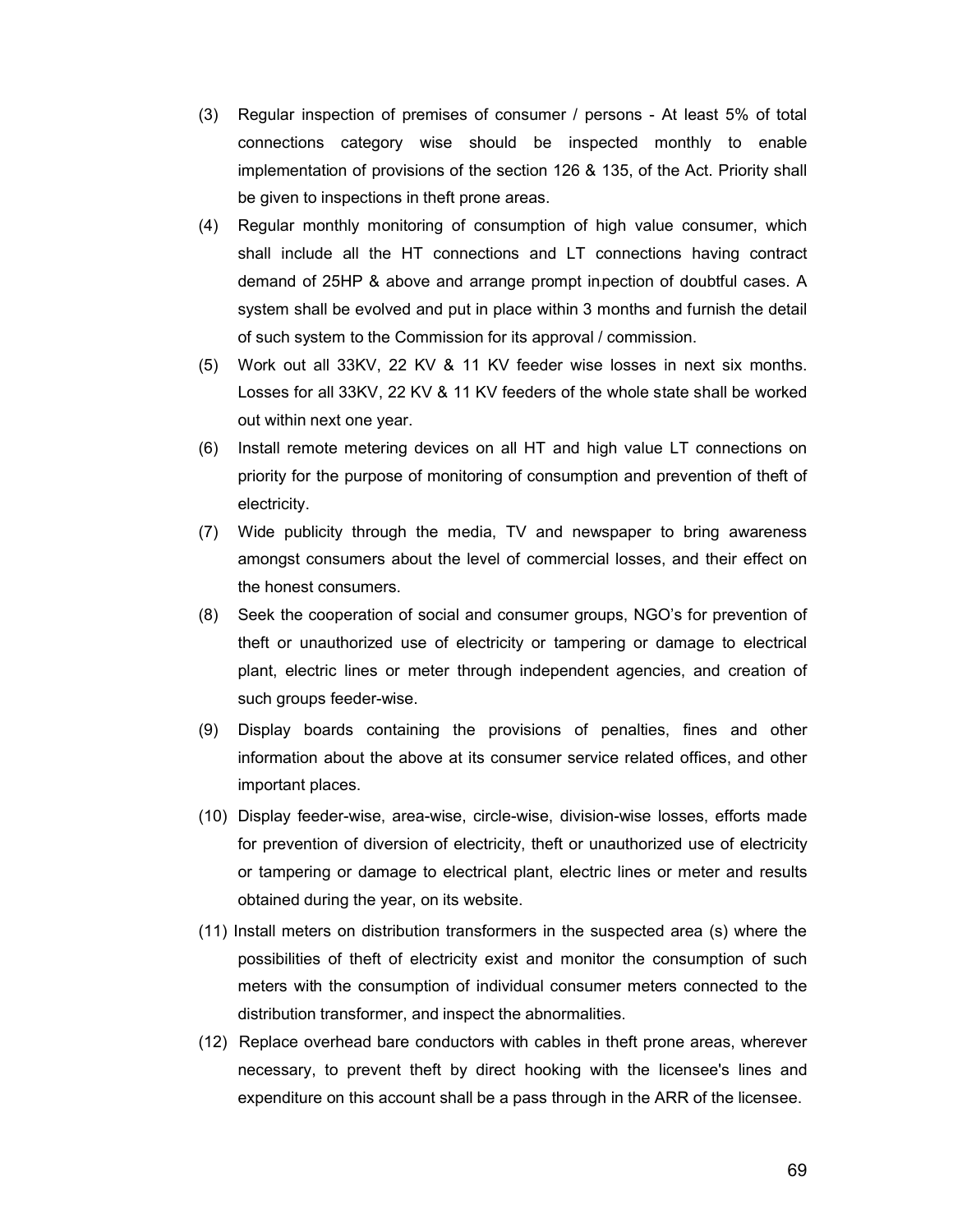- (13) Provide HV distribution system (LT less system) in theft prone areas using small capacity distribution transformer, wherever necessary, to prevent theft by direct hooking and expenditure on this account shall be a pass through in the ARR of the licensee.
- (14) Relocate the meters of existing consumers to an appropriate location so that it is outside the premises but within the boundary wall and easily accessible for reading, inspection/ testing and other related works. In doubtful cases and where continuous vigil is not possible, install meter for such connection on its poles / feeders pillars with display unit at consumer premises. The consumption recorded in consumer meters should be reconciled with the reading of meter installed at concerned sub stations/ distribution transformer.
- (15) Ensure that meter readers are rotated in such a manner that their area of meter reading is changed at least once in six months.
- (16) Maintain list of cases where theft of electricity has been detected clearly indicating the cases where first Offence or subsequent offence(s) of the theft has been detected – Action taken as per provision of the Act.
- (17) Monitor cases of theft and submission of abstract reports to the Commission in respect of recovery of assessed amount and bills issued.

## **10.8 Voluntary Declaration of Tampered Meters**

In case a consumer comes forward and voluntarily declares tampering of meter and /or seals:

- (a) The tampered meter shall be replaced with a new meter by the Licensee/consumer, as the case may be, immediately and the Licensee shall raise the assessment bill at normal tariff for the period of last 3 months for domestic and agriculture, and 6 months for all other consumers reckoned from date of declaration.
- (b) The energy bill, for the period the meter is not replaced, shall be sent as per the procedure for defective meters.
- (c) No case shall be lodged in the case of a consumer who voluntarily declares the tampered meter and pays the requisite charges in time.
- (d) In case of default in payment, the procedure for booking the case of consumer shall be followed.

## **10.9 Assessment Bill**

While making the assessment bill, the Licensee shall give credit to the consumer for the payments for energy consumption already made by the consumer for the period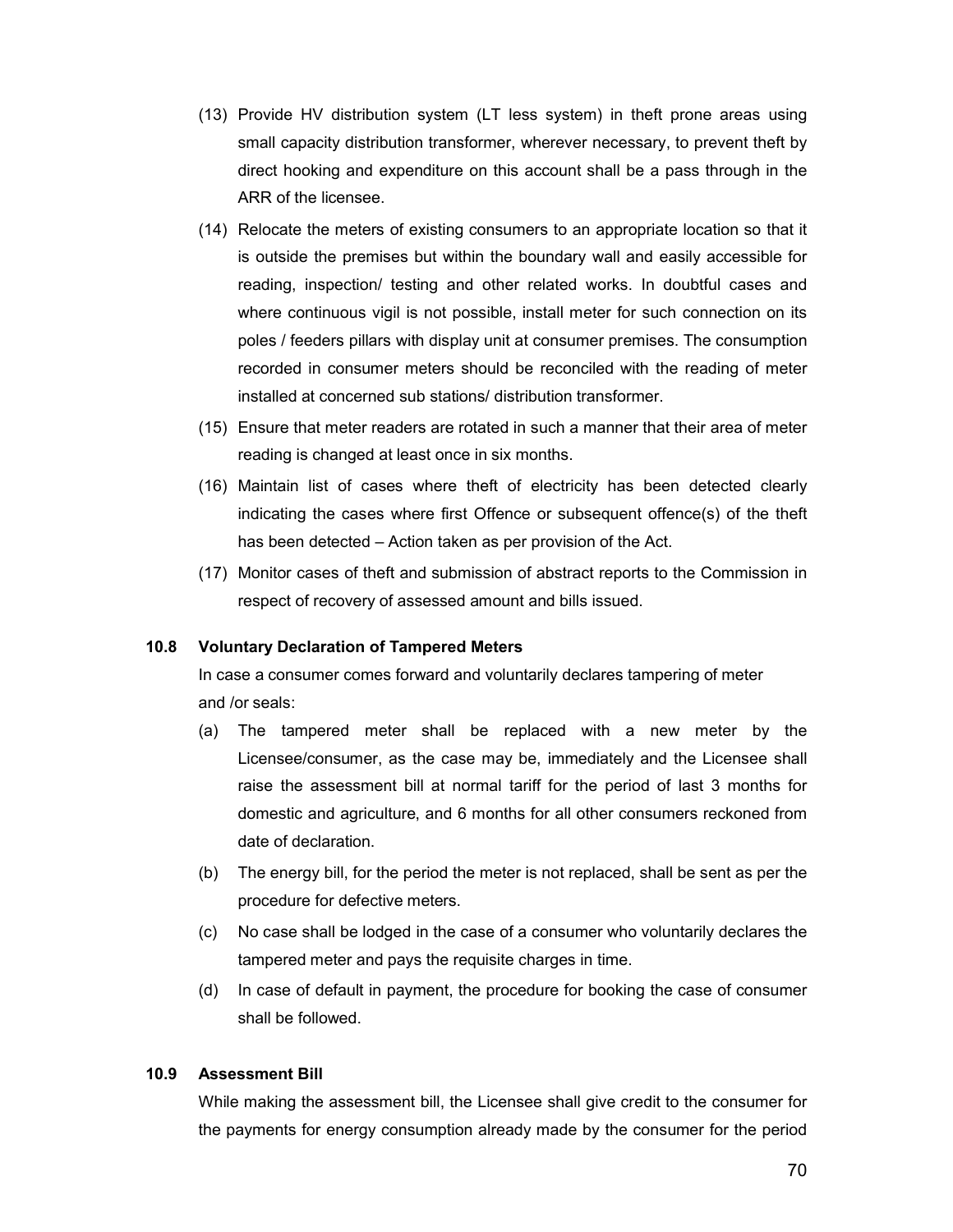of the assessment. The assessed bill shall be prepared after excluding the payment for energy consumption already made by the consumer. The bill shall clearly indicate the timing, days and place where it is to be deposited.

**10.10 Offences and penalties in respect of supply of electricity** has been dealt in detail under section 135 to 152 of the Electricity Act, 2003 as amended from time to time, which shall be binding on both the licensee and the consumer or the person concerned.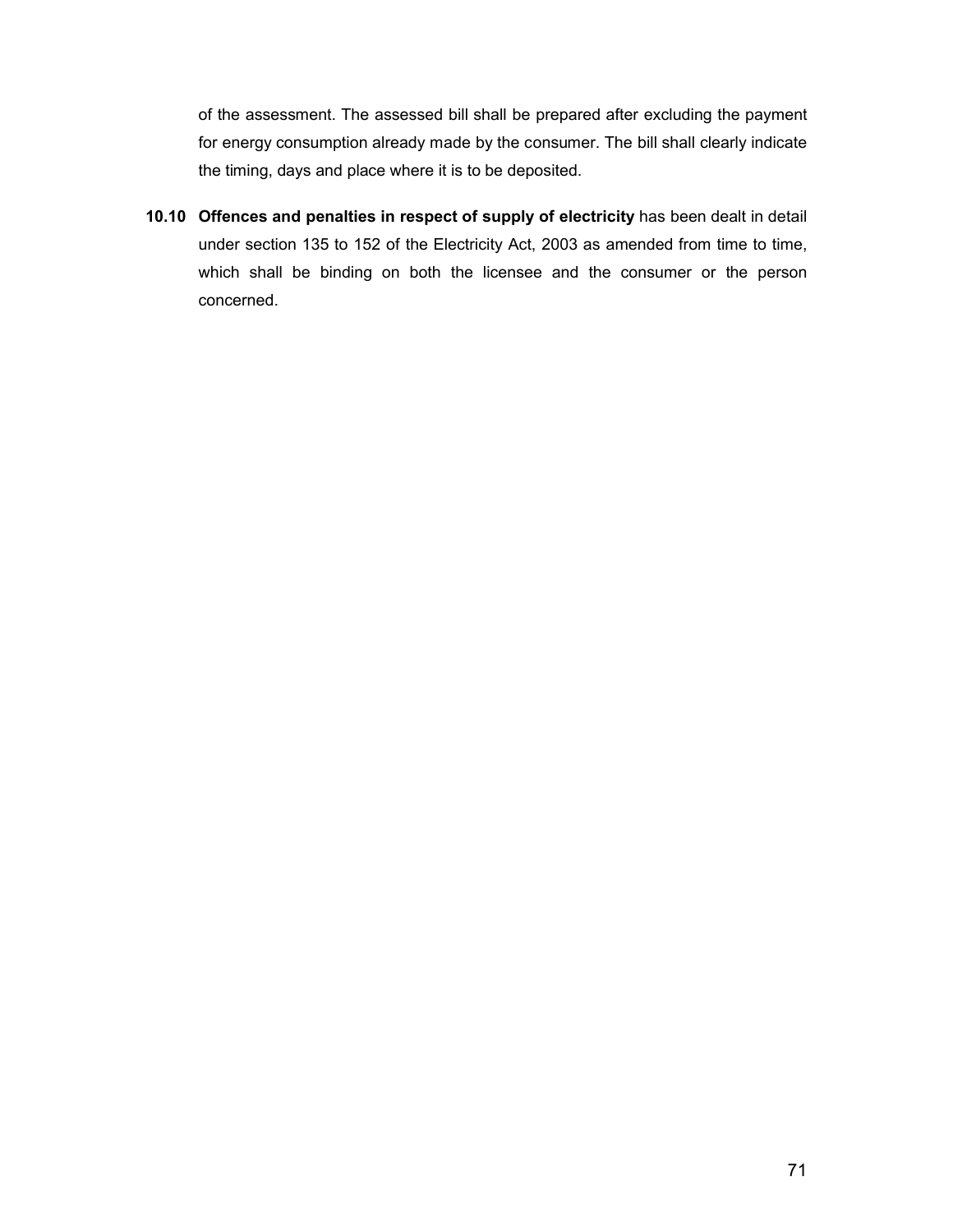# **CHAPTER –11: MISCELLANEOUS**

# **11.1 Force Majeure and Restrictions on Supply of Power**

The Licensee may direct the consumer to curtail, stagger or altogether stop using supply in any of the following conditions and the consumer shall not be liable for any claim or compensation on account of loss or damage arising out of failure of supply in such conditions;

- (i) when such failure is due to cyclone, floods, storms or other occurrences beyond the licensee's control either directly or indirectly and due to war, mutiny, civil commotion, riot, strike, lockout, fire, flood, tempest, lightning, earthquake or other forced incidents such as break down of equipment, overhead lines and cables or causes beyond the control of the licensee.
- (ii) in the event of restriction on power supply imposed by the Commission under Section 23 of the Electricity Act, 2003.
- (iii) in case of a major breakdown in the supply system of the Licensee such as Grid Failure that warrants curtailment of load.

# **11.2 Other Codes and Regulations**

Consumer shall ensure that new buildings, structures, additions, modifications and any other construction projects that the minimum clearances, required from existing supply lines of the Licensee are maintained. These minimum clearances are specified in the Indian Electricity Rules, 1956

## **11.3 Service of Notice**

- (1) Service of any notice on the consumer may be effected either by delivering the notice to the consumer in person under proper receipt by an official of the Licensee or by dispatching the notice by registered post or Courier post or by publication in two largely circulated daily newspaper commonly read in the concerned locality. In the case of an individual consumer, service of notice to the consumer's spouse or his representative, and in the case of a firm, company or corporation, on the Managing Director, Director or Principal Officer or an authorized person of such a concern, shall be taken as sufficient service for the purposes of these regulations. E-mail facility shall also be additionally used without prejudice to the above, wherever possible by the licensee.
- (2) If a consumer refuses or avoids receiving the notice, the service may be effected by affixing the notice at a conspicuous place on the premises of the consumer, in the presence of two witnesses or by publication in two largely circulated daily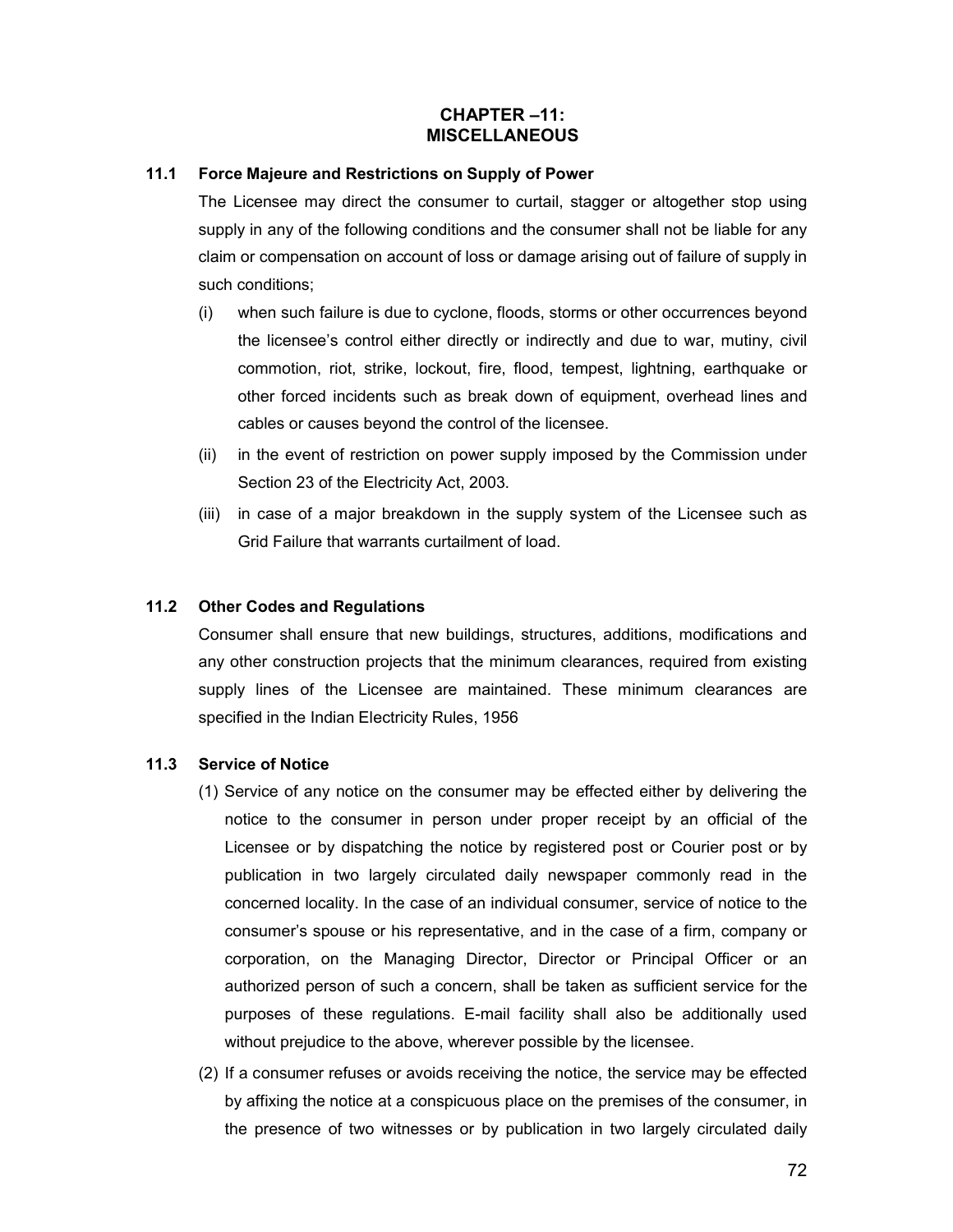newspaper commonly read in the concerned locality, and in such cases an endorsement shall be made on the copy of the notice. This affixture or publication shall be deemed as sufficient for service of notice.

### **11.4 Terms and Conditions of Supply**

Every licensee shall, modify and update the terms and conditions of supply and all circulars, orders and any other document or communication relating to the supply of electricity to consumers to make them consistent with these Regulations: under intimation to the Commission.

### **11.5 Power to amend:**

The Commission may, at any time, vary, alter, modify or amend any provisions of these Regulations.

### **11.6 Power to Remove Difficulties**

If any difficulty arises in giving effect to any of the provisions of these regulations or there is a dispute regarding interpretation of any provision, the matter may be referred to the Commission, who after consulting the parties effected where considered necessary, may pass necessary orders to remove such difficulties or disputes of interpretation.

## **11.7 Savings**

- (i) Nothing in these regulations shall be deemed to limit or otherwise restrict the inherent power of the Commission to make such orders as may be necessary to meet the ends of justice to the consumers at large.
- (ii) Nothing in these regulations shall bar the Commission from adopting in conformity with the provisions of the Act a procedure, which is at variance with any of the provisions of these regulations, if the Commission, in view of the special circumstances of a case or class of cases and for reasons, to be recorded in writing, deems it necessary or expedient for dealing with such a case or class of cases, based on merits.
- (iii) Nothing in these regulations shall, expressly or impliedly, bar the Commission in dealing with any matter or exercising any power under the Act for which regulations have not been framed, and the Commission shall deal with such matters, and in a manner it thinks fit.

(J.S. SEHRAWAT) **SECRETARY**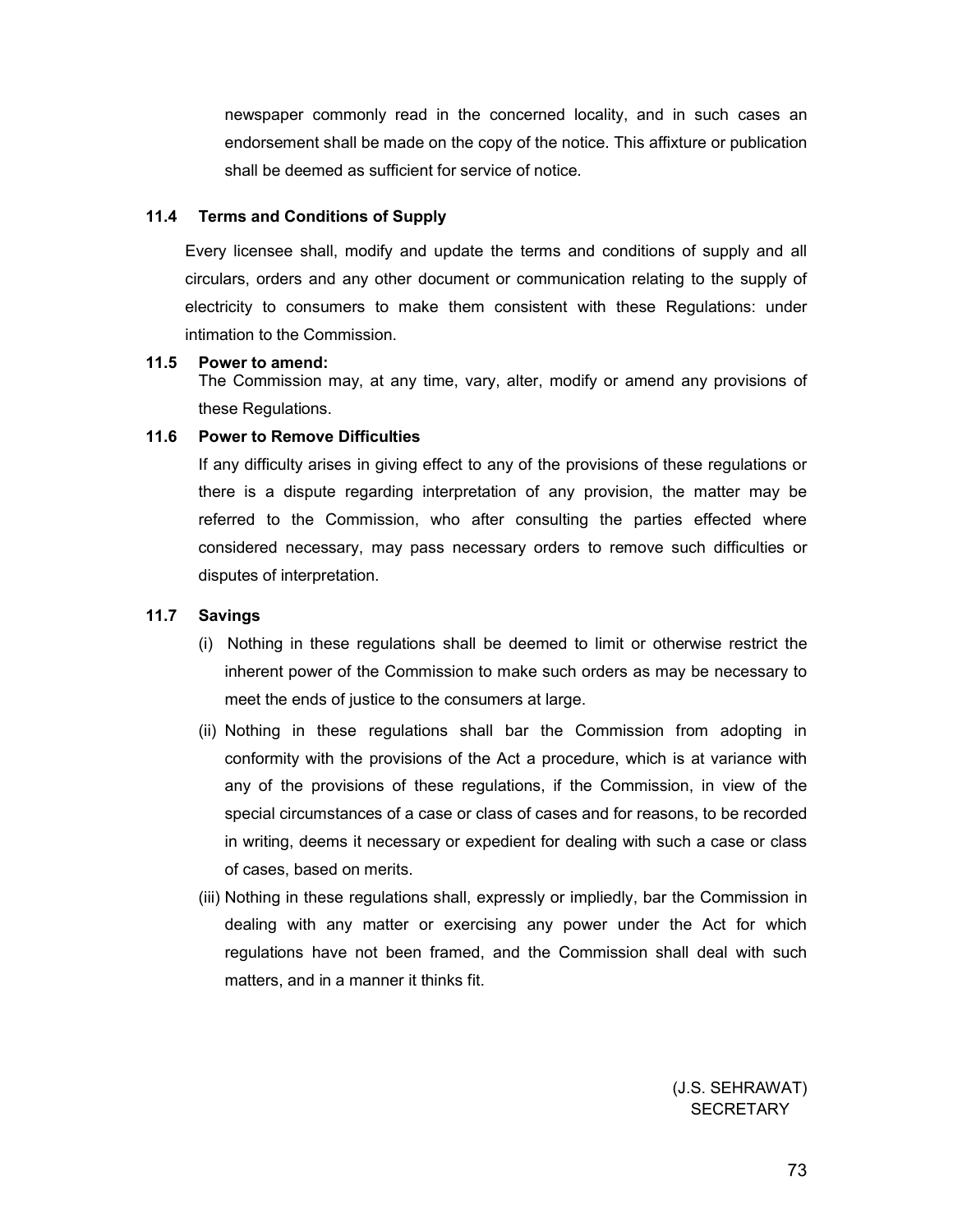# **Determination of Connected Load**

### **Domestic Connection**

1. Name of the consumer : \_\_\_\_\_\_\_\_\_\_\_\_\_\_\_\_\_\_\_\_\_\_\_\_\_\_\_\_\_\_\_\_\_\_\_\_\_\_\_\_\_\_\_\_

2. Address :

3. Consumer Number (for existing connections) : \_\_\_\_\_\_\_\_\_\_\_\_\_\_\_\_\_\_\_\_\_\_\_\_\_\_\_\_\_\_\_\_

4. Electrical equipments proposed to be put to use : (*Please fill-up the following table to enable determination of the connected load. Normally the actual load of each item will be considered to determine the connected load at the premises. In case of non availability of the rated capacity of any item, the load shown below shall be considered.)*

\_\_\_\_\_\_\_\_\_\_\_\_\_\_\_\_\_\_\_\_\_\_\_\_\_\_\_\_\_\_\_\_\_\_\_\_\_\_\_\_\_\_\_\_

| Item                                      | Load per item        | No. | <b>Total load</b> |
|-------------------------------------------|----------------------|-----|-------------------|
|                                           | (Watts)              |     | (Watts)           |
| (1)                                       | (2)                  | (3) | $(4=2X3)$         |
| <b>Bulb</b>                               | As per actual rating |     |                   |
| 4'<br>Tube light (Fluorescent)            | 40                   |     |                   |
| $2^{\prime}$                              | 20                   |     |                   |
| Fan                                       | 60                   |     |                   |
| Tape-recorder/Music system                | 25                   |     |                   |
| Television                                |                      |     |                   |
| Colour                                    | 100                  |     |                   |
| Black & While                             | 60                   |     |                   |
| <b>Mixie</b>                              | 60                   |     |                   |
| Refrigerator                              | 200 or actual        |     |                   |
| Cooler                                    | 200 or actual        |     |                   |
| (for<br>cooking<br>Heater<br>and<br>water | 1000                 |     |                   |
| heating)                                  |                      |     |                   |
| Washing machine                           | 750                  |     |                   |
|                                           | or as actual         |     |                   |
| Geyser                                    | 1500 / 2000          |     |                   |
|                                           | or as actual         |     |                   |
| Microwave Oven 2000                       | 2000                 |     |                   |
| Air Conditioner (1 ton/1.5 ton/2.0 ton)   | 1500 / 2000 /        |     |                   |
|                                           | 2250                 |     |                   |
| Split Air Conditioner 1.5 ton             | 2250                 |     |                   |
| Computer                                  | 100                  |     |                   |
| Printer                                   | 150                  |     |                   |
| Water lifting Pump set                    | 375 or actual        |     |                   |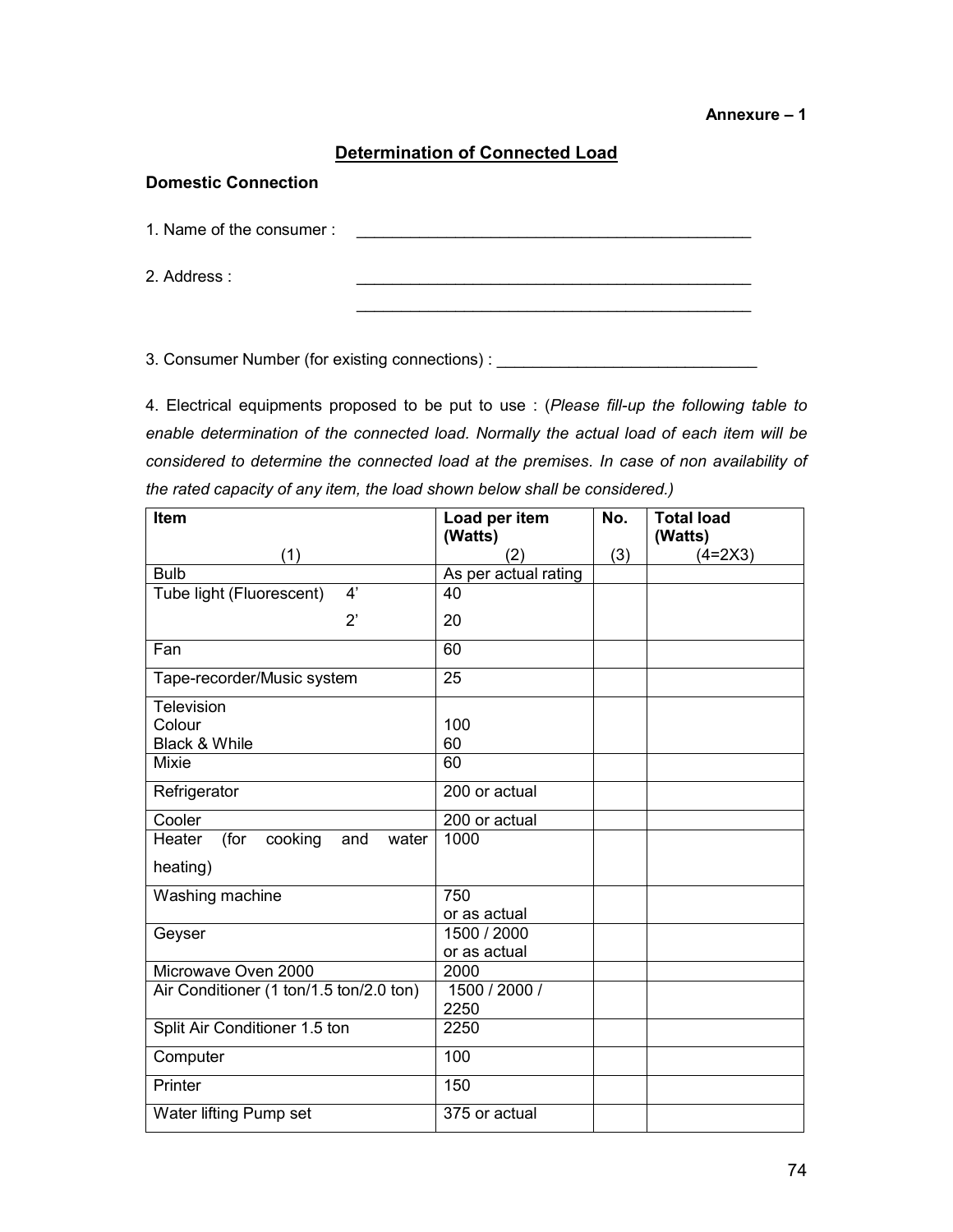| Inverter to be used in case of power<br>failure for own use | <b>Nil</b> |  |
|-------------------------------------------------------------|------------|--|
|                                                             |            |  |
| Spare plug points                                           |            |  |
| $(a) 5$ Amp                                                 | 100 W      |  |
| $(b)$ 15 Amp                                                | 1000W      |  |
| Others - on Actuals                                         |            |  |
|                                                             | Totals     |  |

Note:

- (a)  $1/3^{rd}$  of the total unused plugs incase of domestics and general purpose supply and 50% (half) of the plug points of the commercial category shall be counted for computing connected load.
- (b) Defective appliances like cooler, freeze, T.V., Iron, Oven, etc. which are not connected and not working shall not be taken into account.
- (c) In some domestic connections Geyser, Room Heater and Air-conditioner (without heater) are installed. The load of Geyser(s) and Room Heater(s) shall be accounted for billing for the month of December, January & February and the load of Air-conditioner(s) (without heater) shall be taken into account for the month of April to September. The load of Airconditioner(s) with heater(s) shall be accounted as connected load for full year.
- (d) Any other item of load not included above shall be taken as per manufacturers rating.
- (e) Fraction of load in kW shall be taken as next higher whole number for the purpose of billing or as otherwise provided in the tariff order.
- (f) Assessed load may be upto 105% of the approved connected load.

| Signature of the Consumer | Signature of the licensee's representative |  |  |
|---------------------------|--------------------------------------------|--|--|
| Date:                     | Date:                                      |  |  |
| Place:                    | Place:                                     |  |  |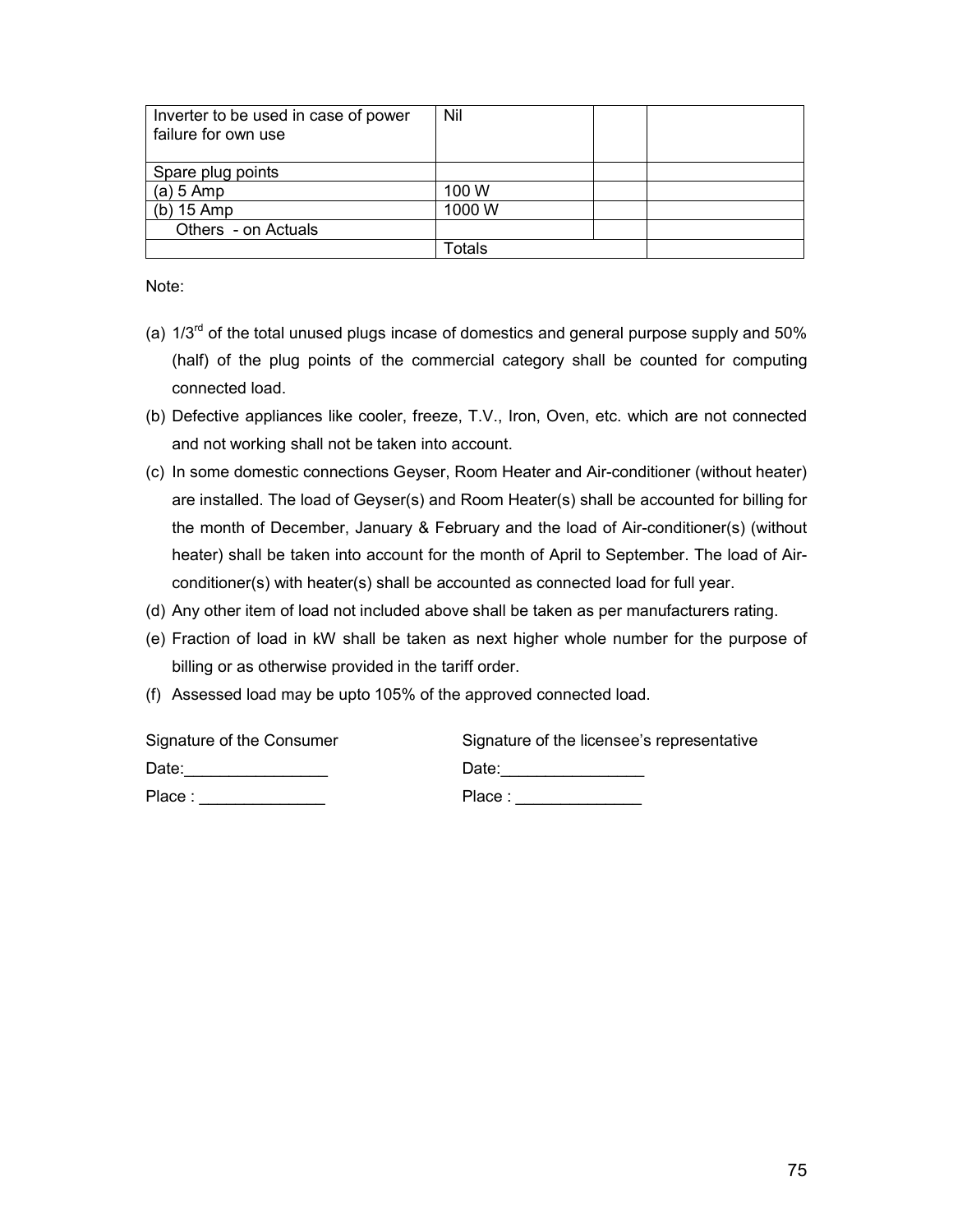# **Self Declaration of Connected Load**

2. Consumer No. / Account No. ………………………………………………………….

- 3. Category of Consumer …………………………………………………………………
- 4. Purpose of Supply ………………………………………………………………………

# 5. Details of Load Connected.

| SI. No. | Name of Appliance | Load $(W)$ | Nos. | Total<br>(kW/HP) | load |
|---------|-------------------|------------|------|------------------|------|
| (i)     |                   |            |      |                  |      |
| (i)     |                   |            |      |                  |      |
| (iii)   |                   |            |      |                  |      |
| (iv)    |                   |            |      |                  |      |
| (v)     |                   |            |      |                  |      |
| (vi)    |                   |            |      |                  |      |
| (vii)   |                   |            |      |                  |      |
| (viii)  |                   |            |      |                  |      |
| (ix)    |                   |            |      |                  |      |
| (x)     |                   |            |      |                  |      |

Total Aggregate Load …………………………………..

Note: In case of HT/EHT the details of transformer installed and the Connected Load to be furnished

- 6. Sanctioned Load ………………………………………………………………………………
- 7. Extra Load ……………………………………………………………………………………..

Date **Signature of the Consumer**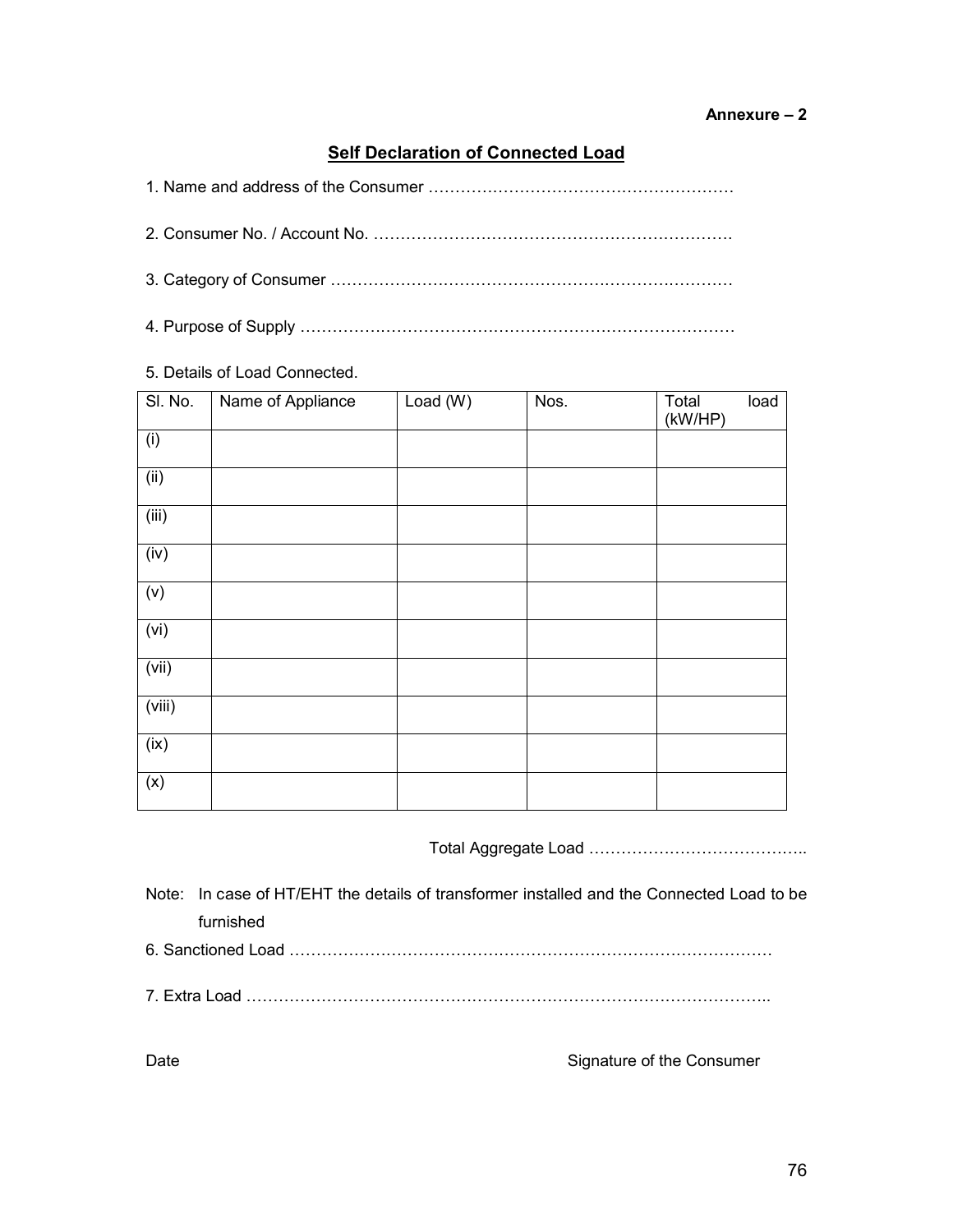| intimation to Consumer after Temporary Disconnection of Supply                                                                    |                               |
|-----------------------------------------------------------------------------------------------------------------------------------|-------------------------------|
| From                                                                                                                              |                               |
|                                                                                                                                   |                               |
|                                                                                                                                   |                               |
|                                                                                                                                   |                               |
|                                                                                                                                   |                               |
| No.                                                                                                                               | Dated: ___________            |
| <b>Reference:</b>                                                                                                                 |                               |
|                                                                                                                                   |                               |
| Consumer Category __________________                                                                                              |                               |
| Contracted Load ________________________                                                                                          |                               |
| This is to inform you that the supply to your service connection has been temporarily                                             |                               |
|                                                                                                                                   |                               |
|                                                                                                                                   |                               |
| You are requested to remove the cause (s) of disconnection and intimate this office at the                                        |                               |
| earliest. You are also requested to pay sum of Rs. ______________ towards, reconnection                                           |                               |
|                                                                                                                                   |                               |
| If the cause of disconnection is not removed to the satisfaction of this office, your supply will<br>be permanently disconnected. |                               |
| Thanking you,                                                                                                                     |                               |
|                                                                                                                                   | Yours faithfully              |
|                                                                                                                                   | Name, Signature & Designation |
| " Mention if any other dues is to be deposited and also give break up of the total sum                                            |                               |

# **Intimation to Consumer after Temporary Disconnection of Supply**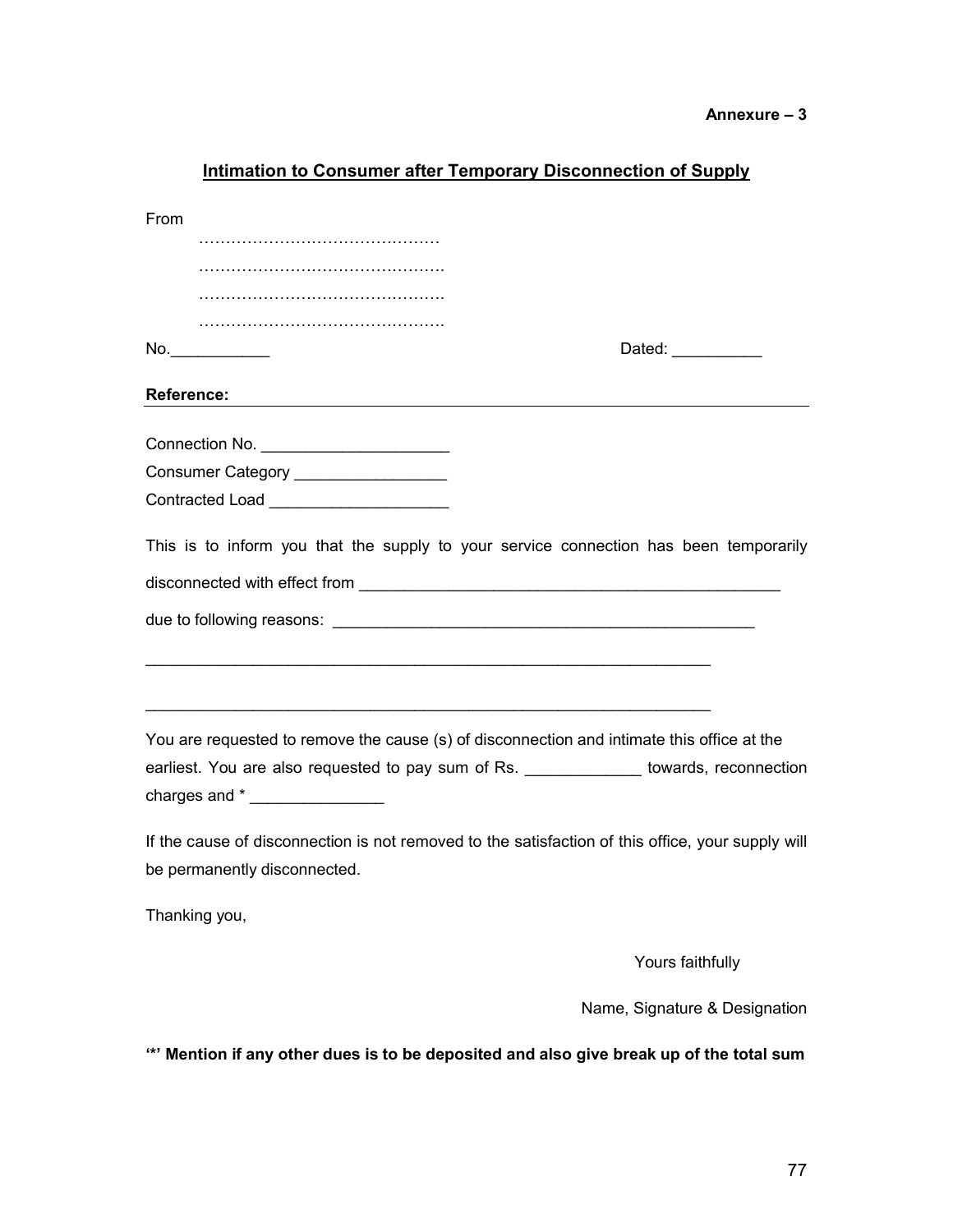#### **INSPECTION REPORT**

(Under Section 126 of the Act)

Sub Division:

I. Inspection notes of Sri \_\_\_\_\_\_\_\_\_\_\_\_\_\_\_\_\_\_\_\_\_\_\_\_\_\_\_\_\_\_\_ Dated \_\_\_\_\_\_\_\_\_\_ 200

Time of Inspection: Total time of inspection:

II. (a) Name and address

of the occupant of the place/premises

(b) Person present at the time of inspection:

| Name | Signature |
|------|-----------|
|      |           |
|      |           |
|      |           |
|      |           |

III. (a) Any other person available at the time of inspection and his / her relationship with the occupant of the place/premises:

(b) Any other departmental staff present:

IV.

1. Service Connection No.:

2. Distribution:

3. Nature of premises:

4. Category:

V. (a) Meter diagram indicating the seals position & their condition:

| Location of the meter | Height of the meter |
|-----------------------|---------------------|
| Impression on Seals   | Impression on Seals |
| Before Inspection     | After Inspection    |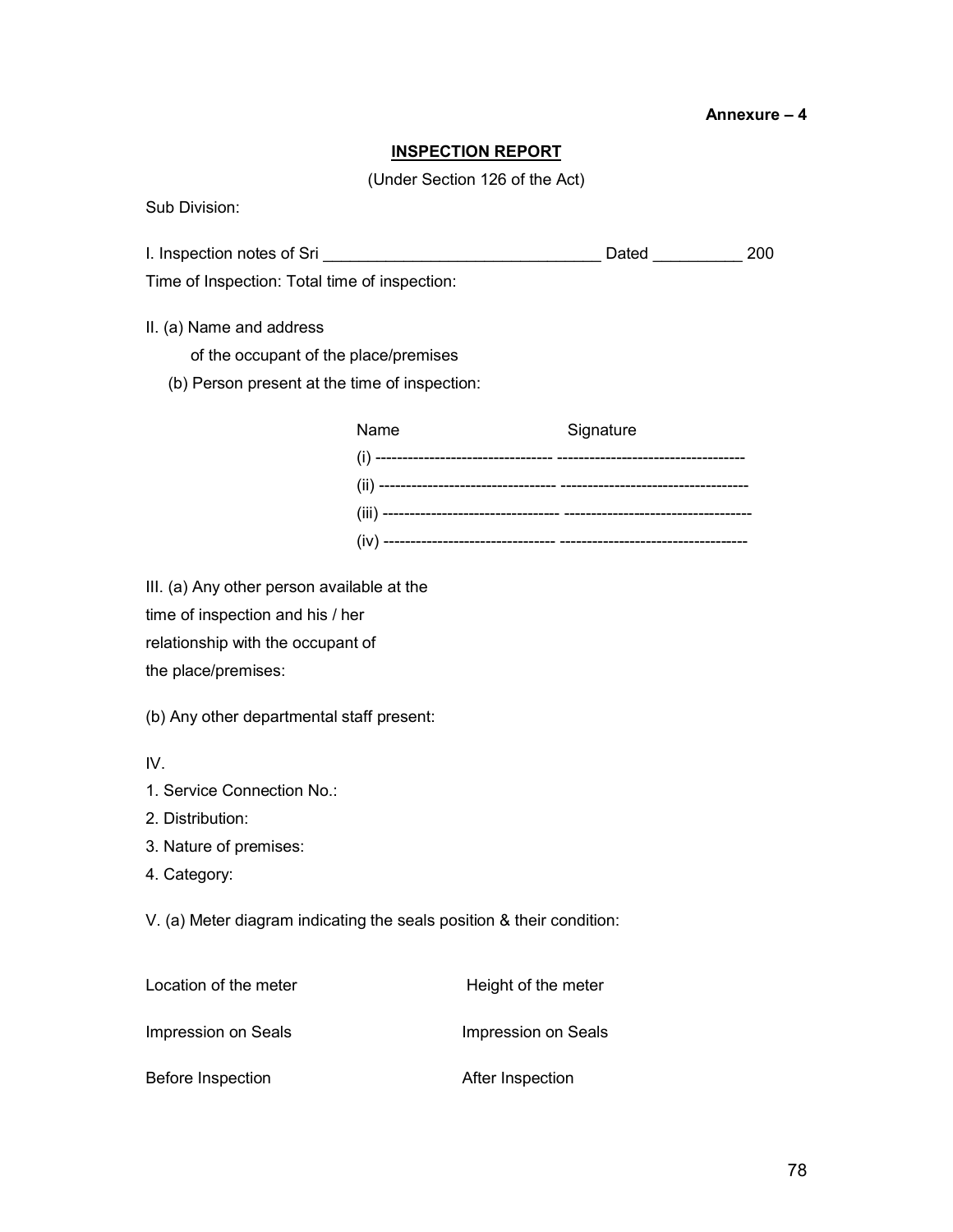VI (a) Meter Reading:

(i) KWH

(ii) KVA

(iii) KVAH

(iv) Power factor

(b) Status of Meter:

Running / Stop / Defective / Burnt

(c) CT / PT Connection details with phase sequence

VII Details of Connected Load

1. kW/HP

2. kW /HP

3. kW/HP

4.

5.

6.

In case of HT Transformer detail and connected load details are to be given separately

VIII Findings and Conclusion of the Inspecting Team

IX Signature of all members of the inspecting team and occupant of the premises or his representative.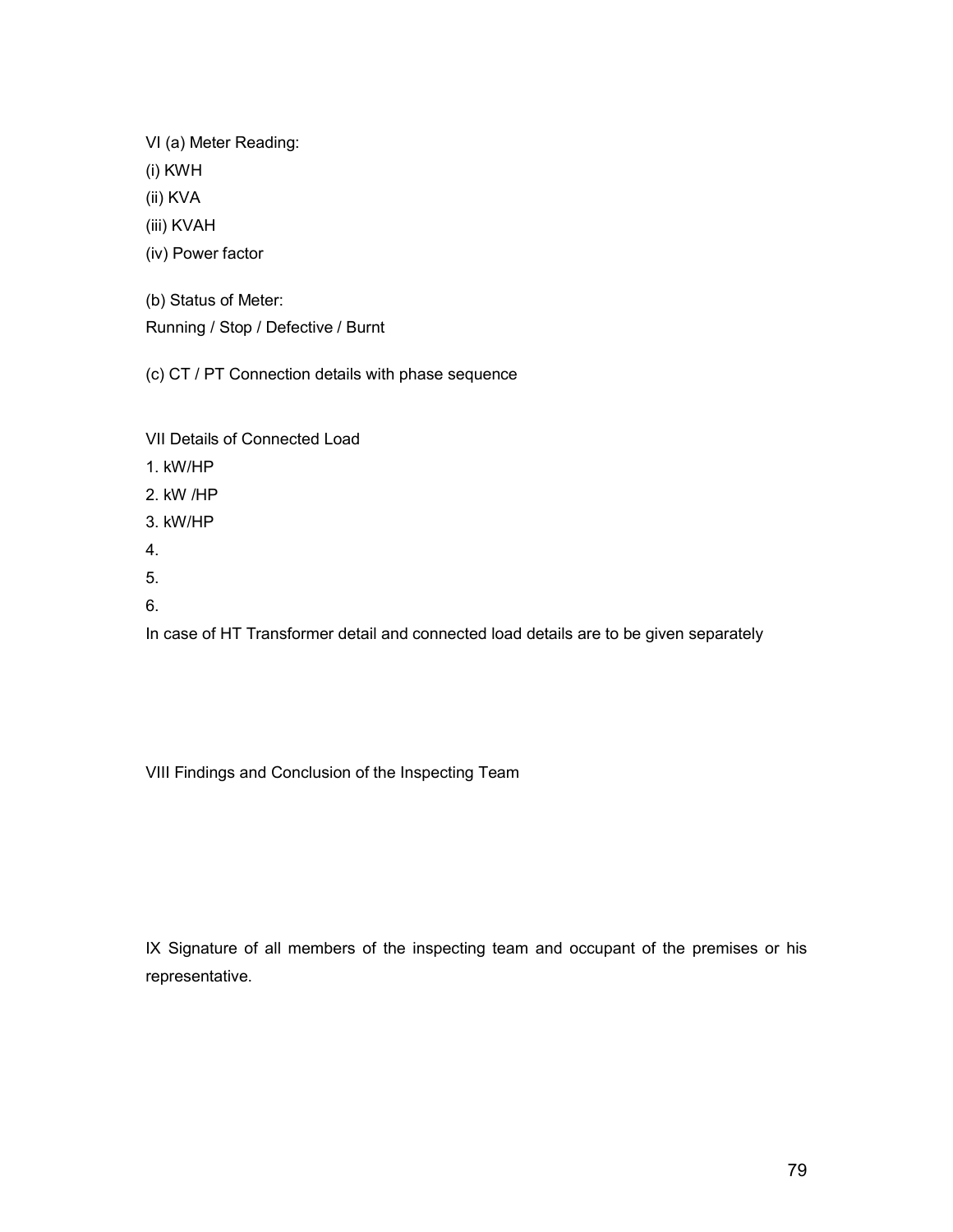### **INSPECTION / SEIZURE REPORT**

(Under Section 135 of the Act)

Sub Division:

| I. Inspection/Seizure notes of Sri __________________________________ Dated _________ |      |           | 200 |
|---------------------------------------------------------------------------------------|------|-----------|-----|
| Time of Inspection/Seizure: Total time of inspection/Seizure:                         |      |           |     |
| II. (a) Name and address                                                              |      |           |     |
| of the occupant of the place/premises                                                 |      |           |     |
| (b) Person present at the                                                             |      |           |     |
| time of inspection /                                                                  |      |           |     |
| Seizure:                                                                              |      |           |     |
|                                                                                       | Name | Signature |     |
|                                                                                       |      |           |     |
|                                                                                       |      |           |     |
|                                                                                       |      |           |     |
|                                                                                       |      |           |     |
| III. (a) Any other person available at the                                            |      |           |     |
| time of inspection and his / her                                                      |      |           |     |
| relationship with the occupant of                                                     |      |           |     |
| the place/premises:                                                                   |      |           |     |
| (b) Any other departmental staff present:                                             |      |           |     |
| IV.                                                                                   |      |           |     |
| 1. Service Connection No., if any:                                                    |      |           |     |

- 2. Distribution:
- 3. Nature of premises:
- 4. Category:

V. (a) Meter diagram indicating the seals position & their condition, if meter installed:

| Location of the meter               | Height of the meter |
|-------------------------------------|---------------------|
| Impression on Seals                 | Impression on Seals |
| Before Inspection                   | After Inspection    |
| VI (a) Meter Reading, if installed: |                     |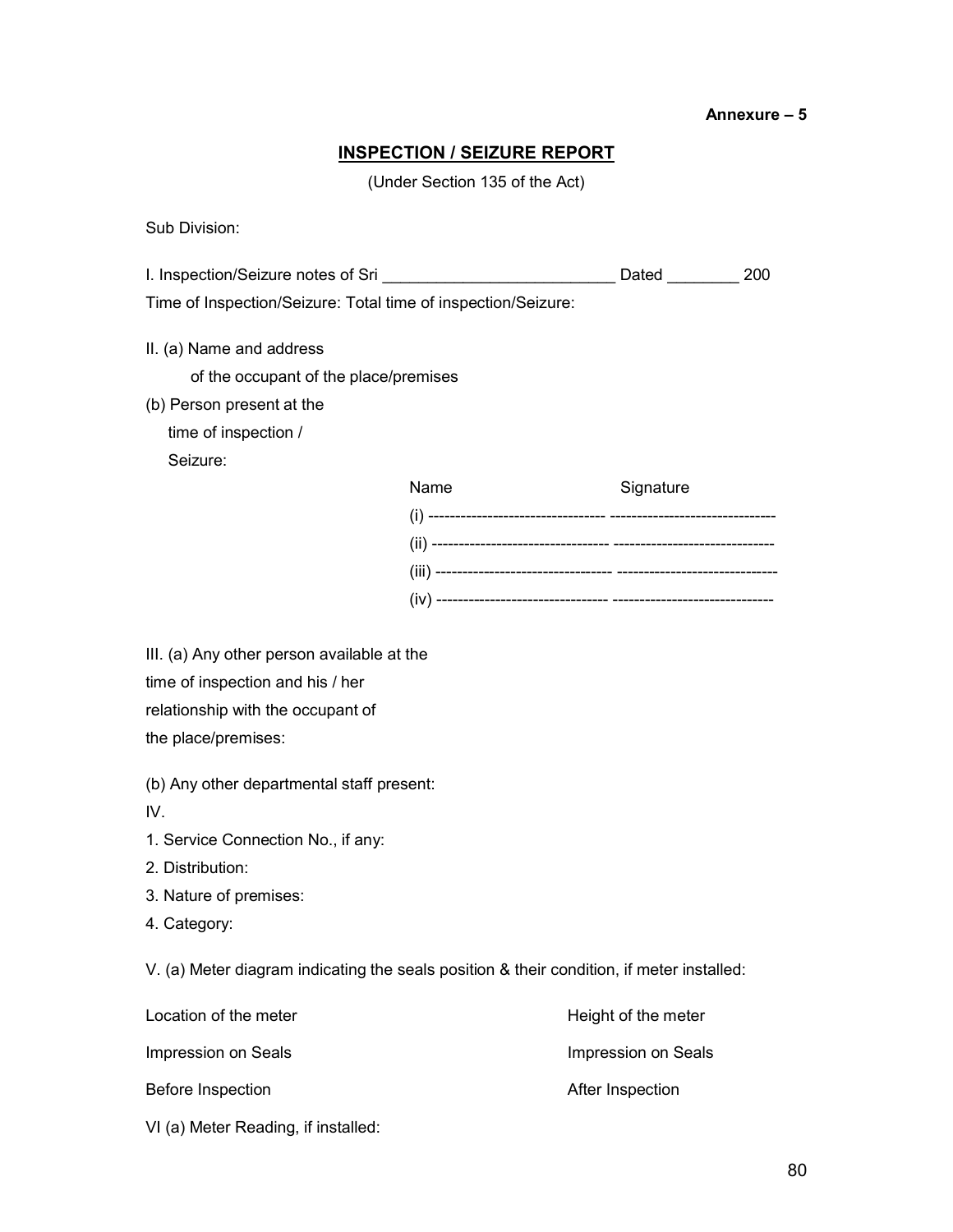(i) KWH

(ii) KVAH

(iii) KVAH

(iv) kW

- (v) Power factor
- (b) Status of Meter, if installed: Running / Stop / Defective / Burnt
- (c) CT / PT Connection details with phase sequence
- VII Details of Connected Load
- 1. kW/HP
- 2. kW /HP
- 3. kW/HP
- 4.
- 5.
- 6.

In case of HT Transformer detail and connected load details are to be given separately

VIII List of items with full details seized during inspection/search

IX Findings and Conclusion of the Inspecting Team

X Signature of all members of the inspecting team and occupant of the premises or his representative.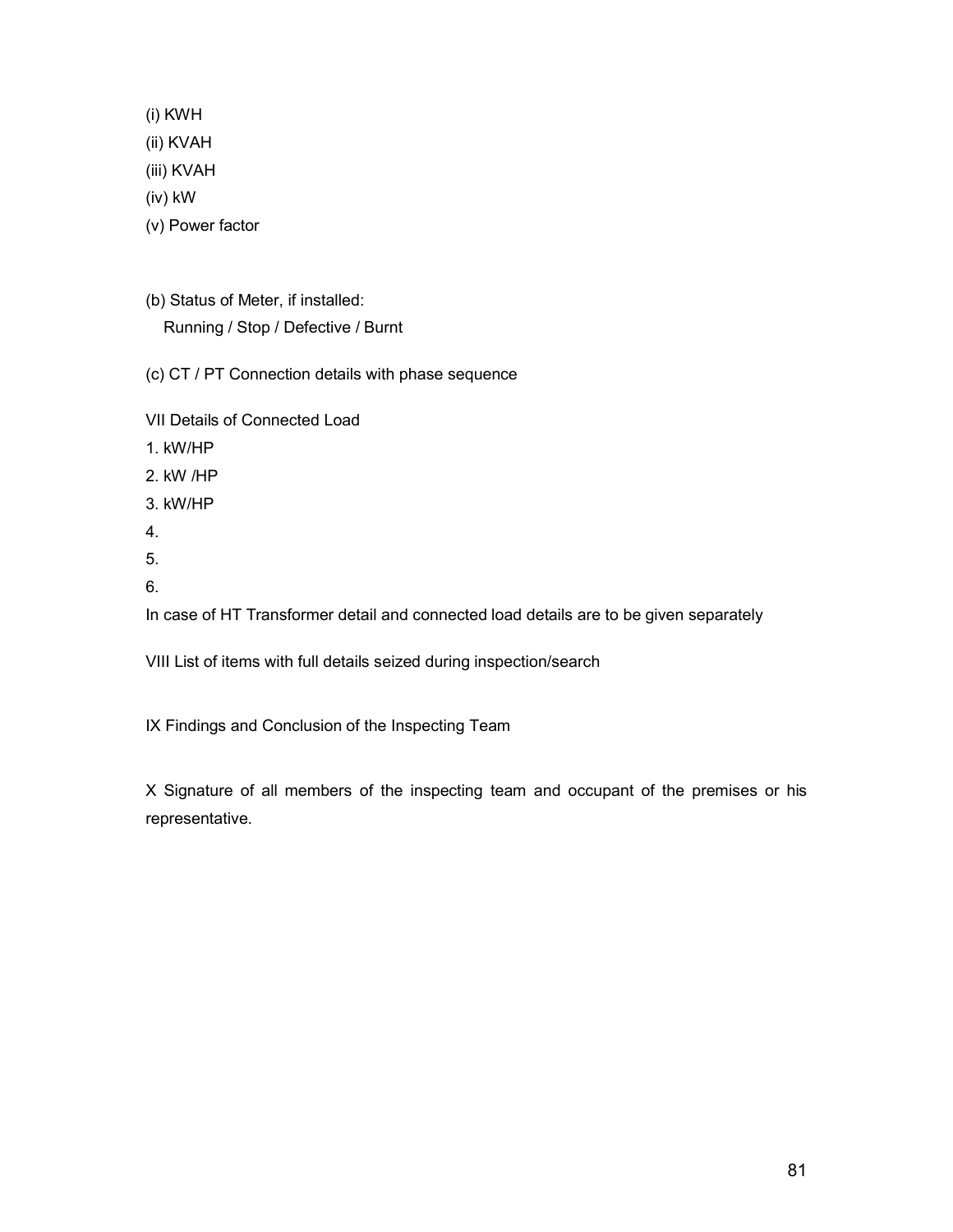### **Initial Assessment Notice**

| Memo No. | Date<br>Hours of issue<br>Place |  |
|----------|---------------------------------|--|
| From:    | T∩∸                             |  |
|          |                                 |  |
|          |                                 |  |
|          |                                 |  |

Reference No.:

Dear Sir(s) / Madam,

This notice bill is being served on you, which has been assessed on the basis of the Clause 10..3 and 10.5 of JERC Electricity Supply Code Regulations, 2010.

Evidences revealed that you were directly or indirectly involved in the act of unauthorized use of electricity / theft of electricity for which your service connection was disconnected on ………… as per Notice No. …………………………….

A statement showing your involvement alongwith the assessment bill is enclosed herewith.

Unless the amount of the assessment bill along with the reconnection charges are received, the service connection shall not be reconnected.

Please note that Non-payment of the amount or the assessment bill shall be treated as arrears against you.

An appeal may be preferred by you against the amount of the assessment bill to the appellate authority, namely …………………………Please acknowledge receipt. Thanking you,

Place:

Date:  $\blacksquare$  Yours faithfully,

Signature and seal of authorized officer of licensee

#### **Acknowledgement**

|        | acknowledge receipt of your assessment bill No.  dated |
|--------|--------------------------------------------------------|
| Place: | Signature of consumer                                  |
| Date : |                                                        |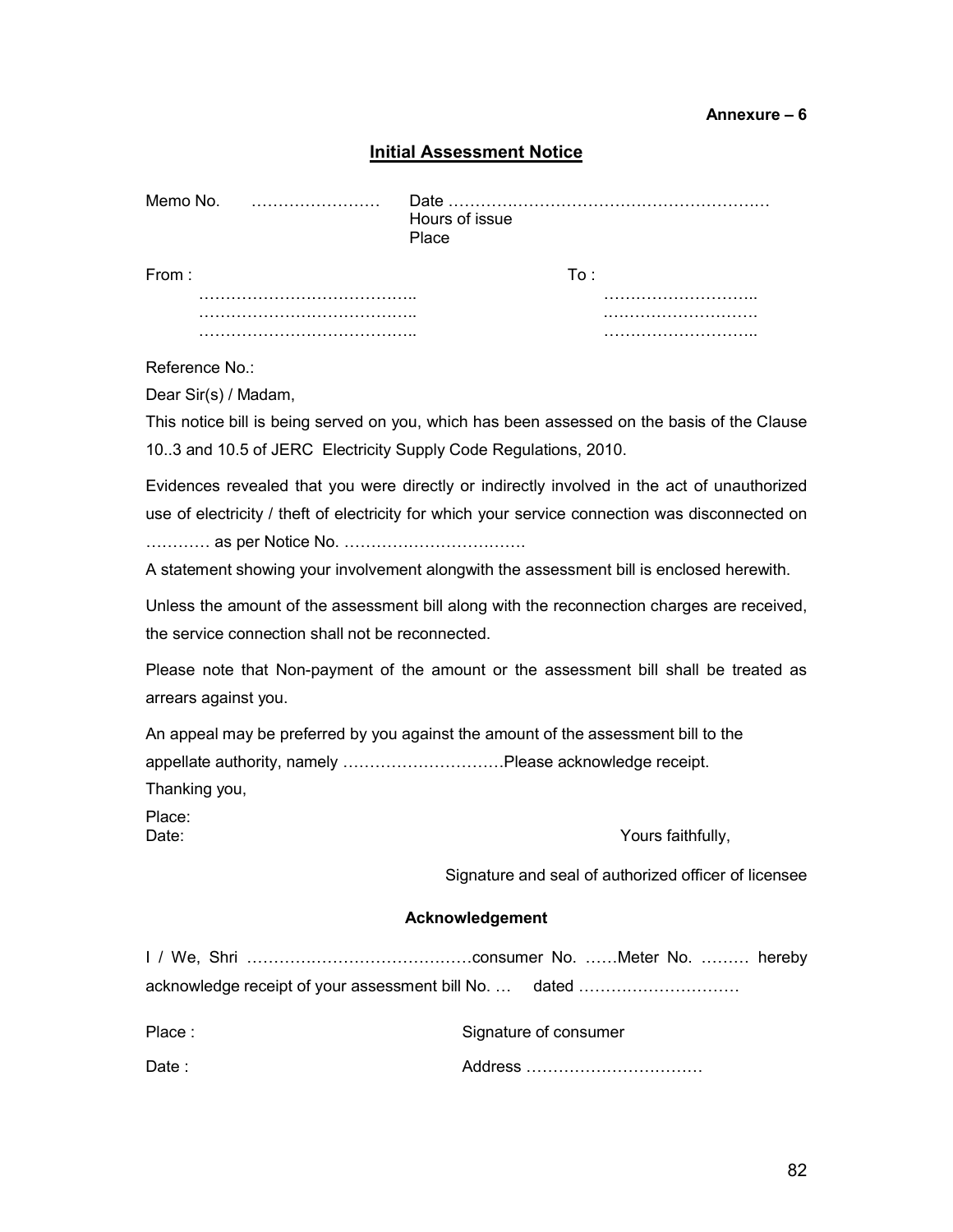# **ASSESSMENT REPORT**

### **1.1 Assessment of units Consumed**

#### **(1) In case of LT consumers:**

The quantity of units consumed per month shall be worked out in the manner prescribed

### **Consumption per month = A x C x D**

 **B**

Where

A is total connected load found at time of inspection

B is diversity factor

C is an average load factor

D is the number of hours in a month

For the assessment of energy consumed, the diversity factors and the average load factors

for the various categories of consumers shall be taken as under.

#### **Load Factor and Diversity Factor:**

| Sr.<br>No. | Category        | <b>Purpose</b>            | <b>Diversity</b><br><b>Factor</b> | <b>Load Factor</b>        |  |
|------------|-----------------|---------------------------|-----------------------------------|---------------------------|--|
| 1          | Residential     | Lighting and Fans         | 2.5                               | 30%                       |  |
|            | Consumers       | Heating appliances        | 1.0                               | 15%                       |  |
|            |                 | Cooling appliances        |                                   |                           |  |
|            |                 | Feb-Oct                   | 1.0                               | 50%                       |  |
|            |                 | Nov-Jan                   | 1.0                               | <b>NIL</b>                |  |
| 2          | Non-Residential | Lightening and Fans       | 1.0                               | 35%                       |  |
|            | Consumers       | Heating appliances        | 1.0                               | 50%                       |  |
|            |                 | Cooling appliances        | 1.0                               | 40%                       |  |
| 3          | LT (Industrial) | Engineering               | 1.5                               | 30% for one Shift         |  |
|            | Consumers       | Workshop                  |                                   | 50% for two Shift         |  |
|            |                 |                           |                                   | 70% for three Shift       |  |
|            |                 |                           |                                   | Each shift of eight hours |  |
|            |                 | Power looms and Textile   |                                   |                           |  |
|            |                 | (i) Looms & Textiles Load | 1.2                               | 40% for one Shift         |  |
|            |                 |                           |                                   | 70% for two Shift         |  |
|            |                 |                           |                                   | Each Shift of 12 Hrs      |  |
|            |                 | (ii) Twisting M/c. Load   | 1.2                               | 45% for one Shift         |  |
|            |                 |                           |                                   | 90% for two Shift         |  |
|            |                 |                           |                                   | Each Shift of 12 Hrs      |  |
|            |                 | Ice-cream Manufacturing   |                                   |                           |  |
|            |                 | Feb-Oct                   | 1.0                               | 80%                       |  |
|            |                 | Nov-Jan                   | 1.0                               | 60%                       |  |
|            |                 |                           |                                   |                           |  |
|            |                 | Feb-Oct                   | 1.0                               | 80%                       |  |
|            |                 | Nov-Jan                   | 1.0                               | 40%                       |  |
|            |                 |                           |                                   |                           |  |
|            |                 | Feb-Oct                   | 1.0                               | 75%                       |  |
|            |                 | Nov-Jan                   | 1.0                               | 50%                       |  |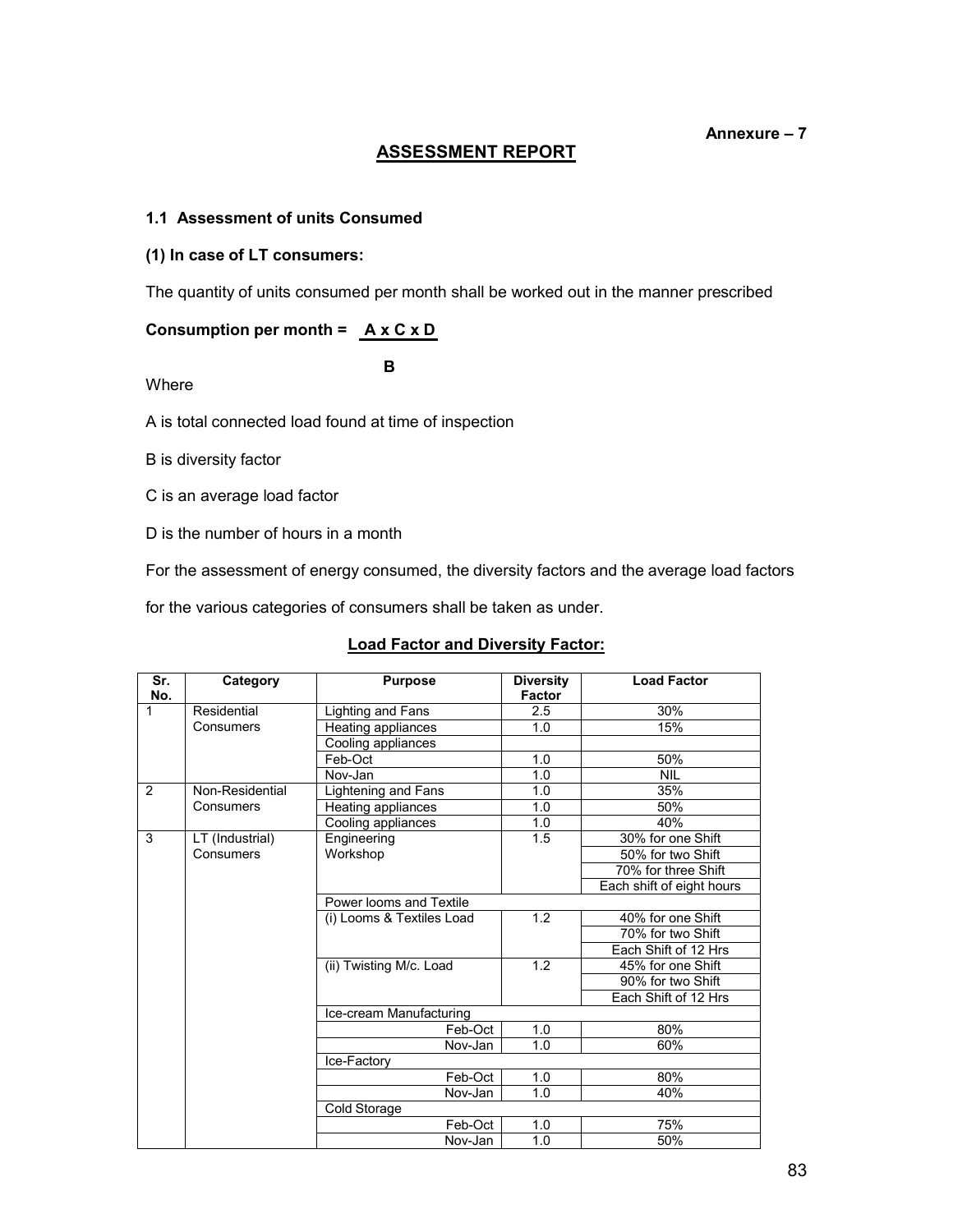|   |                                                   | Society Water Pumps                | 1.0 | 25%                         |
|---|---------------------------------------------------|------------------------------------|-----|-----------------------------|
|   |                                                   |                                    |     |                             |
|   |                                                   | Cinema/Theaters                    | 1.5 | 60%                         |
|   |                                                   | <b>Floor Mills</b>                 | 1.0 | 30%                         |
|   |                                                   | Ginning & Pressing                 | 1.2 | 60%                         |
|   |                                                   | Foundry                            | 1.5 | 50%                         |
|   |                                                   | Plastic                            | 1.2 | 50%                         |
|   |                                                   | <b>Rubber</b>                      | 1.2 | 50%                         |
|   |                                                   | Mining, Quarry & Stone<br>Crushing | 1.2 | 60%                         |
|   |                                                   | Chemicals                          | 1.2 | 60%                         |
|   |                                                   | <b>Textile Processing Units</b>    | 1.2 | 70%                         |
|   |                                                   | Diamond Industry                   | 1.5 | 50% for one shift of 12 Hrs |
|   |                                                   | <b>Others</b>                      | 1.5 | 30% for one shift           |
|   |                                                   |                                    |     | 60% for two shift           |
|   |                                                   |                                    |     | 80% for three shift         |
|   |                                                   |                                    |     | Each shift of eight hours   |
| 4 | Direct connection<br>for any category             | Agricultural category              | 1.0 | 50%                         |
|   |                                                   | Any other category                 | 1.0 | 100%                        |
| 5 | Agricultural<br>consumers under<br>Metered tariff |                                    | 1.0 | 40%                         |
| 6 | Temporary Power<br>Supply                         |                                    | 1.0 | 50%                         |

### **(2) In case of HT consumers:**

In case of HT consumers, the actual maximum demand shall be considered as equivalent to 75% of the total connected load of the consumer at the time of inspection subject to a minimum of the contracted demand and the energy consumption shall be as assessed as under:

# **Assessed units per months = M x H x C**

Where  $M =$  Demand in KW (KVA x PF)

- H = Nos. of Hours in month
- C = Load factor

| <b>Category of HT consumers</b> | <b>Load Factor</b> |
|---------------------------------|--------------------|
| Hotels                          | 65%                |
| Large Commercial Complexes      | 60%                |
| Iron & Steels                   | 60%                |
| Foundry                         | 60%                |
| <b>Steel Rolling Mills</b>      | 60%                |
| <b>Chemical Factory</b>         | 80%                |
| <b>Paper Mills</b>              | 85%                |
| Textile                         | 75%                |
| Cement                          | 70%                |
| Fertilizers                     | 70%                |
| Oil Mills                       | 70%                |
| Solvents                        | 70%                |
| Ginning and pressing            | 60%                |
| <b>Engineering Goods</b>        | 50%                |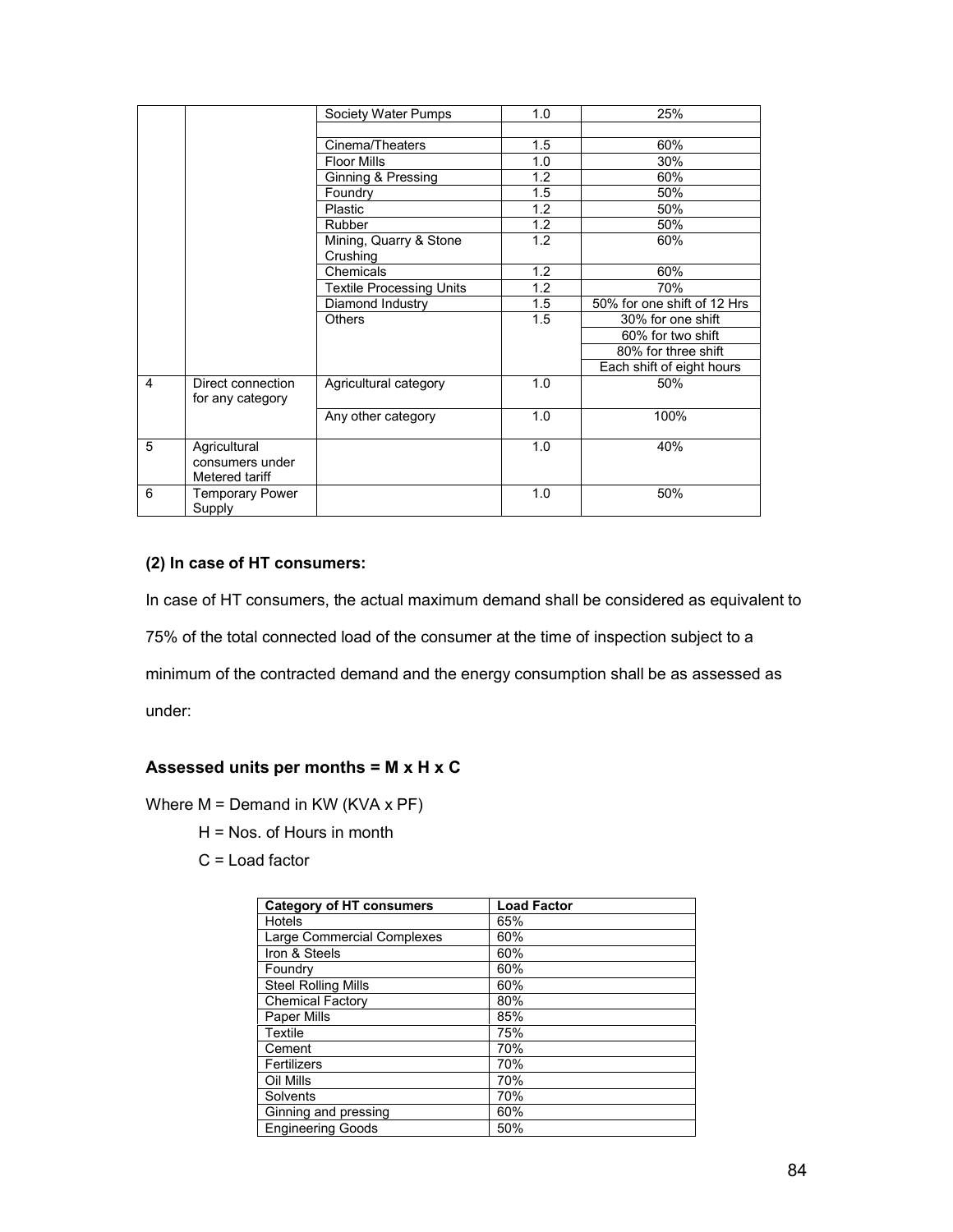| Ice                             | 75%           |                |  |
|---------------------------------|---------------|----------------|--|
| Cold Storage                    | 75%           |                |  |
| Sugar & Khandsari               | 60%           |                |  |
| Dairy                           | 75%           |                |  |
| Mining, Quarry & Stone Crushing | 50%           |                |  |
| Plastic & Rubber                | 60%           |                |  |
| Cinema                          | 60%           |                |  |
| Oxygen                          | 80%           |                |  |
| <b>Direct Connections</b>       | 100%          |                |  |
| Others                          | 8 Hours Shift | 12 Hours Shift |  |
|                                 | 30% - 1 Shift | 45% - 1 Shift  |  |
|                                 | 60% - 2 Shift | 90% - 2 Shift  |  |
|                                 | 90% - 3 Shift |                |  |

 $D =$  is the number of days during which unauthorise use of electricity has taken place and if, however, the period during which such unauthorise use of electricity has taken place cannot be ascertained such period shall be limited to a period of 12 months (365 days) immediately preceding the date of inspection.

H = is the average actual no. of hours per day the supply is made available on the feeder feeding the consumer or person as the case may be during the period.

### **1.2 Assessment in case of unauthorized use of electricity (UUE)**

- (i) The consumption so assessed shall be charged at twice the rate per unit of the tariff applicable to the consumer category after adjusting the amount paid by the consumer / person for the energy consumption assessed for the assessment period if any. The amount billed at this rate shall not be taken into consideration for the purpose of computing consumer's liability to pay monthly / annually minimum charges, wherever applicable.
- (ii) If the connected load of the consumer is found in excess of load contracted, then the fixed charge or demand charge, as the case may be, shall also be charged at two times of the fixed charge or demand charge for the connected load minus charge or demand charge for the contracted load at the applicable tariff rate. Period for computation of this charge shall be as given at 'D' above.
- (iii) In cases where fixed monthly tariff exist, monthly assessment shall be made at twice the monthly rate.

### **1.3 For cases where usage of electricity is for other purpose than authorized.**

(i) If it is found at any time that the energy supplied is used for a purpose on which higher tariff is applicable, the total energy consumed in the previous twelve month from the date of detection shall be charged at twice the rate applicable for the category for which load was found to have been used. Provided if it is found at